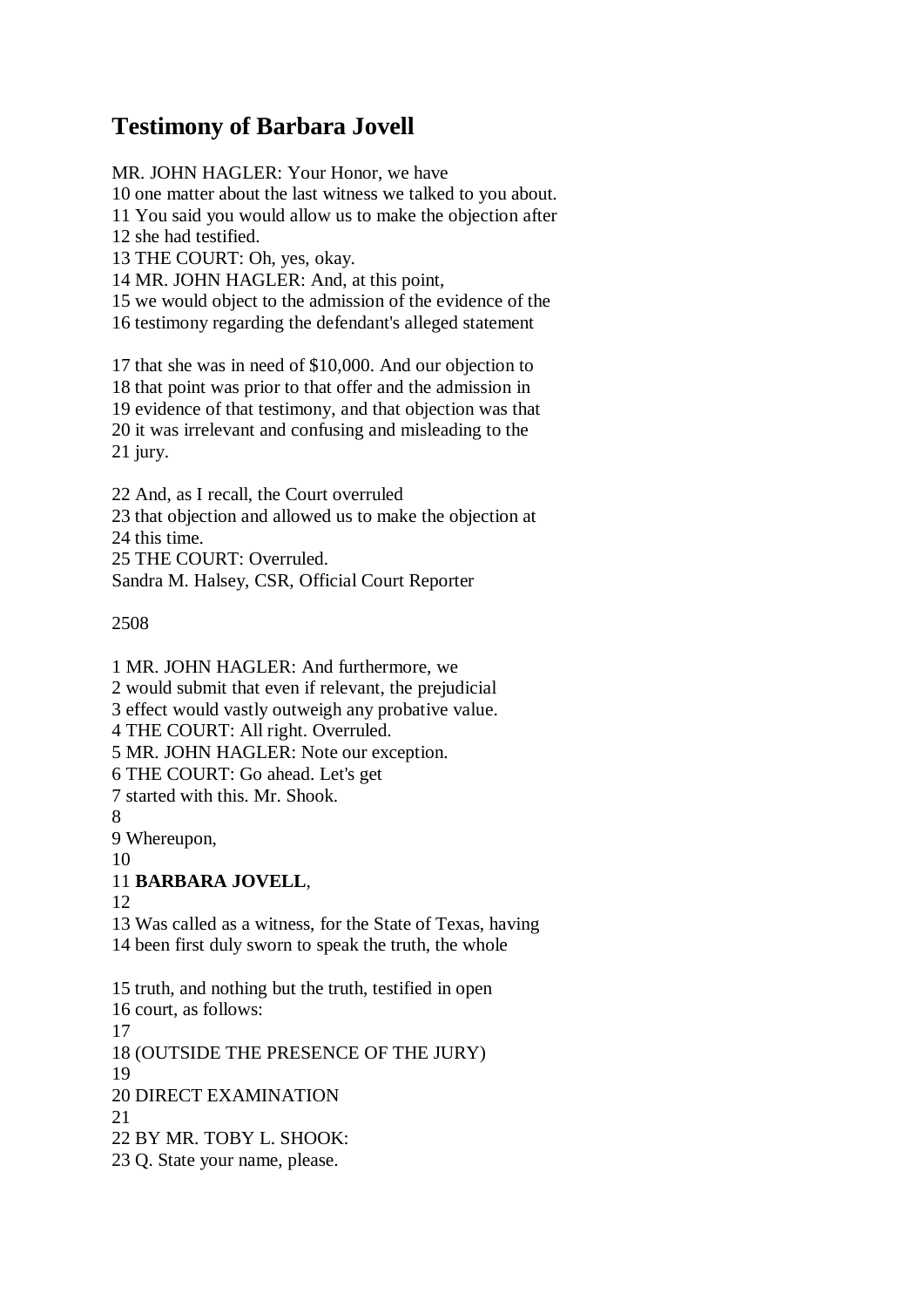24 A. My name is Barbara Jovell, 25 J-o-v-e-l-l. Sandra M. Halsey, CSR, Official Court Reporter 2509

1 Q. Ms. Jovell, do you know a woman by the

2 name of Darlie Routier?

- 3 A. Yes, I do.
- 4 Q. How long have you known her?
- 5 A. I have known her since about '87.
- 6 Q. Okay. And you're friends with her?
- 7 A. Yes, I am.

8 Q. Let me turn your attention to May of

9 '96 and ask if you went to her home to talk to her about

10 an incident that had happened?

11 A. Yes.

12 Q. Okay. And did you talk to her in her

13 home that day about something that happened while you

14 were on vacation?

15 A. Yes.

16 Q. Okay. Tell the Court the conversation

17 you had with the defendant on that day.

18 A. Darlie told me that she was trying to

19 attempt a suicide.

20 Q. Okay. Did she tell you how that

21 happened?

22 A. Yes. She told me that she had pills

23 out of the wrappers, and she was going to take them, and

24 she was writing a note but Darin walked in, and she put

25 things away, she hid from him. And she, if it wasn't for

Sandra M. Halsey, CSR, Official Court Reporter

2510

1 the dog, Domain, dragging the wrappers from under the

2 bed, Darin would have never known.

3 Q. Okay. Did she tell you why she was

4 about to commit suicide?

5 A. Because sometimes she gets to feel

6 really strange, and she doesn't understand why. That

7 things were getting to her.

8 Sometimes she felt like everybody

9 expected too much of her, and there was more. Pretty

10 much, that things were happening, and she felt strange,

11 and she just didn't understand why. And, sometimes she

12 just feels like she wants to end it all.

13 And I have asked her -- I have told

14 her that she had three beautiful children and a loving

15 husband, and that she should get help. And she told me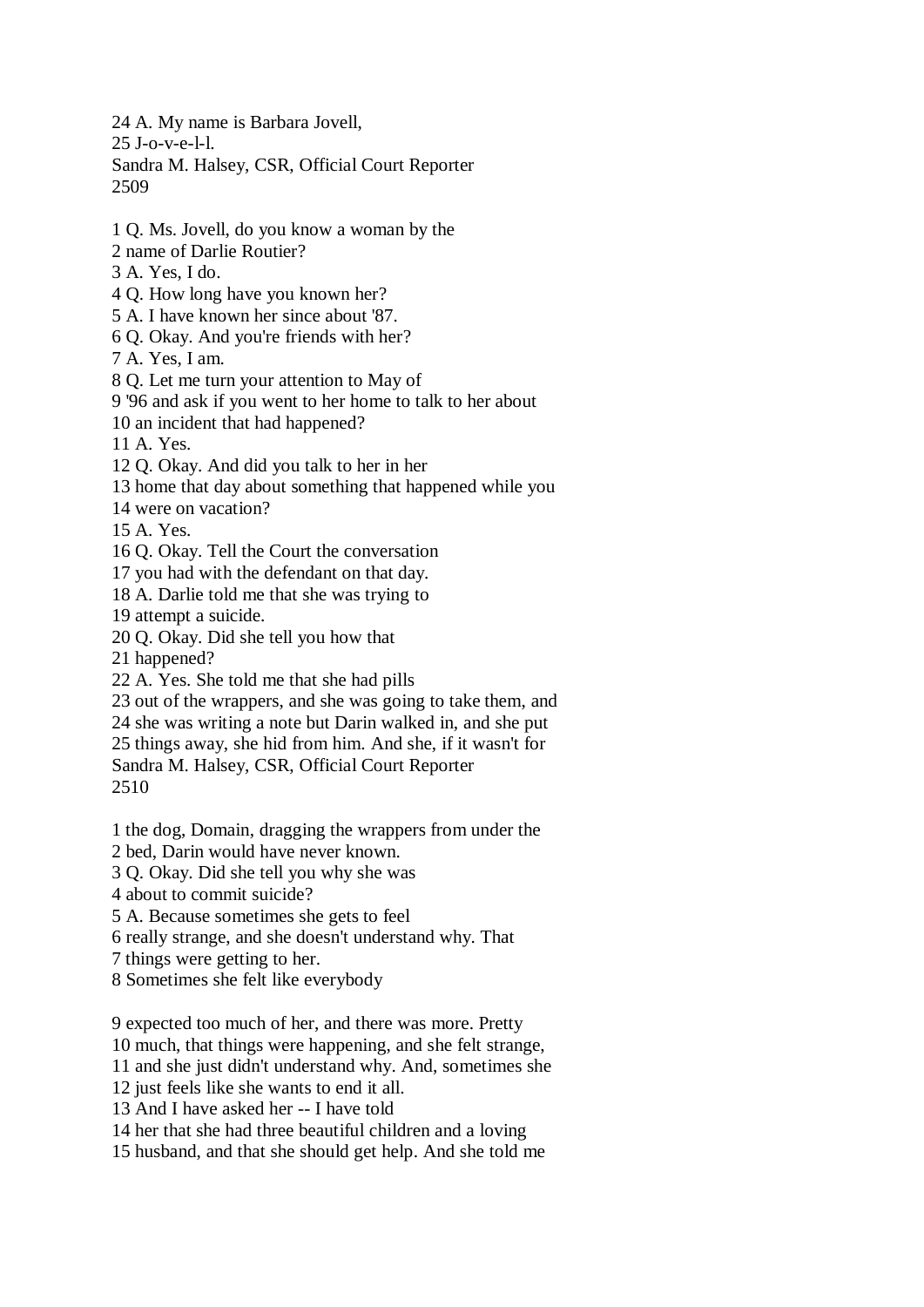16 that, yes, that she had talked with Darin, and that she 17 is going to go with the three children to Lubbock.

18 Q. Okay. Let me stop you there. Did you 19 counsel with her about that after she told you about her 20 thinking about, or preparing to commit suicide? 21 A. Yes. 22 Q. Now, let me move you forward a little 23 bit, and ask you to go to the date of June 7th, after 24 Darlie Routier was in the hospital, that Friday. Did you 25 go to the hospital and see her? Sandra M. Halsey, CSR, Official Court Reporter 2511 1 A. Yes, sir. 2 Q. Okay. At one point in time, while you 3 were at the hospital visiting her, did Darlie Routier ask 4 other members, other people in the room to leave? 5 A. Yes, sir. 6 Q. Okay. Did she have a conversation? 7 8 THE COURT: Ma'am, can you keep your 9 voice up so that everybody can hear you? 10 THE WITNESS: Okay. Yes, sir. Is 11 that better? 12 THE COURT: Just relax. Yes. Okay. 13 14 BY MR. TOBY L. SHOOK: 15 Q. Did she have a conversation with you 16 after the others left? 17 A. Yes, sir. 18 Q. Okay. Tell the Judge what she told 19 you at that time. 20 A. She was concerned about her sexual 21 toys being in the house and police searching the house. 22 Q. Okay. Did she tell you anything else 23 at that time? 24 A. No. 25 Q. And I have asked you not to go into Sandra M. Halsey, CSR, Official Court Reporter 2512 1 another matter. 2 A. Yes. No, she didn't. 3 Q. Unless the Judge specifically told 4 you. 5 A. Right.

6 Q. So don't even mention that at this

7 time.

8 A. Okay.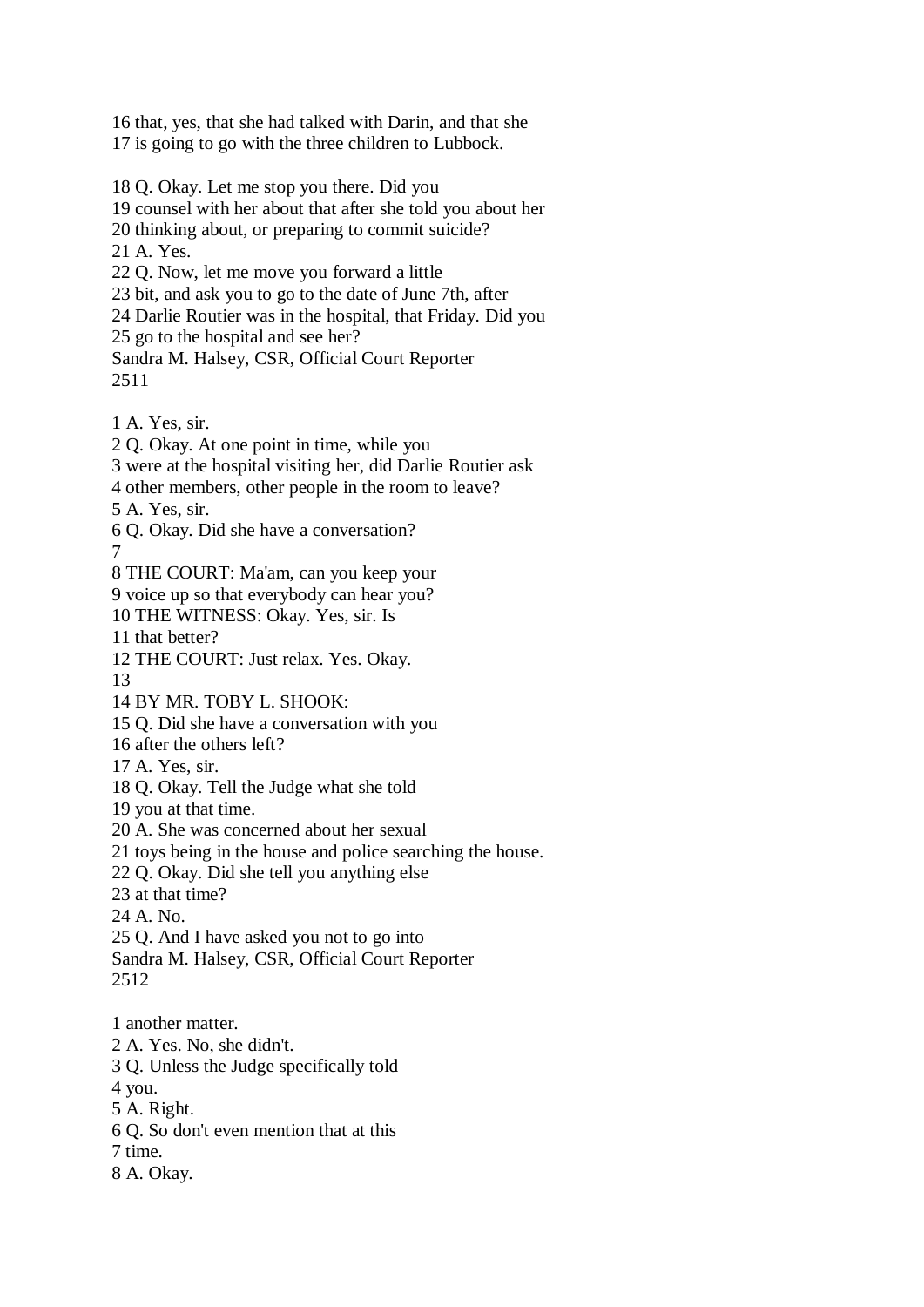9 Q. Okay. And did you -- what did you 10 tell her in response to that? 11 A. That she shouldn't worry about it 12 that. That she just lost her two children, and she

13 almost lost her life, and that shouldn't matter, that she

14 shouldn't even worry about those things.

15 Q. Now --

16 A. I'm sure everybody, a lot of people

17 have those things.

18 Q. Okay. Now then, let me move you

19 forward about a week later on the next Friday, June 14th.

20 Did you go to the grave site where the two children were

21 buried?

22 A. Yes, I have.

23 Q. Did you do that at Darlie's request?

24 A. Yes, sir.

25 Q. Okay. And, was there some type of

Sandra M. Halsey, CSR, Official Court Reporter

2513

1 birthday party there at the grave site?

2 A. Yes, sir.

3 Q. Okay. And, were you present when a

4 news team was out there filming that birthday party?

5 A. Yes, sir, I was.

6 Q. Do you remember who the news reporter

7 was that was doing that?

8 A. I remember his name was Joe.

9 Q. Okay. Joe Munoz?

10 A. I believe so. That was his last name.

11 Q. Okay. And, did he interview Darlie

12 and Darin Routier?

13 A. Yes, he had.

14 Q. Okay. And, were you present during

15 those interviews?

16 A. Yes, I was.

17 Q. And did you hear them talking to the

18 reporter Joe Munoz?

19 A. Yes, sir, I did.

20 Q. And, at that party was silly string

21 shot over the grave, and did you all sing Happy Birthday?

22 A. Yes, we did.

23 Q. Okay. And, were you there at Darlie

24 Routier's request?

25 A. Yes.

Sandra M. Halsey, CSR, Official Court Reporter

2514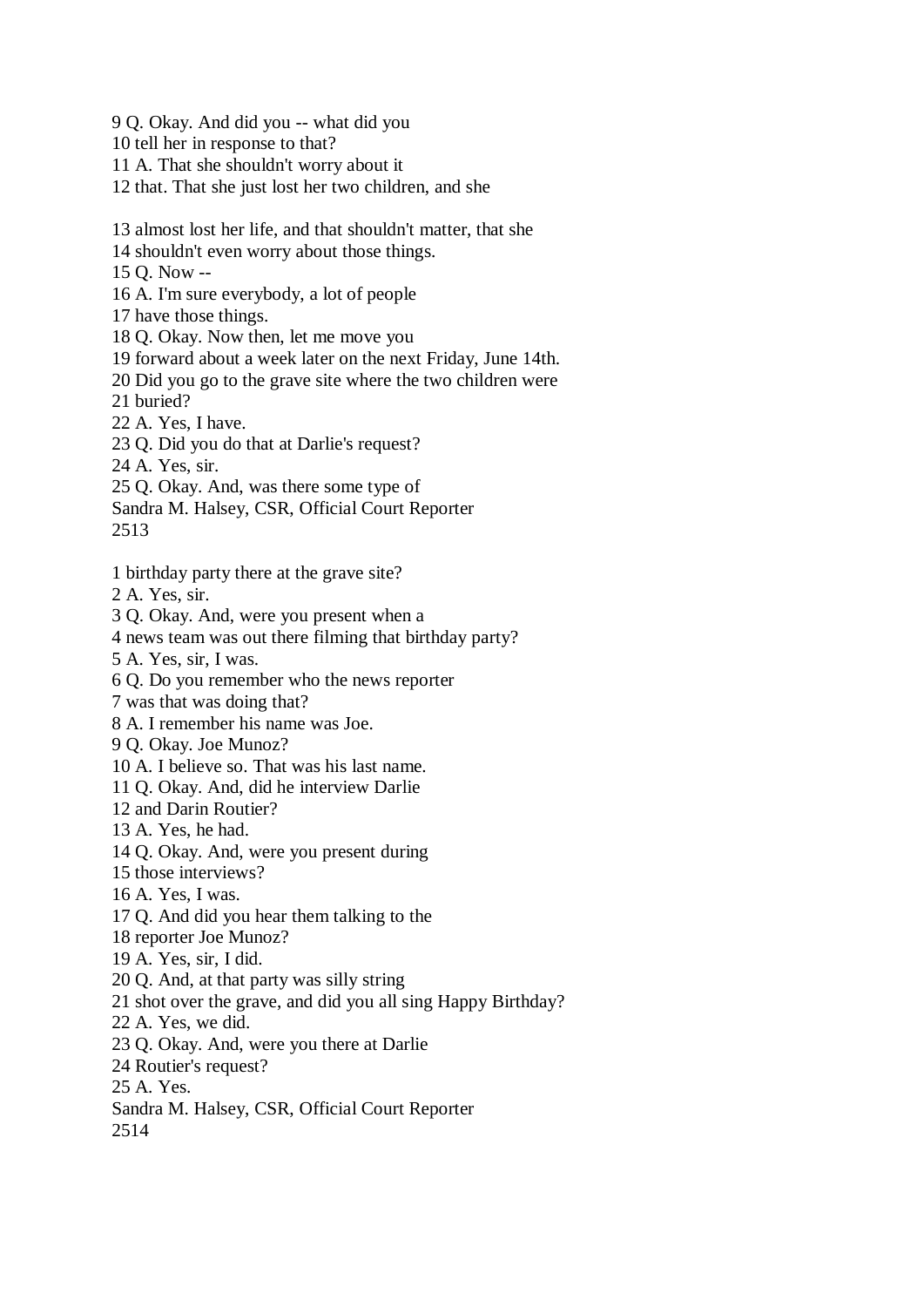1 Q. Okay. And, was all of that 2 celebration filmed there by Channel 5 and Joe Munoz and 3 his team? 4 A. Yes. 5 Q. You were present during all that? 6 A. Yes, I was. 7 Q. Were you just off camera? 8 A. I was trying to be off camera. 9 Q. Okay. Now, but you were -- you heard 10 the conversations between the three of them, did you not? 11 A. Yes. 12 Q. As they were being interviewed? 13 A. Pretty much so. Yes, I heard, but I 14 don't remember exactly what was -- I mean -- 15 Q. You didn't memorize every word? 16 A. No. 17 Q. Okay. And if I showed you a tape of 18 that interview -- and you have reviewed that this 19 morning; is that right? 20 A. Yes, I did. 21  $22$ 23 (Whereupon, the following 24 mentioned item was 25 marked for Sandra M. Halsey, CSR, Official Court Reporter 2515 1 identification only 2 after which time the 3 proceedings were

4 resumed on the record 5 in open court, as 6 follows:) 7 8 BY MR. TOBY L. SHOOK: 9 Q. Okay. And did that tape -- let me 10 show you what has been marked as State's Exhibit 101. 11 Did that tape -- was that a tape of the interview that 12 you have just described to the Judge? 13 A. Yes. 14 Q. Okay. And, was that tape an accurate 15 representation of what went on there, as far as the 16 interview, and what Darlie did? 17 A. Yes. 18 Q. What Darlie said?

19 A. Yes.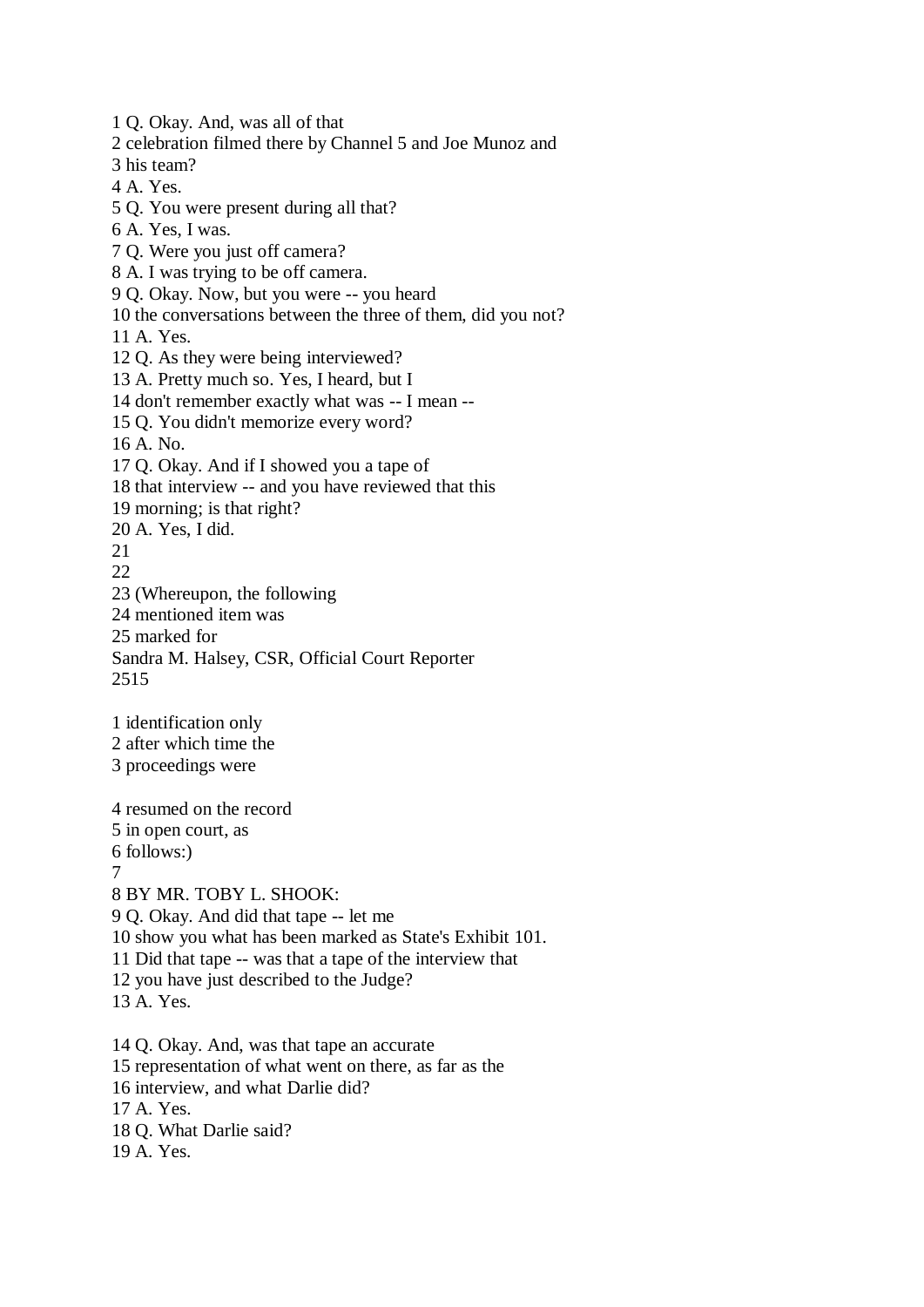20 Q. And you were just off camera watching 21 all that, is that right?

22 A. Yes. 23 Q. Okay. 24

25 MR. TOBY L. SHOOK: Your Honor, at Sandra M. Halsey, CSR, Official Court Reporter 2516

1 this time, we will offer State's Exhibit 101 for record 2 purposes, and we would like to play that for the Court 3 and offer it for admissibility before the jury. 4 THE COURT: All right. 5 6 (Whereupon, the videotape. 7 was played for the Court.)

8

9 THE COURT: All right. That is the

10 tape you want to show, Mr. Shook?

11 MR. TOBY L. SHOOK: Yes, sir. And

12 those are the three specific areas that the defense

13 indicated to me that they wanted a hearing on. 14 THE COURT: All right. Mr. Hagler, I 15 assume you want to make an objection. 16 MR. JOHN HAGLER: Yes, your Honor. 17 THE COURT: Okay. You can take one at 18 a time, whatever areas, one at a time. 19 MR. JOHN HAGLER: Okay. Your Honor, 20 the first area is going to be this testimony regarding 21 the alleged suicide attempt. 22 As the Court well knows, the burden is 23 on the State to make a threshold showing to the Court, 24 and establish beyond a reasonable doubt, that the

25 existence of this extraneous offense, and we would Sandra M. Halsey, CSR, Official Court Reporter 2517

1 classify this as an extraneous offense. I say extraneous

2 offense, I'm talking about 404-B material, your Honor.

3 We would submit, your Honor, Number 1,

4 that they have failed to make such a showing. And, in

5 particular, your Honor, Number 1, they have not -- may I

6 put this book up here, your Honor?

7 THE COURT: Oh, by all means.

8 MR. JOHN HAGLER: Your Honor, they

9 haven't made an adequate showing of an actual intent, on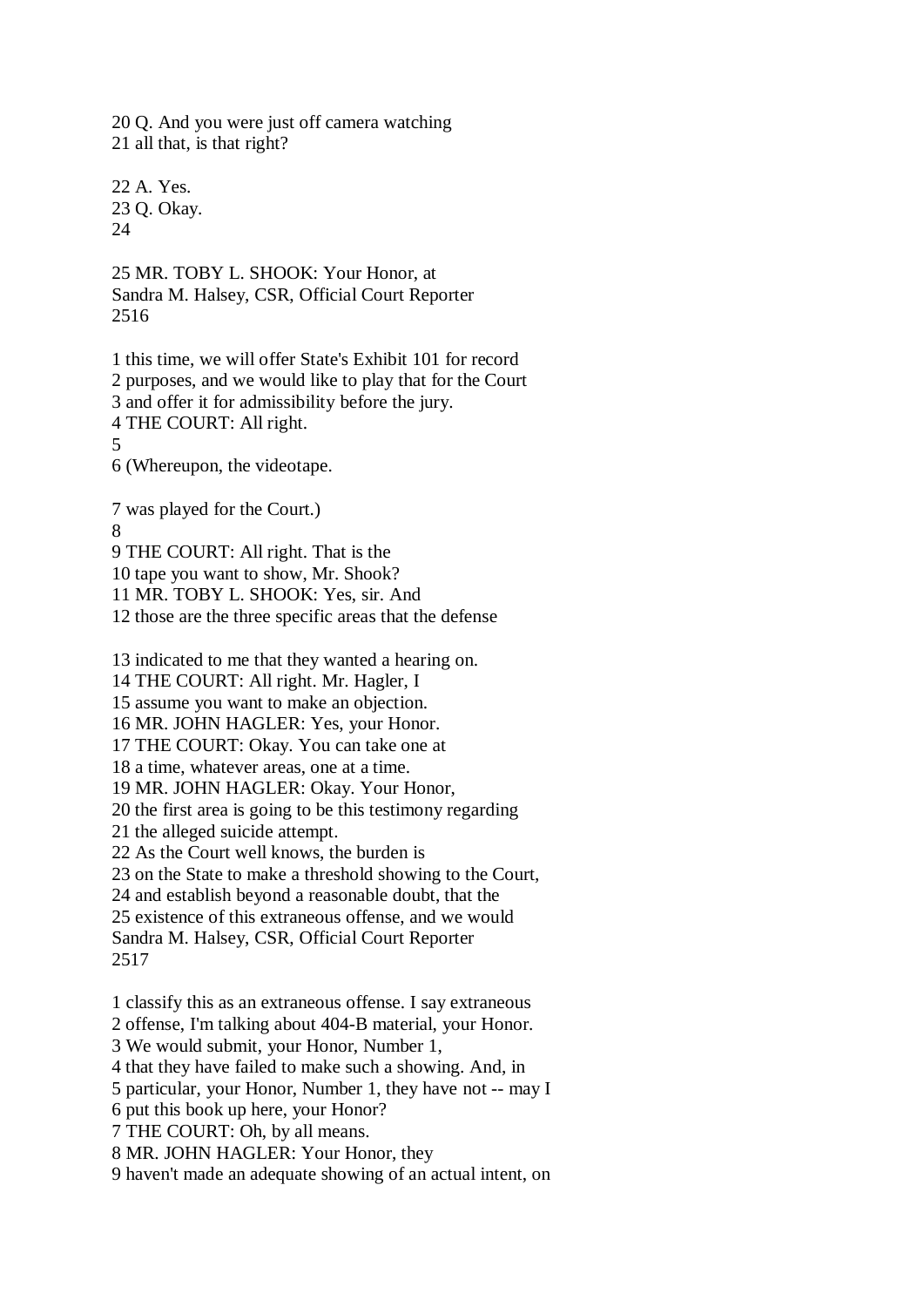10 the part of the defendant, to commit suicide. And

11 furthermore, your Honor, and I know the Court is well

12 aware of the concept or the definition of relevant

13 evidence, but we would submit further, in addition to

14 their failure to make a threshold showing beyond a

15 reasonable doubt of the conduct of the defendant. 16 Furthermore, your Honor, we would

17 vigorously urge that this testimony regarding alleged 18 suicide is simply not relevant. And again, I know the

19 Court is well aware of the definition, but just for the 20 purpose of this hearing, I would like to again state that 21 the definition means: Evidence having any tendency to 22 make the existence of any fact that is of consequence to 23 the determination of the action more probable or less 24 probable than it would be without the evidence. 25 Your Honor, I don't see any way, shape Sandra M. Halsey, CSR, Official Court Reporter 2518

1 or form that this testimony regarding an alleged suicide 2 attempt would have any bearing, would have any -- would

3 add any probative value to a determination, as to whether 4 or not the defendant is guilty of the charge alleged in 5 the indictment.

6 In other words, there is simply no

7 nexus, there is no connection between the so-called

8 statements regarding -- really it was not even a suicide

9 attempt, it's some statements regarding some future 10 intent to, I guess, to commit suicide.

11 But there's no nexus, there is no

12 connection between this testimony and the allegations

13 contained in the indictment. So, we would vigorously

14 urge under 401 that such testimony is not admissible.

15 THE COURT: All right. Are you

16 through with that one?

17 MR. JOHN HAGLER: Yes, your Honor.

18 THE COURT: Okay. Well, the Court

19 will overrule that objection and admit that.

20 MR. JOHN HAGLER: Well, and

21 furthermore, your Honor, under 404-B it's conduct which

22 we would submit that it's 404-B-type material. Again,

23 the word offense was not -- incorrect on my part, but it 24 is --

25 THE COURT: I understand.

Sandra M. Halsey, CSR, Official Court Reporter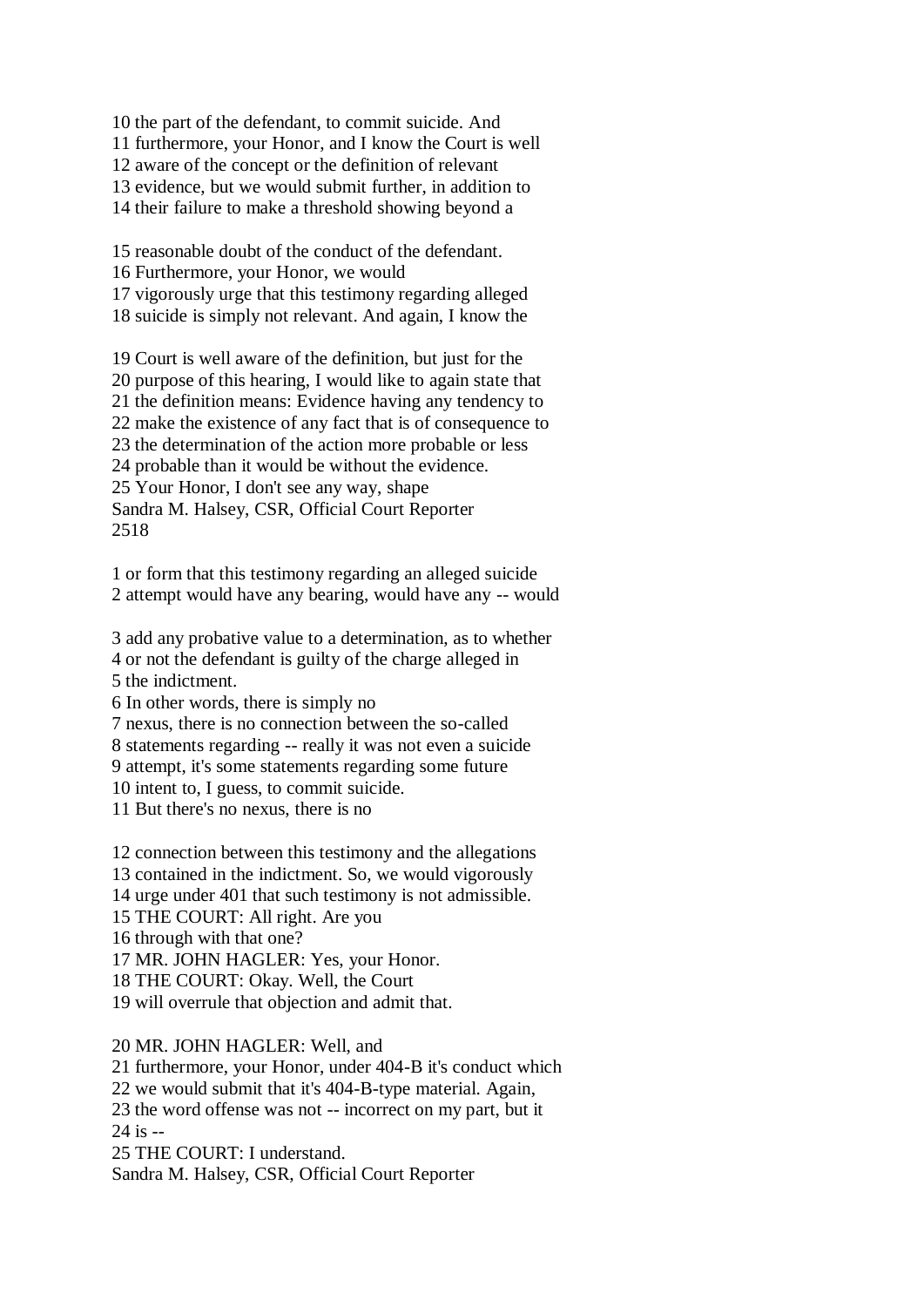## 2519

1 MR. JOHN HAGLER: As the Court well 2 knows, it extends into any type of bad acts, what have 3 you, that would cast an aspersion of doubt on the 4 defendant's conduct. 5 THE COURT: Well, the Court feels it 6 would tend to show a state of mind, and the Court would 7 hold that the probative value far outweighs any 8 prejudicial effect.

9 MR. RICHARD C. MOSTY: Could I be sure

10 that Mr. Hagler has developed that these -- this alleged

11 event is more than 30 days removed from the offense, and

12 that is part of our objection.

13 THE COURT: That is fine.

14 MR. RICHARD C. MOSTY: That the time

15 factor of the removal. And secondly, that a suicide,

16 vis-a-vis a homicide that there is no relevance -- that

17 there is no connection between those from a psychiatric

18 standpoint and a psychological standpoint.

19 THE COURT: The Court understands your

20 objection. Same ruling. Overruled.

21 Now, let's move on to the next one.

22 MR. JOHN HAGLER: Your Honor, the

23 second area, as I understood the testimony, was the

24 hospital visit regarding the so-called sex toys. I am 25 not going to spend too much time on this area, your Sandra M. Halsey, CSR, Official Court Reporter 2520

1 Honor, because I don't see any way, shape or form that 2 this could possibly be relevant. 3 THE COURT: It's not an offense. I'll

4 overrule that.

5 MR. JOHN HAGLER: Well, your Honor,

6 let's put it this way: I'm not arguing specifically as 7 an extraneous offense, but I'm arguing or submitting to 8 the Court, that the existence of, I'm not sure what is 9 meant by sexual toys. Again, I think that in itself is

10 vague. But, it's unclear, it's confusing, it is going to 11 be misleading to the jury. And then, it certainly 12 couldn't have any relevancy or any bearing, on whether or 13 not, in fact, the defendant had any so-called sexual 14 toys. What that would have any bearing or any 15 significance as to whether she committed the offense.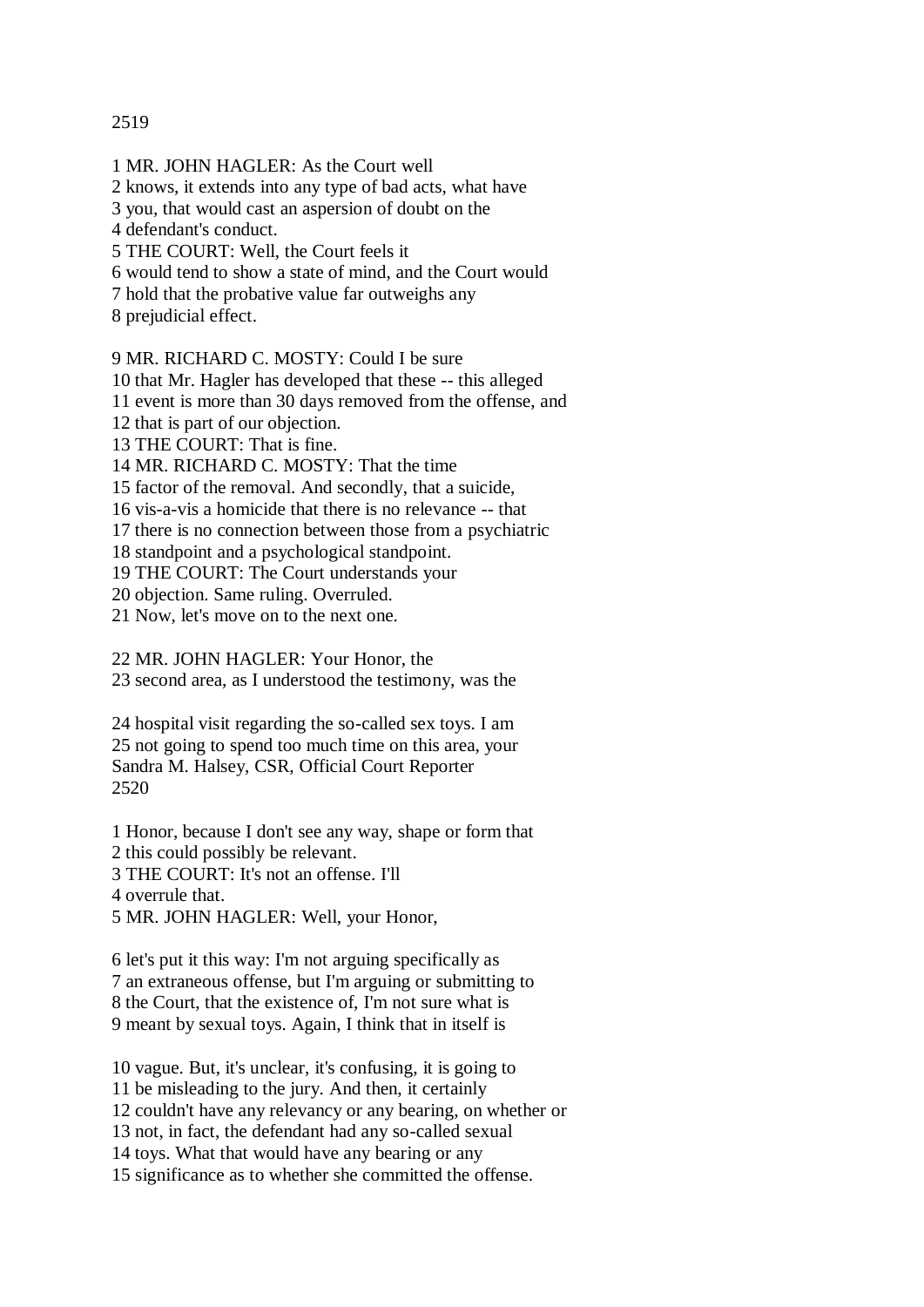16 Furthermore, I would urge that it 17 would be 404-B material. And again, it's conduct that 18 casts only a bad light on the defendant. 19 Obviously, your Honor, they are

20 attempting to put this into evidence, and they are 21 obviously doing it for some reason. And the reason why 22 they are doing it is they want to show -- they want to 23 cast a shadow on the defendant on areas that are simply 24 irrelevant. 25 THE COURT: Mr. Mosty, do you have

Sandra M. Halsey, CSR, Official Court Reporter 2521

1 something you want to say?

2 MR. RICHARD C. MOSTY: Mr. Hagler just

3 hit it.

4 THE COURT: All right. Overruled.

5 I'll admit that. So now, I guess the next area is on the 6 tape.

7 MR. JOHN HAGLER: The third area, your

8 Honor, is the going to be the tape. Starting off with

9 the authentication. I think this witness has already

10 stated that she doesn't recall, she was simply present

11 during this grave side matter.

12 As far as the authentication, the

13 threshold of requirement that the State carries. We

14 would submit that obviously the tape itself is not

15 self-authenticating.

16 They are required to properly

17 authenticate it through proper evidence and testimony,

18 under our Rules 901 and 902 and Rule 1001, 1001 through 19 1004.

20 One, is we don't -- all we have here

21 is a tape that they played. We know the name of

22 apparently the reporter who was present and who

23 interviewed the defendant and her husband.

24 We don't know what the chain of

25 custody the tape has been. We don't know the manner and Sandra M. Halsey, CSR, Official Court Reporter

2522

1 circumstances by which the tape was recorded. We don't

2 know whether or not there were any additions or

3 alterations to the tape, since the time of its recording

4 until the time it is being played in the courtroom at the

5 present time.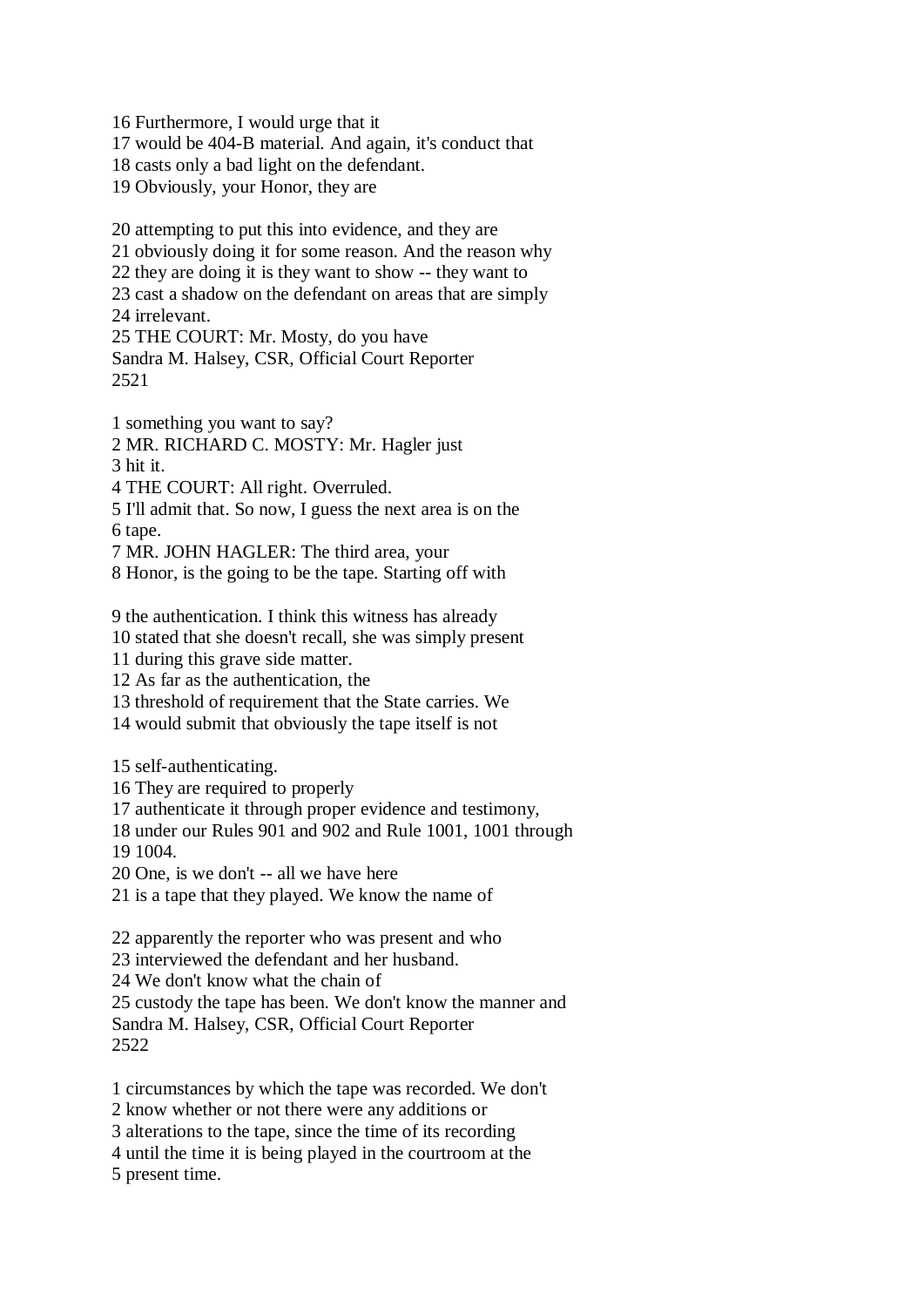6 We don't know whether there have been

7 any alterations or changes, deletions or additions to the

8 tape. And therefore, at the outset, they have simply

9 failed to satisfy their threshold requirement to

10 establish and to authenticate the admission of the tape

11 into evidence.

12 Now, moving on with -- would the Court

13 want to rule on that?

14 THE COURT: Well, I will rule on that

15 one. I will overrule that and I will admit the tape.

16 MR. JOHN HAGLER: Okay. And again,

17 your Honor, I want to point out that the witness

18 testified, that she may have been present. I don't know

19 how much she heard. She simply said that she was present

20 and in fact she has even admitted that she doesn't recall

21 word for word what the statements were, and what was said

22 during the grave side matter.

23 THE COURT: I'll overrule that,

24 because she appears throughout the tape and the tape

25 speaks for itself on the screen. You can plainly see her

Sandra M. Halsey, CSR, Official Court Reporter 2523

1 there. You can plainly see everyone involved. Both

2 Routiers, and Mr. Munoz who is also on the tape. You can

3 hear his voice, and you can see him. He is sitting in

4 the courtroom right now.

5 So, I will overrule that and I will

6 admit the tape.

7 MR. JOHN HAGLER: Well, your Honor, a

8 few more objections.

9 THE COURT: Oh, a few more. Okay.

10 MR. JOHN HAGLER: Your Honor, in

11 addition, there are numerous -- one of the requirements

12 on authentication is to identify the various voices on

13 the tape.

14 Your Honor, in addition to the

15 defendant's voice, obviously, there are going to be some

16 areas where there is no question that the defendant is

17 speaking, but there are numerous voices on this tape,

18 background voices, voices of unidentified individuals,

19 who we have no idea who they are, who is making the

20 statements, and what have you.

21 And therefore, we would object to the

22 fact that that, again, it shows a lack of authentication.

23 And furthermore, the numerous statements on the tape

24 constitute hearsay testimony under Rule 802, and

25 specifically the background voices and also the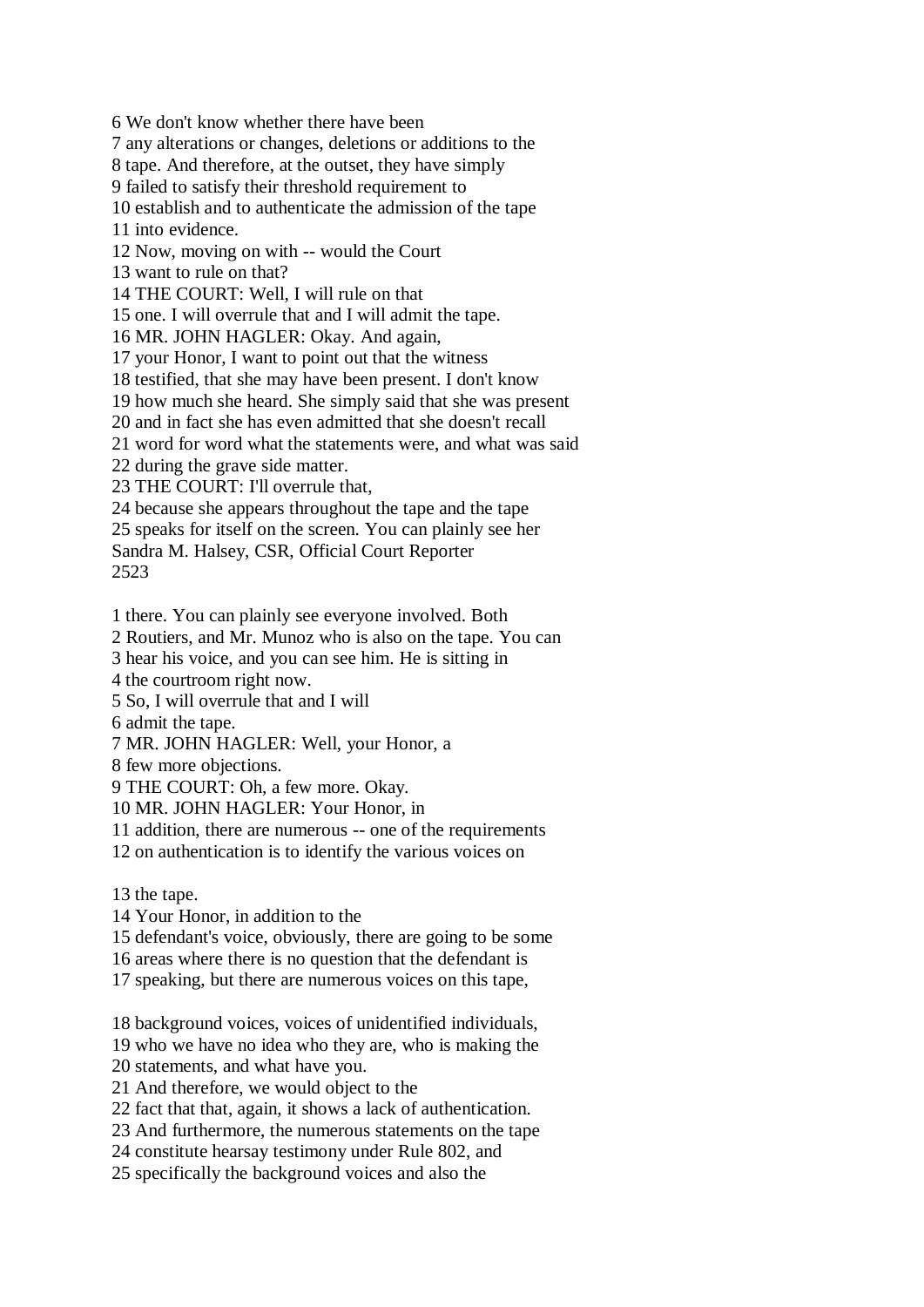Sandra M. Halsey, CSR, Official Court Reporter 2524

1 statements by Darin Routier are going to be hearsay under 2 Rule 802. 3 THE COURT: Okay. Overruled. Next. 4 MR. JOHN HAGLER: Moving on, your 5 Honor, and again, this basically gets back to my earlier 6 statements having to do with this so-called alleged 7 suicide statement and future intent. 8 Your Honor, the tape itself that was 9 made a number of days after the offense alleged in this 10 indictment, we would submit, your Honor, that there has 11 been no showing of any relevancy. It does not constitute 12 any type of evidence or adds any probative value, if, in 13 fact, it was presented before the jury. 14 And therefore, we would urge that each 15 and all of the statements contained in the tape fail to 16 satisfy the relevancy test under Rule 401. 17 THE COURT: All right. Overruled. 18 And you will not be required to -- is that all? 19 MR. JOHN HAGLER: No, your Honor. 20 THE COURT: Oh, we're still going. 21 All right. 22 MR. JOHN HAGLER: In addition, your 23 Honor, we would further urge that this tape, even if, and 24 I'd ask for a 403 ruling in the event the Court admits 25 it. Sandra M. Halsey, CSR, Official Court Reporter 2525 1 THE COURT: You will get it.

2 MR. JOHN HAGLER: But we would further

3 submit, your Honor, that this tape also constitutes 404-B

4 material in the fact that it shows -- and I know the

5 State is going to argue that this tape shows a lack of

6 remorse on the part of the defendant. We would submit 7 that this therefore, it falls into the area of 404-B.

8 And in particular, the fact that this

9 tape could be easily, and we would submit will be, and

10 possibly could be misinterpreted by the jury. It's

11 confusing and it's misleading.

12 The fact is, that each and every

13 individual reacts differently to a crisis in their life.

14 And this tape, when viewed by the jurors, is going to be

15 misinterpreted by the jurors.

16 And therefore, we would urge that this

17 tape be suppressed because of the fact it will be and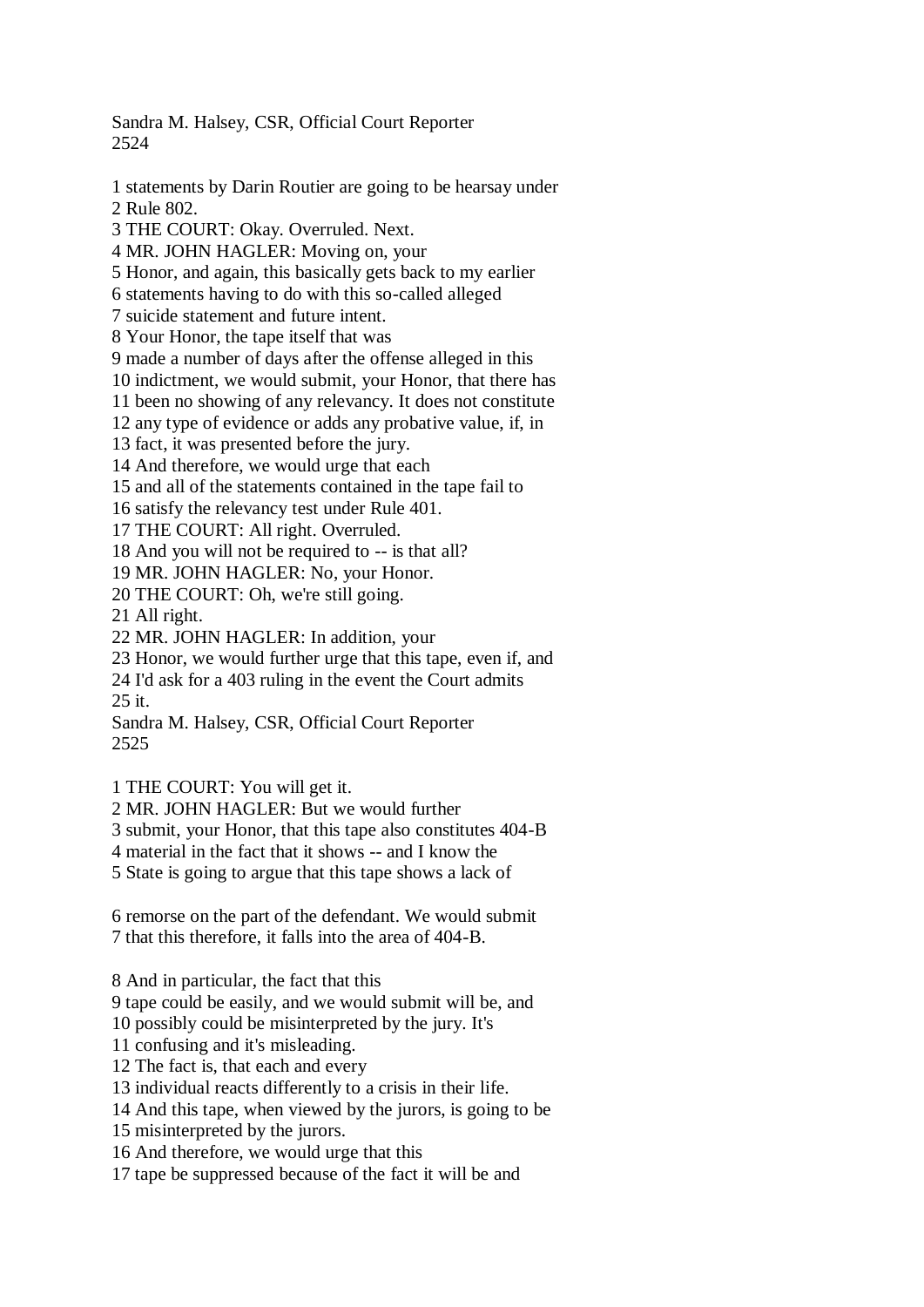18 could be misconstrued by a juror, under 404-B and 403.

19 THE COURT: Okay. Are we at the end?

20 MR. RICHARD C. MOSTY: Let me ask you

21 a question?

22 MR. JOHN HAGLER: Just one second,

23 your Honor.

24 THE COURT: All right. That's it?

25 MR. JOHN HAGLER: Yes, your Honor. Sandra M. Halsey, CSR, Official Court Reporter 2526

1 MR. RICHARD C. MOSTY: I'll second

2 what Mr. Hagler said.

3 THE COURT: All right. The final

4 objection is overruled. The tape will be admitted under

5 Rule 403-B. The probative effect showing state of mind

6 far outweighs any prejudicial value -- any prejudicial

7 effect.

8 And, the Court will note your 9 objections in this hearing, and you will not have to 10 object in front of the jury. 11 All right. Are we ready to bring the 12 jury in? 13 MR. TOBY SHOOK: We're ready, Judge. 14 THE COURT: All right. Then bring the 15 jury in please. 16 17 (Whereupon, the jury

18 Was returned to the

19 Courtroom, and the

20 Proceedings were

21 Resumed on the record, 22 In open court, in the 23 Presence and hearing 24 Of the defendant, 25 As follows:)

Sandra M. Halsey, CSR, Official Court Reporter 2527

1

2 THE COURT: All right. Good morning,

3 ladies and gentlemen.

4 Let the record reflect that all

5 parties in the trial are present, and the jury is seated.

6 Ladies and gentlemen, this witness has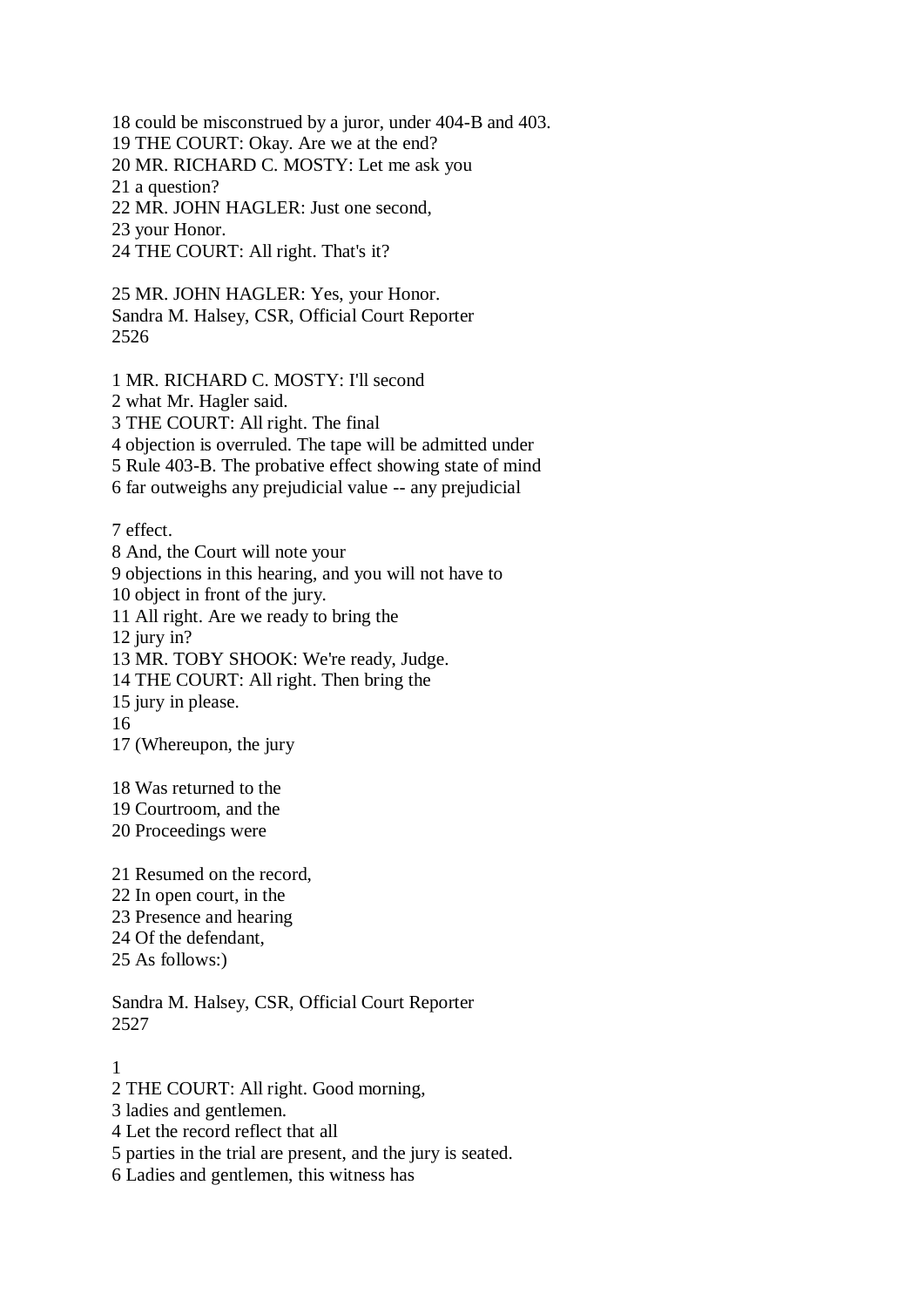7 already been sworn outside of your presence. Mr. Shook. 8 MR. TOBY SHOOK: Judge, at this time, 9 the State will offer State's Exhibit 106, and it is 10 certified. 11 MR. RICHARD C. MOSTY: No objection. 12 THE COURT: All right. State's 13 Exhibit No. 106 is admitted. 14 15 (Whereupon, the above 16 mentioned item was 17 received in evidence 18 as State's Exhibit No. 106, 19 for all purposes 20 after which time, 21 the proceedings were 22 resumed on the record, 23 as follows:) 24 25 Sandra M. Halsey, CSR, Official Court Reporter 2528 1 Whereupon,  $\mathcal{L}$ 3 BARBARA JOVELL, 4 5 Was called as a witness, for the State of Texas having 6 been previously duly sworn by the Court to speak the 7 truth, the whole truth, and nothing but the truth, 8 testified further in open court, in the presence of the 9 jury, as follows: 10 11 12 DIRECT EXAMINATION 13 14 BY MR. TOBY L. SHOOK: 15 Q. Would you tell us your name, please? 16 A. My name is Barbara Jovell. 17 Q. Okay. Throughout your testimony, 18 please speak in a loud, clear voice. Okay? 19 A. Yes, sir. 20 Q. If you don't understand anyone's 21 questions, just ask them to repeat it and we will be glad 22 to do that. Okay? 23 A. Yes. 24 Q. Keep that voice up.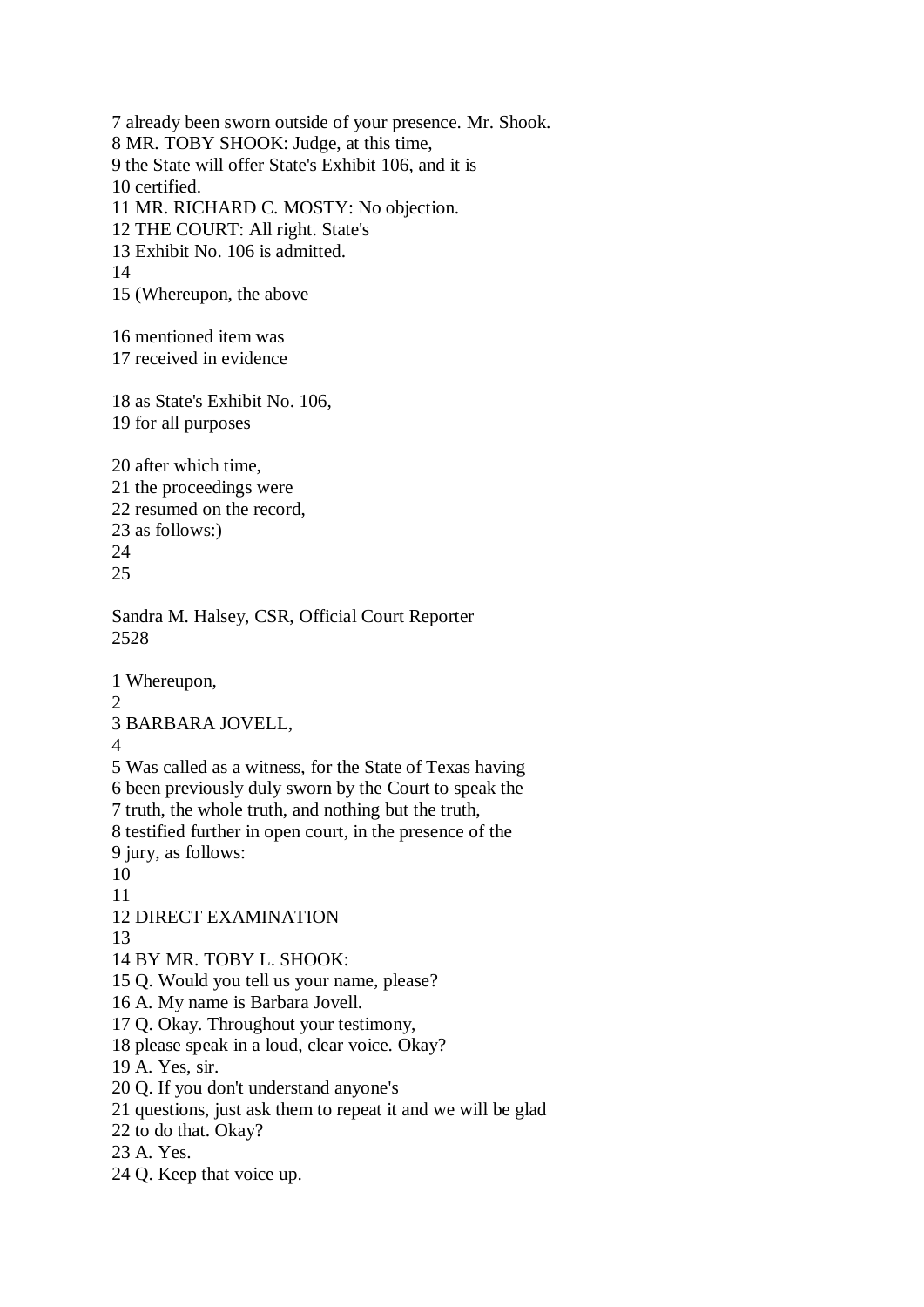25 A. Yes. Sandra M. Halsey, CSR, Official Court Reporter

2529

- 1 Q. All right. Where do you live Miss
- 2 Jovell? Is it Jovell?
- 3 A. Yes. J-o-v-e-l-l.
- 4 Q. I am pronouncing it right then?
- 5 A. Yes.
- 6 Q. Where do you live?
- 7 A. I live in Dallas, in Garland.
- 8 Q. Okay.
- 9 A. Do you want the whole address?

10 Q. Is Garland a suburb of Dallas?

- 11 A. Yes.
- 12 Q. Where are you originally from?
- 13 A. I am originally from Poland.
- 14 Q. When did move here to the United
- 15 States?
- 16 A. In 1973.
- 17 Q. Okay. And did you move here with your
- 18 family?
- 19 A. My father was already here. My mother
- 20 and my sister came here together, yes.
- 21 Q. Is your mother -- do you call her
- 22 Babcia?
- 23 A. Everybody else do. I call her Mom.
- 24 Q. Okay. All right. Is she the lady
- 25 that testified yesterday?

Sandra M. Halsey, CSR, Official Court Reporter 2530

- 1 A. Yes.
- 2 Q. Okay. And when did you move to the
- 3 Dallas area?
- 4 A. Around maybe '81 or so.
- 5 Q. Okay. And what brought you to Texas?
- 6 A. I moved in with my ex-husband. I
- 7 moved with my ex-husband and his family.
- 8 Q. Okay. Was he your ex-husband then?
- 9 A. No.
- 10 Q. That happened later?
- 11 A. Yes.
- 12 Q. Okay. And have you resided in the
- 13 Dallas area since that time?
- 14 A. Yes, I have.
- 15 Q. Okay. Did you eventually go to work
- 16 at a company called Cuplex?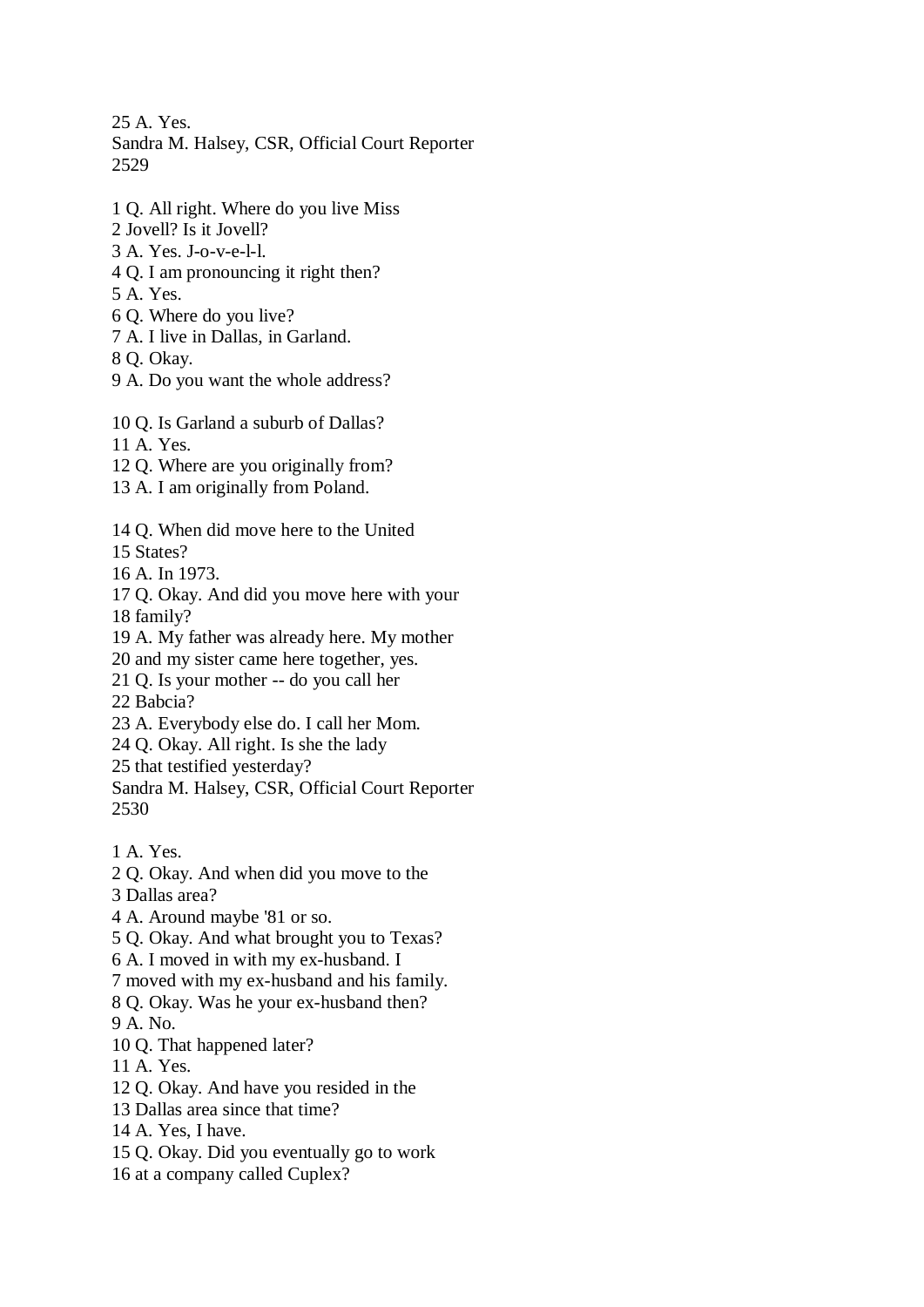17 A. Yes, I have.

18 Q. When did you start at that company?

- 19 A. Shortly after -- about two weeks after
- 20 I came here.

21 Q. Okay. And tell the jury what type of

- 22 company Cuplex is?
- 23 A. They make printed circuit boards from

24 the scratch to the electrical test.

25 Q. Circuit boards for what?

Sandra M. Halsey, CSR, Official Court Reporter

2531

- 1 A. That's the stuff that goes into the
- 2 computers and makes them work.
- 3 Q. Circuit boards for computers?

4 A. Yes.

5 Q. All right. And what did you do for

6 Cuplex?

- 7 A. I was an electrical test and I was
- 8 trouble shooting for problems.

9 Q. Okay. Now, while you worked there,

10 did you come to know a man by the name of Darin Routier?

11 A. Yes, I have.

- 12 Q. Okay. About what year was it that you
- 13 met Darin Routier?
- 14 A. Around '87, middle of '87 or so.
- 15 Q. Okay. Did he come to work there at
- 16 Cuplex?
- 17 A. Yes.
- 18 Q. About how old was he when you met him?
- 19 A. 19, around 19 or so.
- 20 Q. What did he do there at Cuplex?
- 21 A. He was working in my area at that

22 time.

- 23 Q. Okay. Did y'all eventually become
- 24 friends?

25 A. Yes.

Sandra M. Halsey, CSR, Official Court Reporter 2532

- 1 Q. Okay. Did you later come to meet his
- 2 fiancee?
- 3 A. Yes, I have.
- 4 Q. Okay. What was her name?
- 5 A. Darlie.
- 6 Q. Do you see Darlie here in the
- 7 courtroom today?
- 8 A. Yes, I do. That is her over there.
- 9 Q. You are pointing to the woman here in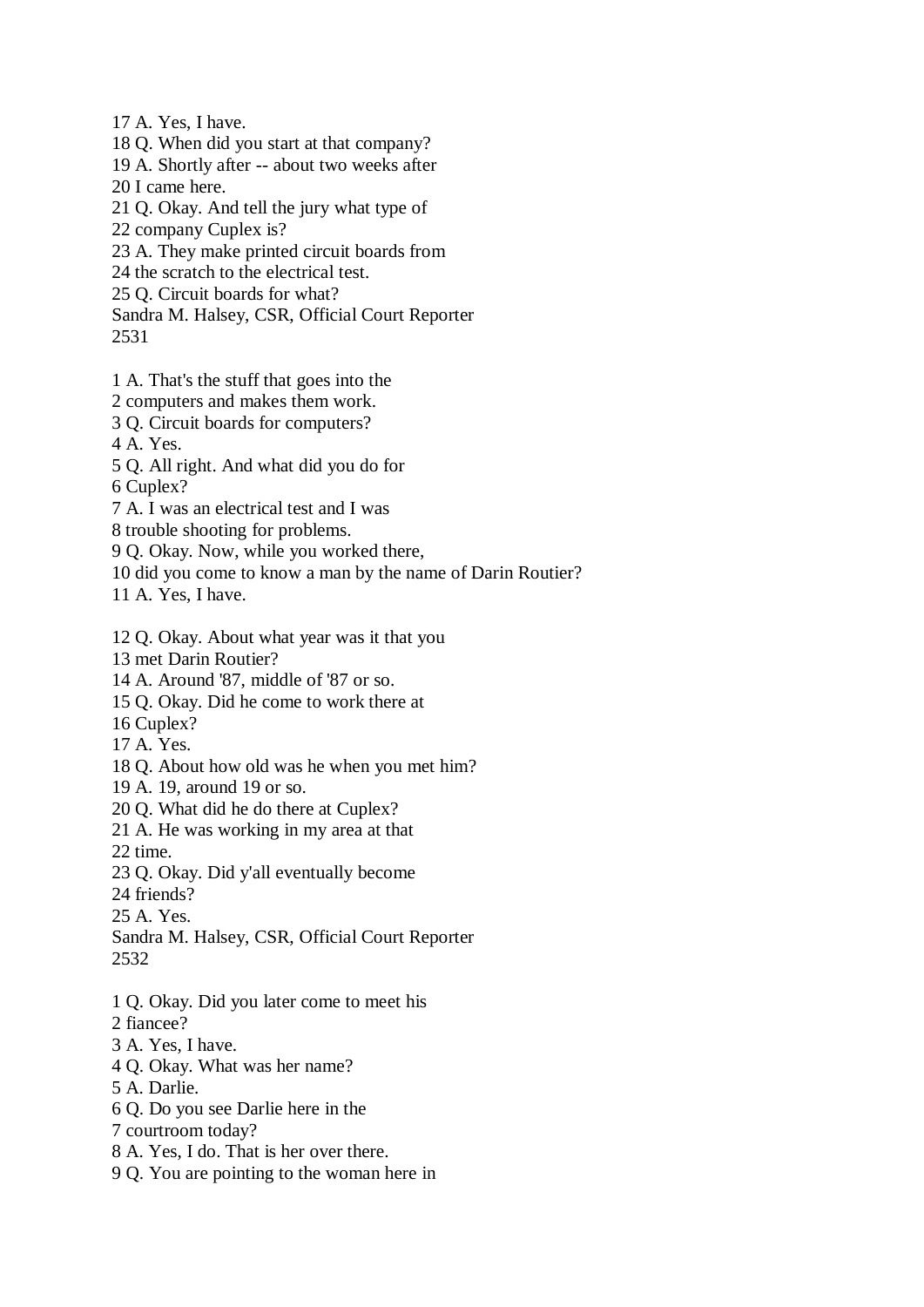10 the coat here at the counsel table?

11 A. Yes.

12

13 MR. TOBY L. SHOOK: Your Honor, if the

14 record could reflect, that the witness has identified the

15 defendant.

16 THE COURT: Yes.

17

18 BY MR. TOBY L. SHOOK:

19 Q. Had you already become friends with

20 Darin Routier before you met Darlie?

21 A. I was with Darin friends first. Later

22 on, maybe a few months, maybe a little more, I don't

23 quite remember, but it was a while before I met Darlie.

24 Q. Was that sometime in 1987 also?

25 A. Yes.

Sandra M. Halsey, CSR, Official Court Reporter 2533

1 Q. Okay. How old was Darlie Routier when

2 you met her?

3 A. I believe around 16 or 17.

4 Q. Okay. Were they engaged at that time?

5 A. Yes.

6 Q. After you met her, did you and Darlie

7 become friends?

8 A. Yes.

9 Q. Were Darin and Darlie eventually

10 married?

11 A. Yes.

12 Q. When was that?

13 A. August 27th, '88.

14 Q. August 27th, 1988?

15 A. Yes.

16 Q. Okay. Where did that take place?

17 A. In Lubbock.

18 Q. Were you there?

19 A. Yes, I was.

20 Q. Did you participate in the ceremony?

21 A. Pardon me?

22 Q. Did you participate in the ceremony?

23 A. Yes, I was the maid of honor.

24 Q. Maid of honor for Darlie?

25 A. For Darlie, yes.

Sandra M. Halsey, CSR, Official Court Reporter 2534

1 Q. Okay. Did Darin continue to work at

2 Cuplex with you after they were married?

3 A. Yes.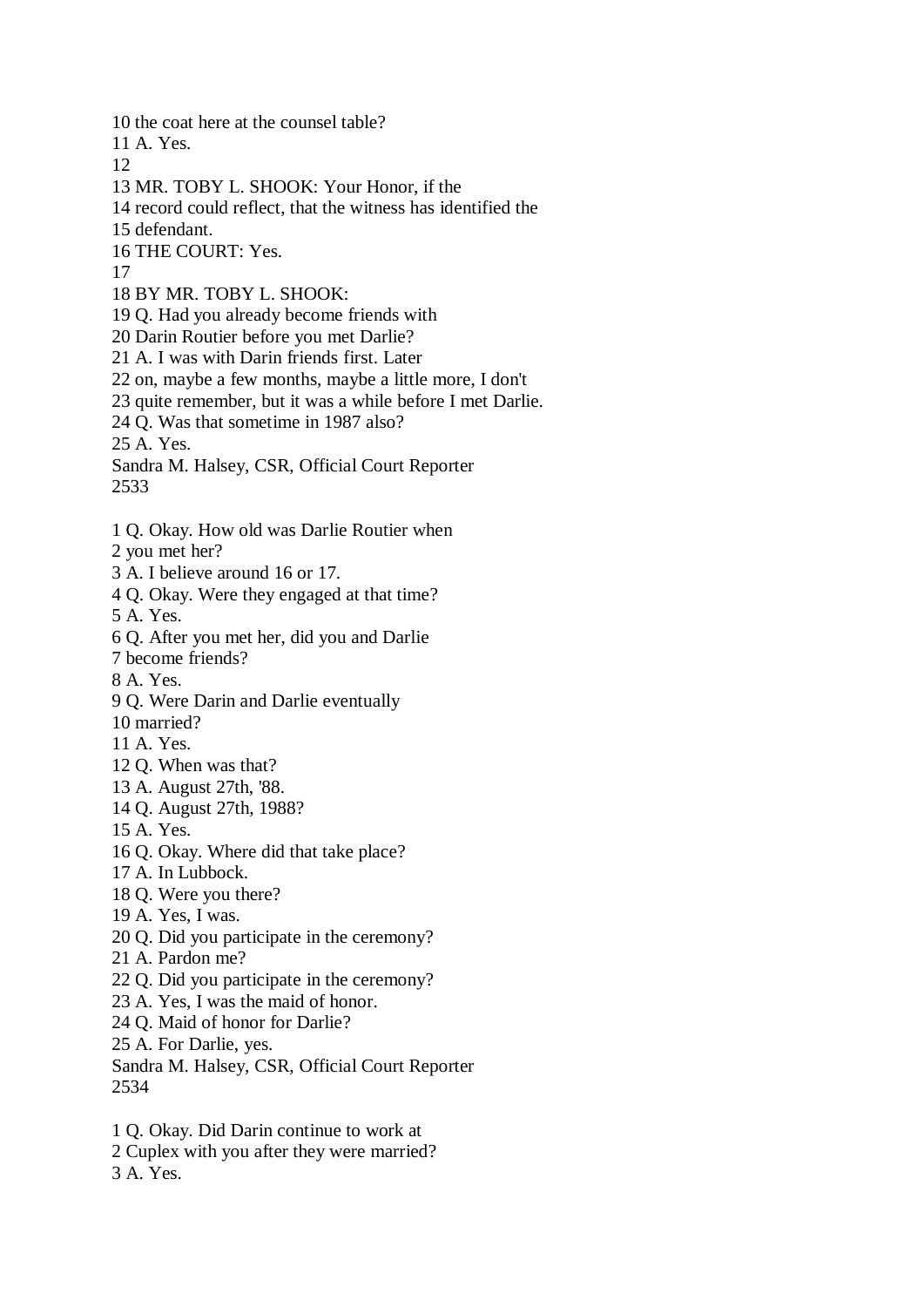4 Q. Did Darlie come to work there for a

5 while?

6 A. Yes, after they were married for a

7 little while.

8 Q. How long did she work there?

9 A. I don't exactly remember but I

10 remember she was pregnant and she had an accident.

11 Before she had the baby at work there, so she was kind

12 of -- they put her with pay to stay home.

13 Q. Okay. Did Darin and Darlie have

14 children from their marriage?

15 A. Yes.

16 Q. How many children did they have?

17 A. Three.

18 Q. Who was the first?

19 A. Devon Routier, I'm sorry, Devon Rush

20 Routier.

21 Q. When was he born?

22 A. June of '89.

23 Q. Okay. Who was the second born?

24 A. Damon Routier, Damon Christian

25 Routier.

Sandra M. Halsey, CSR, Official Court Reporter 2535

1 Q. When was Damon born?

2 A. February of '91.

3 Q. Okay. And did they have a third 4 child?

5 A. Yes. Drake, and he was born October 6 of '95.

7 Q. Okay. Now, did Darin also develop a

8 business on the side when he was at Cuplex? 9 A. Yes, he had.

10 Q. Okay. What type of business was that?

11 A. He was not doing testing, but he was

12 building fixtures to test printed circuit boards.

13 Q. Okay. Did he do that out of his home?

14 A. Yes, he have.

15 Q. Did you help him with that sometimes?

16 A. Yes, I have.

17 Q. Did you do that just on good will or

18 were you paid for your services?

19 A. I was paid.

20 Q. Did Darlie also assist in that type of

21 work?

22 A. Yes.

23 Q. Okay. Eventually, did Darin leave

24 Cuplex and start his own company?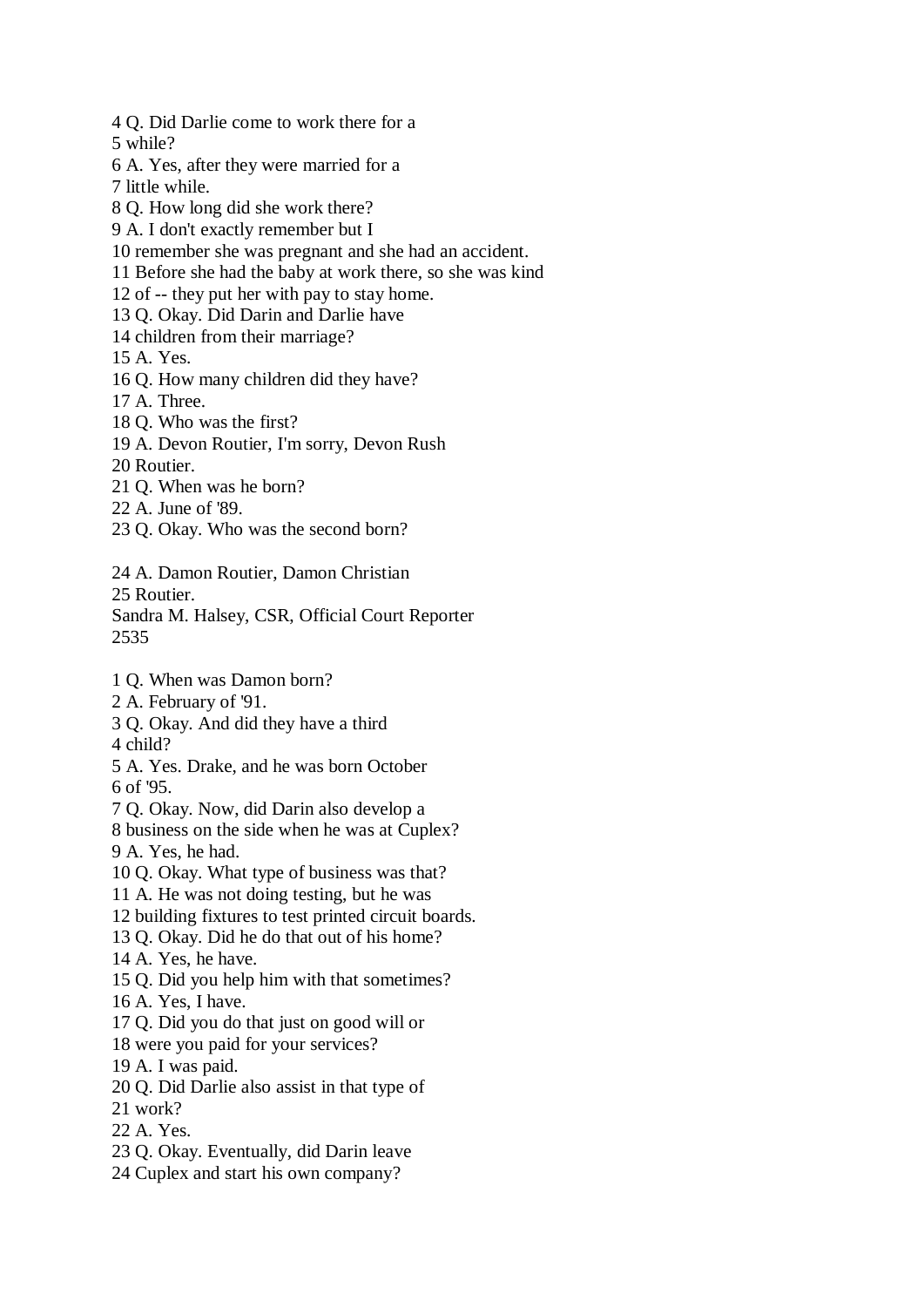25 A. Yes, he had.

Sandra M. Halsey, CSR, Official Court Reporter 2536

- 1 Q. What was the name of that company?
- 2 A. Testnec Electronics.
- 3 Q. Okay. And about what time was that
- 4 that he started that company?
- 5 A. I believe it was around -- well, I
- 6 started working for him sometimes in May or June of 1992.
- 7 So, that was just a little bit before that, that he

8 opened it.

- 9 Q. You came to work for him as an
- 10 employee?
- 11 A. Yes, I have.
- 12 Q. Tell the jury what kind of company
- 13 that was, what you all did at Testnec.
- 14 A. We tested printed circuit boards.
- 15 Q. Same type thing?
- 16 A. Yes. Load fixture, drilling, the
- 17 material is -- it's a process that you do, but it was
- 18 drilling, setting up fixtures and then testing printed
- 19 circuit boards for companies.
- 20 Q. Who worked at the company?
- 21 A. For the longest time it was just Darin
- 22 and Darlie and I.
- 23 Q. Okay. And what did do you for the
- 24 company?
- 25 A. Well, I did everything, the testing,
- Sandra M. Halsey, CSR, Official Court Reporter 2537
- 1 the cleaning.
- 2 Q. What did Darlie do for the company?
- 3 A. She kept the books and plus she helped
- 4 sometimes to test when it was very busy.
- 5 Q. Okay. And did -- the company started
- 6 in '92; is that right?
- 7 A. Yes, around 1992. I'm pretty sure,
- 8 well, around '92 because I started working shortly after
- 9 they opened.
- 10 Q. Did the company do well when it
- 11 started off?
- 12 A. Yes.
- 13 Q. Did it do well through '92, '93?
- 14 A. Yes.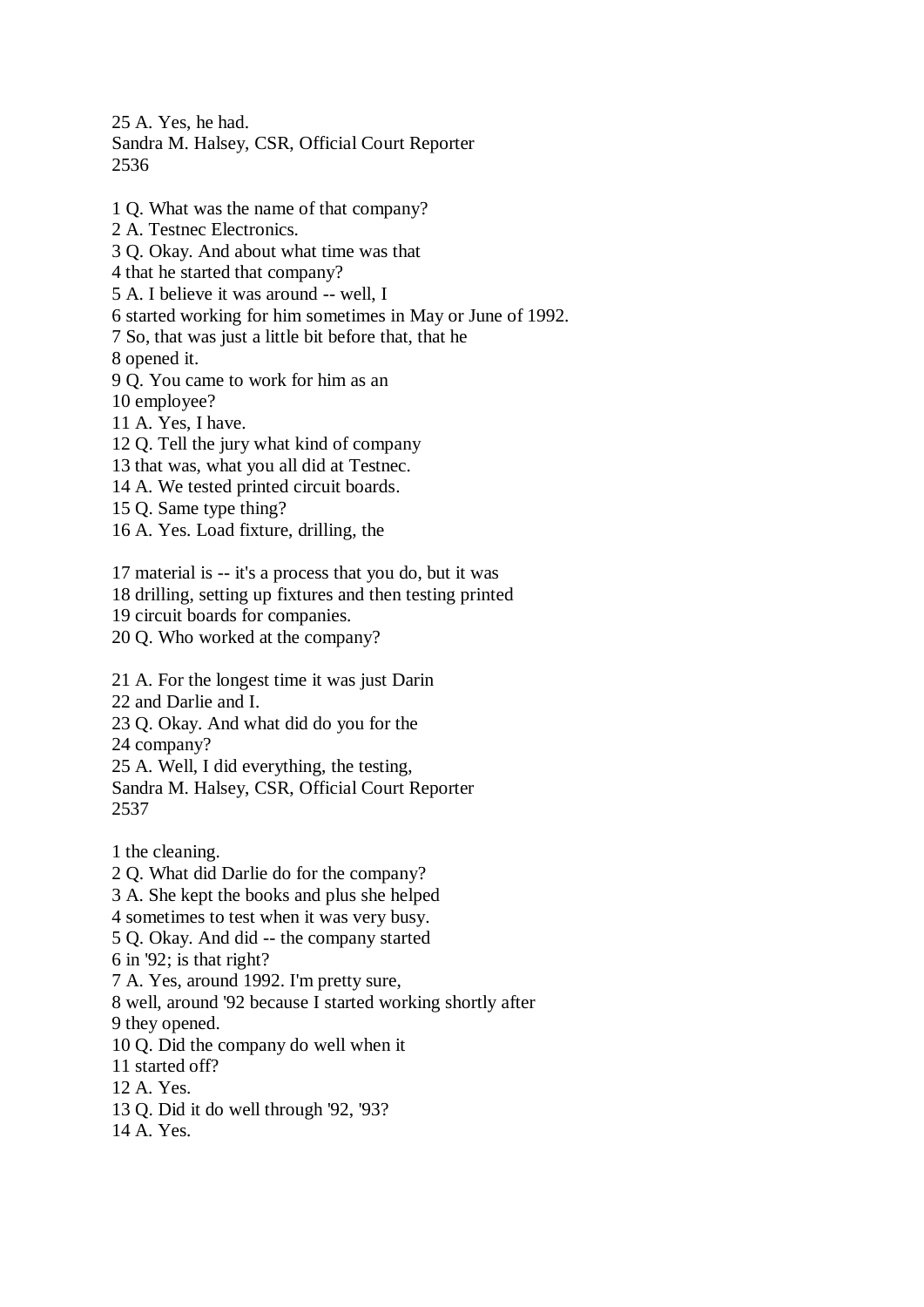15 Q. '94? 16 A. Yes.

17 Q. And most of '95? 18 A. Yes, pretty much so. We had our slow 19 periods sometimes but usually -- 20 Q. And this entire time, is it you, Darin 21 and Darlie the main employees at Testnec? 22 A. Yes, but there is -- yes, through '94. 23 Well, we had my daughter working there part time. She 24 was still at school. And there was time that Julie Clark 25 came for a little while and worked with us too. Sandra M. Halsey, CSR, Official Court Reporter 2538 1 Q. Primarily, though, it was you, Darin

- 2 and Darlie?
- 3 A. And Darlie.
- 4 Q. Okay. Now, in the last couple of
- 5 years, did you begin to see a change in Darlie Routier?
- 6 A. Yes, I have.

7 Q. Okay. Would you tell the jurors what

8 that change was?

9 A. She was up and down. It was really

10 hard to tell, but she was -- she became very

11 materialistic which I brought up to Darin.

12 Q. I'm sorry. Very much what?

13 A. Materialistic. She started to begin

- 14 to love material things.
- 15 Q. Materialistic?
- 16 A. Yes.

17 Q. Okay.

18 A. She was -- well, she had ups and

19 downs. She gets depressed, she gained weight, and she

20 started fighting with Darin about money.

21 Q. Okay. Now, you say she got

22 materialistic?

23 A. Yes.

24 Q. Did she become concerned with money

25 and buying things?

Sandra M. Halsey, CSR, Official Court Reporter

2539

1 A. Yes. She went and bought things a

2 lot.

3 Q. Okay. Now, their company was doing

- 4 pretty good; is that right?
- 5 A. Yes.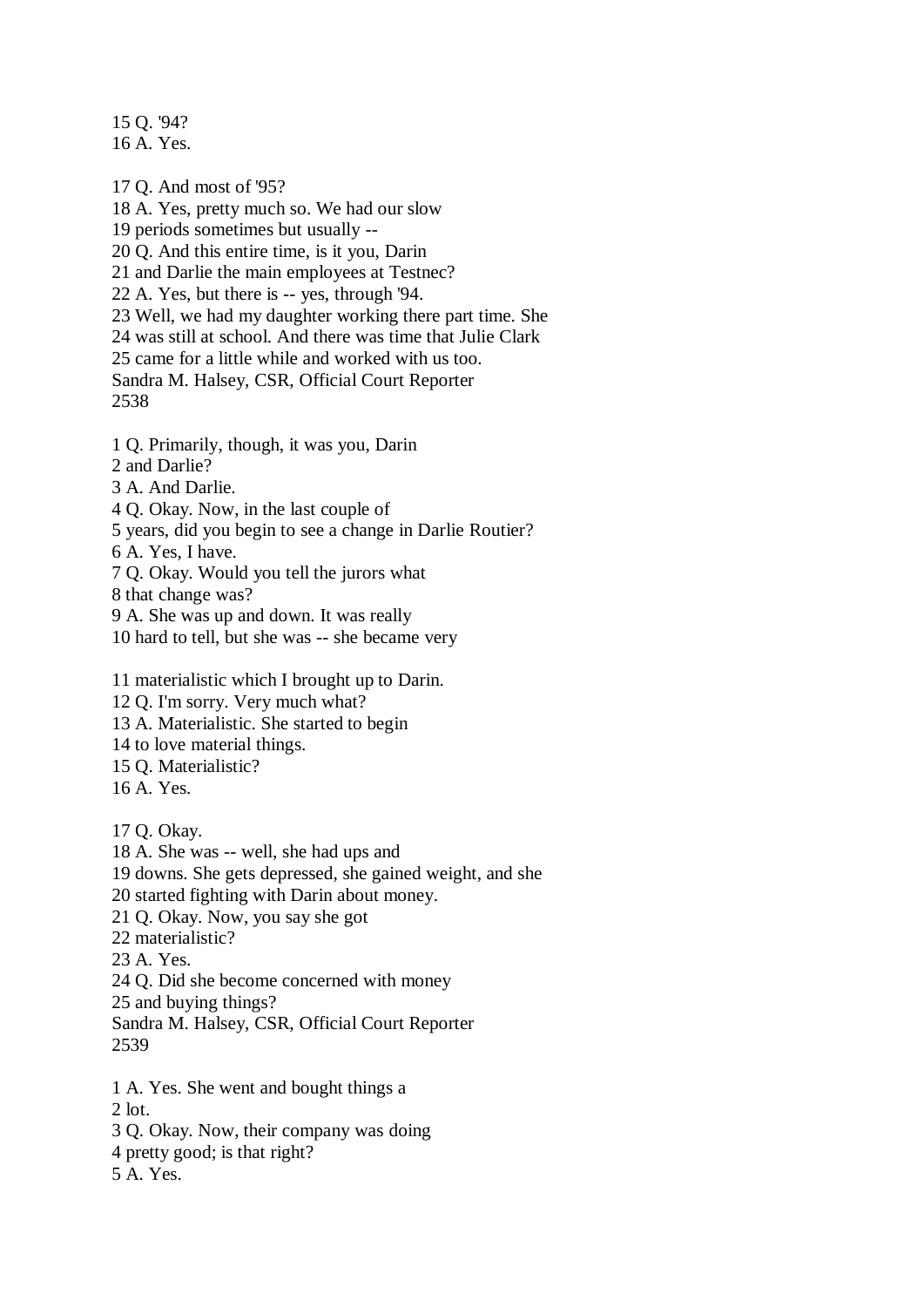6 Q. Okay. But, was she different from the

7 Darlie you originally met back in 1987?

8 A. Well, she liked pretty things and she

9 did like to look well at that time. But it was -- well,

10 how do you say it, well, not as much as I saw later.

11 Q. Now then, did Darlie Routier

12 participate in business decisions there at Testnec?

13 A. Yes, she had.

14 Q. Were you present during conversations

15 involving business there at Testnec?

16 A. Yes, many times.

17 Q. Okay. And was Mrs. Routier involved

18 in those conversations?

19 A. Yes.

20 Q. As far as the company, was there a big

21 reinvestment in the company for new equipment, things of

22 that nature?

23 A. At first the tester was bought and

24 then later they only purchase a used drill, and then a

25 digitizer.

Sandra M. Halsey, CSR, Official Court Reporter 2540

1 Q. What items were purchased then that

- 2 you observed with the money that was made there at
- 3 Testnec?
- 4 A. There was nothing more going into

5 Testnec.

6 Q. Okay.

7 A. It was going to Darlie.

8 Q. When you say going to Darlie what are

9 you talking about?

10 A. She loves to shop.

11 Q. She liked to shop?

12 A. Yes.

13 Q. And what type of things did she start

14 buying?

- 15 A. She had wonderful taste, she would buy
- 16 expensive things.

17 Q. Okay. Did they purchase a new home?

18 A. Yes. They had a new home built, they

19 built a new home, yes.

20 Q. Okay. And when was that?

21 A. Oh, shortly after -- maybe '93, maybe

22 end of '92. Shortly after we had the company. I'm not

23 for sure.

24 Q. Okay. And who decorated the home?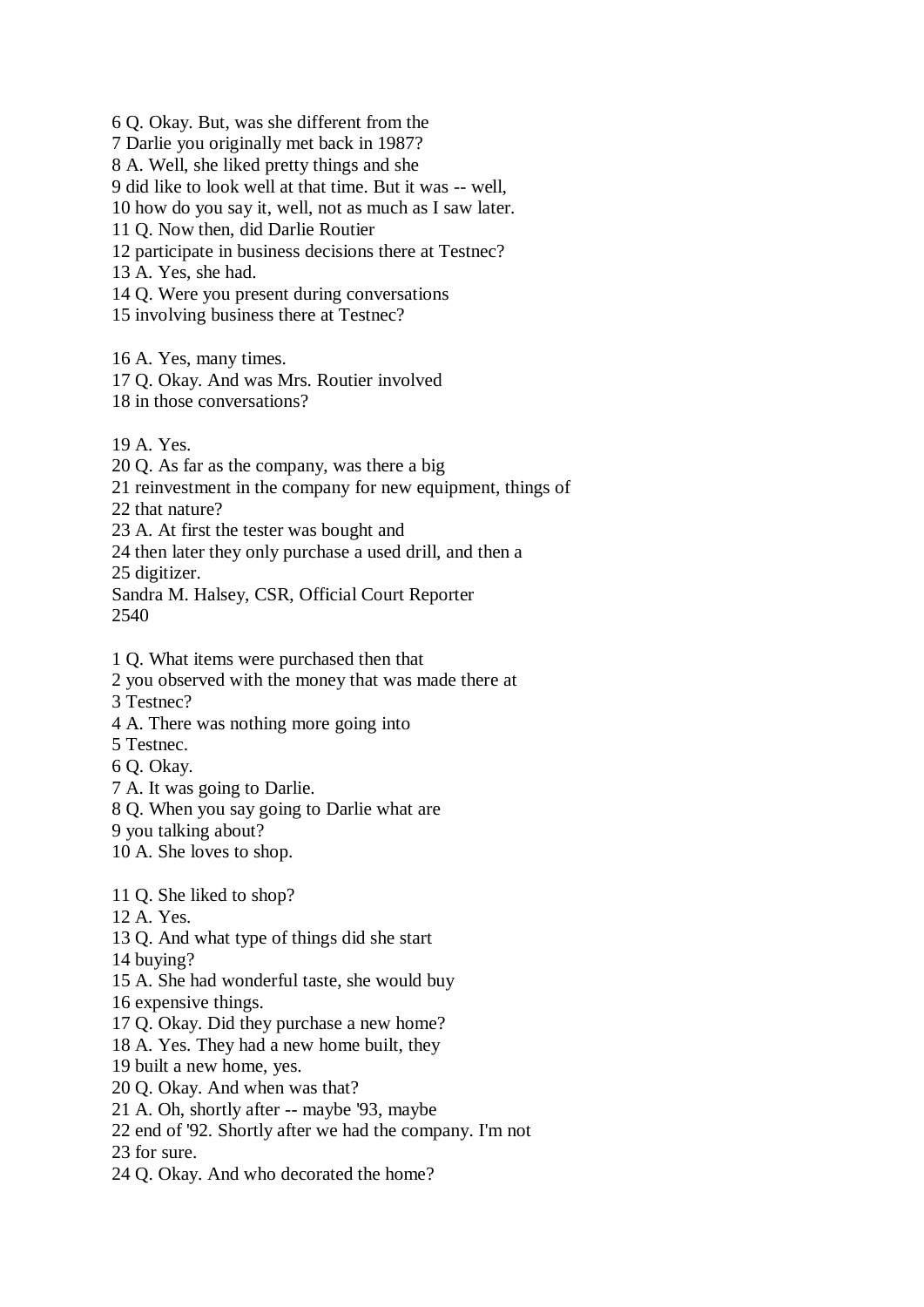25 A. Darlie did.

Sandra M. Halsey, CSR, Official Court Reporter 2541

1 Q. All right. Did she purchase other 2 things at that time, start buying more and more things? 3 A. Well, furniture, you know, things like 4 that, things for the house. 5 Q. And what about personal things? 6 A. Well, she buy a lot of beautiful 7 clothes and stuff like that for her and her children. 8 Q. Okay. Any items as far as jewelry 9 goes? 10 A. Yes. She liked to start buying 11 jewelry. 12 Q. And was that just something that 13 happened the last couple of years? 14 A. More so, there was a purchase of 15 jewelry more so, at that time, yes. 16 Q. Okay. Now, did you talk to her about 17 the things she was buying? 18 A. Well, yes. 19 Q. Did you have conversations about that? 20 A. Well, yes, she showed me. She tell me 21 her ideas, and how she is going to decorate. And there 22 were times that I went with her. 23 Q. Okay. Did you talk to Darin about 24 needing new equipment for the company? 25 A. Yes, I have. Sandra M. Halsey, CSR, Official Court Reporter 2542 1 Q. Okay. Were you having some problems 2 there with the work you were doing? 3 A. Well, yes, because I needed pins for 4 grids and -- 5 Q. Can you speak up? 6 A. I needed pins for grids because the 7 grid was too small and some of the types of jobs that we 8 did was larger and I had to stop test which is not very 9 good. And the tester needed to be fixed because it was 10 lopsided a lot of times. 11 Q. Okay. Was that -- was money paid for 12 that tester to be fixed or any new equipment bought? 13 A. He tried to, you know, kind of 14 wiggle-jiggle the tester and to kind of make it work.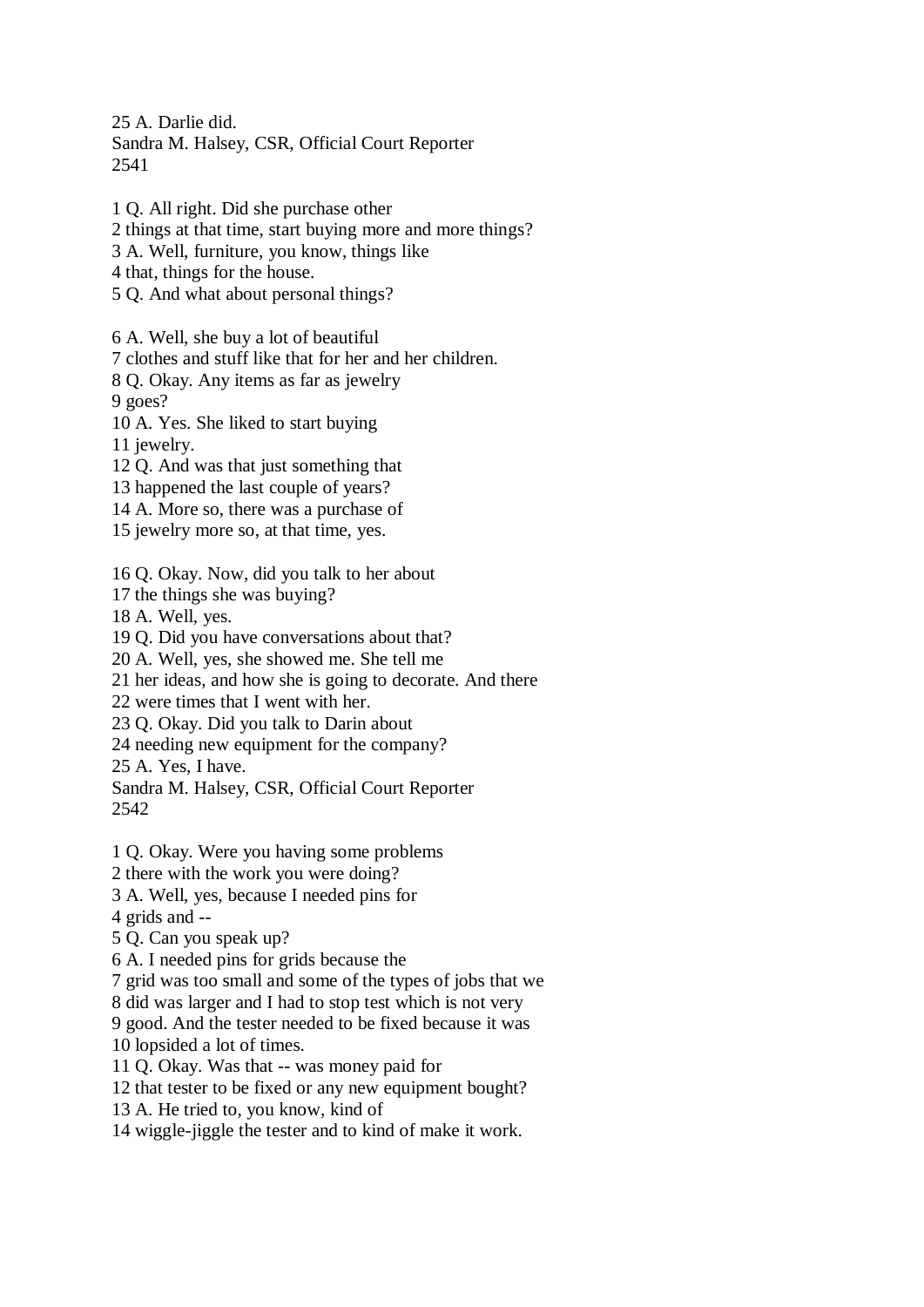15 Q. But no new equipment was bought in

- 16 regards to that?
- 17 A. No, sir.
- 18 Q. All right. Now, in late '95, did
- 19 business slacken off there at Testnec?
- 20 A. Yes, it had.
- 21 Q. Okay. And did it pick up at the
- 22 beginning of '96 at all?
- 23 A. Not really. We were slow, a lot
- 24 slower than we have ever been.
- 25 Q. Did you have a real long slow period
- Sandra M. Halsey, CSR, Official Court Reporter 2543
- 1 at that time?
- 2 A. Very long.
- 3 Q. Did that slow period extend into --
- 4 A. Well, we still have some jobs. We
- 5 didn't get new jobs. When we do repeat jobs, it's just
- 6 cheap. We have to get new jobs for us to make money. So
- 7 we get mostly repeats and hardly any new jobs.
- 8 Q. So the business was slow through '96?
- 9 A. Yes.
- 10 Q. Okay. Now, did that cause another
- 11 change in Darlie Routier's attitude when the business
- 12 slackened off?
- 13 A. Yes.
- 14 Q. Okay. What happened with Darlie at
- 15 that time?
- 16 A. She was nervous and depressed and she
- 17 fought with Darin a lot.
- 18 Q. Okay. Did you witness a lot of these
- 19 fights and arguments?
- 20 A. Arguments, yes.
- 21 Q. Okay. They didn't physically hit each
- 22 other, did they?
- 23 A. No, I have never seen them hit each 24 other.
- 25 Q. Did these arguments become frequent?
- Sandra M. Halsey, CSR, Official Court Reporter 2544
- 1 A. Yes.
- 2 Q. And what were the arguments over that
- 3 you witnessed?
- 4 A. Money.
- 5 Q. Concerning what about money?
- 6 A. Because money wasn't coming in and
- 7 there was lot of bills to pay. There was just no money.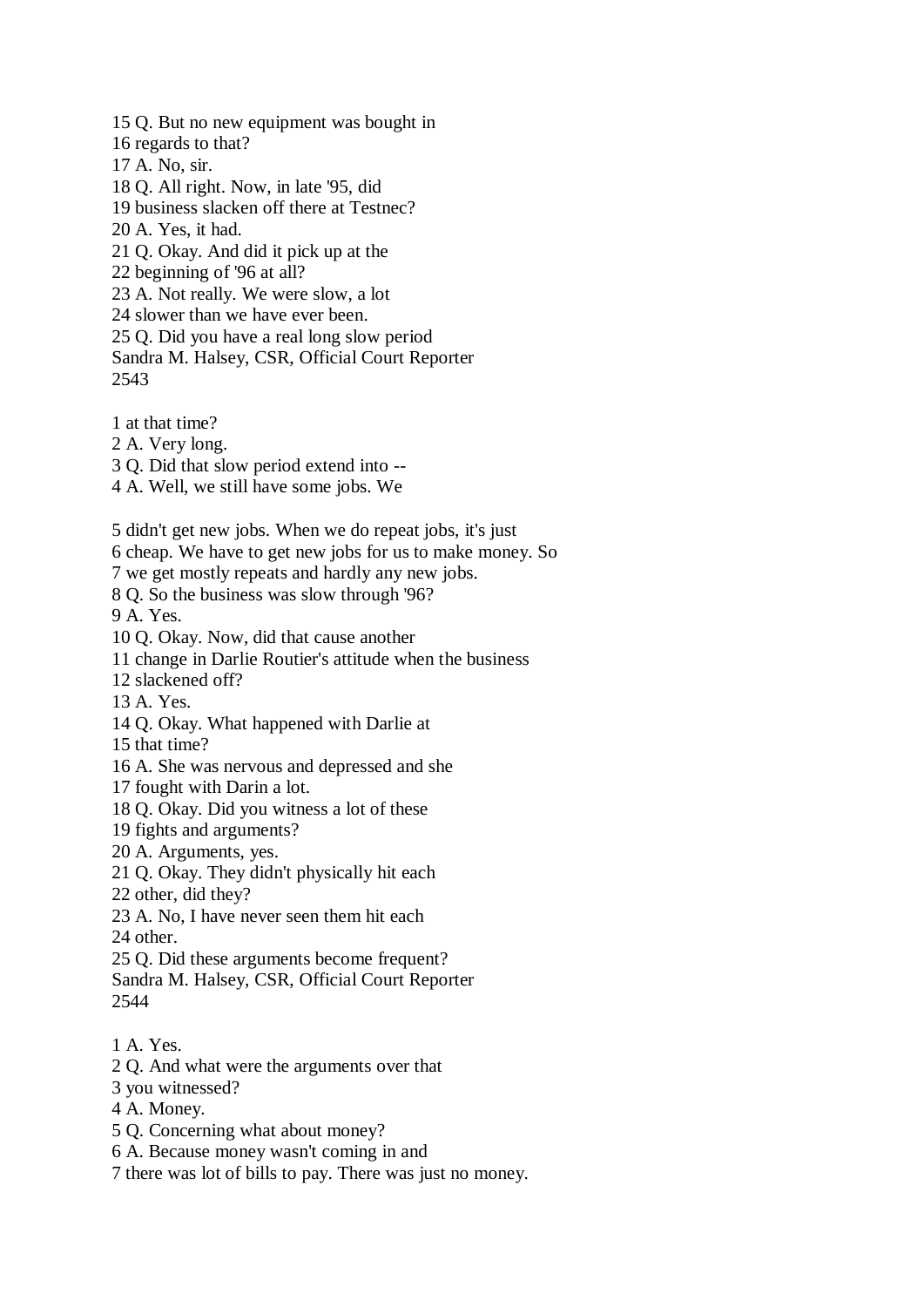8 There was enough, as Darin put it to me, "Oh, I am paying

9 you by --"

10

11 MR. JOHN HAGLER: I'm going to object

12 to the statement by Darin, hearsay.

13 THE COURT: I'll sustain the

14 objection.

15 THE WITNESS: I'm sorry. What did I

16 do?

17 THE COURT: That's okay. Don't worry.

18 They are going to object all the time.

19 I will rule on them -- well, they will make -- I mean,

20 both sides will make appropriate objections. I will rule

21 on those, and then you just go on back, and we will tell

22 you when to stop and when not to stop.

23 THE WITNESS: Okay.

24 THE COURT: But, we have a hearsay

25 rule.

Sandra M. Halsey, CSR, Official Court Reporter 2545

1 THE WITNESS: Okay.

2 THE COURT: Don't say what other

3 people said.

4 THE WITNESS: Oh, okay.

5 THE COURT: You just say what you

6 know. Don't worry, just keep going. We'll go through 7 it.

8 THE WITNESS: The money was slowing

9 down, and Darlie was upset, depressed. Yes, she fought a

10 lot with Darin. And sometimes she will become calm, and

11 things will be all right, and then it starts up again,

12 because --

13

14 BY MR. TOBY L. SHOOK:

15 Q. Did these fights increase once the

16 business slowed down?

17 A. Yes.

18 Q. Okay. Now, was Darlie Routier working

19 up there full time at that time?

20 A. No, not really, she just comes

21 sometimes.

22 Q. Okay. And what did she do when she

23 came up there? What was her role?

24 A. Well, she just came in sometimes. And

25 my daughter was doing some paperwork but Darlie was

Sandra M. Halsey, CSR, Official Court Reporter

2546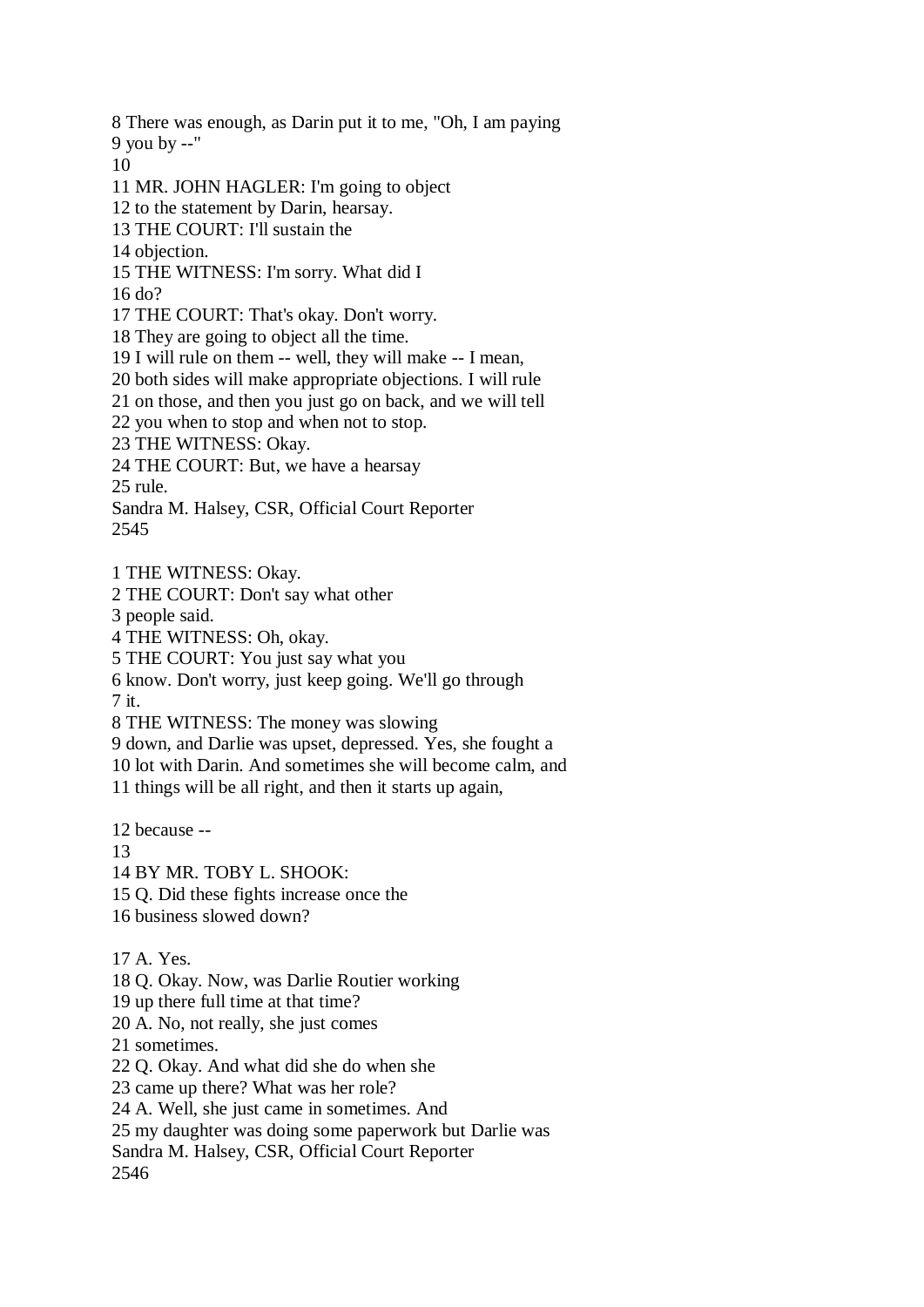1 doing -- I don't exactly know for sure, but invoices or

2 something like that, to do with bookkeeping and things,

3 stuff, you know, and then she would be on the phone 4 shopping.

5 Q. Still shopping?

6 A. Yes.

- 7 Q. Was she still in on the business
- 8 decisions with the company?
- 9 A. Yes, she was.

10 Q. You have come to know Darlie and Darin

11 Routier pretty well over the years, haven't you?

12 A. Yes.

13 Q. Who is the more dominant personality

14 between those two?

15 A. Darlie was.

16 Q. Okay. And, did Darlie have a temper?

17 A. Yeah.

18 Q. What kinds of things would get her

19 mad?

20 A. Well, sometimes she wanted some --  $21$ 

22 MR. JOHN HAGLER: Your Honor, we will

23 object. This is irrelevant. She has already expressed

24 an opinion. We are going to object to the details as

25 being irrelevant.

Sandra M. Halsey, CSR, Official Court Reporter 2547

1 THE COURT: Overruled. Go ahead, if

2 you know.

3 THE WITNESS: Where was I? Can you

4 repeat that question?

5

6 BY MR. TOBY L. SHOOK:

7 Q. You said she had a temper. What kinds

8 of things would get her mad?

9 A. Well, if Darin -- well, she apparently

10 didn't show my daughter how to do that little part of the

11 invoices or something, so Tammy told me --

12 Q. Well, now, let me stop you there.

13 Don't go into with what maybe Tammy told you or Darin 14 told you.

15 A. Well, as to the money -- to get the

16 money out of the customers. Money or -- mostly money.

17 Q. Okay. Now, did you become worried

18 about the way Darlie was acting, and her emotional state? 19 A. Yes, I was.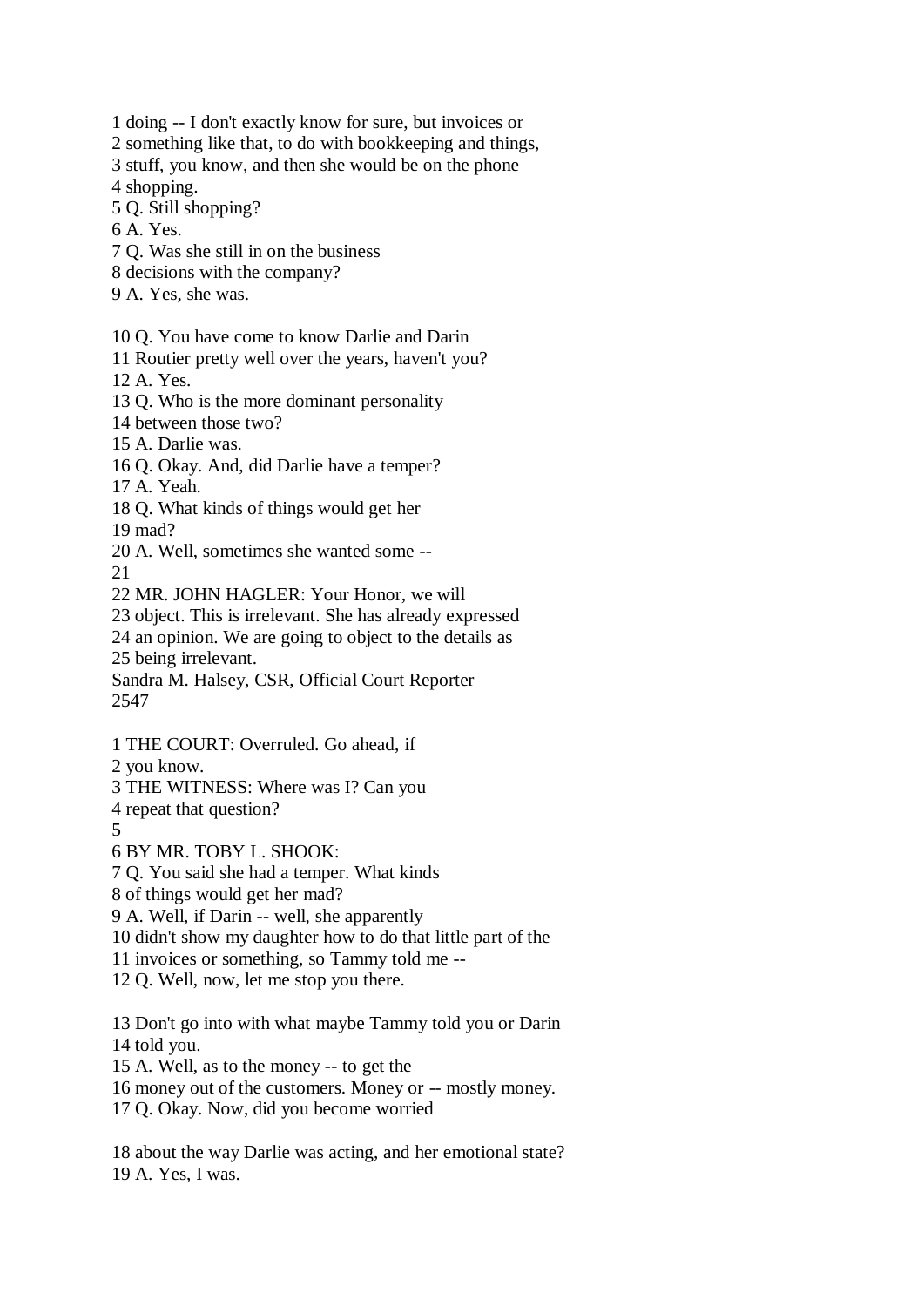20 Q. Okay. And, did you speak to Darin

21 specifically about that?

22 A. Yes, I have.

23 Q. Okay. Now, without going into

24 anything Darin said, tell the jury what you told Darin.

25 A. I have told Darin that, "Don't you see

Sandra M. Halsey, CSR, Official Court Reporter 2548

1 what's going on? Darlie was able to take care of the

2 house, the children and some, and the business." And I

3 said, "Don't you see lately, she cannot -- she has maids

4 clean the house, she has people to do the laundry, she

5 has people to help with the children. There is something

6 bothering Darlie. Something is wrong."

7 Q. Did you give him advice as to what he

8 should do?

9 A. To get help.

10 Q. What did you mean by get help?

11 A. To do anything. To go see a doctor or

12 maybe somebody she could talk to, because something bad

13 will happen.

14 Q. And, about what time was this in '96?

15 A. That was before I left for my vacation

16 at the end of --

17 Q. Go ahead.

18 A. At the end of April, and the beginning

19 of May, I went on vacation at the end of April, and that

20 was happening at that time.

21 Q. So you went on vacation at the end of

22 April of '96?

23 A. Yes.

24 Q. And this conversation that you just

25 related to the jury that you told Darin happened before

Sandra M. Halsey, CSR, Official Court Reporter

2549

1 you went on vacation?

2 A. Yes.

3 Q. Okay. Did Darlie sometimes bring the

4 children up to the shop?

5 A. Yes, she had.

6 Q. Do you recall an incident when she

7 brought the boys up to the shop, around this same time 8 period?

9 A. Sometimes with just the baby and Damon

10 mostly, because Devon was still at school.

11 Q. Okay. Do you recall the times she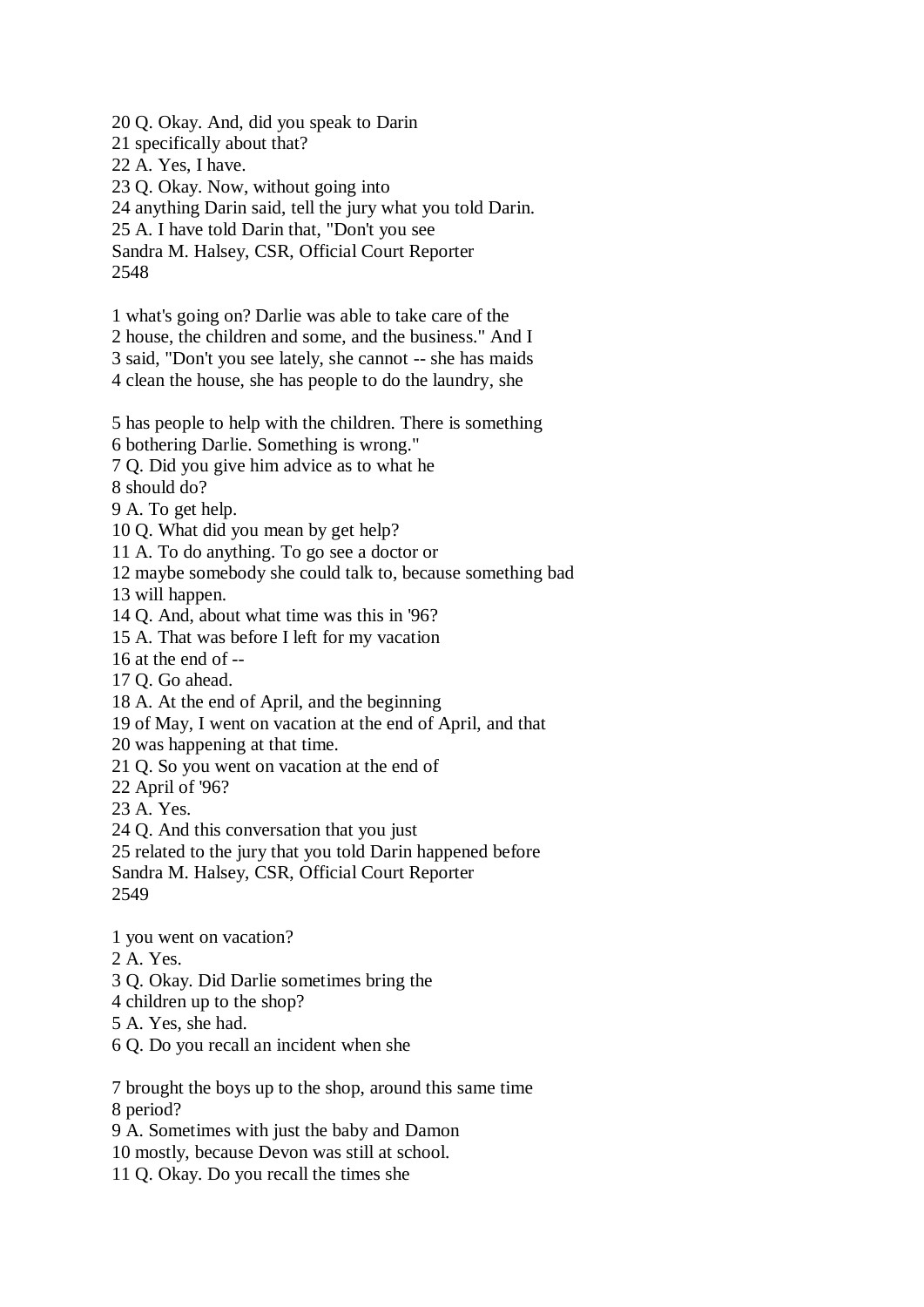12 brought the boys up and wanted Darin to take care of

13 them?

- 14 A. Well, she had errands to run so we
- 15 would keep an eye on the children.
- 16 Q. Okay. Let me turn your attention now
- 17 to when you got back from your vacation. When did you
- 18 get back from your vacation?
- 19 A. In May. Probably, I know the first
- 20 week of May I was gone, and then I came back along that 21 time.
- 22 Q. Okay. When you got back, did you have

23 a talk with your daughter Tammy? Don't go into anything

24 that was said. But did you have a talk?

25 A. Yes, I have.

Sandra M. Halsey, CSR, Official Court Reporter 2550

- 1 Q. Was she still working at Testnec at
- 2 that time?
- 3 A. Yes.
- 4 Q. Did you also have a discussion with
- 5 Darin on that day?
- 6 A. Yes.
- 7 Q. Subsequent to that talk, did you go
- 8 see Darlie Routier?
- 9 A. Yes, I have.
- 10 Q. Okay. And when did you go see her
- 11 after that talk?
- 12 A. I went to see her at her house.
- 13 Q. Okay. And who was there at the house?
- 14 A. Just her, the baby and Damon.
- 15 Q. Okay. And what did you talk to her

16 about when you went to -- and this was going to be in

17 May, I take it, when you got back?

- 18 A. Yes, I got back in May. So, when I
- 19 came back, what I have learned, I got concerned and I

20 wanted to talk with Darin and make sure that she was all 21 right.

- 22 Q. What did she tell you had happened
- 23 while you were on vacation?
- 24 A. She told me that she was trying to

25 commit suicide.

Sandra M. Halsey, CSR, Official Court Reporter 2551

1 Q. Did she tell you how that happened?

2 A. Yes. She said that she was just going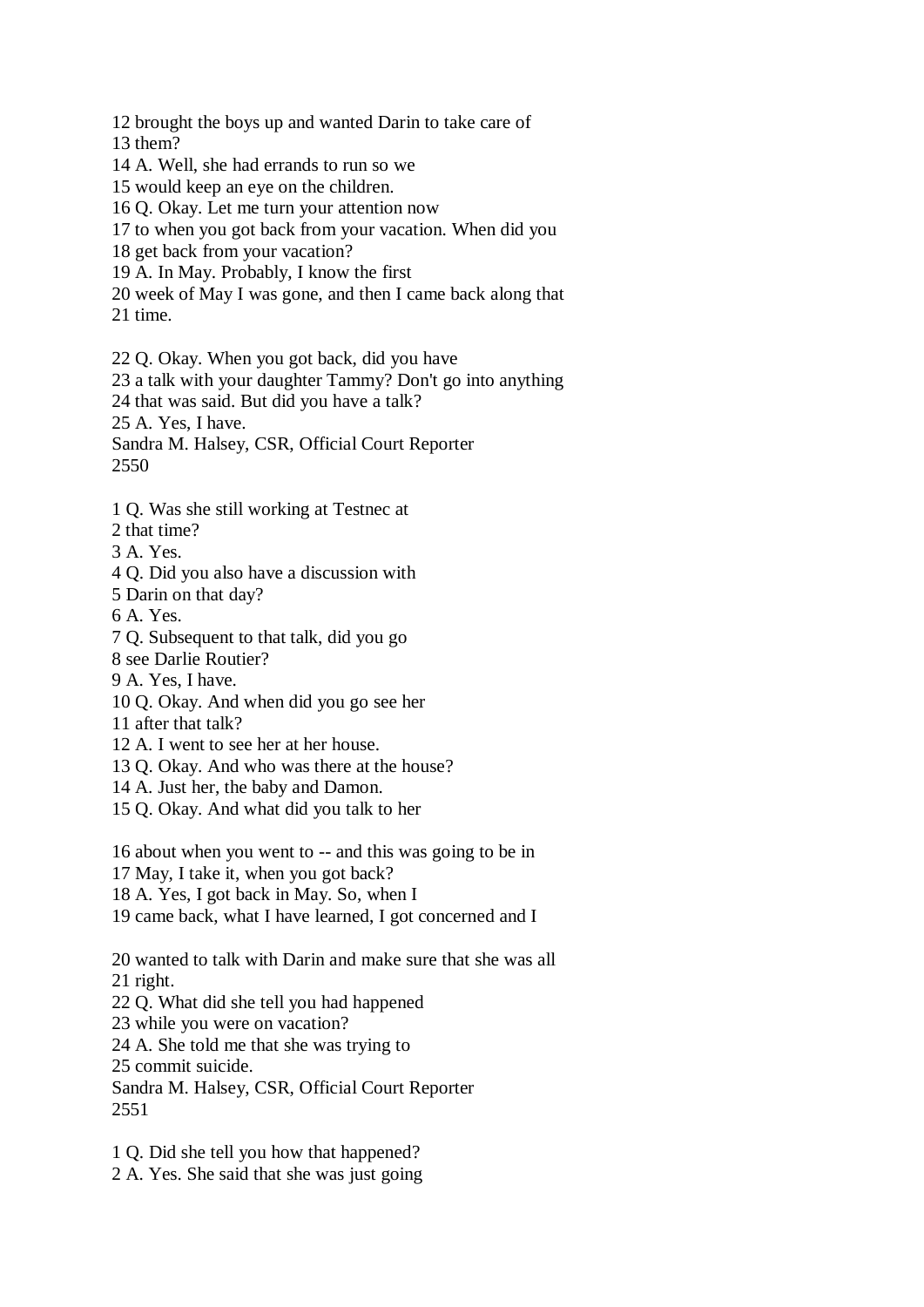3 to do it. She had all the pills out of the wrappers and

4 she was writing a note, and then she heard Darin come in,

5 and she put things away very quickly, and she threw some

6 wrappers under the bed, and, if it wasn't for Domain, the

7 dog, Darin would have never known.

8 And, because Domain was -- he started

9 playing with the wrappers and taking them out from under 10 the bed.

11 Q. Did you ask her why she was going to

12 do that?

13 A. Yes.

14 Q. What did she say?

15 A. I told her, that she needs to get

16 help, because she has three beautiful children and a good

17 husband, and if she does something to herself, what would

18 her children think, that their mama didn't love them.

19 Q. Did she tell you why she was going to

20 commit suicide?

21 A. Yes, because sometimes she didn't

22 understand how she felt. Sometimes she felt strange and

23 that things got too much for her, and sometimes she just

24 felt like wanting to end it all, and she doesn't

25 understand it.

Sandra M. Halsey, CSR, Official Court Reporter 2552

1 So I told her, to please get help.

2 And she told me, that she already discussed it with

3 Darin, and that she was going to take the three children,

4 and go to Lubbock and that Sarilda was going to take care

5 of her three children when she goes.

6 Q. Who is Sarilda?

7 A. Sarilda is her mother-in-law.

8 Q. Okay.

9 A. But then she turned around and told me

10 that she don't know about it, because how does she know

11 that it is going to help her.

12 And I told her that she doesn't have

13 to. If she doesn't like it, that she could get maybe a

14 counselling a little bit, and maybe to put her on a

15 little medication, to see what is bothering her. And, if

16 she doesn't like it, she could always refuse and maybe

17 see somebody else.

18 And she says, well, she was kind of

19 afraid, because she said that if anything ever happens

20 between her and Darin, that Sarilda may take the children

21 away from her.

22 And I says -- because she would be in

23 the hospital, you know, to help her mentally. And, I

24 told her that she shouldn't worry about it, because she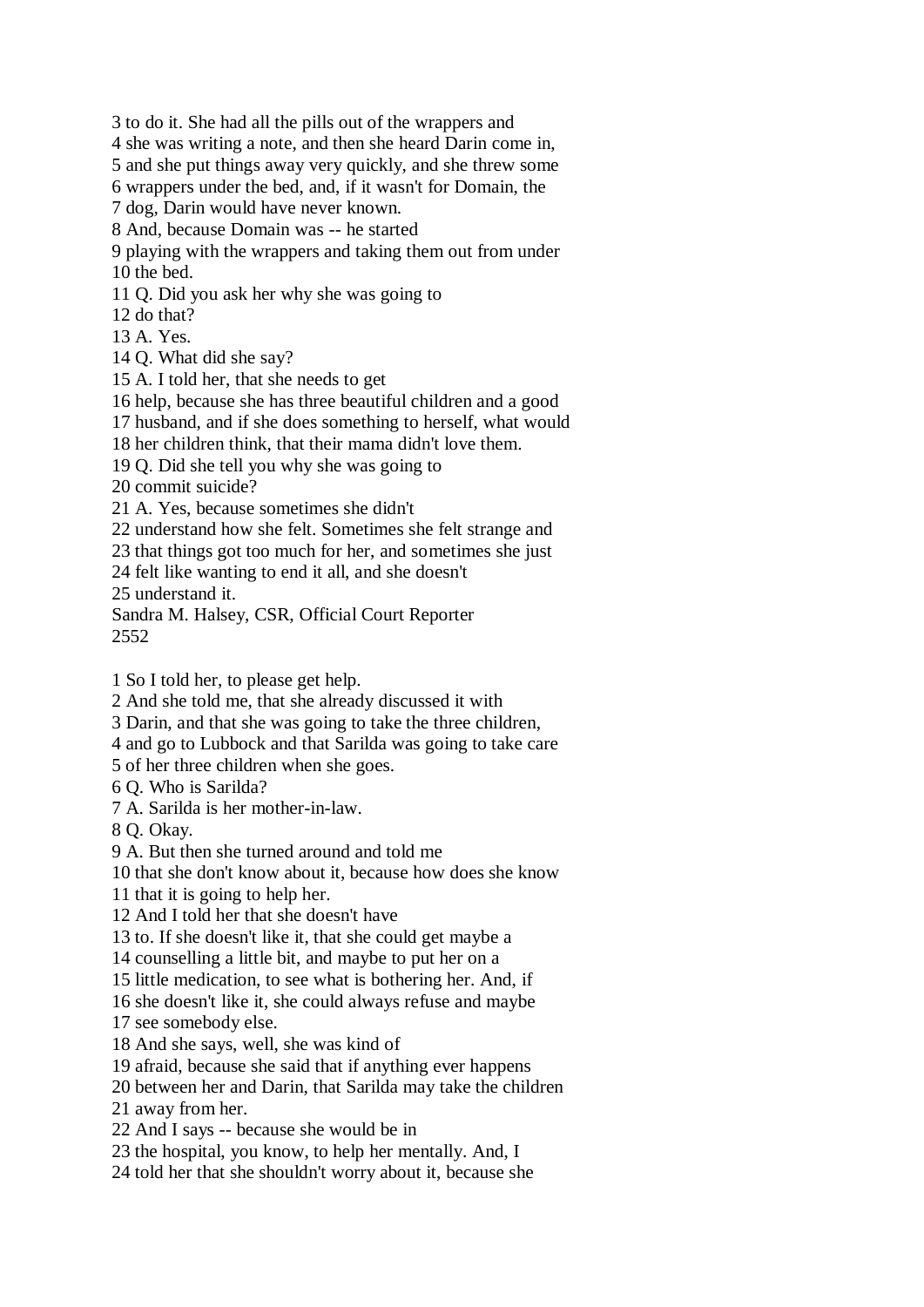25 will be going on her own, saying that something is Sandra M. Halsey, CSR, Official Court Reporter 2553

1 bothering me, and I want to know what it is. 2 Q. Did she talk to you about the weight 3 she had gained, and that that was bothering her also? 4 A. Yes, it bothered her very much. 5 Q. What did you tell her about that?

6 A. Oh, that she makes me sick, such a 7 beautiful young woman, with three children. To me she

8 looked beautiful. And I said she was just giving herself 9 a complex and that would make her sick. 10 Q. Did you also talk about the money 11 situation and the slow business there at Testnec? 12 A. Yes. I showed her that -- well, she 13 was worried, because that was the longest period that we 14 had that was so slow. And she did have big bills. But, 15 I have told her, "Hey, you know, things will pick up, 16 things will be all right. You just go get your help and 17 me and Darin will get with it. Things will pick up, and 18 things will be all right," for her not to worry about 19 that, for her to worry about her. 20 Q. Did she express some concern about the 21 bills that were coming in, and about their house? 22 A. No, not really. She mostly said the 23 children sometimes were too much, and the neighbor's 24 children wanted to play there. 25 And I told her, I said people expect Sandra M. Halsey, CSR, Official Court Reporter 2554

1 so much of her. I told her that people could expect all

2 they want, she could only deliver what she can.

3 And for the children, to tell their

4 mothers, for a change, to let them play over there.

5 And she said that she did mention it,

6 but she goes, "Well, sometimes I don't really mind and

7 sometimes it gets too much".

8 Q. Now, did she seem to get somewhat

9 better after that visit that you had with her?

10 A. Yes, somewhat, but --

11 Q. Did she go to Lubbock and follow your

12 advice?

13 A. No.

14 Q. Did she get on any medication to help

15 her with her weight?

16 A. Well, the only thing she got on was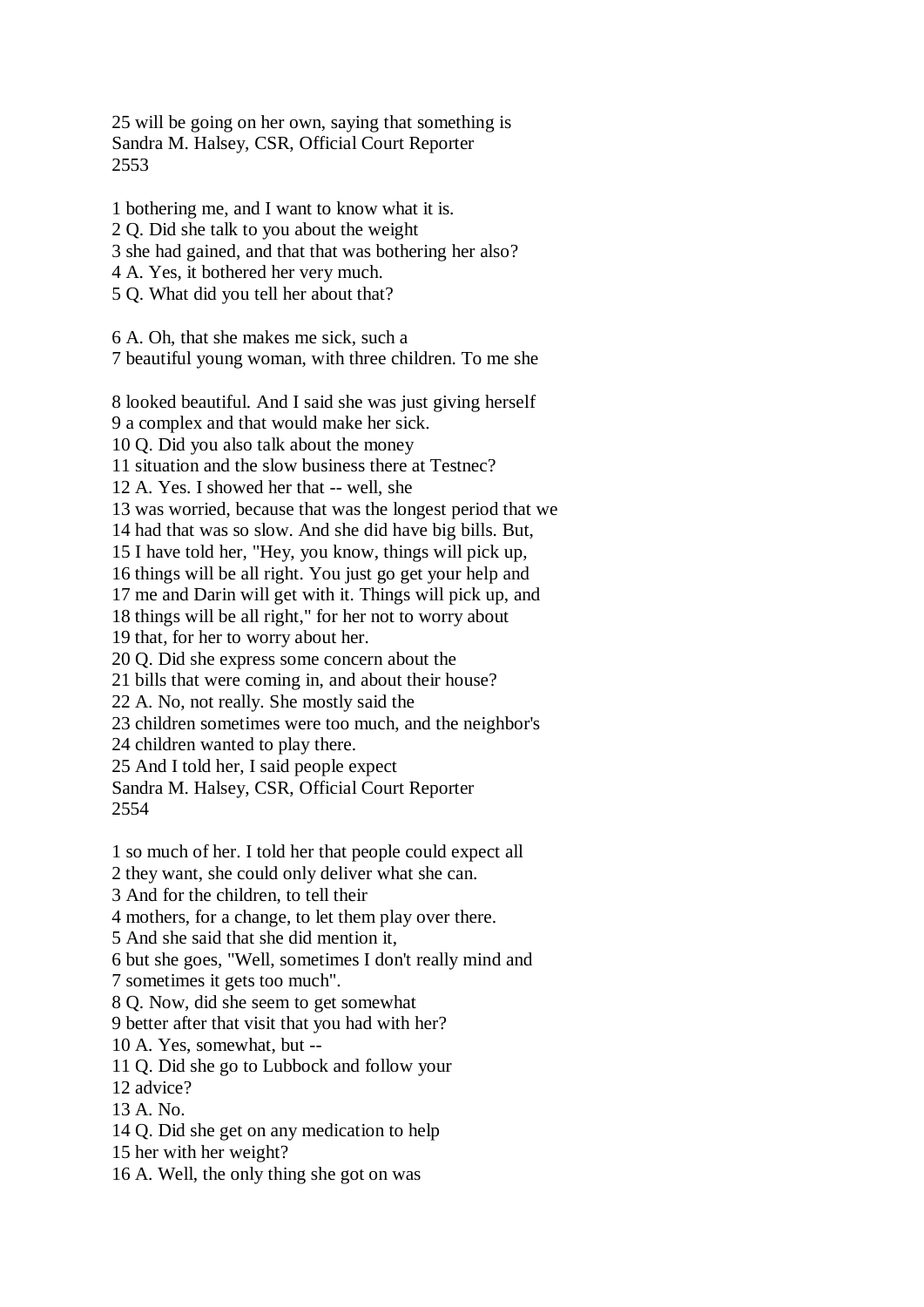17 diet pills. 18 Q. She got on diet pills? 19 A. Yes, sir. 20 Q. Let me turn your attention to early 21 June, and ask if -- 22 A. I'm sorry. 23 Q. It's okay. Did you talk to Darlie 24 about your mother coming to work for her? 25 A. Darlie called me. Sandra M. Halsey, CSR, Official Court Reporter 2555

1 Q. Okay. What did Darlie say to you when

2 she called you?

3 A. She asked me to -- if my mother would

4 consider coming and helping her out by working, helping

5 her, you know, with laundry and light housekeeping.

6 Q. And what did you say to Darlie?

7 A. I told her that I would talk to my 8 mother. I have to talk with her and what days, if she

9 agrees.

10 Q. Had Darlie had people help clean and

11 watch her children before this?

12 A. Yes.

13 Q. Okay. How soon before this had that

14 been going on?

15 A. She had a maid, but I'm not for sure,

16 I think, well, I believe that she let her go before even

17 my mom arrived to Texas.

18 Q. Okay. Did your mother agree to go

19 over there and do the housework for Darlie?

20 A. Well, I kind of asked my mom to. I

21 asked my mom, and we talked, and she agreed to work for

22 Darlie three days.

23 I don't exactly remember if Darlie

24 picked those days or my mom. I believe my mom or Darlie, 25 maybe Darlie picked those days, it was Tuesday, Wednesday Sandra M. Halsey, CSR, Official Court Reporter 2556

1 and Friday.

2 Q. Okay. Did you take your mother over

3 there on that Tuesday, June the 4th?

4 A. Yes, I have.

5 Q. And when you dropped your mother off,

6 did you pick anyone up?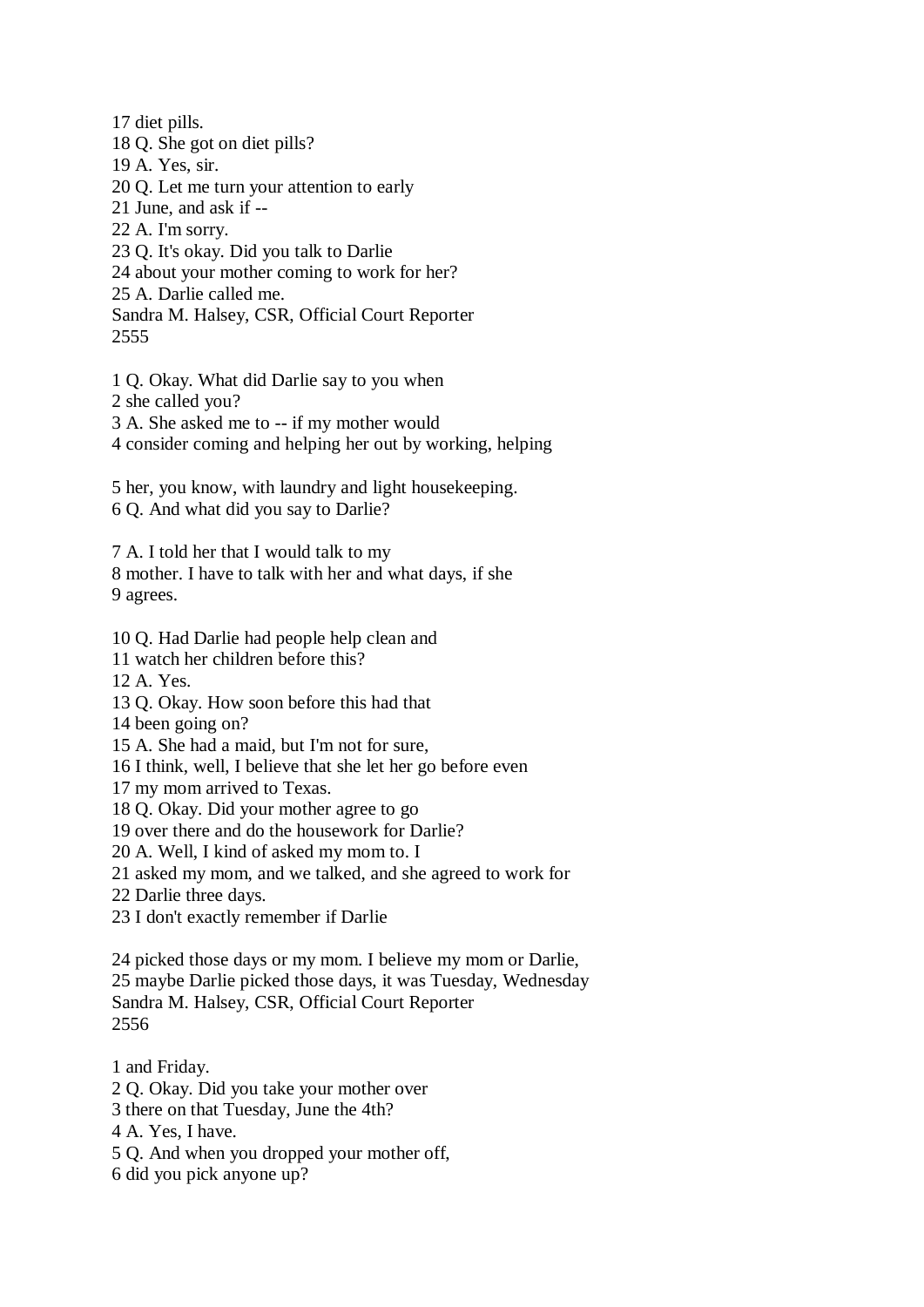7 A. Darin.

- 8 Q. Okay. Why did you pick Darin up?
- 9 A. I believe he left the Pathfinder for
- 10 Darlie if she needs it. Since I dropped my mom off, it
- 11 would be easy for him to ride with me.
- 12 Q. Did Darin have a car?
- 13 A. It was a Jaguar, yes.
- 14 Q. What was wrong with that car at that
- 15 time?
- 16 A. It broke down.
- 17 Q. How long had it been broken down?
- 18 A. Oh, I don't remember. But, shortly,
- 19 not -- I don't really remember, it broke down just around
- 20 that time.
- 21 Q. So you gave him a ride to work that
- 22 day?
- 23 A. Yes.
- 24 Q. Okay. And, did you give your mother a
- 25 ride over to Darlie's the next day, that Wednesday, June
- Sandra M. Halsey, CSR, Official Court Reporter 2557
- 1 5th?
- 2 A. Yes, I did.
- 3 Q. Okay. And did you give Darin a ride
- 4 to work on that day?
- 5 A. I don't remember.
- 6 Q. Okay. About what time did you return
- 7 on Wednesday to pick your mother up?
- 8 A. Around, maybe, 5:15 or so, somewhere
- 9 around that time.
- 10 Q. Okay. Who was at the house when you
- 11 went to pick her up?
- 12 A. My mother and Darlie.
- 13 Q. Where were they?
- 14 A. They were in the kitchen.
- 15 Q. And what did you?
- 16 A. I came in in the kitchen and I spoke
- 17 to them. I said, "Hey, it looks nice." And they said,
- 18 Yeah, that they did everything. Everything was cleaned
- 19 up and the only thing Darlie had to do is pick up.
- 20 There was -- everything was cleaned
- 21 and washed. But there was clothes on the kitchen cabinet
- 22 counter still folded up that Darlie was suppose to bring
- 23 upstairs.
- 24 Q. Okay. Did you want to stay there when
- 25 you got there?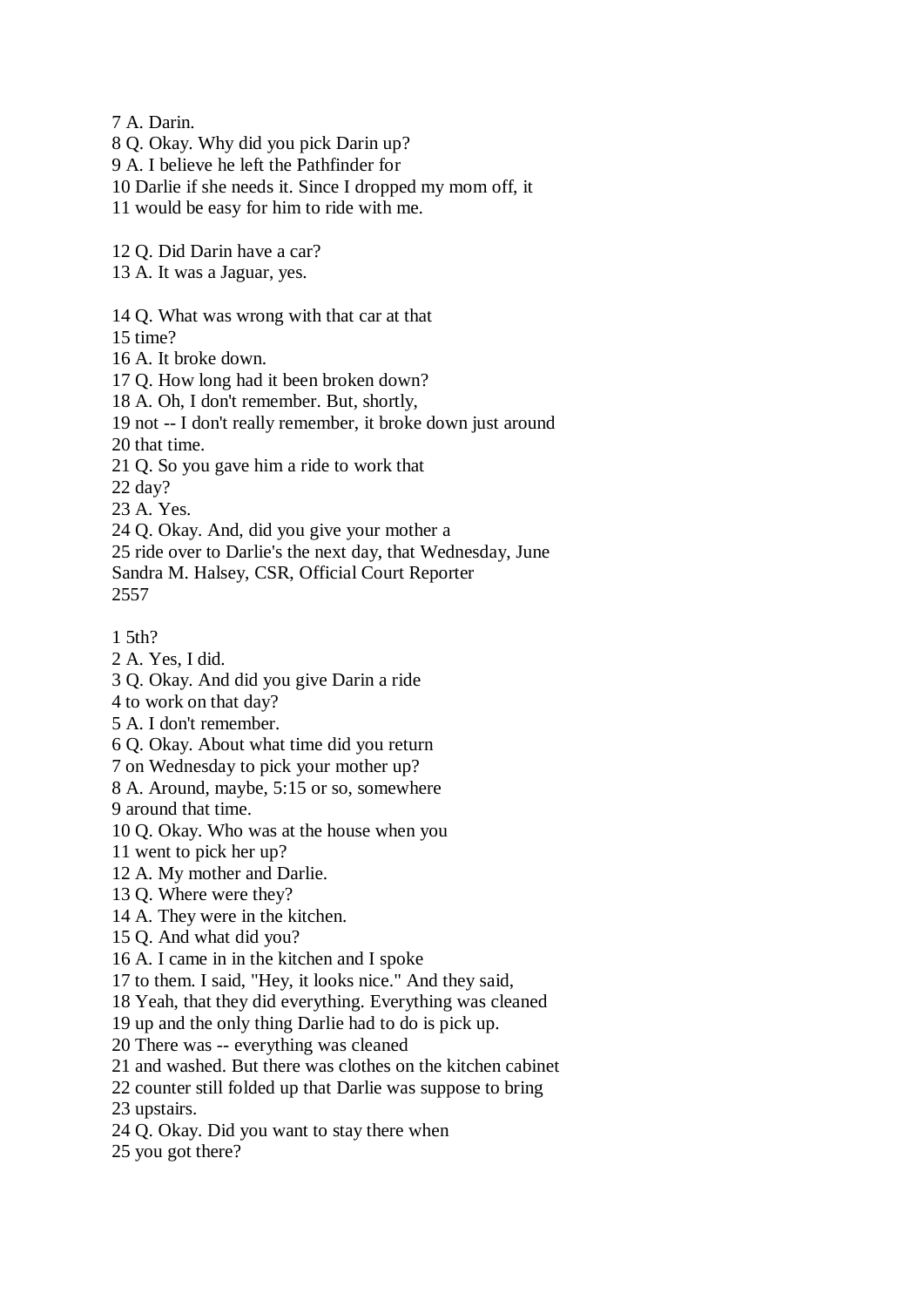Sandra M. Halsey, CSR, Official Court Reporter 2558

- 1 A. Yes, I felt pretty good and I wanted
- 2 to stay a few minutes and talk to Darlie.
- 3 Q. Okay. Did you get anything to drink?
- 4 A. Yes, I had a beer.
- 5 Q. Okay. And, did you sit down?
- 6 A. Pardon me?
- 7 Q. Where did you sit down?
- 8 A. I really didn't sit down. I was kind
- 9 of around the kitchen island, you know, one of the deals
- 10 that sits in the middle of your kitchen.
- 11 Q. Would that be island there?
- 12 A. Yes, I was kind of around there and I
- 13 don't remember -- I was kind of, yeah, around that on
- 14 both sides, kind of moving around.
- 15 Q. Now, did you decide to stay there or
- 16 did you leave soon after that?
- 17 A. I believe I had a beer and my mom was
- 18 rushing me to leave.
- 19 Q. Your mom wanted to get out of there?
- 20 A. Yes.
- 21 Q. What mood was Darlie in when you left
- 22 that house?
- 23 A. She was upset.
- 24 Q. How do you know she was upset?
- 25 A. She was going back and forth, and she
- Sandra M. Halsey, CSR, Official Court Reporter
- 2559
- 1 was upset.
- 2 Q. You say going back and forth, are you
- 3 talking about walking?
- 4 A. Yes, she was pacing back and forth and
- 5 she was upset. And I have seen Darlie upset, so I know
- 6 that something was wrong.
- 7 Q. Okay. You have seen her in that mood
- 8 before?
- 9 A. Yes. And she was upset and, you know,
- 10 she was still kind of moving around. She didn't really
- 11 want to continue conversations with me.
- 12 Or maybe a few things were said, but I
- 13 don't quite remember. All I remember is I walked in and
- 14 I have two nerved-up women.
- 15 Q. You had what?
- 16 A. Two nerved-up women, my mom and
- 17 Darlie. My mom saying, "Let's get out, let's get out".
- 18 Q. So they were both upset?
- 19 A. And Darlie is pacing -- doing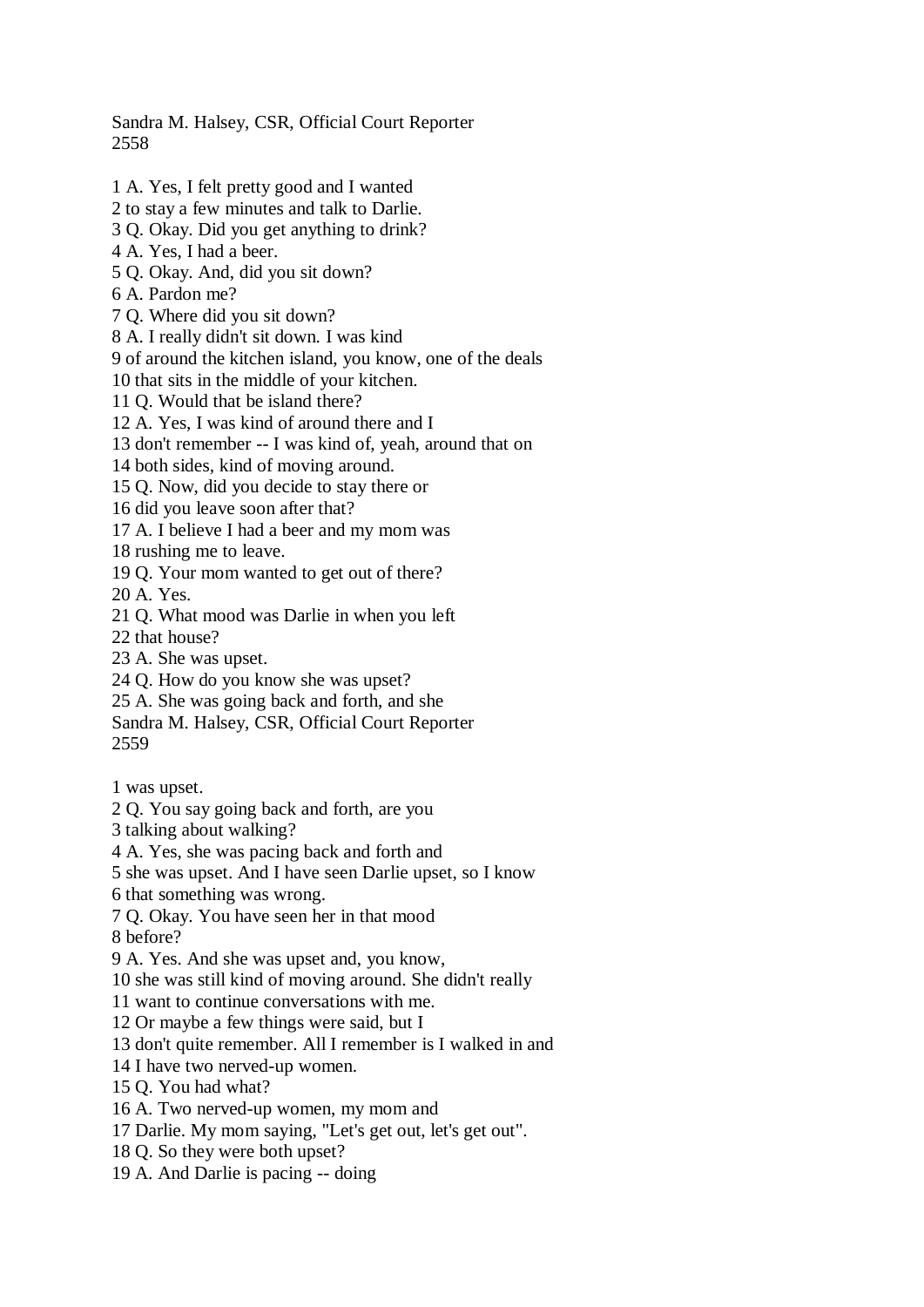20 something, but she is not really doing -- I don't know 21 what she is doing, but she is going back and forth. 22 Q. Okay. Now, did you soon then leave 23 the house with your mother? 24 A. Yes, I have. 25 Q. Okay. Where did you park your car? Sandra M. Halsey, CSR, Official Court Reporter 2560 1 A. I parked my car out front of the 2 house. 3 Q. Okay. As you drove off, did you see 4 any other cars coming down the street? 5 A. Yes, I have. 6 Q. What cars did you see? 7 A. I saw a black car passing by us really 8 fast. 9 Q. Okay. It passed by you? 10 A. It passed us, really fast. I was 11 going slow and we were going to turn to Linda Vista from 12 Eagle Drive, and we were just not too far from going 13 towards Linda Vista before we turned and that is when the 14 car went really fast passing by us. 15 Q. Okay. Describe that car, please? 16 A. It's a black car with a -- the back of 17 the -- it was tinted windows, the back of the car, the 18 window was kind of straight and there was short trunk and 19 then, you know, short, going down like that, kind of 20 sporty look. 21 Q. Short trunk? 22 A. Yes. 23 Q. Okay. Did you see who was driving the 24 car? 25 A. No, sir, I have not. Sandra M. Halsey, CSR, Official Court Reporter 2561 1 Q. And when the car drove by did it upset 2 your mother? 3 A. Yes, it did. 4 Q. Did you see Darin Routier anywhere 5 around at that time, also? 6 A. As we were leaving, I believe we waved 7 to him and Dana. 8 Q. Who is Dana? 9 A. Dana is Darlie's sister. 10 Q. And how old is she? 11 A. I believe she is around 15 or 16. 12 Q. Were they on their way to the house 13 from work?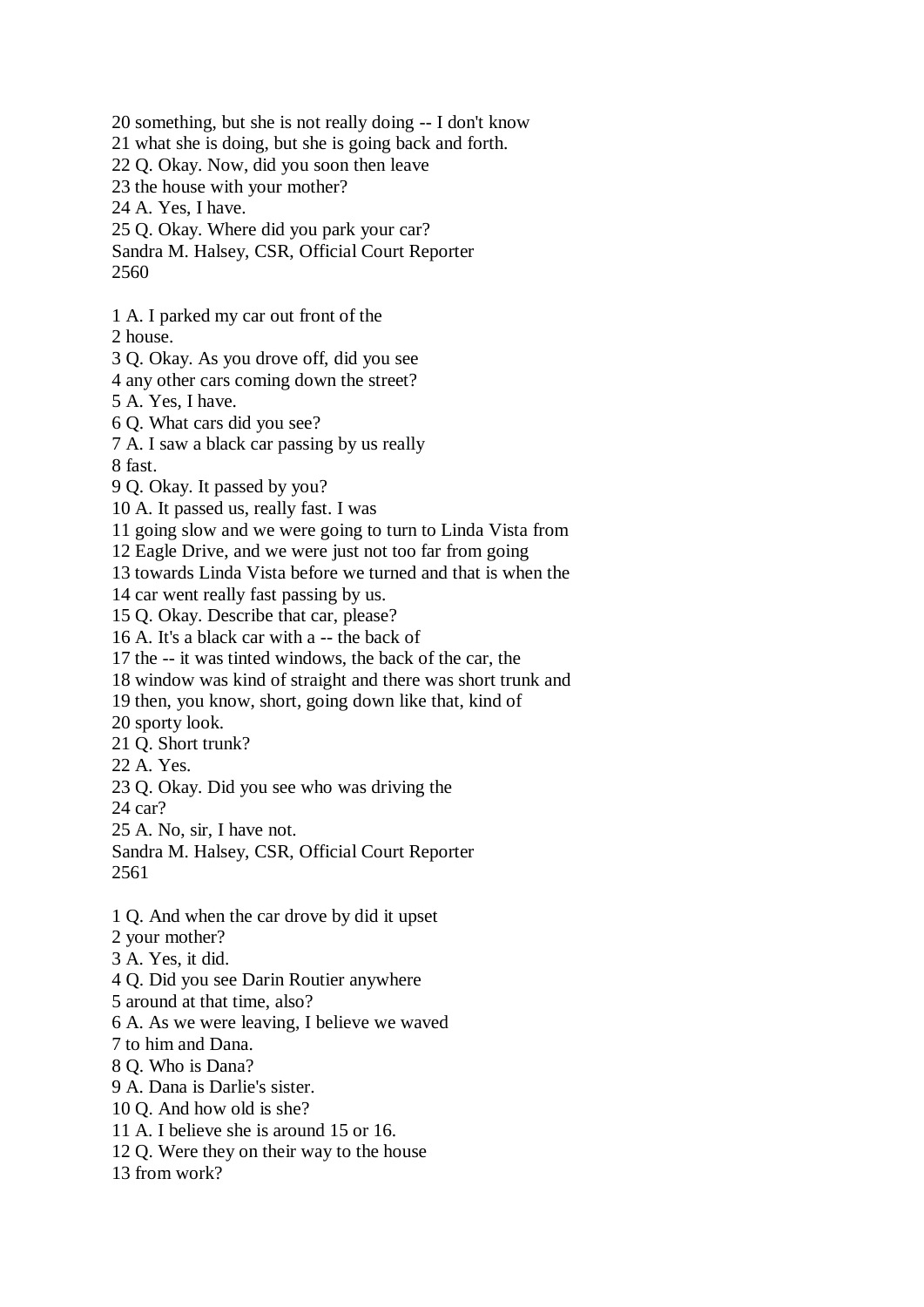14 A. Yes. Well, they already left work 15 before me because -- 16 Q. Okay. They were on their way home 17 then? 18 A. Yes. I'm sorry. 19 Q. That's all right. Now then, that was 20 Wednesday evening. Early Thursday morning, did you get a 21 phone call? 22 A. Yes, I have. 23 Q. Okay. About what time was that? 24 A. Around 3 o'clock in the morning. 25 Q. Okay. Who called you? Sandra M. Halsey, CSR, Official Court Reporter 2562

1 A. My daughter.

2 Q. Okay. And after you got that phone

3 call, where did you go?

4 A. I went to Darlie's house.

5 Q. When you got to Darlie's house, what

6 was going on?

7 A. There was a bunch of -- there was

8 police cars, fire trucks, the house was taped off.

9 Q. Okay. Did you talk with someone there

10 at the -- in front of the residence?

11 A. Yes, I talked with my daughter and

12 Dana a little bit, and then I talked to a policeman.

13 Q. And did you leave the front of the

14 house and go somewhere else at that time?

15 A. I went to the hospital.

16 Q. Okay. Which hospital did you go to?

17 A. Dallas Baylor.

18 Q. Okay. Eventually that day, did you

19 get in to see Darlie Routier?

20 A. Yes, I have.

21 Q. Where was she when you saw her?

22 A. In intensive care room.

23 Q. Okay. And do you recall what time of

24 the day it was when you were talking to her?

25 A. We were there practically all day or

Sandra M. Halsey, CSR, Official Court Reporter 2563

1 half a day. I had to -- Darin had us leave and check on 2 the business with Dana. We were there most of the 3 morning and we left after we saw Darin. Not really after 4 though, it was sometime we were through. There was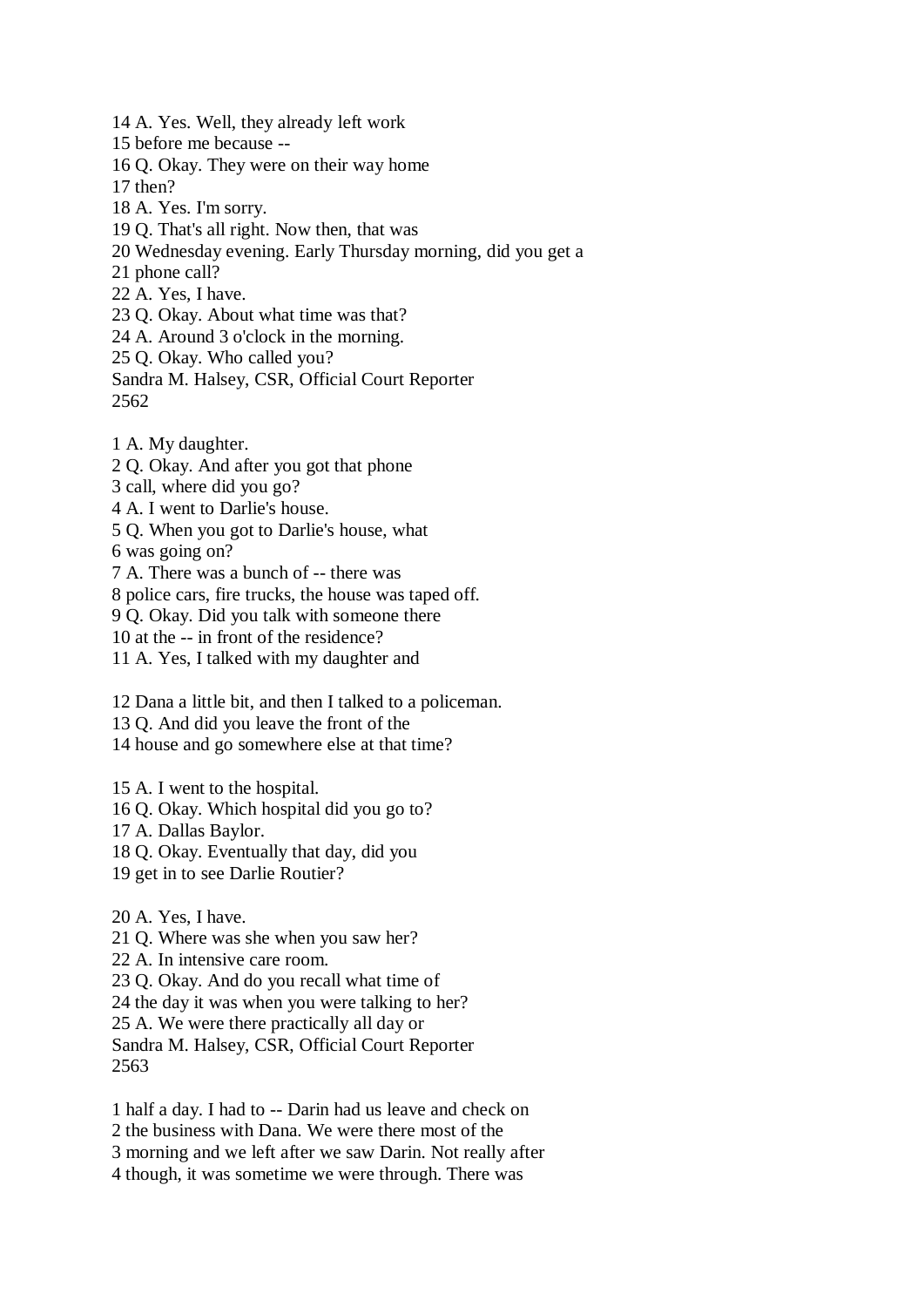5 sometime later that day, maybe evening, maybe somewhere

6 around, maybe evening.

7 Q. So you were there a while, left to

8 help out something with Darin and then came back?

9 A. Went and came back, yes.

10 Q. Okay. When you were there the first

11 time, did you talk to Darlie?

12 A. Yes.

13 Q. Okay. Did she tell you what had

14 happened to her?

15 A. Yes.

16 Q. Tell the jury what she told you had

17 happened to her.

18 A. She told me that she heard Damon going

19 "Mommy, Mommy." He leaned on her saying, "Mommy, Mommy."

20 And she felt pressure on her legs, and

21 she opened her eyes and the man was coming down straight

22 with a knife at her throat, and then if she didn't put

23 her arm up, he would have killed her.

24 Q. Then what did she say happened?

25 A. Damon -- she didn't see nothing more,

Sandra M. Halsey, CSR, Official Court Reporter

2564

1 but she says that she picks up -- maybe I'm not

2 remembering correctly, but Damon was following her.

3 She was going after a man through the

4 kitchen. It was the kitchen, she was going after the

5 man. And Damon was behind her and she told -- she pushed

6 him and told him to go back, "To wait for Mommy. Just

7 wait for Mommy." And she went out to the garage, and

8 that's all she said.

9 Q. Okay. Did you go up to the hospital

10 the next day on Friday?

11 A. Yes, I did.

12 Q. Were there a lot of other friends and

13 relatives there in her room?

14 A. Yes.

15 Q. At one point in time, did Darlie

16 ask -- well, did Darlie make a request there in the room?

17 A. Yes, she asked everybody to leave the

18 room but for me to stay behind.

19 Q. Okay. Did everyone comply with her

20 request?

21 A. Yes.

22 Q. Okay. So who was left in the room?

23 A. Just Darlie and I.

24 Q. And then what happened?

25 A. Nothing at first. She was -- we had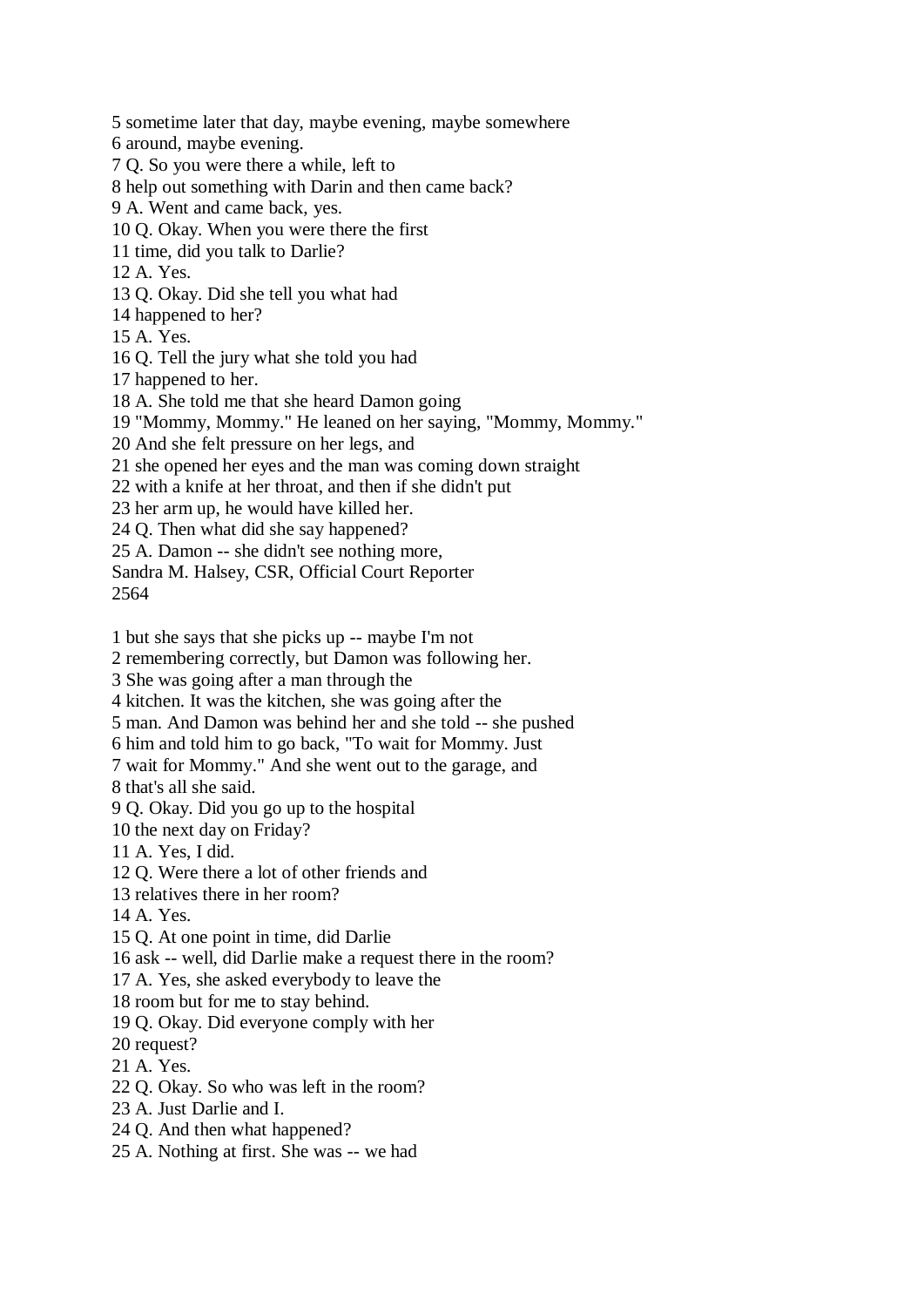Sandra M. Halsey, CSR, Official Court Reporter 2565

1 eye contact for the longest time. And we had eye contact 2 for the longest time and it kind of scared me because I

3 told her, "Something bad is happening." I don't know. 4 I sat down next to her and I said, 5 "Darlie, please talk to me. What's going on? Please 6 talk to me." And -- 7 Q. What did she say at that time?

8 A. She told me that she had sexual toys 9 in the house and that the police going to see them.

10 Q. What did you tell her about that?

11 A. I told her, that, "My God, you

12 shouldn't worry about those things. The babies were

13 killed and you almost got killed. You think they

14 weren't -- that they are going to worry about the toys.

15 I told her, a lot of people have toys." And that was her

16 private thing.

17 Q. Let me turn your attention to the next

18 week. Did you see Darlie again?

19

20 THE COURT: Just a minute. Ma'am, you

21 have been on the stand a long time. Would you want to

22 take a little break?

23 THE WITNESS: No, I'm fine.

24 THE COURT: Okay. Thank you. Go

25 ahead, please.

Sandra M. Halsey, CSR, Official Court Reporter 2566

1 THE WITNESS: I'll be okay. I'm

2 sorry.

3 THE COURT: No, there's no problem.

4 If you want to take a little break, we can take a little

5 break. All right. Thank you. Go ahead, please.

6

7 BY MR. TOBY L. SHOOK:

8 Q. Did you see Darlie again after she was

9 out of the hospital at her mother's house?

10 A. Yes, I have.

11 Q. Okay. Was that sometime the next

12 week?

13 A. Yeah, following week, yes.

14 Q. Okay. And did you visit with her

15 there at her mother's house?

16 A. Yes, I have.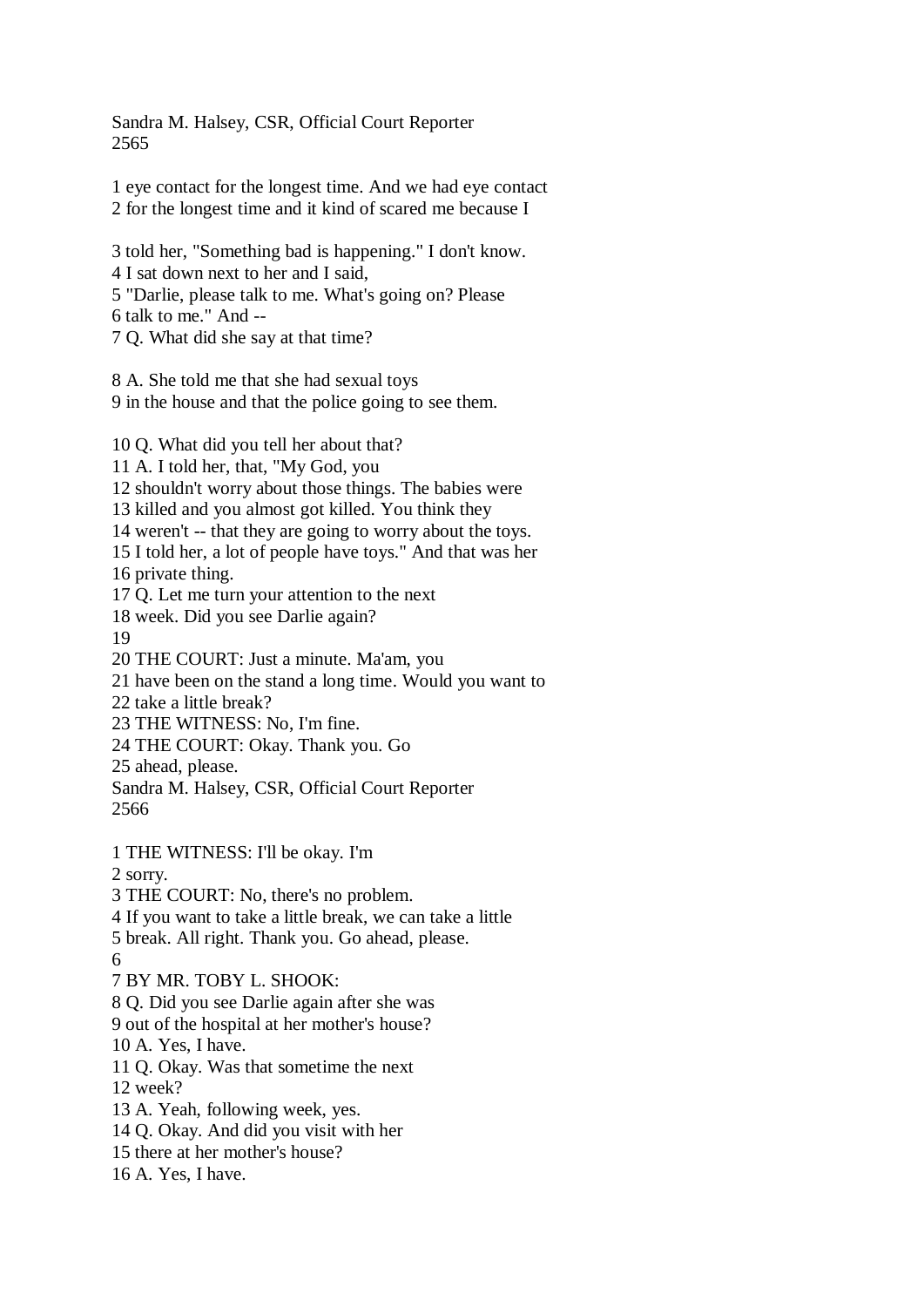17 Q. What is her mother's name?

- 18 A. Darlie Kee.
- 19 Q. Her name is Darlie, also?
- 20 A. Yes.
- 21 Q. It's Darlie Kee?
- 22 A. Yes, we call her Mama Darlie.
- 23 Q. Okay. Did Darlie again talk to you
- 24 about the attack and what had happened to her?
- 25 A. Yes.

Sandra M. Halsey, CSR, Official Court Reporter 2567

- 1 Q. Okay. Tell the jury what she told had
- 2 you happened when you had this conversation at her 3 mother's house.
- 4 A. Well, I didn't ask her anything. She
- 5 was just sitting there. She was really nervous. She
- 6 was, of course, chewing on her fingernails and I went,
- 7 "Don't do that." And she said, she says, "Basia, Basia",
- 8 she says, "When I opened -- when I felt pressure on
- 9 my --"
- 10 Q. Go ahead. Just take your time.
- 11 A. You should -- she says, "Basia, when I
- 12 felt pressure on my legs, and I opened my eyes, the man
- 13 apparently was sitting on top of her, and he was doing
- 14 this with the knife on her face."
- 15 Q. Rubbing the knife on her face?
- 16 A. Yes, something like -- she showed me
- 17 something like this.
- 18 Q. What did she say?
- 19 A. And she said, "Basia, he looked like
- 20 he enjoyed himself, Basia." And I said, "Darlie, Darlie,
- 21 please remember the face. Please remember that enjoyable
- 22 face." She told me she couldn't.
- 23 Q. So she said the man looked like he was
- 24 enjoying himself? You asked her to remember his face?
- 25 A. "Remember that enjoyable face, please,
- Sandra M. Halsey, CSR, Official Court Reporter 2568
- 1 Darlie, remember that face."
- 2 Q. Did she tell you what he looked like?
- 3 A. He had short hair. He had short hair.
- 4 And he was tall, and he was kind of chubby around the
- 5 sides and he was white.
- 6 Q. Was she able to describe his face at
- 7 all?
- 8 A. No. She said she was in shock and
- 9 that the doctor is going to put her under, under hypnosis
- 10 to help her remember.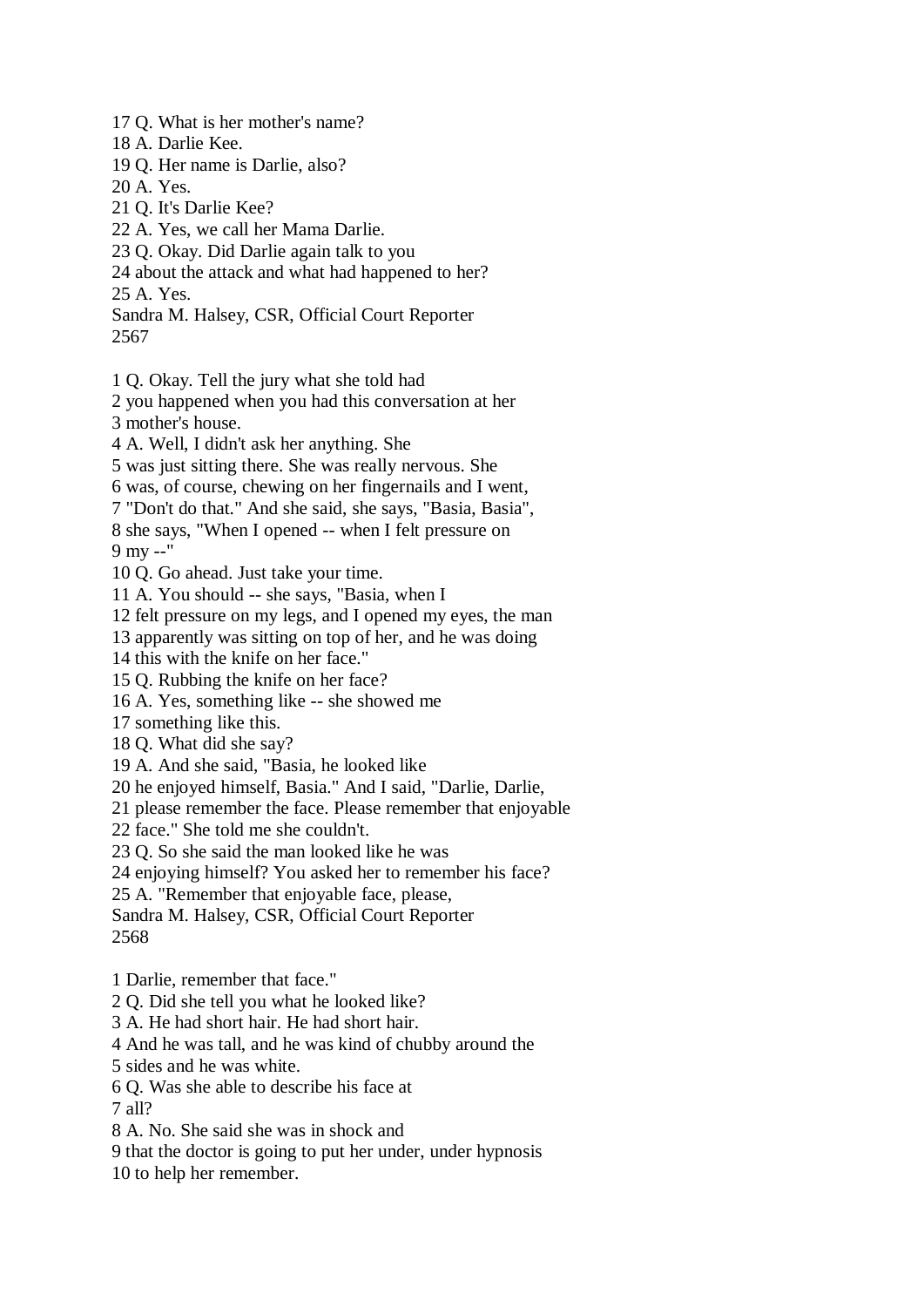11 Q. Okay. 12 A. But right now she was too weak and she 13 lost a lot of blood. 14 Q. Now, let me turn your attention to 15 that Friday, June 14th, 1996. Did Darlie ask you to go 16 somewhere on that day? 17 A. She asked me to go to the cemetery. 18 Q. What was that day? 19 A. It was Devon's birthday. 20 Q. Devon's birthday? 21 A. Yes. 22 Q. And did she ask you to come to the 23 cemetery? 24 A. Yes, she have. 25 Q. Okay. Why did she want you to come to Sandra M. Halsey, CSR, Official Court Reporter 2569 1 the cemetery?  $\mathcal{D}_{\alpha}$ 3 MR. JOHN HAGLER: Your Honor, may I 4 approach the bench? 5 THE COURT: Yes, you may. 6 7 (Whereupon, a short 8 Discussion was held 9 Off the record, outside 10 of the hearing of the jury, 11 after which time, the 12 Proceedings were resumed 13 As follows:) 14 15 THE COURT: You may continue, Mr. 16 Shook. 17 18 BY MR. TOBY L. SHOOK: 19 Q. That was Devon's birthday? 20 A. Yes. 21 Q. And what did she ask you to do? 22 A. She asked me to come to the cemetery. 23 Q. And what was the reason for coming to 24 the cemetery? 25 A. Because they were going to celebrate Sandra M. Halsey, CSR, Official Court Reporter 2570 1 Devon's birthday.

- 2 Q. Did you want to go to the cemetery?
- 3 A. I wanted to go alone. I told Darlie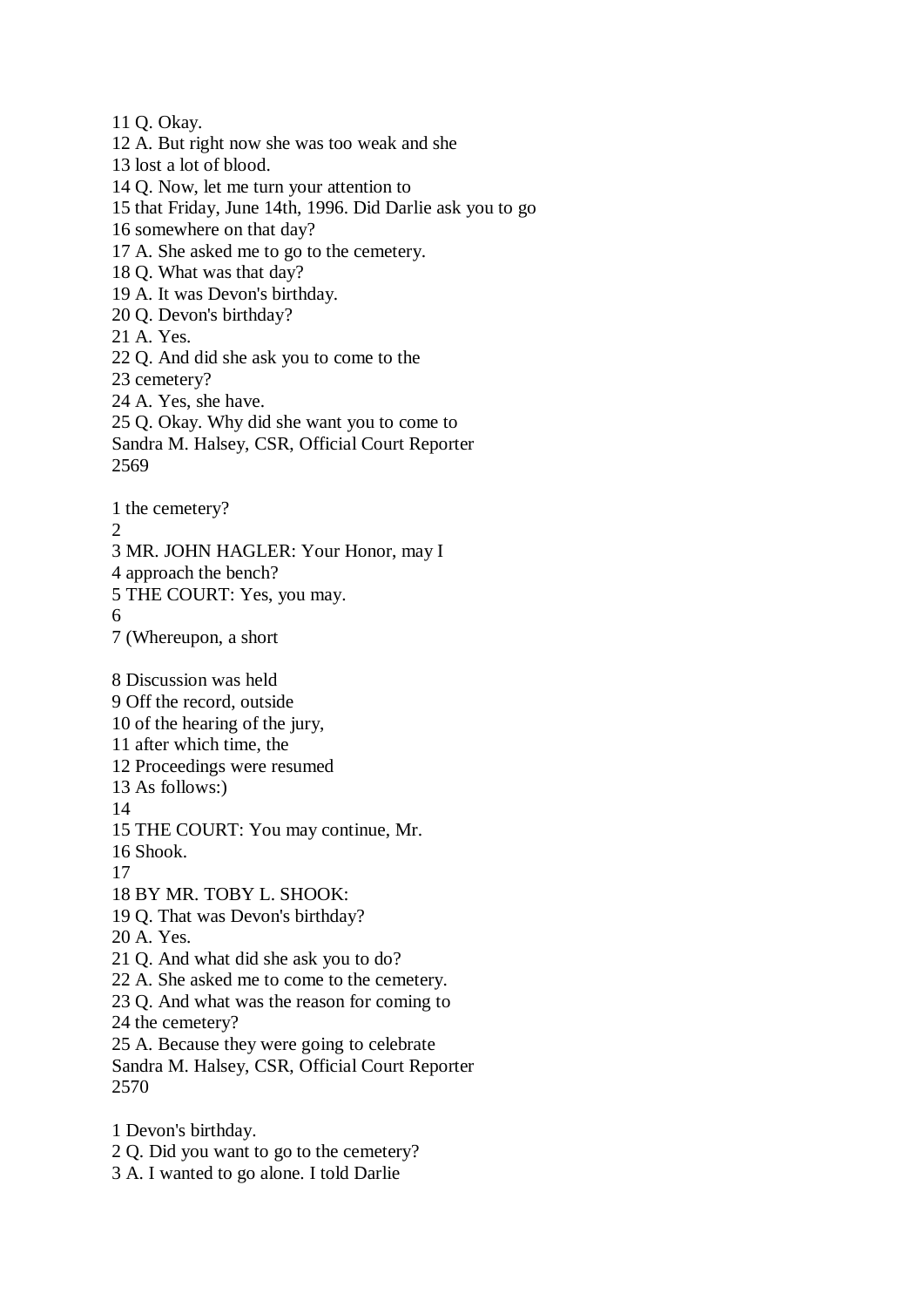4 that I was going to go alone afterward, and tell him 5 happy birthday in heaven. 6 Q. Okay. Did you agree with Darlie's 7 request? 8 A. Yes, I have.

10 A. I agreed that I am going to go with 11 them at 6:30 to the cemetery. I meet them at the 12 cemetery at 6:30. 13 Q. Did you take anyone with you when you 14 went there? 15 A. I took my mother and David. 16 Q. Okay. And was Darlie there? 17 A. I believe we were the first ones to 18 arrive, and Darlie shortly after. I don't remember

19 exactly. We all slowly were coming in.

9 Q. And why did you agree to her request?

20 Q. Okay. And, did a news team also

21 arrive, shortly thereafter, and film the events that

22 happened there?

23 A. Yes, sir.

24 Q. And were you present when those events

25 were filmed?

Sandra M. Halsey, CSR, Official Court Reporter 2571

1 A. Yes.

2 Q. And did they talk to Darlie and Darin

3 Routier?

4 A. Yes, they have.

5 Q. And were you present when those

6 interviews took place?

- 7 A. Yes, I was.
- 8 Q. Okay. Let me -- well, you have

9 reviewed that film. You reviewed it this morning a 10 couple of times, haven't you?

11 A. Yes, I have. 12 Q. Okay. And did the film that you saw, 13 which is marked here as State's Exhibit 101, did that 14 accurately reflect the interviews that you witnessed? 15 A. Yes, it does. 16 Q. Okay. 17 MR. TOBY SHOOK: Your Honor, at this 18 time we will offer State's Exhibit 101 for all purposes. 19 THE COURT: All right. State's 20 Exhibit 101 will be admitted.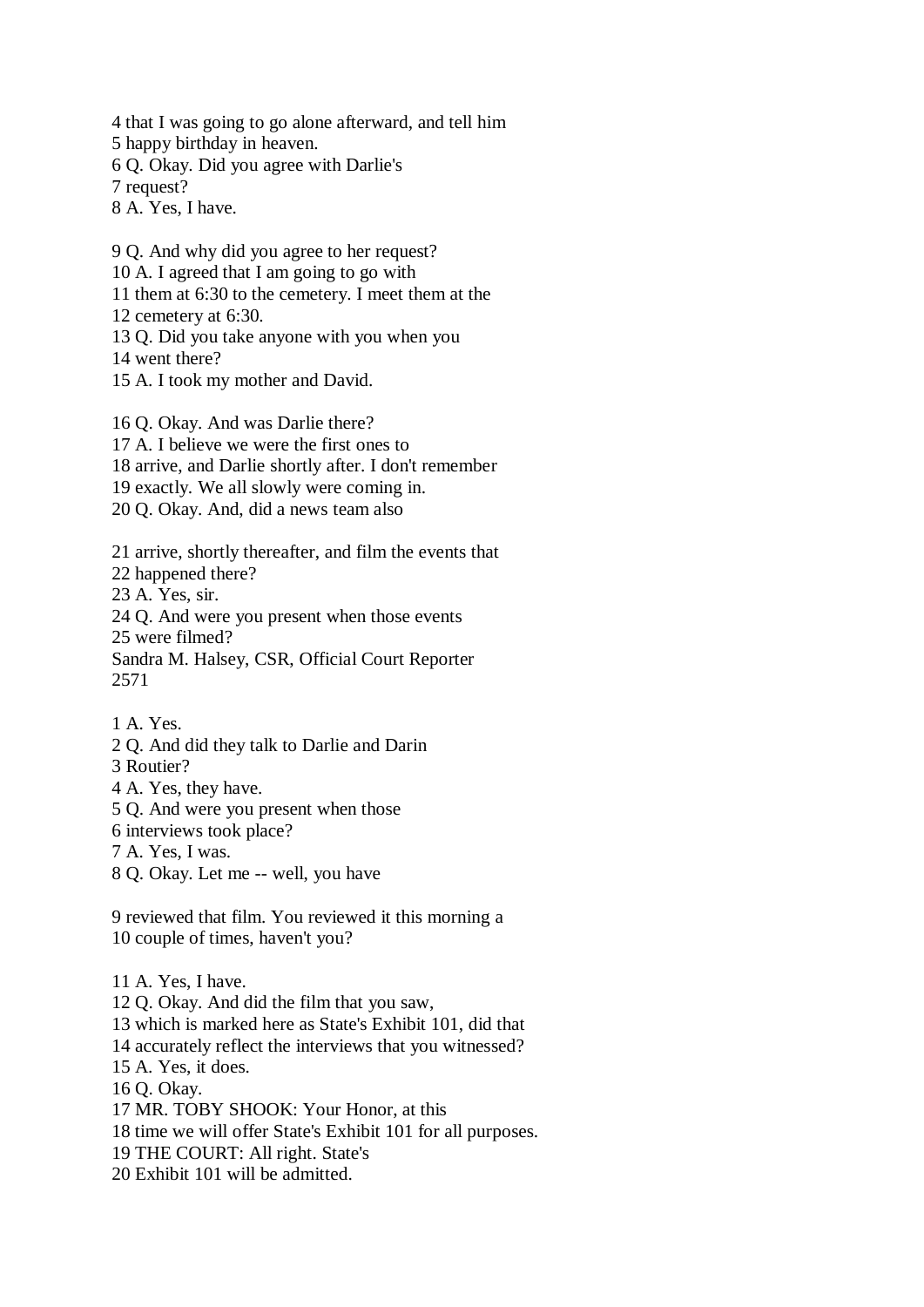21 22 (Whereupon, the item 23 Heretofore mentioned 24 Was received in evidence 25 As State's Exhibit No. 101 Sandra M. Halsey, CSR, Official Court Reporter 2572 1 For all purposes, 2 After which time, the 3 Proceedings were resumed 4 As follows:) 5 6 MR. TOBY L. SHOOK: And we will ask 7 the Court's permission to play the tape at this time. 8 THE COURT: You may play it. 9 THE COURT: Can all members of the 10 jury see this screen? 11 THE JURY: Yes. 12 THE COURT: All right. Thank you. 13 MR. TOBY L. SHOOK: Can everyone see 14 the screen? Can you see the screen, Basia? 15 THE COURT: Are you able to see the 16 screen? 17 THE WITNESS: Yes, I can. 18 THE COURT: All right. 19 20 (Whereupon, the videotape 21 was played in the Courtroom 22 for the jury, after which. 23 time the proceedings were 24 resumed as follows:) 25 Sandra M. Halsey, CSR, Official Court Reporter 2573 1 THE COURT: All right. Back on the 2 record. 3 Ladies and gentlemen, let's take a 10 4 minute break now, please. Thank you. 5 6 (Whereupon, a short

7 Recess was taken, 8 After which time,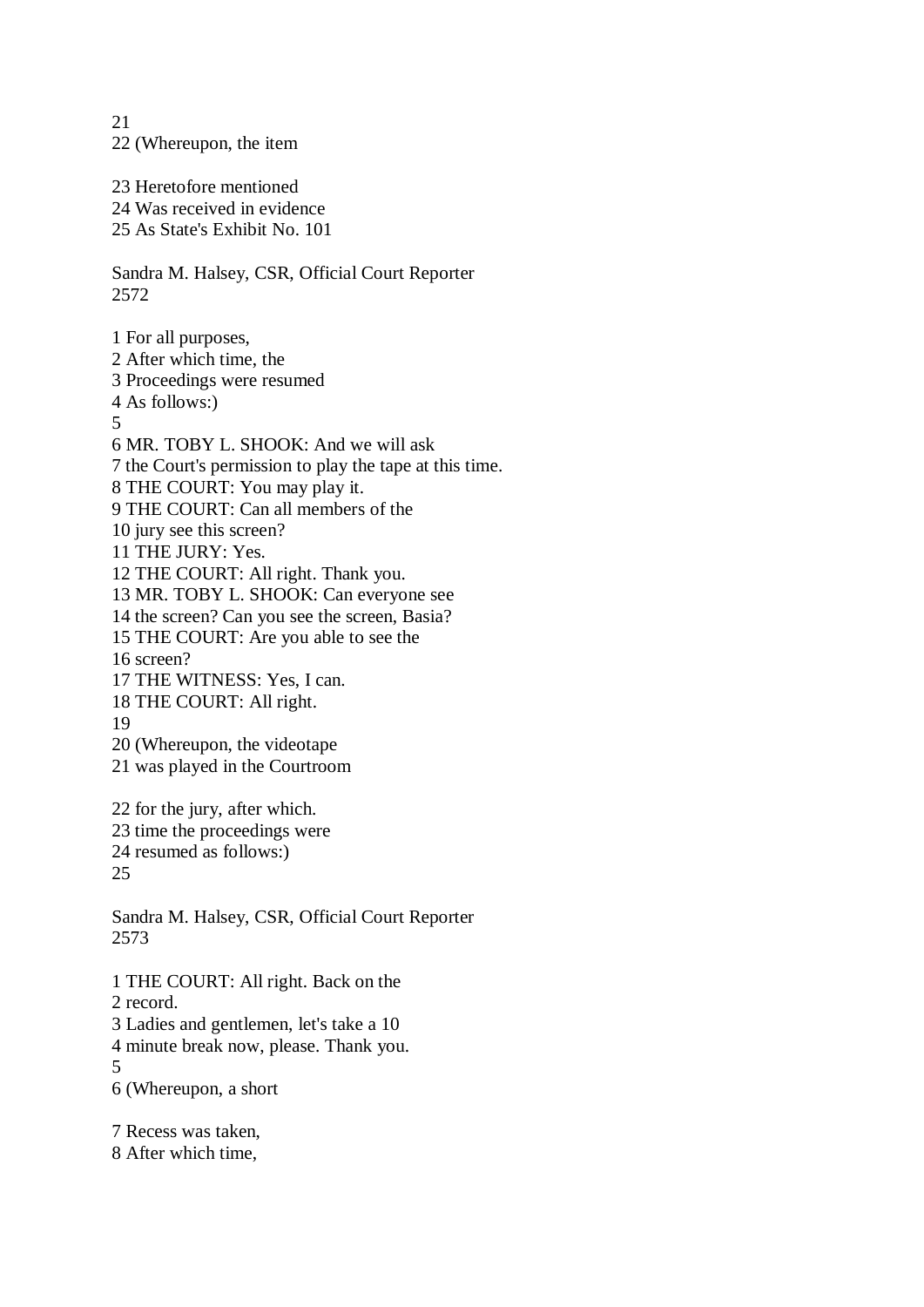9 The proceedings were 10 Resumed on the record, 11 In the presence and 12 Hearing of the defendant 13 And the jury, as follows:) 14 15 THE COURT: All right, are both sides 16 ready to bring the jury in and proceed? 17 MR. TOBY L. SHOOK: Yes, sir, the 18 State is ready. 19 MR. RICHARD MOSTY: Yes, your Honor, 20 we are ready. 21 THE COURT: All right. Let's bring 22 the jury in, please. 23 24 (Whereupon, the jury 25 Was returned to the Sandra M. Halsey, CSR, Official Court Reporter 2574 1 Courtroom, and the 2 Proceedings were 3 Resumed on the record, 4 In open court, in the 5 Presence and hearing 6 Of the defendant, 7 As follows:) 8 9 THE COURT: Let the record reflect 10 that all parties in the trial are present and the jury is 11 seated. 12 THE COURT: Mr. Shook. 13 MR. TOBY L. SHOOK: Thank you, Judge. 14 15 16 DIRECT EXAMINATION (Resumed) 17 18 BY MR. TOBY L. SHOOK: 19 Q. The film we just watched, were you 20 just off camera during the interview there? 21 A. Yes, I was standing just not too far 22 by them, away from the camera, but I was watching, yes. 23 Q. Towards the end of that film, do you 24 recall when Darlie Routier then walked off camera after

25 making a statement?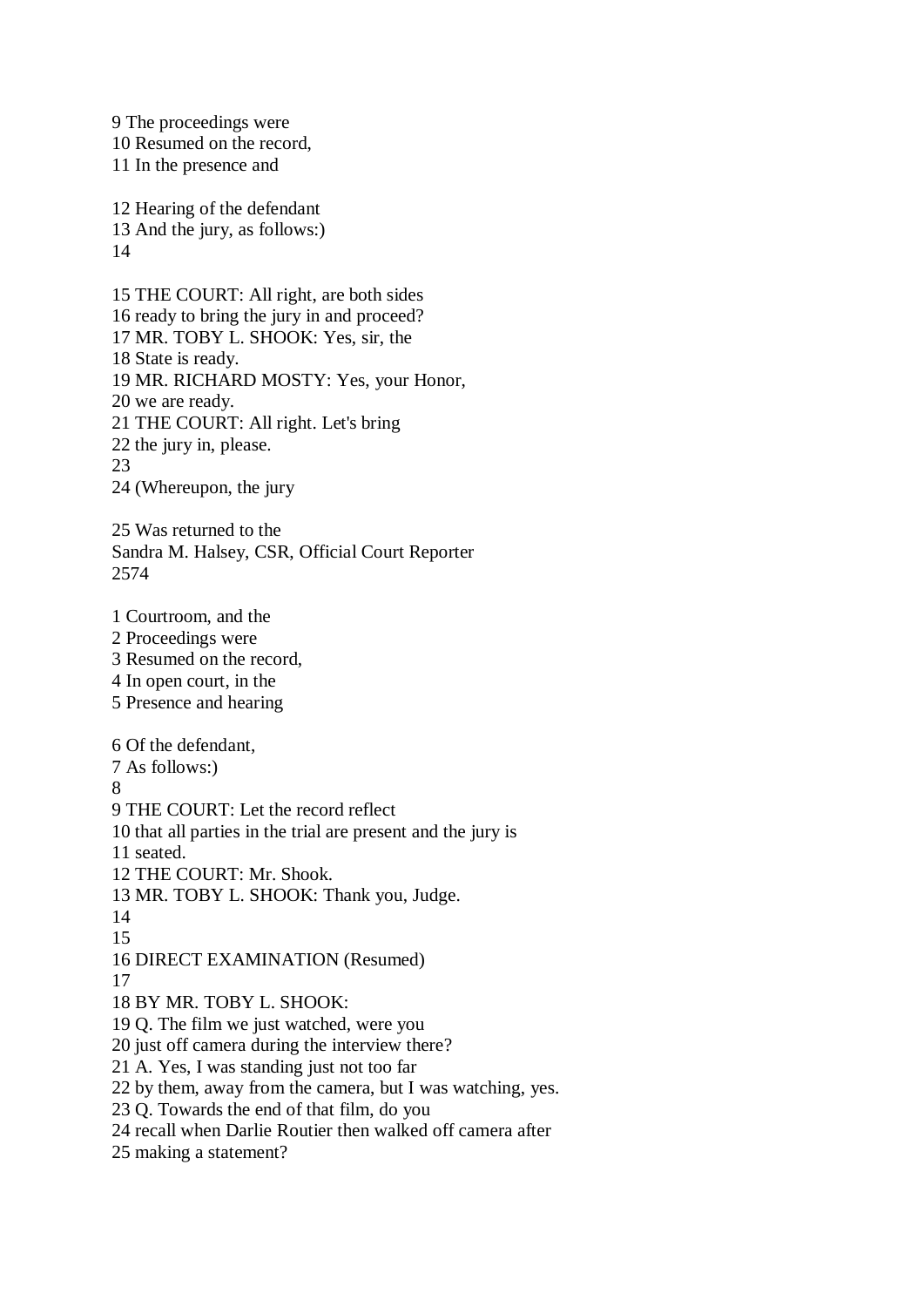Sandra M. Halsey, CSR, Official Court Reporter 2575

1 A. Yes, she did.

2 Q. Where did she go to? 3 A. She went to my arms. 4 Q. Did you hug her? 5 A. Yes, I have. 6 Q. Okay. Was she crying? 7 A. No. No, she was not. 8 Q. You talked earlier about seeing a car 9 when you left that Wednesday evening? 10 A. Yes. 11 Q. Okay. After the murders, did you go 12 to the police station, and talk with them on June the 13 8th? 14 A. Yes, I have. 15 Q. Did you take your mother with you? 16 A. Yes, I have. 17 Q. Did you tell them what you had seen on 18 that Wednesday? 19 A. Yes. 20 Q. Okay. Did your mother also talk to 21 the police? 22 A. Yes. Well, I translate some. 23 Q. Okay. She talked some, you translated 24 some? 25 A. Yes. Sandra M. Halsey, CSR, Official Court Reporter 2576 1 Q. About the dark car she had seen? 2 A. Black car, yes. 3 Q. Okay. After Darlie Routier was 4 arrested, did you continue to work at Testnec? 5 A. Yes, I have. 6 Q. Okay. And did you continue to speak 7 to her? 8 A. Well, she will call for Darin at work 9 and when he wasn't there, we end up talking. 10 Q. Okay. At some point in time, I think 11 it was maybe in August or so, did some investigators with 12 our office, well, did they actually speak to your mother? 13 A. Yes. 14 Q. And then speak to you? 15 A. Yes. 16 Q. Okay. Did you agree to speak to them?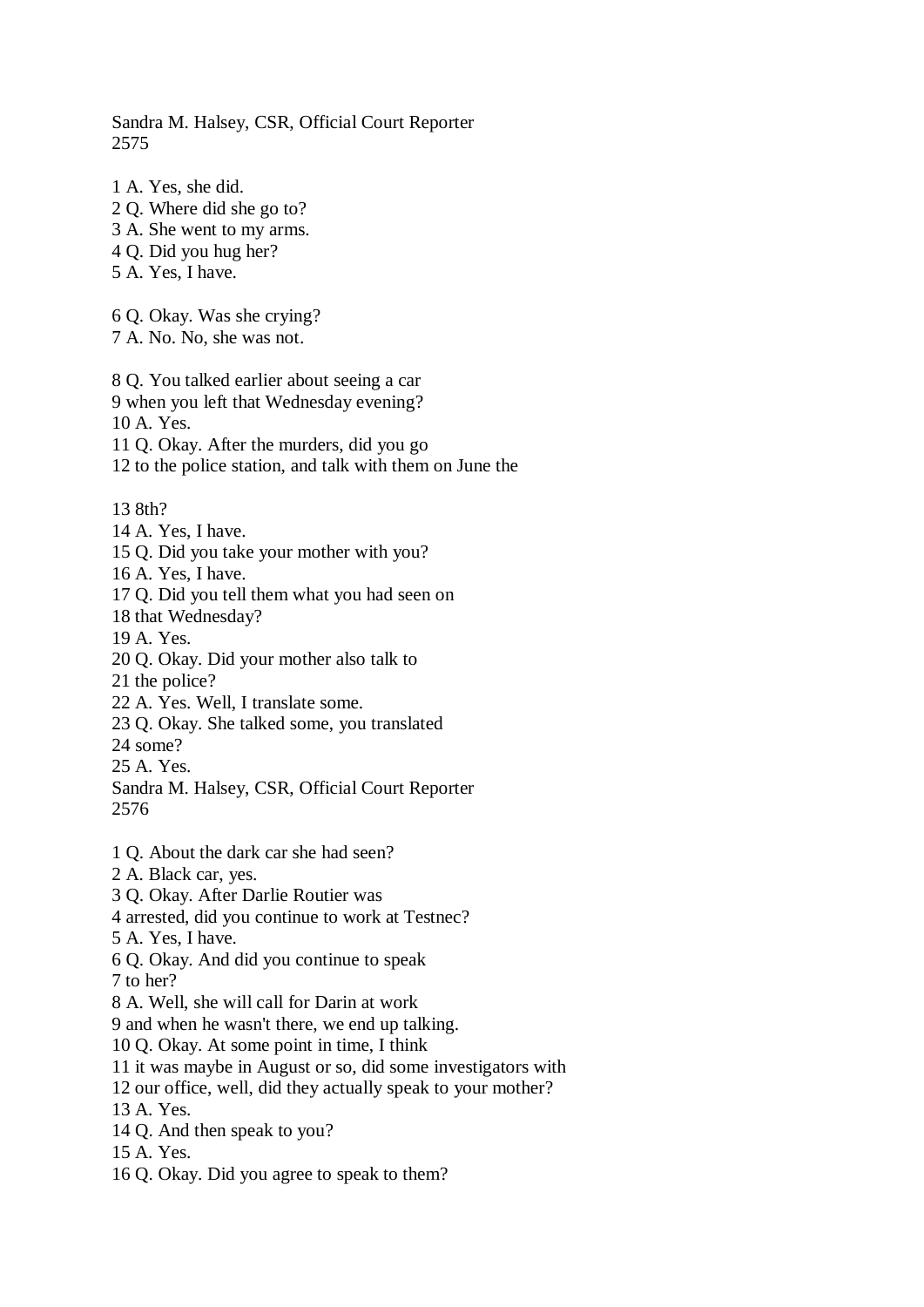17 A. Pardon me? 18 Q. Did you agree to speak to them? 19 A. Yes. 20 Q. Okay. Did you tell Darin that you had 21 had a conversation with them? 22 A. Yes. 23 Q. Okay. Did you tell Darlie? 24 A. Yes. 25 Q. And did you agree to speak to the Sandra M. Halsey, CSR, Official Court Reporter 2577

1 investigators again?

2 A. Yes.

3 Q. And you've met with them several

4 times, have you not?

5 A. Yes, I have.

6 Q. Investigator Bosillo and Investigator

7 Anita Kinne?

8 A. Yes, sir.

9 Q. You've also spoken to me on a number

10 of occasions, have you not?

11 A. A couple times, I believe.

12 Q. There in your house in Garland?

13 A. Pardon me?

14 Q. We've had conversations there at your

15 house in Garland?

16 A. Yes.

17 Q. And since you have arrived here, we

18 have had conversations?

19 A. Yes.

20 Q. We have gone over what questions I was

21 going to ask you?

22 A. Yes.

23 Q. Did you talk to Darlie about speaking

24 with the D. A.'s office?

25 A. Yes.

Sandra M. Halsey, CSR, Official Court Reporter 2578

1 Q. And, did you talk to her about being

2 subpoenaed as a witness?

3 A. Yes.

4 Q. What was her reaction? What did she

5 tell you?

6 A. She told me not to talk to you.

7 Q. What did you tell her?

8 A. I told her that I already had.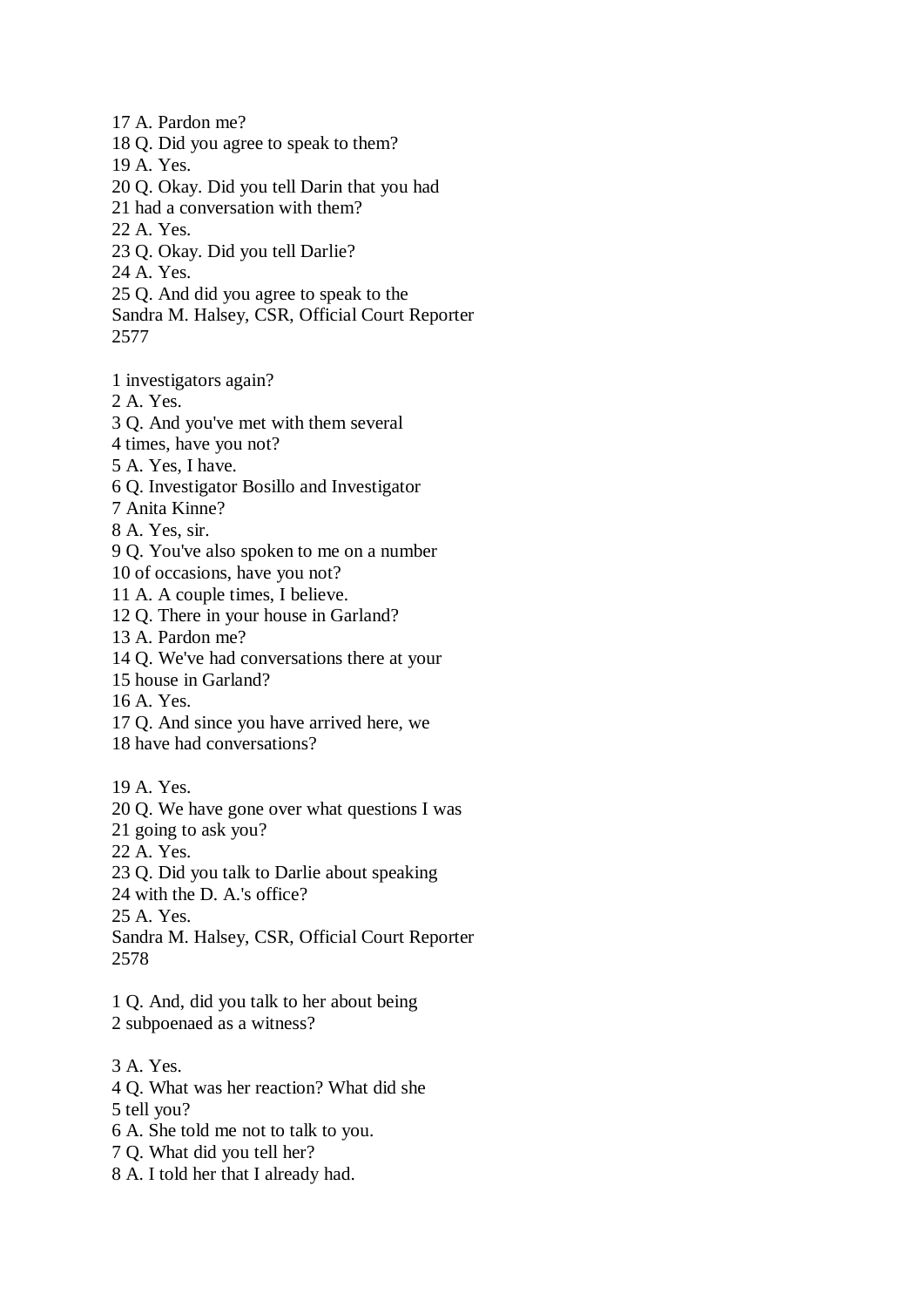9 Q. Okay.

10 A. She told me not to speak to you

11 anymore.

12 Q. And what did you tell her?

13 A. That I have nothing to hide and I am

14 willing to talk to both sides.

15 Q. Were you close to the boys, Devon and

16 Damon?

17 A. Yes, I was.

18 Q. Were they often over at your house?

19 A. In the past couple of years, I just --

20 yes, at first, yes, I spent a lot of times with the boys.

21 But the past couple years, I just saw them mostly at

22 work.

23 Q. At work?

24 A. Yes.

25 Q. Okay. Let me show you what have been

Sandra M. Halsey, CSR, Official Court Reporter

2579

1 marked as State's Exhibit 9-A and 9-B. Is 9-B, is that a

2 photograph of Devon?

3 A. That is Devon Routier, yes.

4 Q. And is 9-A a photograph of Damon?

5 A. That is Damon, yes.

6 Q. Okay. Tell the jury what type of boys

7 they were.

8 A. Well, they were happy, normal, rowdy

9 sometimes, children. Damon was very smart and Damon was

10 also kind of a little bit on the moody side, and stubborn

11 kind of. And it took a lot before we got closer, and

12 even sometimes then, if he didn't want to talk to you, he

13 would just ignore you. Devon was very smart and loved to

14 play video games. Just like normal boys, happy, playing,

15 rowdy sometimes, picking at each other.

16 Q. That Wednesday, when you went to pick

17 your mother up, did you see the boys?

18 A. They were playing outside on Tuesday,

19 and, I believe, on Wednesday, they were outside somewhere

20 and then they were gone.

21 Q. Okay.

22 A. I remember, maybe it was Tuesday. I

23 know for sure I saw them on Tuesday. I saw Damon, I

24 believe, on Wednesday.

25 Q. Is that the last time?

Sandra M. Halsey, CSR, Official Court Reporter 2580

1 A. Outside, as we were walking out.

2 Q. As you were leaving?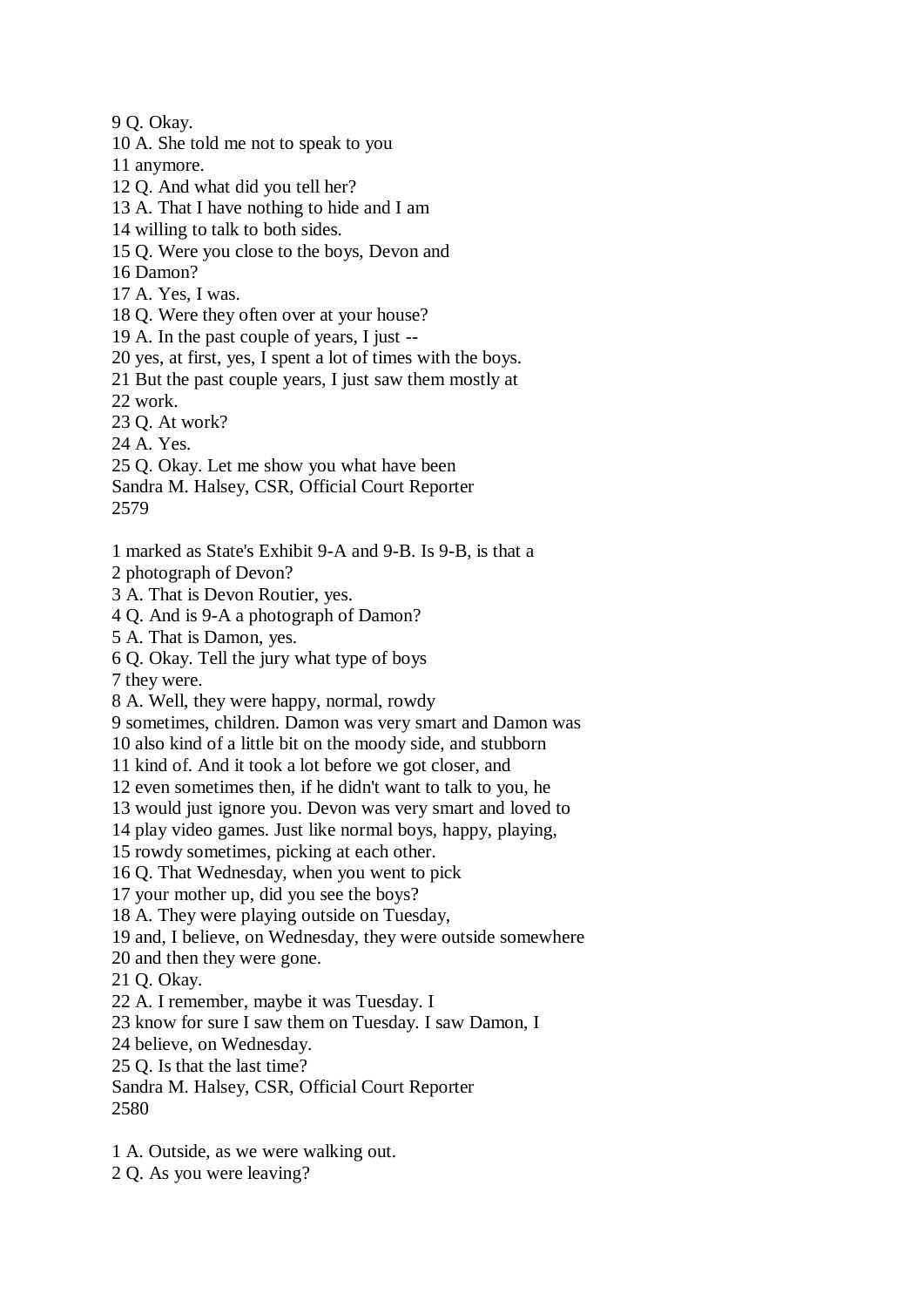3 A. I'm sorry? 4 Q. As you were leaving, do you think you 5 saw him playing outside? 6 A. Yes, because it was a bunch of 7 children, but we just left quickly. 8 Q. Okay. Ma'am, I need to show you one 9 more photograph that has been admitted for record 10 purposes. It's been marked as State's Exhibit B. I'll 11 ask you, if you recognize this photo to be Damon 12 Christian Routier? 13 A. Yes, sir. 14 15 THE COURT: What was that number, Mr. 16 Shook? 17 MR. TOBY L. SHOOK: State's Exhibit 18 No. B. 19 THE COURT: Thank you. 20 MR. TOBY L. SHOOK: Judge, that's all 21 of the questions I have of this witness. 22 THE COURT: Mr. Mosty. 23 MR. RICHARD C. MOSTY: Yes, sir. 24 THE COURT: Thank you. 25 Sandra M. Halsey, CSR, Official Court Reporter 2581 1 CROSS EXAMINATION  $\mathcal{D}$ 3 BY MR. RICHARD C. MOSTY: 4 Q. Miss Jovell, my name is Richard Mosty. 5 We have never met, have we? 6 A. No, sir, we haven't. 7 Q. In these conversations that you have 8 had with the State's attorneys, have you given a written 9 statement? 10 A. No, sir. 11 Q. You didn't sit down and write out? 12 A. No, sir. 13 Q. Did -- as you talked to Mr. Bosillo, 14 the investigator, did he take notes? 15 A. Yes, I have. 16 Q. What about Rowlett Police Department, 17 when you talked to them, did they take notes?

18 A. Yes.

- 19 Q. How many times did you talk to them?
- 20 A. To the police department?

21 Q. Yes.

- 22 A. Just once.
- 23 Q. Just once with your mother?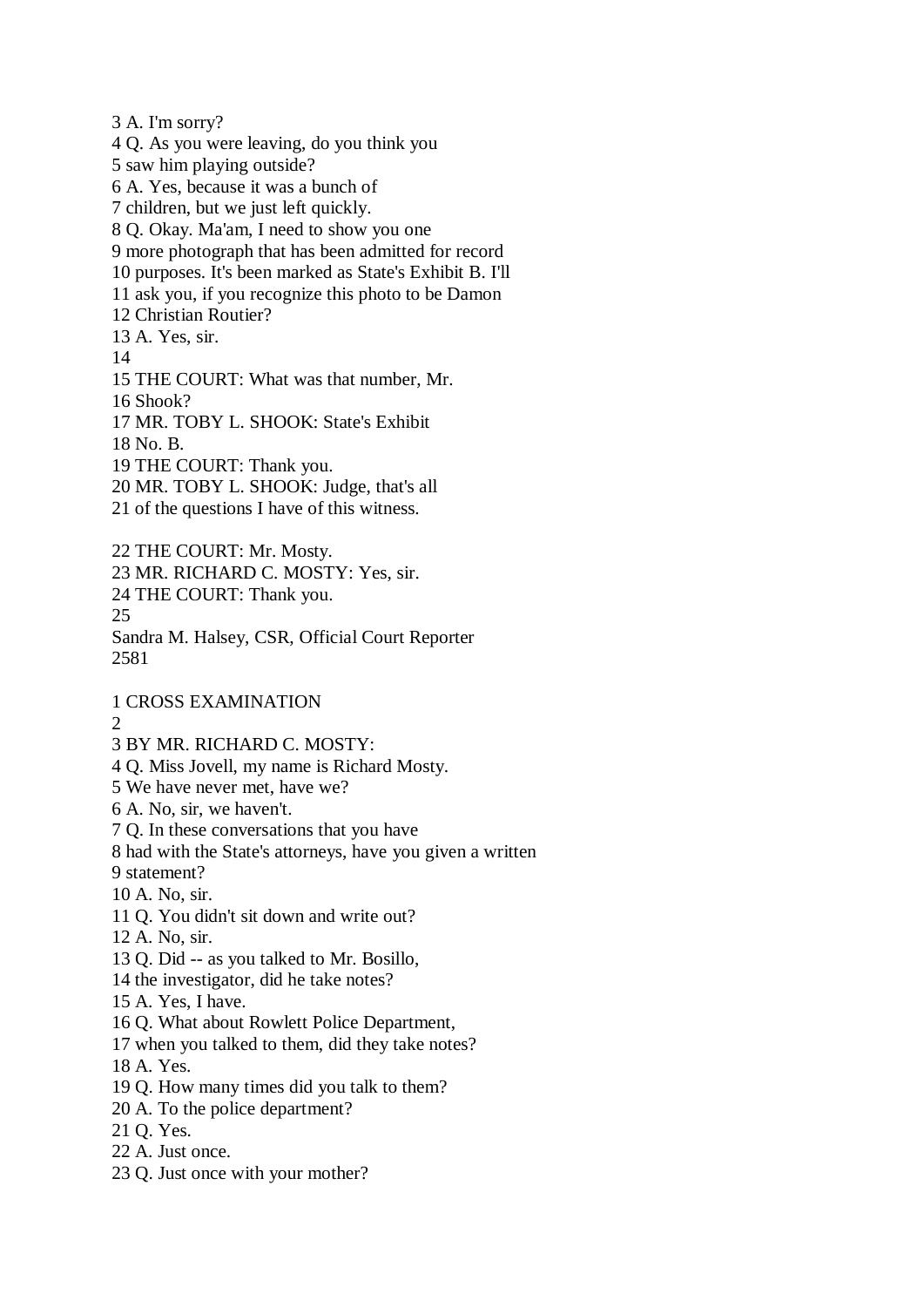24 A. Yes. 25 Q. And then you talked to Mr. Bosillo, Sandra M. Halsey, CSR, Official Court Reporter 2582 1 how many times? 2 A. It was -- I don't remember exactly how 3 many times. It was a few times, well, let's say maybe 4 five. 5 Q. Five times? 6 A. I'm not sure, maybe about five times. 7 Q. Okay. Are those five times alone with 8 Mr. Bosillo? 9 A. No, there was always Anita Kinne 10 present or another -- there was one time there was -- 11 12 THE COURT: Can you hear all this? 13 A JUROR: No. 14 THE COURT: Okay. You're going to 15 have to speak louder than that. 16 THE WITNESS: I'm sorry. There was, 17 another man, he was only there maybe a couple of times. 18 I forget his name, he was a black man, older man. But I 19 don't remember his name. 20 21 BY MR. RICHARD MOSTY: 22 Q. Do you see Mr. Bosillo here in the 23 courtroom? 24 A. Yes, that's him right there. 25 Q. Do you see Anita Kinne here in the Sandra M. Halsey, CSR, Official Court Reporter 2583 1 Courtroom? 2 A. Yes, that is her over there. 3 Q. And you understand that they are both 4 investigators with the district attorney's office? 5 A. Yes, I do. 6 Q. Then how many times, did you say about 7 five times that you had met with them? 8 A. Yeah, as much as I can remember, 9 possibly about five times, maybe six. 10 Q. That is one or both of the 11 investigators? 12 A. There's always both. 13 Q. Always both?

14 A. Always.

15 Q. Now, then separate from that, how many

16 times have you met with the district attorney's office?

17 A. Pardon?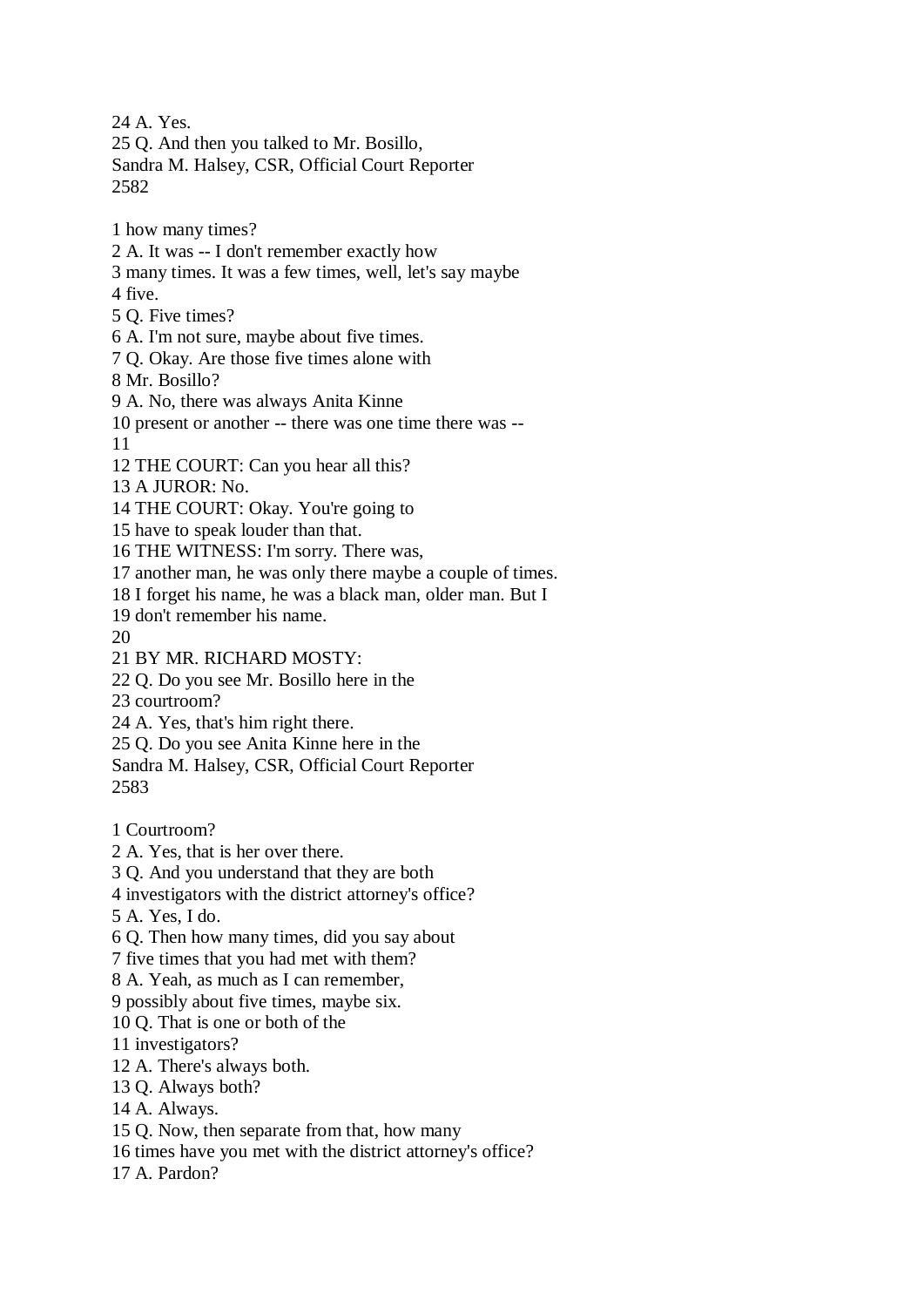18 Q. With district attorney, for instance, 19 with Mr. Shook here? 20 A. I only met with Toby, and Mr. Bosillo 21 and maybe -- I maybe saw Toby -- I forgot your last name, 22 I'm so sorry. 23 24 MR. TOBY L. SHOOK: That's all right. 25 THE COURT: Please raise your voice, Sandra M. Halsey, CSR, Official Court Reporter 2584 1 ma'am. 2 THE WITNESS: I forgot your last name. 3 MR. RICHARD C. MOSTY: It's not a very 4 remarkable name. 5 6 BY MR. RICHARD C. MOSTY: 7 Q. Okay. 8 A. Maybe three times. 9 Q. You met with Toby maybe three times? 10 A. Together with Mr. Bosillo. 11 Q. Sometimes Mr. Bosillo was there? 12 A. Yes, and sometimes he was not there 13 and Anita Kinne was there. 14 Q. I'm a little confused. Are you saying 15 that all totaled, that you've had six meetings with 16 various people, or is that nine meetings you are now 17 telling me about? 18 A. Well, I only saw, I'll just say Toby, 19 because he came to talk to my mother. 20 Q. Well, how many times -- 21 A. And -- 22 Q. Just let me -- how many times do you 23 think you've talked to -- before you came to Kerrville, 24 representatives -- 25 A. Oh, I'm sorry. Sandra M. Halsey, CSR, Official Court Reporter 2585

1 Q. -- from the district attorney's

2 office? Either the district attorney, assistant district

3 attorney or investigators. How many times do you think

4 you talked to them?

5 A. Well, counting here?

6 Q. No, before you came to Kerrville.

7 A. Oh, before I came to Kerrville.

8 Q. Okay.

9 A. Altogether, maybe it was six times. I

10 don't really remember.

11 Q. Since you have been in Kerrville, how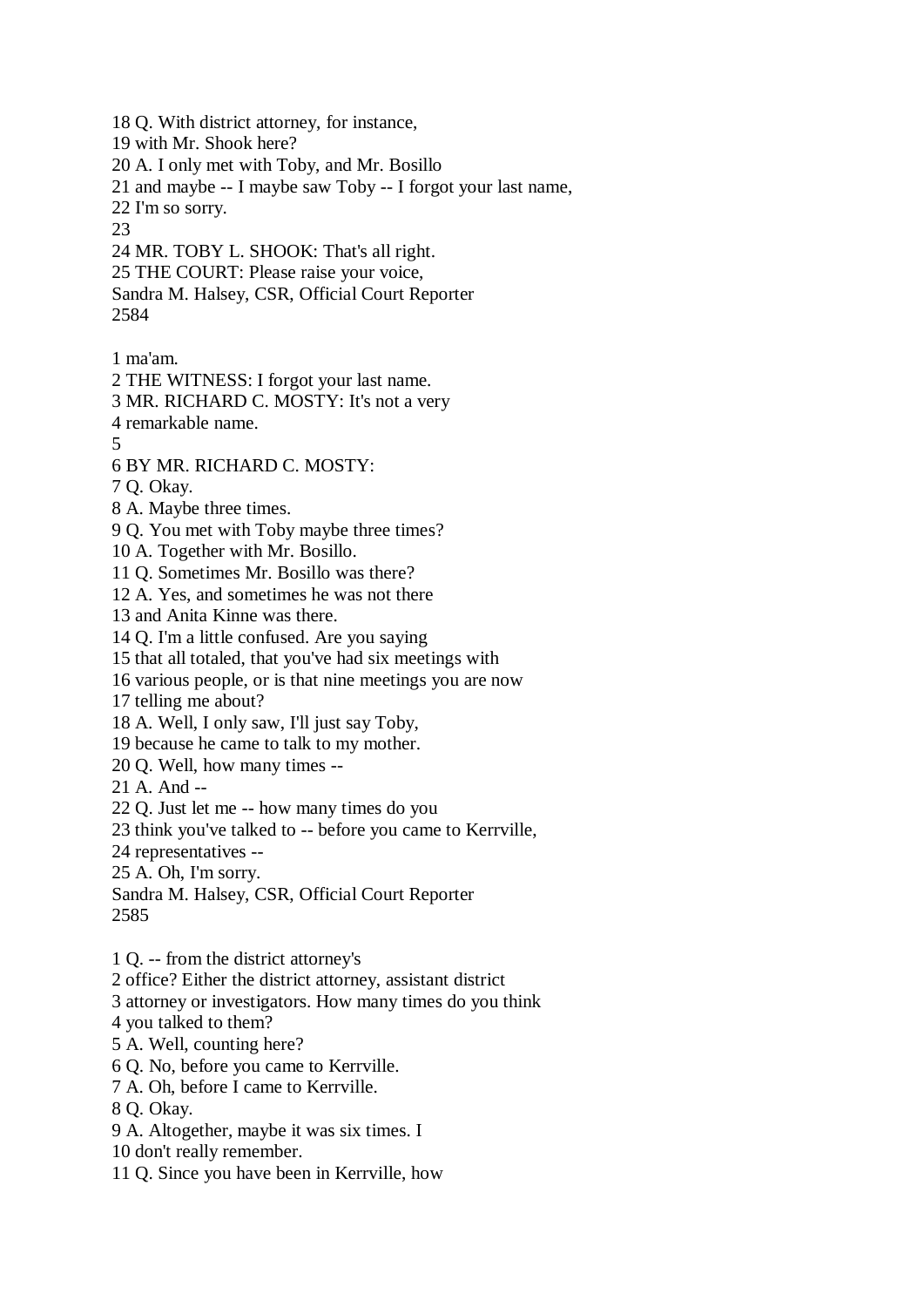12 many times?

13 A. We have talked a couple of times, I

14 believe. I mean going over the questions. Couple times.

15 Q. And when would you say that you had

16 become close friends of the Routiers, about what time?

17 A. In '87.

18 Q. '87?

19 A. Um-hum. (Witness nodding head

20 affirmatively).

21 Q. And went to work, actually for Darin,

22 in when?

23 A. Around '92 somewhere.

24 Q. But you had been co-workers with Darin

25 before that time?

Sandra M. Halsey, CSR, Official Court Reporter 2586

- 1 A. Yes, at Cuplex.
- 2 Q. And, I guess you were around when the
- 3 two boys were born?

4 A. Yes.

5 Q. Did you go to the hospital and see

6 them?

- 7 A. Yes.
- 8 Q. And where did the Routiers live at
- 9 that time?
- 10 A. They lived on Vaughan Street.
- 11 Q. Is that close to where you live?
- 12 A. No, I live in Garland.
- 13 Q. How far is that?
- 14 A. Not that far. Maybe 20 minutes, 15

15 minutes.

- 16 Q. Okay. And then, do you recall when
- 17 they moved?
- 18 A. Yes. They were building -- well, I
- 19 believe that they sold -- they sold their house, and the
- 20 house was being built so they stayed with me.
- 21 Q. And where did you live?
- 22 A. I lived in an apartment, yes.
- 23 Q. And this would be Darlie and Darin?
- 24 A. And the children, yes.
- 25 Q. And the two boys?

Sandra M. Halsey, CSR, Official Court Reporter

## 2587

1 A. Yes.

- 2 Q. How long did they live with you?
- 3 A. Oh, not too long. Maybe a couple,

4 three months.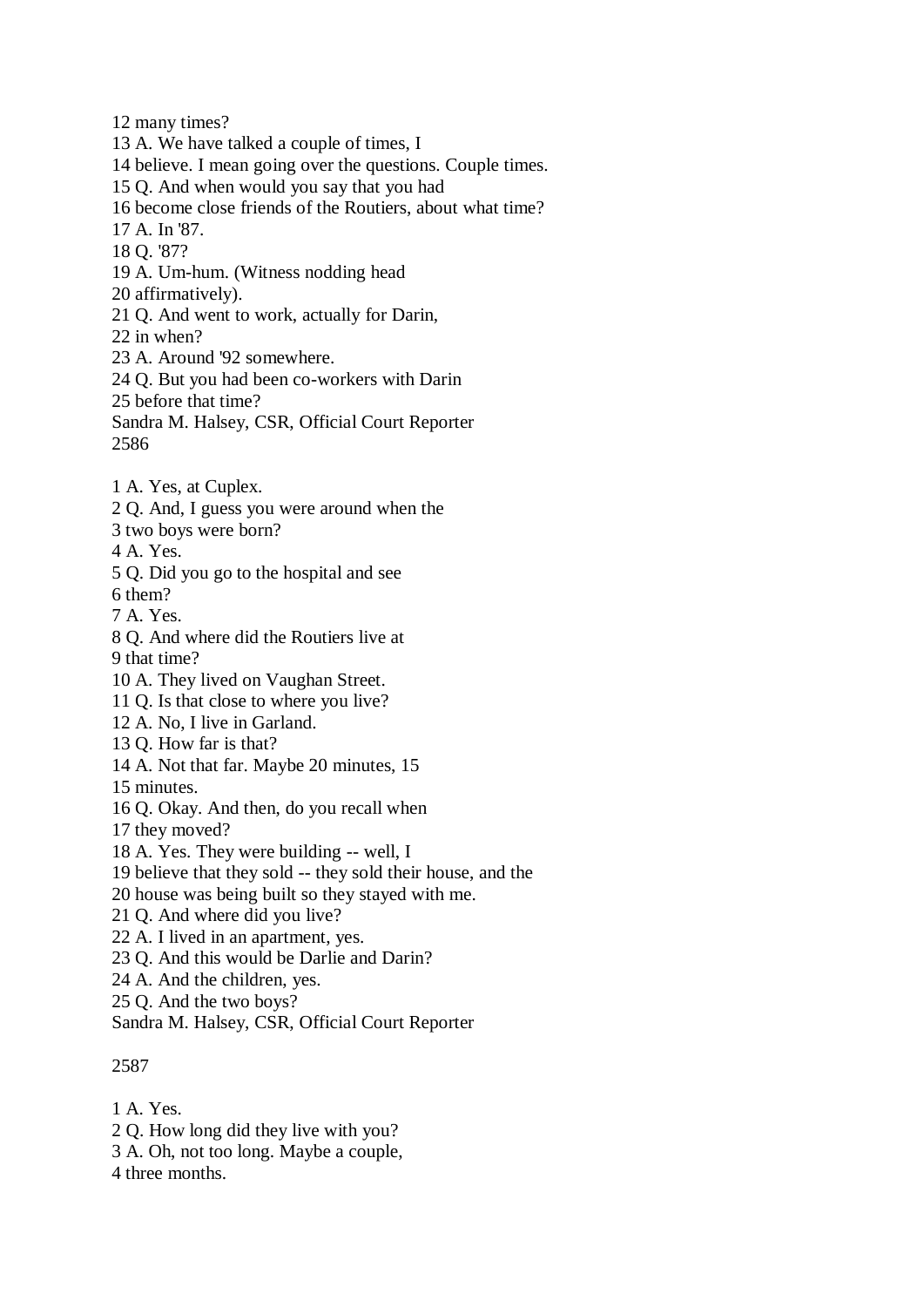5 Q. Couple or three months? 6 A. Um-hum. (Witness nodding head 7 affirmatively.) 8 Q. Would that be in 1993? 9 A. Around at the time, they were building 10 a house. 11 Q. How old were the boys then? 12 A. They were young. I don't quite 13 remember exactly. 14 Q. Okay. And were all three of you 15 working at Testnec by that time? 16 A. Yes. 17 Q. And Darin went out sort of on his own 18 to start this fledgling company, I guess? 19 A. Yes, he still continue to work, work a 20 little bit at Cuplex when he opened up his business and 21 then eventually he quit. He was still going over there 22 to have them use the machines to drill the fixtures. 23 Q. And you left -- you went to the 24 Testnec after Cuplex? 25 A. No, sir. I worked for ATG Sandra M. Halsey, CSR, Official Court Reporter 2588 1 Electronics. 2 Q. Why did you leave Cuplex? 3 A. I was laid off, sir. 4 Q. You were laid off? 5 A. Yes. 6 Q. And why did you leave, was it ATG 7 Electronics? 8 A. Yes. It was American Testing Group. 9 It was run by Germans, from Germany. 10 Q. Okay. And why did you leave there? 11 A. The Germans pulled out. 12 Q. Okay. 13 A. So I got laid off. 14 Q. Okay. And then your next job was 15 Testnec? 16 A. Yes. 17 Q. When did you go to work for Testnec? 18 A. Around '92. 19 Q. Okay. Now, once the Routiers moved 20 into the new house in '93, how far was that from your 21 house? 22 A. The way I drive, maybe 25 minutes. 23 Q. And in that '93 time frame, you saw 24 them on a regular basis at work? 25 A. Yes.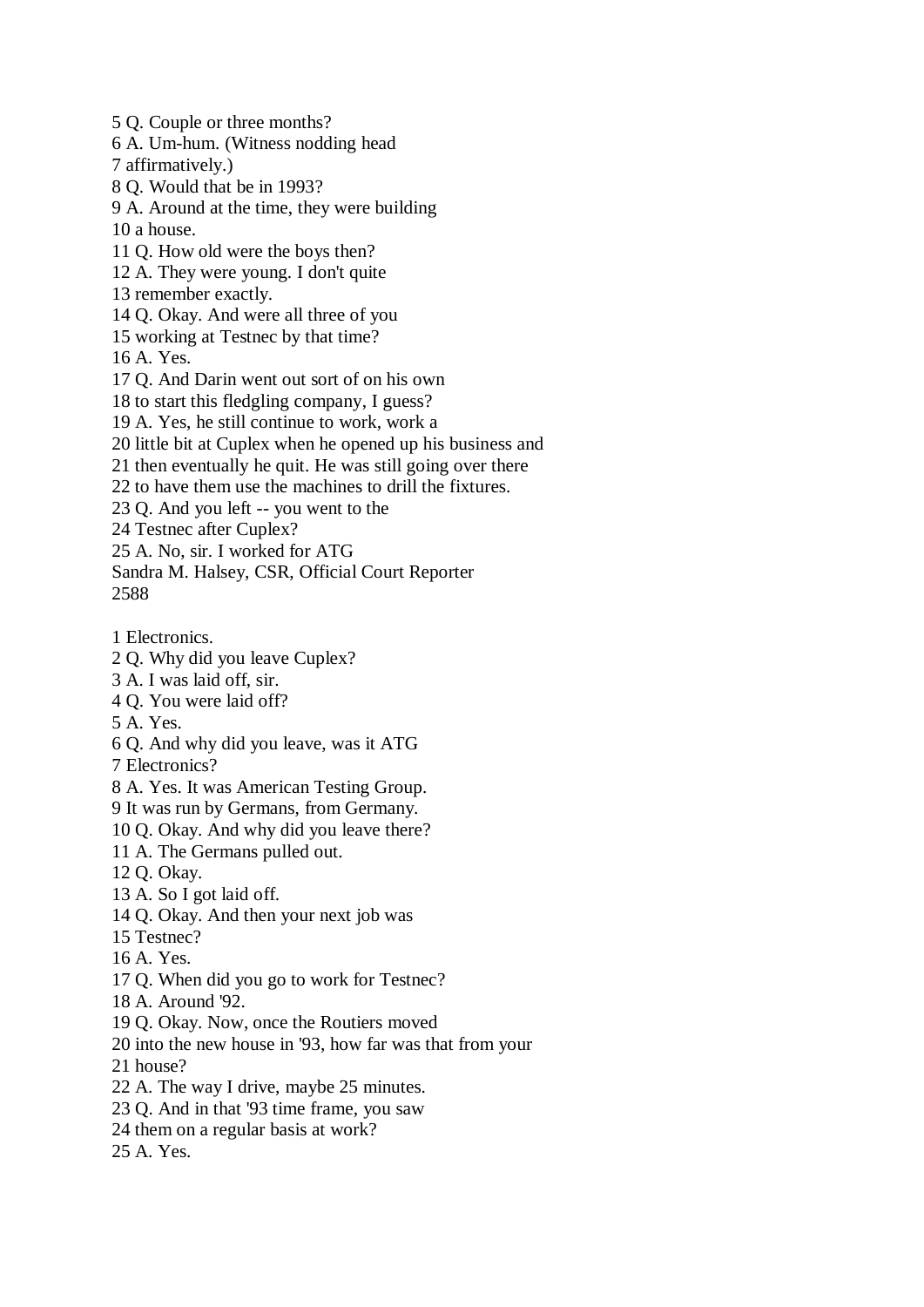Sandra M. Halsey, CSR, Official Court Reporter 2589

1 Q. And socially, in conjunction with

2 work?

- 3 A. And socially, yes.
- 4 Q. Pardon?
- 5 A. And socially and work.

6 Q. How often?

7 A. We got together quite a few times. I

8 mean we were together a lot of times, yes.

9 Q. Well --

10 A. A lot of times.

11 Q. Well, can you give me some -- you

12 know, once a month, or, you know, four or five times a

13 year?

14 A. Oh, no. We saw each other at work

15 every day. But going to the house, you mean?

16 Q. I'm talking about social times where

17 you would go to dinner together, or dinner at their house

18 or go to a party together?

19 A. Yeah, once a week sometimes, every two

20 weeks, you know. I don't exactly remember.

21 Q. Okay. Now, I'm in the '93 time frame,

22 when they first moved in that house?

23 A. Not at first, I was not going to the

24 house.

25 Q. Why was that?

Sandra M. Halsey, CSR, Official Court Reporter 2590

1 A. I was busy at work and I don't know 2 why.

3 Q. Well, I guess Darlie was getting more

4 and more busy as the kids got a little older?

5 A. Yes, she was busy. She was doing her

6 thing. She was going shopping, you know. And I worked

7 and I had my daughter, you know, to raise.

8 So, I mean, we had remained friends

9 and stuff, and she had her friends and I had my friends.

10 And we kept the contact at all times.

11 Q. But it's fair to say from '93 on that

12 both you and Darlie got a little bit more wrapped up in

13 your own lives and had less contact with each other?

14 A. Not really.

15 Q. That's not true?

16 A. Well, you know, we, what I say, you

17 know, we still kept in touch, we still talk about the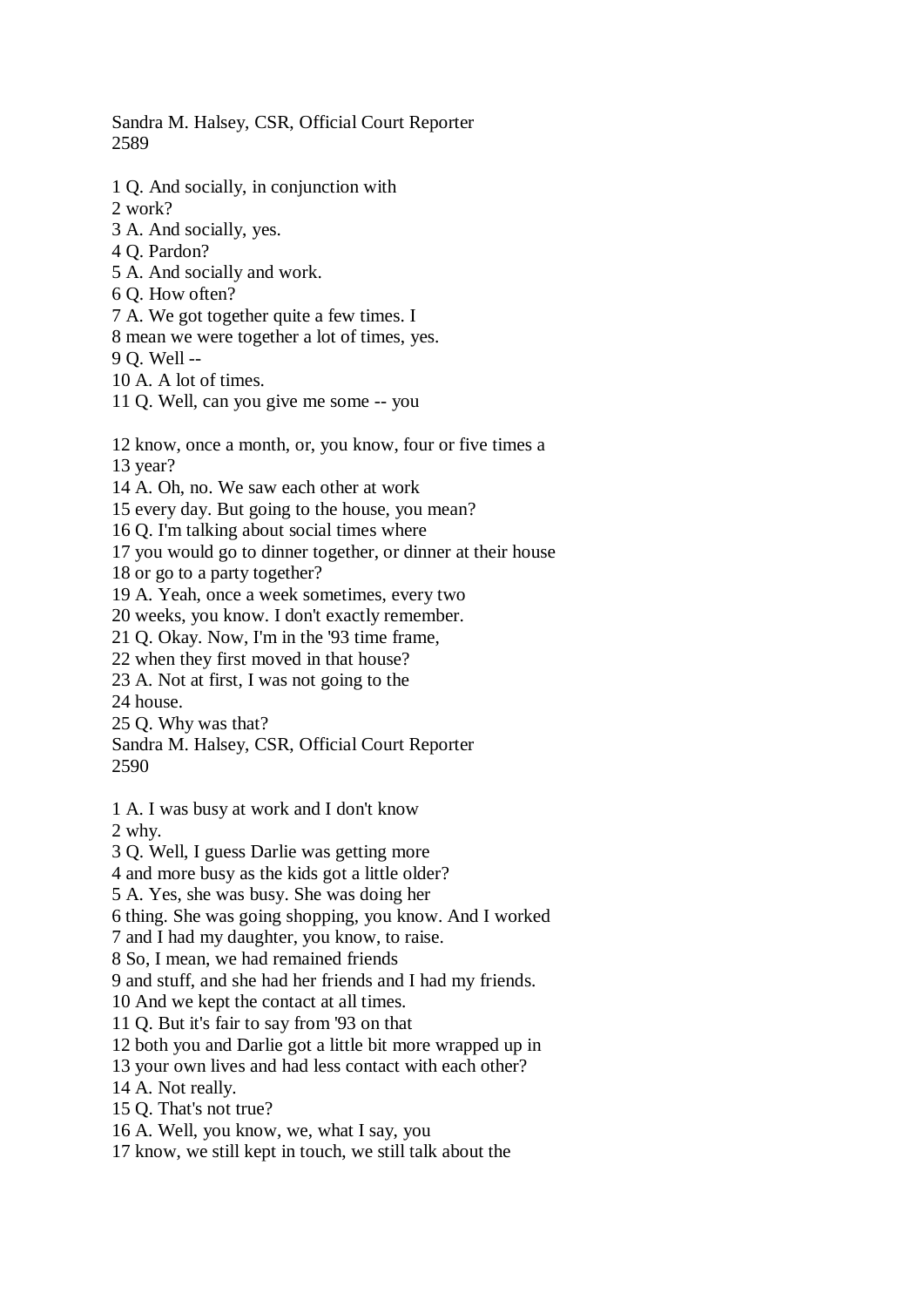18 problems. She comes over to work all the time, but I'm

19 just not going over there visiting all the time.

20 Q. Of course, that wasn't my question.

21 A. I'm sorry.

22 Q. My question was: From '93 on, as you

23 got more wrapped up in your life with your daughter and

24 your work and she got more wrapped up in her kids as they

25 were getting on, getting a little bit older, from '93 on,

Sandra M. Halsey, CSR, Official Court Reporter

2591

1 you all had less and less social contact, didn't you?

2 A. Kind of, off and on, yes, I would say

3 that.

4 Q. And that is, I mean, that is natural,

5 isn't it?

6 A. Well, yes, of course.

7 Q. How old was your daughter in '93?

8 A. She was around 15 or 16.

9 Q. That is a pretty busy age, I know for

10 a fact.

11 A. Very.

12 Q. And you spend a lot of your time

13 driving 15 year old daughters to movies, to shopping, to

14 school, to ballet, to --

15 A. My daughter only would -- she was only

16 interested in a choir for a while at school when she was

17 around that age, she didn't really want to join anything

18 else.

19 Q. And she lived -- your daughter and you

20 lived alone, the two of you?

21 A. Yes.

22 Q. And as you would see Darlie, you would

23 see her coming down to the -- to the office, wouldn't

24 you?

25 A. Yes.

Sandra M. Halsey, CSR, Official Court Reporter 2592

1 Q. And she would bring the kids?

2 A. Yes.

- 3 Q. And, the kids were well cared for,
- 4 weren't they?
- 5 A. Yes, they were.
- 6 Q. They were well dressed?

7 A. Yes, they were.

8 Q. You went in their house, didn't you?

9 On Eagle?

10 A. Oh, yes, yes.

11 Q. The kids?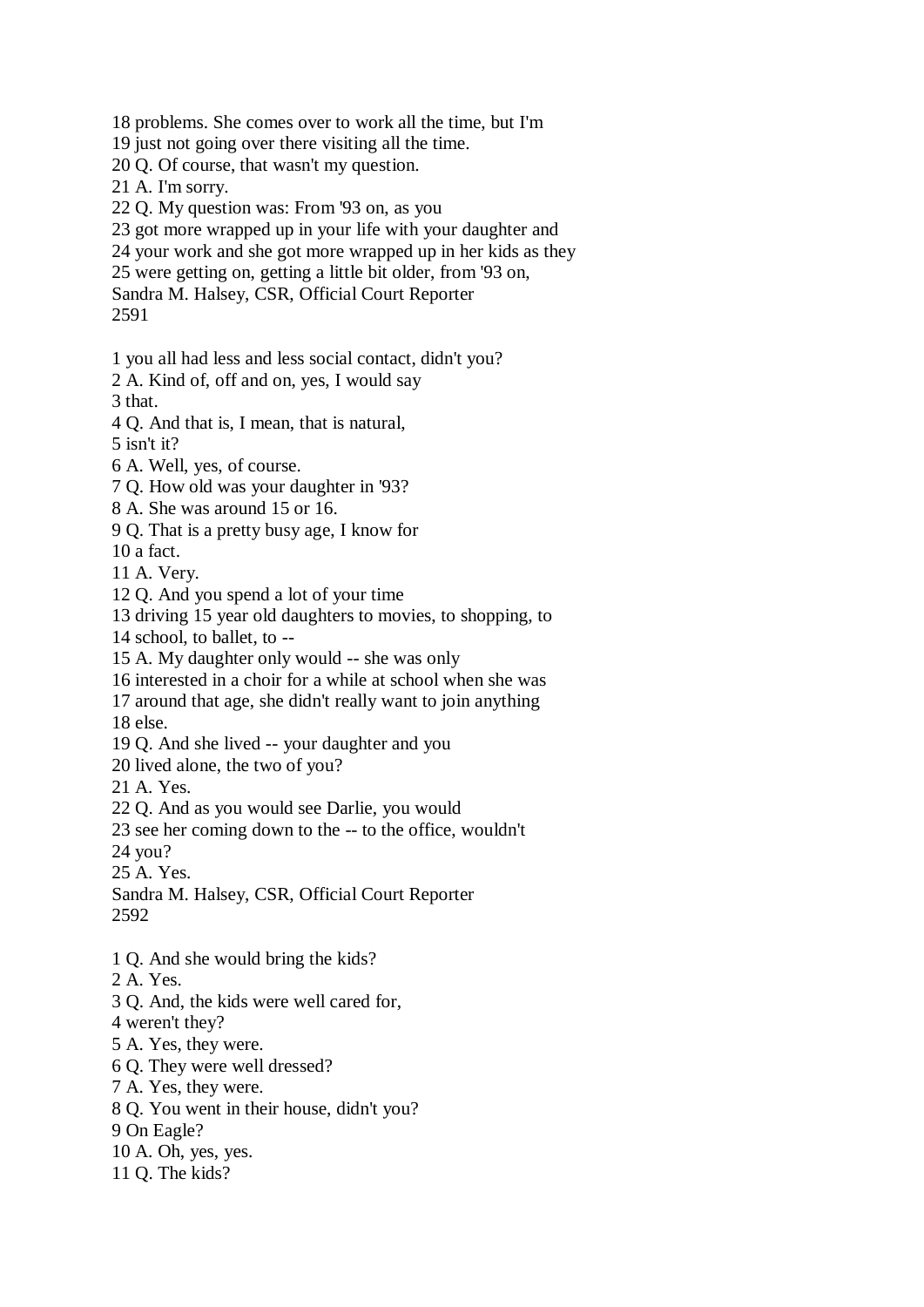12 A. Happy. 13 Q. Happy? 14 A. Playing, yes. 15 Q. And, lots of kids over there? 16 A. Sometimes, yes. 17 Q. As a matter of fact, that is some of 18 what Darlie was -- you know, I got three of my own and 19 two boys are bringing in more? 20 A. She didn't mind. Many times she 21 didn't really mind having those children. Darlie loves 22 children. 23 Q. She loved to have them over, didn't 24 she? 25 A. Yes. Sandra M. Halsey, CSR, Official Court Reporter 2593 1 Q. As a matter of fact, she encouraged 2 her boys to bring their friends over? 3 A. Yes, she had many times, yes. 4 Q. And she would play with them? 5 A. She would play with them, no. They 6 play on their own. 7 Q. She wouldn't participate with them, 8 sometimes as mothers do? 9 A. No, she -- the kids wanted to have 10 their friends. They just went all the time either 11 upstairs to play or outside to play. 12 Q. Well, I understand that, too. But, 13 then they need, all of those kids needs Cokes and 14 sandwiches and all that stuff? 15 A. Oh, yes, she tended to that. If they 16 come in to have a drink, yes, Darlie give them drinks or 17 Popsicles, yes. 18 Q. That's her kids and the neighbor kids? 19 A. Exactly, yes. She was kind to all of 20 the children. 21 Q. Okay. Incidentally, you were often 22 over at the house on Eagle; is that right? 23 A. Well, off and on. 24 Q. Did you have a Kee to it? 25 A. Yes, I have for a long time, yes. Sandra M. Halsey, CSR, Official Court Reporter 2594 1 Q. Okay. So you actually had a Kee to 2 the house?

3 A. Yes. When they -- mostly, I had the

4 Kee because when they were going on trips, I went and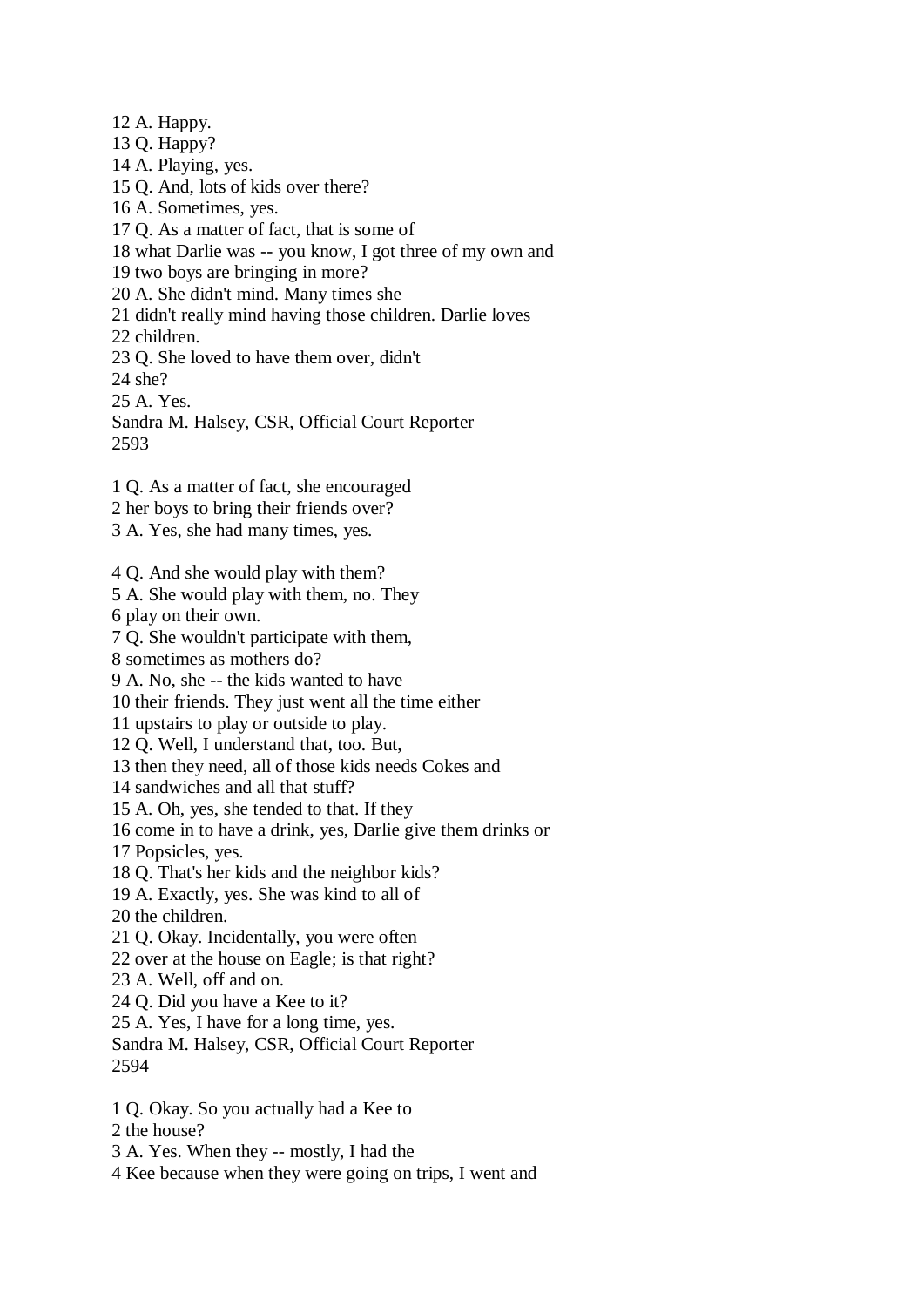5 checked on the house.

6 Q. Okay. And then I guess, you, at least

7 kept up to some extent with how the boys were doing as

8 they got older? You described them both as smart kids.

9 A. Yes.

10 Q. And Damon maybe a little more

11 reserved?

12 A. Oh, yeah, he is a little bit more

13 stubborn. If he doesn't want to do something, he won't.

14 And you can't really change his mind. He would be, you

15 know, ignoring you.

16 Q. And you were aware of what they were

17 doing, in terms of going to school?

18 A. Yes, I many times picked them up from

19 day care at that time, but not from school. But at that

20 time, I was picking them up from day care.

21 Q. And, what grade had Devon completed?

22 A. First grade.

23 Q. And, did it appear to you that he had

24 done well in school?

25 A. Oh, I'll bet he did.

Sandra M. Halsey, CSR, Official Court Reporter 2595

1 Q. You bet he did?

2 A. Oh, yes, he was smart.

3 Q. Very well-adjusted child?

4 A. Oh, yes, very polite. If he's away

5 from mama, he -- you know how children are -- is a lot

6 nicer to somebody else sometimes than around their mom.

7 Q. But he acted nice even when he wasn't

8 around his mom?

9 A. Oh, yes. Sometimes, he get along -- a

10 little bit.

11 Q. But he was a little boy, wasn't he?

12 A. Yes, a normal little boy, yes.

13 Q. And these boys appeared happy, didn't

14 they?

15 A. Yes, they were happy, yes.

16 Q. And they were active?

17 A. Yes.

18 Q. Played, ran and --

19 A. All the time, Ninja turtles. Any time

20 something new came out, especially the Ninja turtles.

21 Lately it was the blue Rangers, and green Rangers, they

22 wanted to be the Rangers.

23 Q. And Darlie went and bought them that

24 stuff, didn't she?

25 A. Oh, yes, she did. She always bought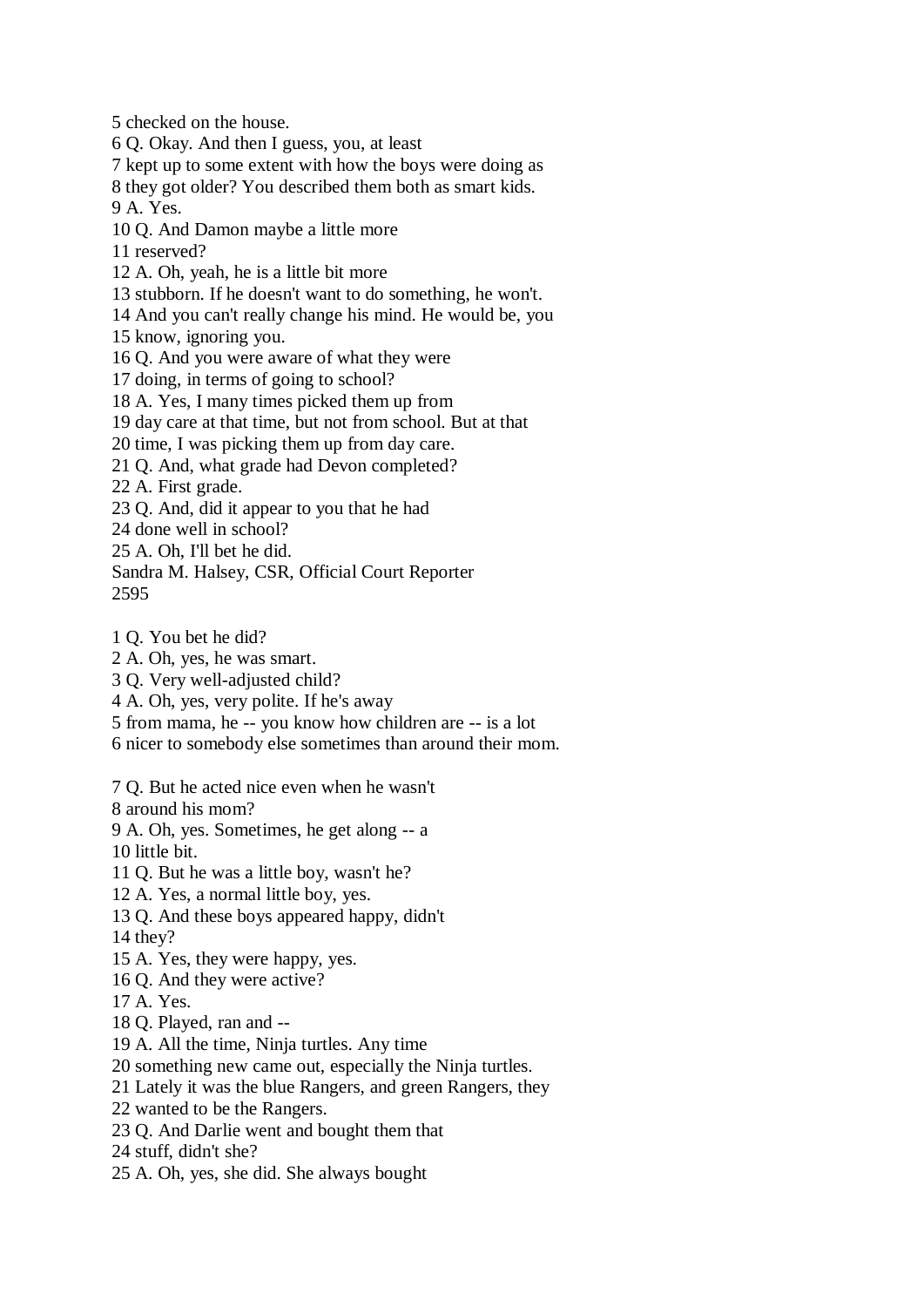Sandra M. Halsey, CSR, Official Court Reporter 2596

1 them things, yes.

2 Q. Whatever the current rage was, and I

3 can't even remember what those are anymore.

4 A. Yeah, neither do I. But there's

5 always toys, they always had lots of toys. Darlie always

6 made sure that they are clothed and fed and had plenty to

7 play with.

8 Q. She actually was sort of generous to a

9 fault with the children, wasn't she?

10 A. Yes, she was.

11 Q. Okay. Matter of fact, you thought she

12 was really too generous about a lot of things, didn't

13 you?

14 A. She was a very kind person. She is a

15 very kind person.

16 Q. And she donated her time to school

17 events?

18 A. Yes.

19 Q. Volunteer work?

20 A. Yes, I believe that she was going,

21 when they were in day care. I don't know too much about

22 a volunteer, but I know she was doing things for going to

23 day care, they had things, parties for the children and

24 stuff she did, yes.

25 Q. Like room mother?

Sandra M. Halsey, CSR, Official Court Reporter 2597

1 A. Yes.

2 Q. Or that kind of thing, organizing

3 parties at day care?

4 A. She was supposed to become a room

5 mother, but I believe she pulled out it -- the children

6 out of there.

7 Q. And she did -- she donated to

8 charities, didn't she?

9 A. Yes, she had.

10 Q. Really too much, didn't she, in your

11 judgment?

12 A. Well, I know of some.

13 Q. You thought she was too generous?

- 14 A. She was generous.
- 15 Q. She was generous with you?

16 A. Well, like what do you mean? 17 Q. Well, she gave you presents, didn't 18 she?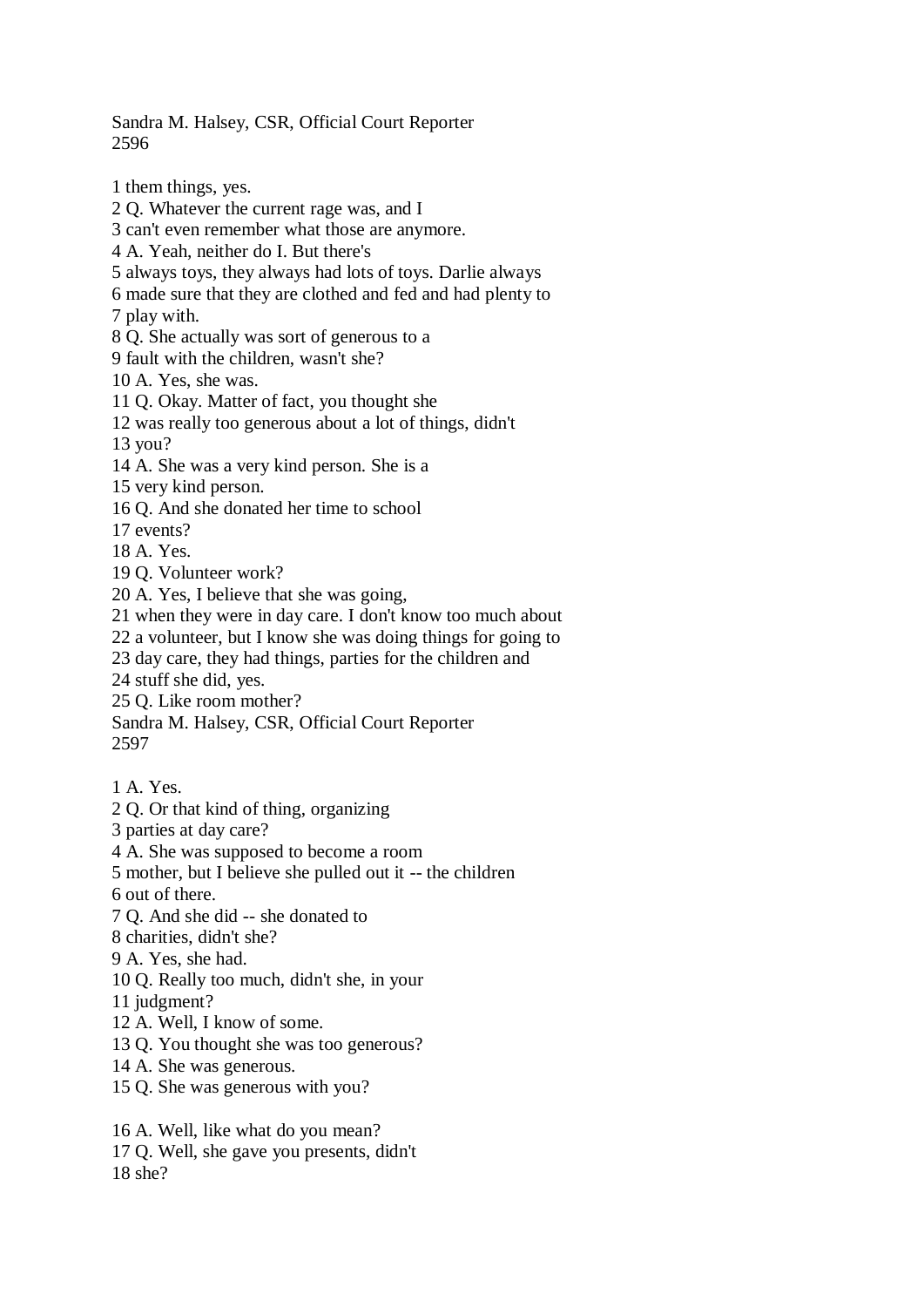19 A. We gave each other presents on

20 birthdays or holidays.

21 Q. She let you charge on her credit

22 cards, didn't she?

23 A. I paid her back.

24 Q. I know that, but you didn't have a

25 credit card you could charge on, did you?

Sandra M. Halsey, CSR, Official Court Reporter 2598

1 A. No.

2 Q. And she let you?

3 A. Yes, she have, oh, yes, she have, yes.

4 Q. She used it and charged to her?

5 A. Yes.

6 Q. And so you could pay her back over a

7 period of time?

8 A. Yes, exactly, yes, sir.

9 Q. Now you saw her around those boys

10 often enough, I suppose?

11 A. Yes.

12 Q. And you saw how she disciplined the

13 boys if they got a little bit out of the hand, didn't

14 she?

15 A. Yes, I have.

16 Q. What method did she use?

17 A. Sometimes she would take a time out.

18 Q. Now, let's talk about that. What is a

19 time out?

20 A. A time out is, okay, that is it, she

21 cannot get their attention, so she will make them stop,

22 she will tell them, "Stop now. Listen to me." And she

23 will tell them that they shouldn't do this or that.

24 Q. And she would do that in a gentle but

25 firm way, wouldn't she?

Sandra M. Halsey, CSR, Official Court Reporter 2599

1 A. Sometimes.

2 Q. And she told them to go, stop what

3 they were doing, and take their time?

4 A. Yes. And, listen to me. You

5 shouldn't do this or that. And if you don't behave, you

6 are going to go upstairs. There will be no playing

7 anymore.

8 Q. And that is how she generally did all

9 of her disciplining of the children, wasn't it?

10 A. Sometimes it was a spanking on the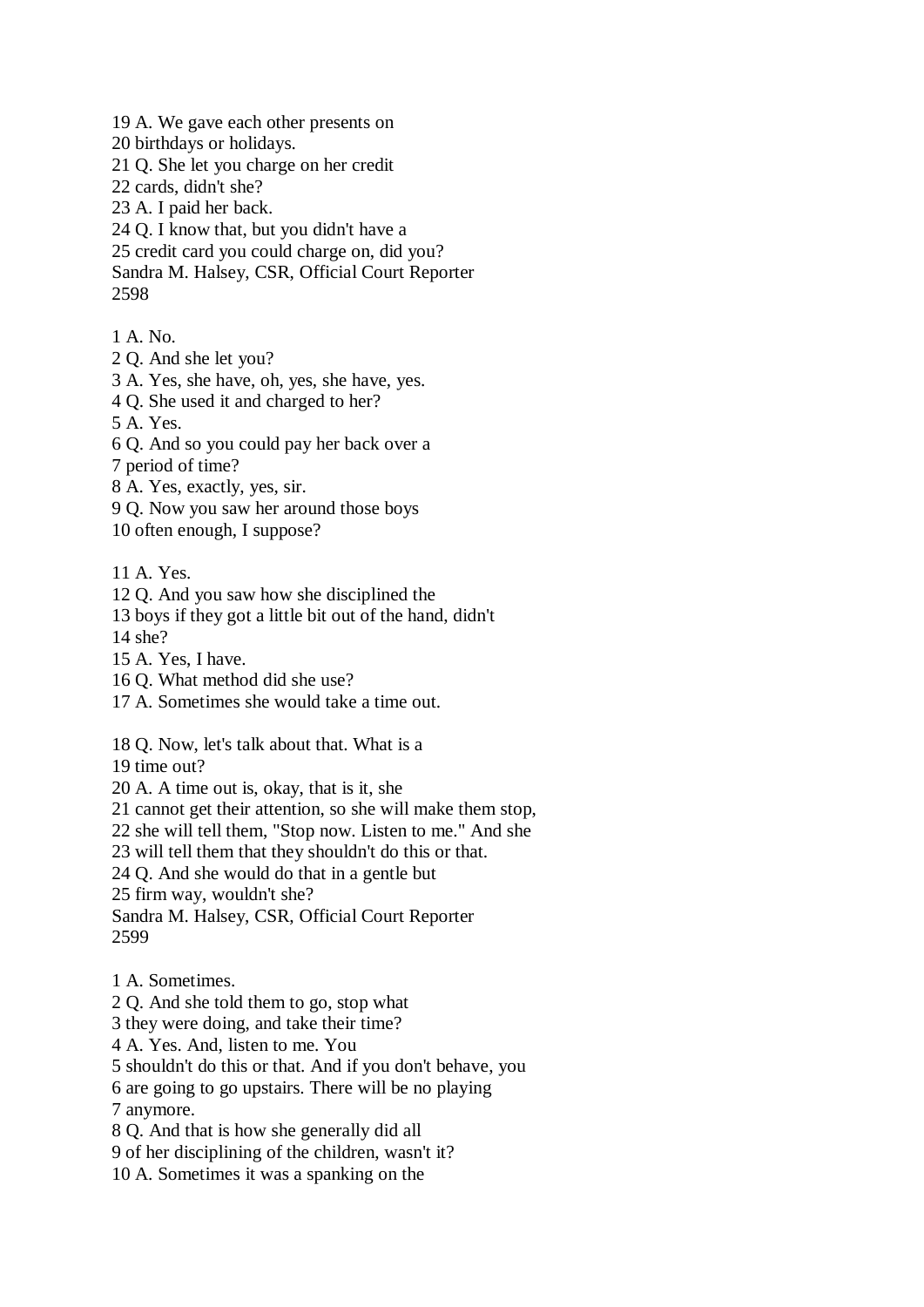11 butt. 12 Q. A swat on the bottom?

13 A. Yeah. With her hand, I have never

14 seen Darlie using a belt.

15 Q. Right.

16 A. And sometimes when they were too much 17 and she couldn't get attention, she sometimes would 18 squeeze their cheeks. 19 Q. And get them to where, look at me and 20 listen to me? 21 A. Yes, well, you know, like a kid. And 22 well, I was always sensitive and I always tried to stand 23 up for those boys, "No, no, no, they didn't do anything." 24 So to me, you know, sometimes it was, 25 you know, just a punishment, was like, no, don't do it. Sandra M. Halsey, CSR, Official Court Reporter

2600

1 Q. Yeah. But you never --

- 2 A. I never seen her --
- 3 Q. You thought that all of that
- 4 discipline was proper, didn't you?

5 A. Yes, it was proper.

6 Q. It was appropriate?

7 A. Yes.

8 Q. And it was done in a loving manner?

9 A. Yes.

10 Q. And it was done in a caring manner?

11 A. Yes.

12 Q. And the kids expressed their love for

- 13 Darlie openly?
- 14 A. Mommy, yes, yes.
- 15 Q. And she expressed her love for the
- 16 children openly?

17 A. Yes.

- 18 Q. Who is Tammy?
- 19 A. Tammy is my daughter.
- 20 Q. Okay. And Darlie bought presents for
- 21 Tammy?
- 22 A. Yes, she bought presents for all of
- 23 her friends.
- 24 Q. For who?
- 25 A. For lots of her friends.
- Sandra M. Halsey, CSR, Official Court Reporter 2601
- 1 Q. Darlie did?

2 A. Yes. She was always very giving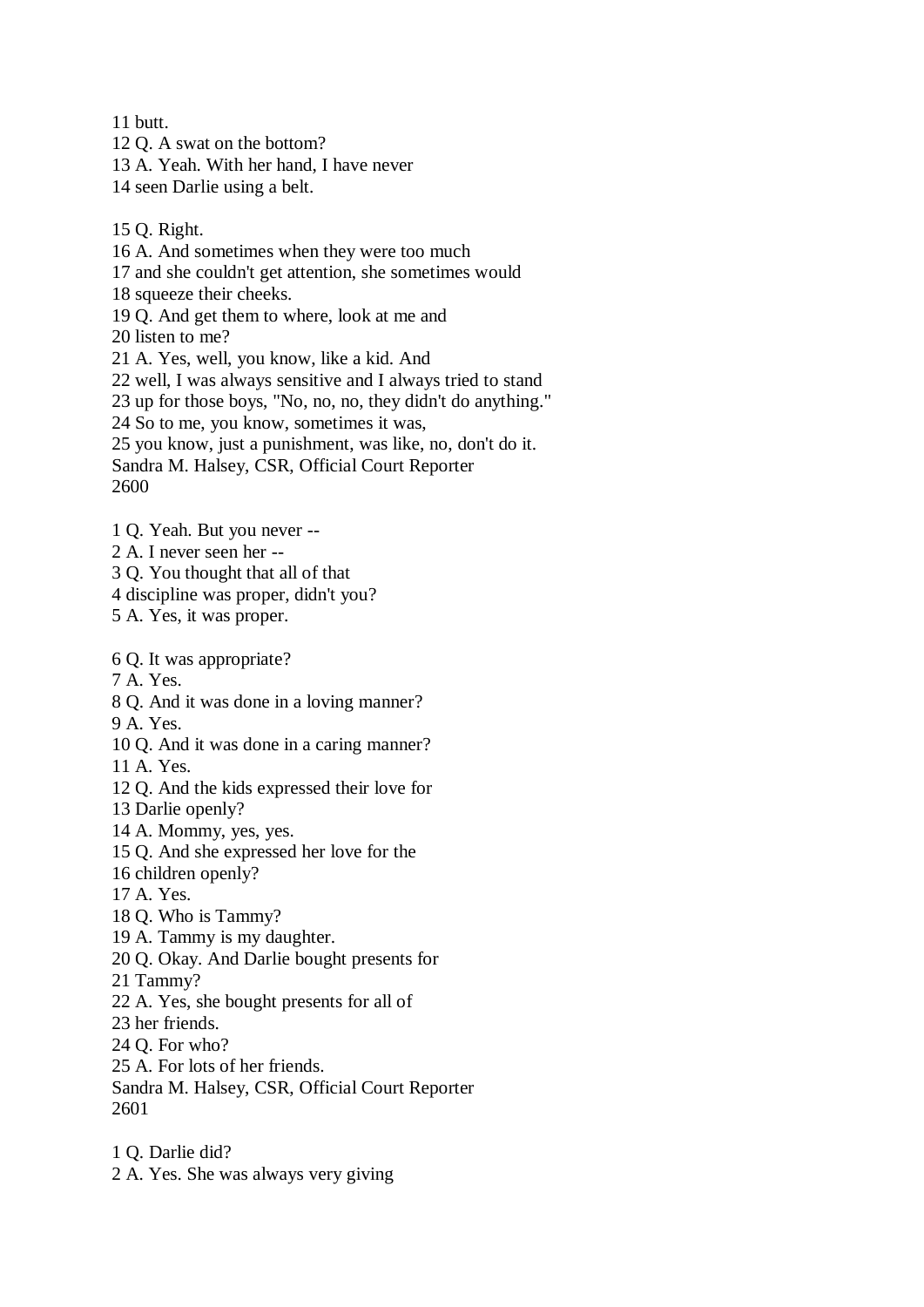3 person.

4 Q. Did you have occasion to meet some of

5 Devon and Damon's friends, or just as they ran through

6 the house?

7 A. Briefly, briefly.

8 Q. Okay. They had a lot of friends?

9 A. Yeah, mostly, I don't remember their

10 little boy's name but it was Mercedes' son that they play

11 with a lot. And there was a few other kids that I seen

12 faces. But I didn't believe -- but mostly when I spend

13 time, I spend it with Devon and Damon, I didn't -- the

14 other children were not really around.

15 Q. You didn't pay much attention?

16 A. No, no. I mean, yes, I have spoken

17 with them a few times, or something, but --

18 Q. Okay. And, by 1995, in the fall,

19 Darlie was pregnant with Drake. Had she been working

20 pretty much full time still?

21 A. Yes, she was still coming to the shop,

22 she was pregnant, and, yes.

23 Q. Okay.

24 A. We see her.

25 Q. And even after Drake was born, did she Sandra M. Halsey, CSR, Official Court Reporter 2602

1 continue to work?

2 A. No, sir.

3 Q. Did she continue to do the books from

4 home?

5 A. Tammy was doing -- I don't know too

6 much about the bookkeeping because I never keep up with 7 that. But I know my daughter was doing some paperwork

8 there, and Darlie, ever so often, would come to the shop 9 with the children and the baby and she would do the work 10 there.

11 Q. Okay. And she worked at the shop?

12 A. Um-hum. (Witness nodding head

13 affirmatively).

14 Q. And at some point, did she sort of

15 take her things back home?

16 A. What things?

17 Q. Well, just books and records?

18 A. I don't know, sir.

19 Q. You don't know about that?

20 A. Not really, because, well, I never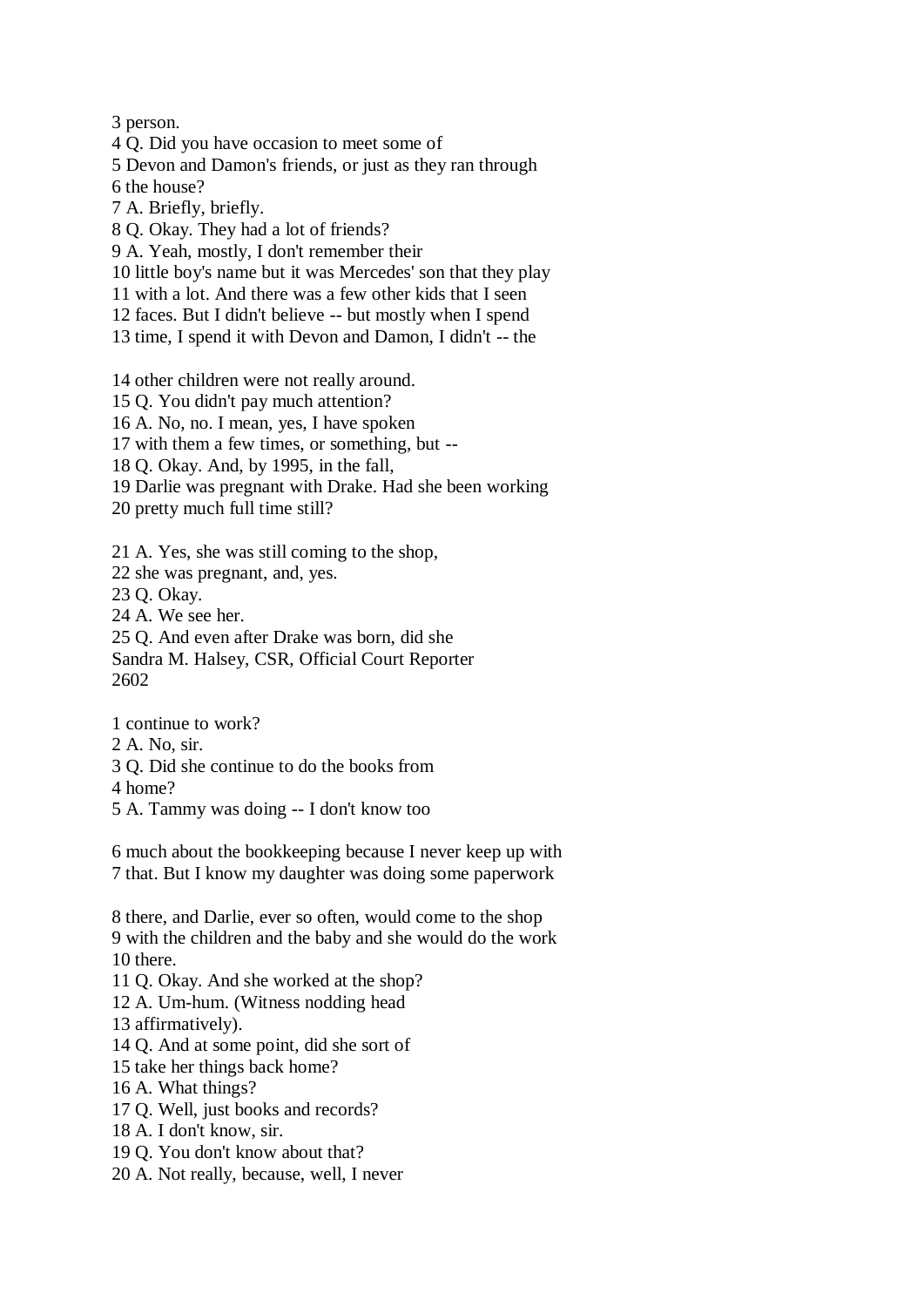21 really cared. I don't know what they were doing in the 22 office. I never did that. 23 Q. And the bookkeeping was not your 24 responsibility? 25 A. No, sir. Sandra M. Halsey, CSR, Official Court Reporter 2603 1 Q. And you didn't keep up with that? 2 A. No. 3 Q. You didn't receive checks? For 4 instance, when the mail came in with a check or a 5 payment, you didn't receive that? 6 A. No, sir. 7 Q. You didn't make a deposit? 8 A. I made deposits later, sometimes, yes. 9 If they tell me to make them. 10 Q. Who would fill out the deposit? 11 A. Darlie or Darin would. Darlie mostly, 12 or sometimes Tammy. 13 Q. They would hand it to you and you 14 would drop it at the bank? 15 A. Yes. 16 Q. Or Tammy would drop it at the bank? 17 A. Mostly, sometimes I would, or Darlie 18 or Darin, it just depends. 19 20 THE COURT: Mr. Mosty, let's go ahead 21 and break now until 10 after 1:00, please, for lunch. Be 22 back then. 23 24 (Whereupon, a short 25 Recess was taken for lunch, Sandra M. Halsey, CSR, Official Court Reporter 2604 1 After which time, 2 The proceedings were 3 Resumed on the record, 4 In the presence and 5 Hearing of the defendant 6 And the jury, as follows:) 7 8 THE COURT: Are both sides ready to 9 bring the jury back? 10 MR. TOBY L. SHOOK: Yes, sir, we are 11 ready. 12 MR. CURTIS GLOVER: Yes, sir, we are 13 ready.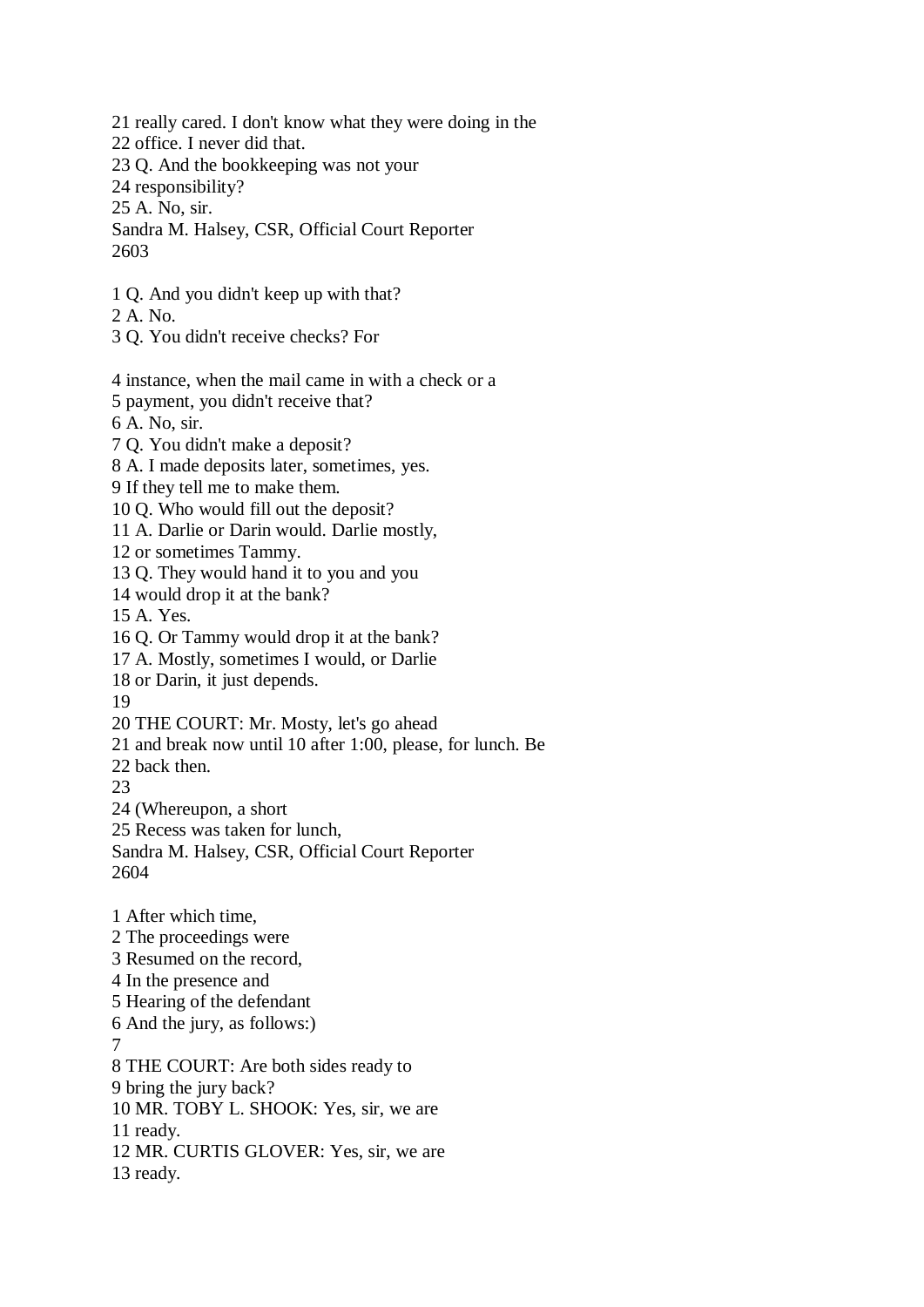14 THE COURT: All right. Bring the jury

15 back.

16

17 (Whereupon, the jury was

18 Returned to the courtroom 19 And the proceedings were 20 Resumed on the record as 21 Follows:) 22

23 THE COURT: All right. Let the record 24 reflect that all the parties in the trial are present and 25 the jury is seated. You may continue, Mr. Mosty. Sandra M. Halsey, CSR, Official Court Reporter 2605

1

2 CROSS EXAMINATION (Resumed)

3

4 BY MR. RICHARD MOSTY:

5 Q. Mrs. Jovell, we were talking earlier

6 about mostly the relationship that Darlie had with her

7 children, which you have described in some detail for the

8 jury. And was Darin also active with the children?

9 A. More or less. Darlie had to make him

10 spend time with them.

11 Q. Okay.

12 A. She made sure -- she emphasized on him

13 spending more time with the children.

14 Q. She was wanting Darin to spend more

15 time?

16 A. Spend more time with them, yes.

17 Q. Darin was working pretty hard, wasn't

18 he?

19 A. Not really.

20 Q. Not really?

21 A. No.

22 Q. Were you doing most of the work down

23 there?

24 A. Well, he does the drilling. I do most

25 of the testing and troubleshooting, yes.

Sandra M. Halsey, CSR, Official Court Reporter 2606

1 Q. Well, but did -- am I hearing you

2 right, that you sound like maybe you carried more than

3 your share of the load?

4 A. Well, that was my duty. Darin was the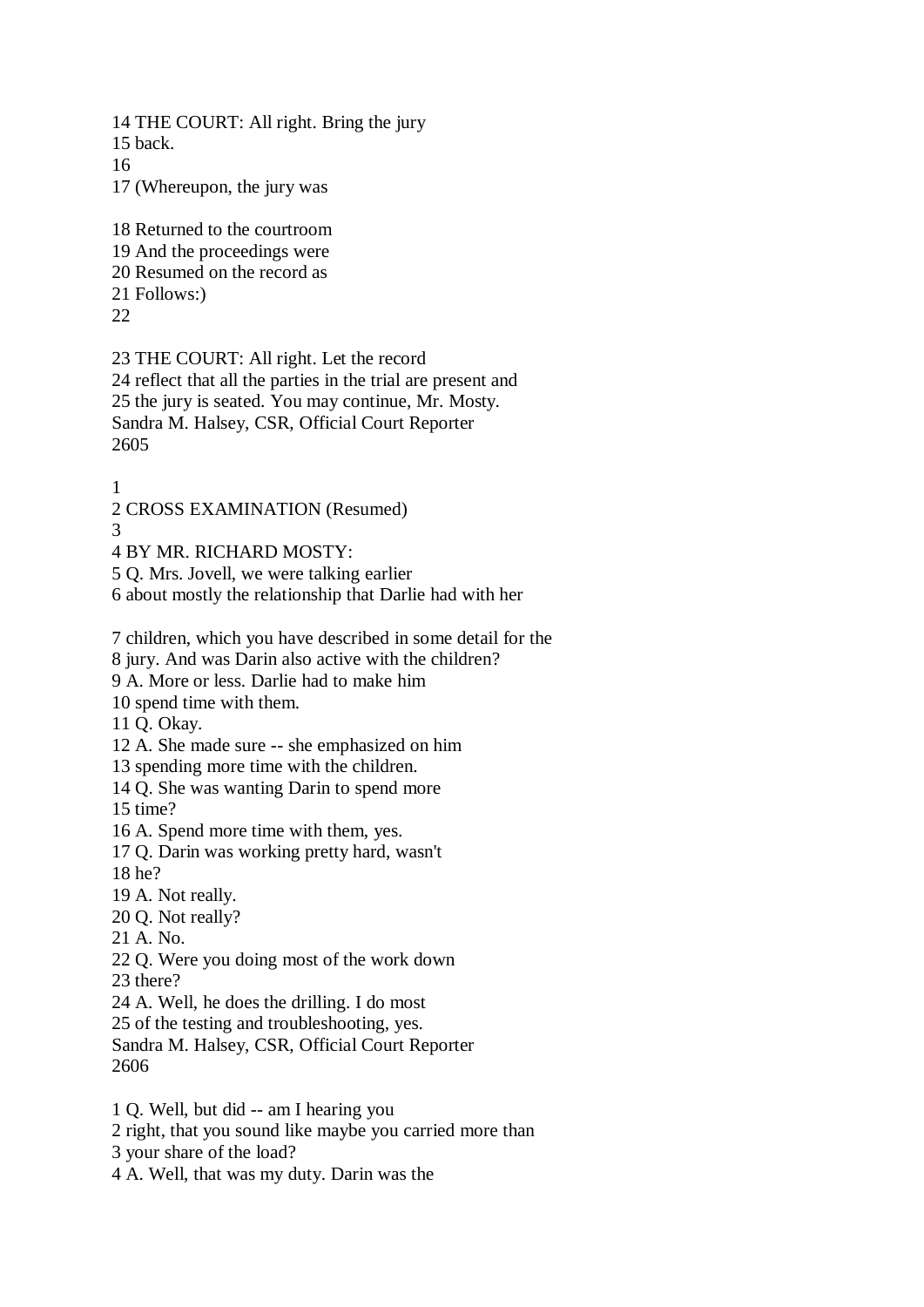5 owner, so a lot of times he had to be on the phone. That

6 was his hard work. And, you know, Darlie would help me

7 in tests a lot of times.

8 Q. Well, let me take out the hard work

9 part then and say, did Darin spend a lot of hours down 10 there?

11 A. At the shop, yes. He would come in

12 about ten o'clock, or eleven sometimes, and he continue

13 on staying open to customers.

14 Q. He'd stay late then?

15 A. We normally don't stay late, we close

16 up at five o'clock.

17 Q. But Darlie was wanting him to actually

18 spend more time at home apparently and less at the

19 office?

20 A. Yes.

21 Q. Okay. And, you were able to observe

22 Darin and Darlie in their relationships?

23 A. Yes, I have.

24 Q. And of course, you have been married,

25 have you not?

Sandra M. Halsey, CSR, Official Court Reporter 2607

1 A. Yes, I have.

2 Q. And you understand that every marriage

3 has its good days and its bad days?

4 A. Definitely.

5 Q. And that it's unfair to take any one

6 part of a marriage?

7 A. No.

8 Q. To look at it?

9 A. Exactly.

10 Q. And you would describe Darin and

11 Darlie as having a good marriage, wouldn't you?

12 A. Well, in many ways, yes.

13 Q. Okay. And, they spent time with each

14 other, private, just the two of them, a lot of times,

15 didn't they?

16 A. Well, I'm sure they did.

17 Q. Or did their time together mainly

18 revolve around the kids?

19 A. Well, both actually. Sometimes they

20 like to take trips by themselves, and sometimes with the

21 children. So it was --

22 Q. And, Darin and Darlie were faithful to

23 each other?

24 A. Yes, they have.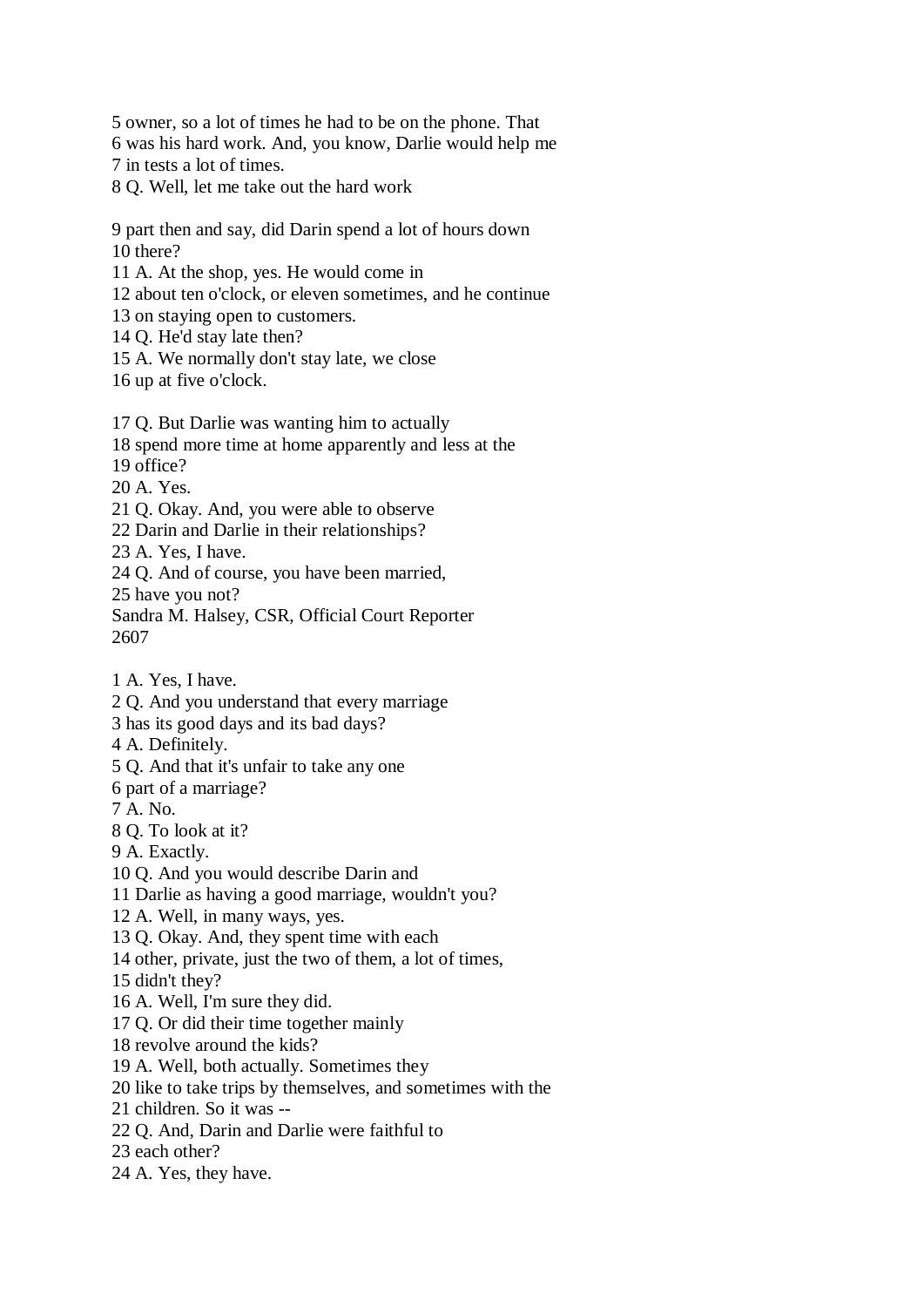25 Q. At all times? Sandra M. Halsey, CSR, Official Court Reporter 2608

1 A. At all times. 2 Q. And there's no question about that in 3 your mind? 4 A. There is no question. 5 Q. All right. Let's talk then some about 6 the work. I guess, it sounds like during -- you worked 7 for Testnec from '92 to '96? 8 A. Yes, sir. 9 Q. And, a lot of that time, were you the 10 only employee? 11 A. Yes, sir. 12 Q. And, was, I mean, the day-to-day 13 working and testing, and working with the boards and all 14 that kind of stuff, that was really your responsibility? 15 A. Yes, sir. 16 Q. And Darlie's responsibility was, and I 17 understand -- 18 A. Office, yes, office. When we were 19 really -- when we had a lot of work, Darlie would come, 20 well, that was before -- lately she hadn't been there, 21 but she would come and help me. 22 Q. Okay. And then Darin is just mainly 23 being the manager of the business? 24 A. Yes. 25 Q. But he too would help work on those Sandra M. Halsey, CSR, Official Court Reporter 2609 1 boards? 2 A. Well, he would help set up fixtures, 3 sometimes on boards, yes, sometimes he would test them. 4 Q. Now, tell me what you were doing. And 5 I am at a loss to understand what that business was, 6 really. 7 A. Well, do you want me to start from 8 when I come into the shop, I open it up? 9 Q. Well, why don't you try to tell me 10 generally, if I was a customer at Testnec, what would I 11 be buying? 12 A. I test, I test -- customers would send 13 us printed circuit boards. 14 Q. These are circuit boards that are 15 manufactured by some company? 16 A. Yes, some company.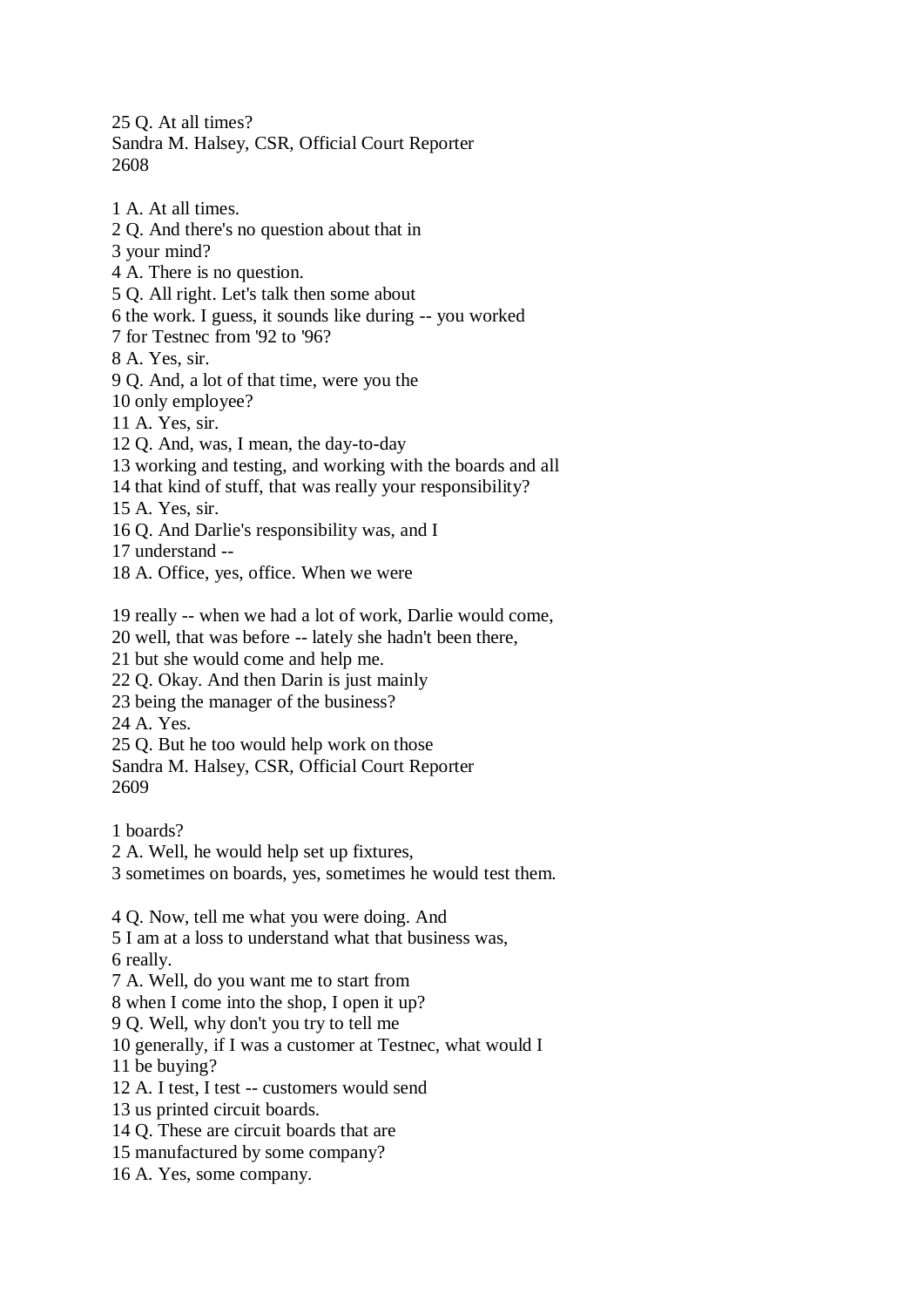17 Q. For instance?

18 A. They are all different.

19 Q. For instance, what company might send

20 circuit boards down there? Do you remember some of the

21 customers?

22 A. Compuroute, Tri-Circuits, at this

23 moment, I can't remember. Yeah, we have customers, yes.

24 They send completely different, they would be huge

25 circuit boards, or little circuits, there would be tiny

Sandra M. Halsey, CSR, Official Court Reporter

2610

1 ones, they are different sizes. Different performance of 2 circuit boards.

3 Q. All right. What are those circuit

4 boards made of?

5 A. Fiberglass, the printed -- it starts

6 from the yellow room and so on, they print onto the

7 copper, and then, that is how they lay out the film. I

8 am not familiar too, too much as far as that area goes, 9 but I know a little bit.

10 Q. Is the board part itself made of

11 fiberglass?

12 A. Well, yes. Well, fiberglass, copper,

13 you know, nickel.

14 Q. Okay.

15 A. They have circuits and little pads

16 and, you know, surface mounts, which is more newer type

17 of stuff, getting more advanced.

18 Q. And, when you are working with those,

19 you are actually -- you have that board in front of you

20 and you are actually testing the circuits?

21 A. Sometimes it's 300 of them, sometimes

22 it's five boards only, sometimes we have a thousand of

23 them, and you have to program the board.

24 Q. Do you do anything to the board? Do

25 you work on it? Do you fix it?

Sandra M. Halsey, CSR, Official Court Reporter

## 2611

1 A. I set up a fixture that Darin will

2 drill, and that fixture will match exactly the board, the

3 pegs, or whatever. The fixture is built, and with the

4 pins in the fixture, then we set it on a tester.

5 Q. What is that fixture made of?

6 A. Plastic.

7 Q. And so, the fixture then allows you to

8 test the individual circuit areas?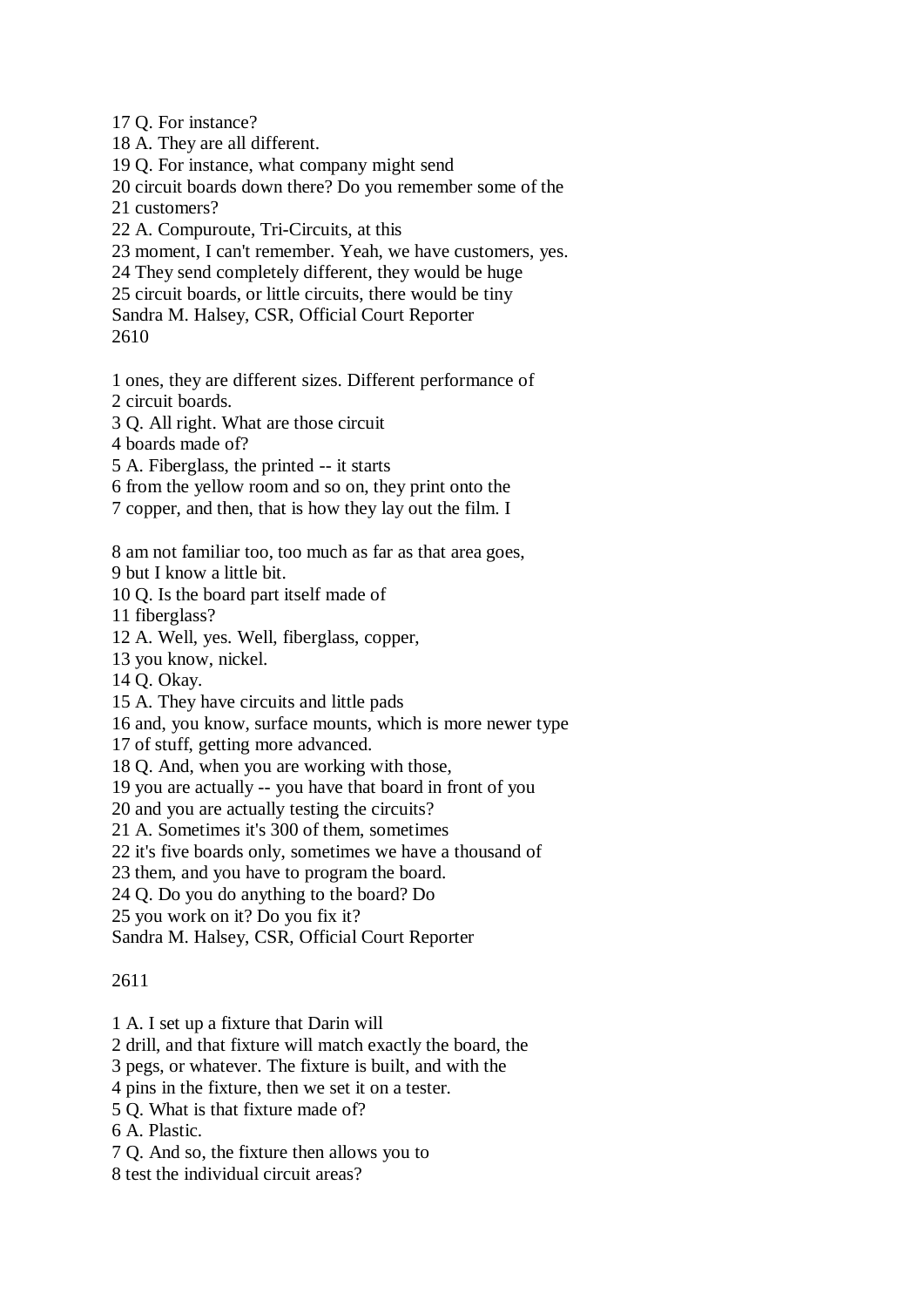9 A. Exactly. Because the circuit boards

10 will look exactly like the fixture, so you have to put

11 the fixture on a tester, program it, get the points, test

12 points and then I go to program.

13 Q. Would Darin be the one who made the

14 fixture?

15 A. He would drill the fixture.

16 Q. And fit it to the boards?

- 17 A. Yes, yes.
- 18 Q. And is there a shop area that you
- 19 worked in?
- 20 A. Pardon?
- 21 Q. Is there a shop area, an open area, a
- 22 shop area where the boards were kept, and where you
- 23 worked day in and day out?
- 24 A. Yes. Normally, they will come in

25 through the office and we will bring them to the back. Sandra M. Halsey, CSR, Official Court Reporter 2612

1 And we have only one big room in the back and everything

- 2 is in that one room.
- 3 Q. Is it a room as big as this room?
- 4 A. Not exactly, smaller.
- 5 Q. Okay. But that is where the actual
- 6 boards and the actual testing goes on?

7 A. Yes.

- 8 Q. Is there an office?
- 9 A. Yes.
- 10 Q. Separate from that?

11 A. Yes.

12 Q. More than one office or just one?

13 A. Well, it's two offices, actually.

- 14 It's one in front and one in back.
- 15 Q. Okay. And who -- where did Darin

16 office?

- 17 A. Darin is the one in the back.
- 18 Q. Okay. And who officed up front?
- 19 A. Darlie's.
- 20 Q. Okay. And that is where the financial
- 21 records were kept?
- 22 A. Yes, I believe that, yes. That's
- 23 where the paperwork was done because I seen them do it 24 there.
- 25 Q. When the mail would come in, who would
- Sandra M. Halsey, CSR, Official Court Reporter 2613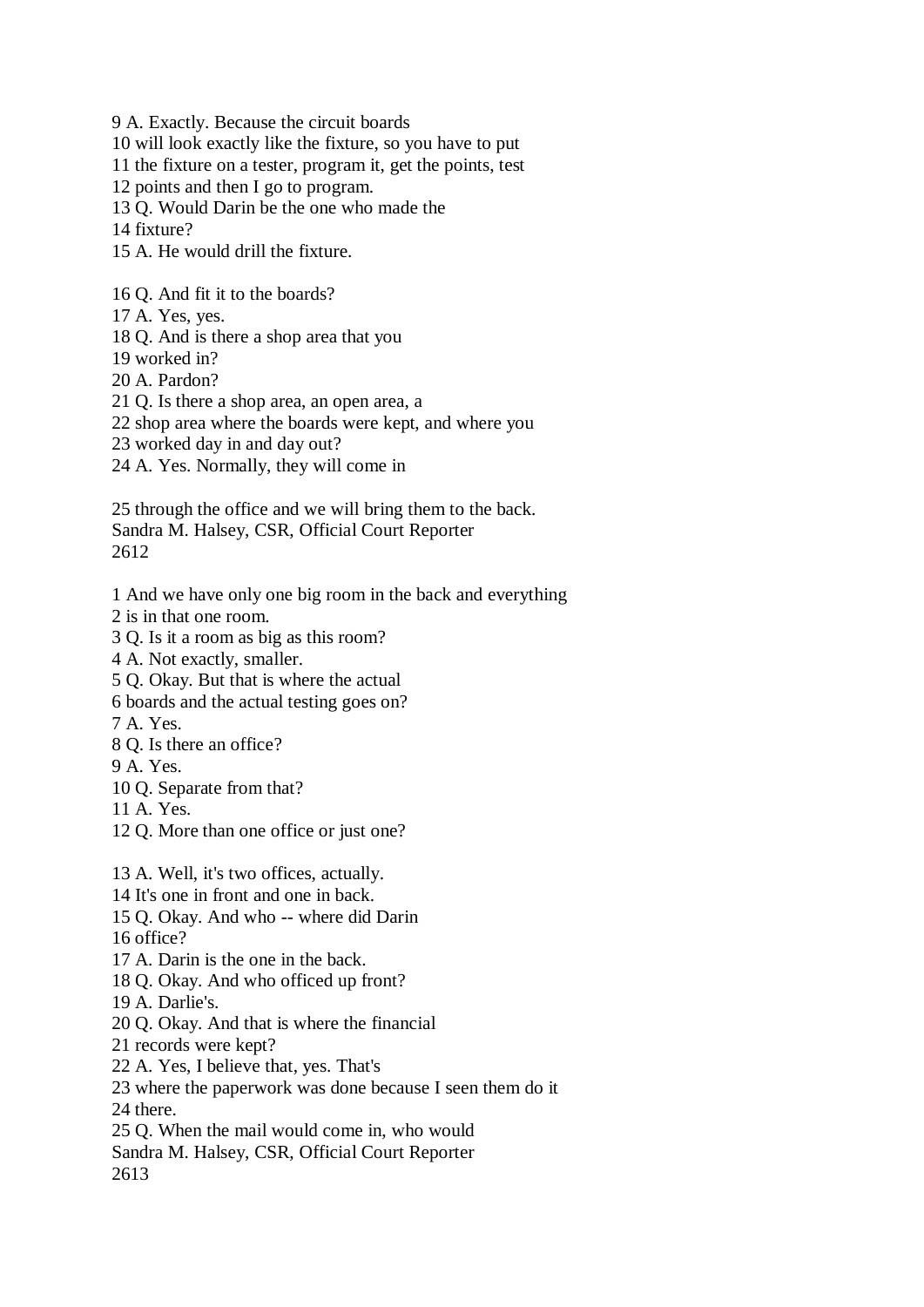1 collect the mail?

2 A. Before it was Darin and Darlie, but I

3 was doing that recently.

4 Q. Okay. Then, if a bill needs to go out

5 to some company, who prepared that bill?

6 A. When my daughter was working, she

7 would write out bills for whatever Darlie or Darin tell

8 her to pay bills, so she just fill them out and --

9 Q. No. I'm talking about a bill to a

10 customer. Someone who had sent computer boards down?

11 A. Oh, Darin takes care of that, or

12 Darlie takes care of that.

13 Q. An invoice to that customer?

14 A. Darlie would do that.

15 Q. Darlie did that?

16 A. Yes, I didn't do any paperwork,

17 really.

18 Q. Pardon?

19 A. I didn't do any paperwork.

20 Q. You didn't do any of the bookkeeping?

21 A. No, not at all, sir.

22 Q. Do you know how much profit they made

23 on those boards?

24 A. Good profits.

25 Q. Good profits?

Sandra M. Halsey, CSR, Official Court Reporter 2614

1 A. Yes.

2 Q. Were some more profitable than others?

3 A. Yes. Well, when we do retest, it is

4 less money, because when the customer require a new

5 fixture and a new test, that is where the big bucks come

6 from.

7 Q. All right. But some, I guess

8 different boards or different numbers of circuits?

9 A. Oh, yes, they are all different from

10 different customers.

11 Q. Profitability --

12 A. Different part numbers, different

13 looks, different shapes.

14 Q. And do different customers get charged

15 different rates or do they all get charged the same rate?

16 A. Different rates. Sometimes -- I don't

17 know for sure, but Darin would discuss sometimes what the

18 job will cost.

19 Q. Now, over that period of time, do you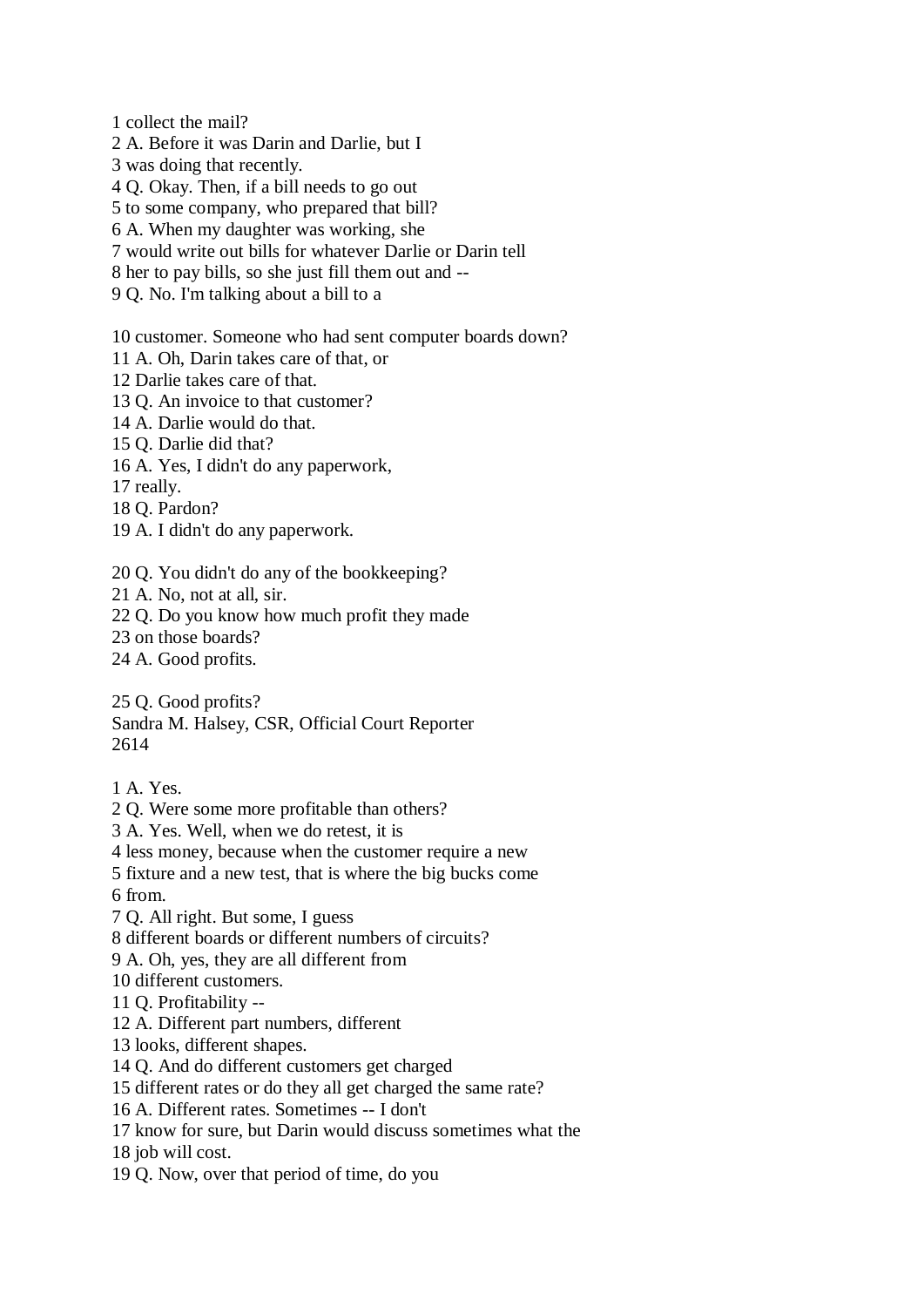- 20 remember that there were computers that were purchased
- 21 for the front?
- 22 A. Only one computer for Darlie.
- 23 Q. Do you remember that, that computer
- 24 was purchased?
- 25 A. Yes, I remember that. That was a
- Sandra M. Halsey, CSR, Official Court Reporter

2615

- 1 computer purchased to do the paperwork on. There was
- 2 typewriting on it, typewriting only.
- 3 Q. And did it keep invoices and things
- 4 like that, or records?
- 5 A. I don't know if it kept invoices, I
- 6 have no idea.
- 7 Q. Well, did they buy software to go with
- 8 that?
- 9 A. I don't know.
- 10 Q. You do not know?
- 11 A. No. I just know I saw the new
- 12 typewriter and the computer.
- 13 Q. Remember that a new phone system was
- 14 needed?
- 15 A. We don't have a new phone system.
- 16 Q. You don't remember getting a new phone
- 17 system?
- 18 A. We don't have one.
- 19 Q. Ever?
- 20 A. We just got -- when we started the
- 21 shop, that is when the used bought from ATG, I remember,
- 22 because they went out of business and that is where Darin
- 23 bought the used phone system.
- 24 Q. Never bought any new phones?
- 25 A. No, sir.
- Sandra M. Halsey, CSR, Official Court Reporter 2616
- 1 Q. What about office furniture, buy
- 2 office furniture?
- 3 A. Darlie bought a new desk.
- 4 Q. Buy fax machines?
- 5 A. Yes, they purchased a fax machine.
- 6 Q. And all of those things were bought
- 7 and placed down in the business, weren't they?
- 8 A. Yes, a few things, yes.
- 9 Q. And, you seem like a pretty frugal
- 10 lady, would you say so?
- 11 A. What does frugal mean?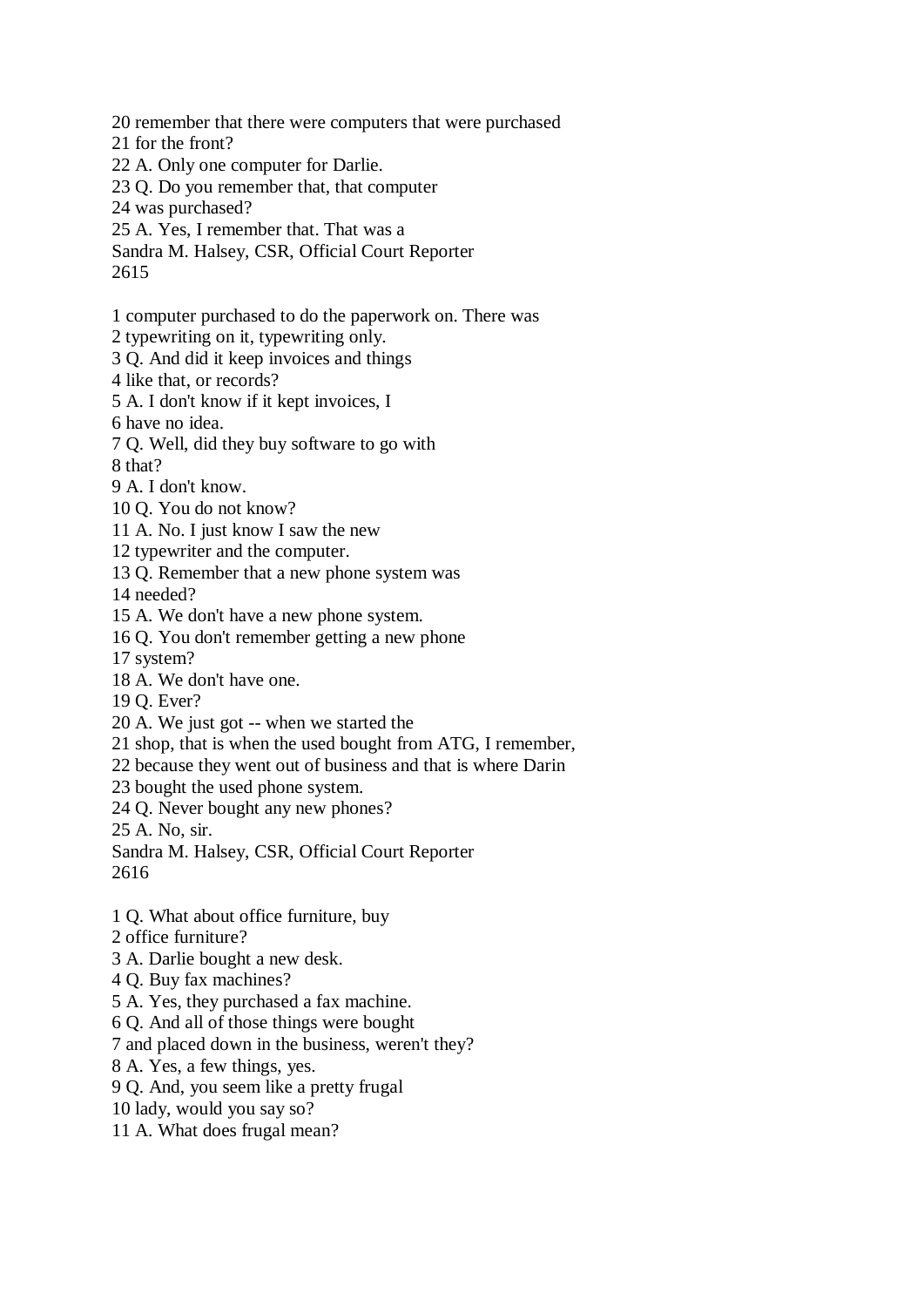- 12 Q. Frugal. That you mind your dollars.
- 13 A. Yes, I do.
- 14 Q. Actually you came from a pretty
- 15 wealthy family in Poland, didn't you?
- 16 A. Well --
- 17 Q. By Polish standards?
- 18 A. Well, we were comfortable.
- 19 Q. Okay. And --
- 20 A. We were money-coordinated, we knew how
- 21 to save money.
- 22 Q. And that is your background forever,
- 23 as long as you can remember; isn't that right? 24 A. Yes.
- 25 Q. And you see nothing wrong, for
- Sandra M. Halsey, CSR, Official Court Reporter 2617
- 1 instance, with buying refurbished or second-hand
- 2 equipment to get the job done, do you?
- 3 A. No, I didn't see nothing wrong with

4 that.

5 Q. Matter of fact, that makes good sense,

6 doesn't it?

- 7 A. Yeah, if it works, why not.
- 8 Q. Now, you said that -- you were
- 9 describing the business in September, or I'm sorry, in
- 10 December and January. December of '95 and January of
- 11 '96?
- 12 A. Yes, we were slow.
- 13 Q. Okay. How much were the billings for
- 14 December of 1995?
- 15 A. I have no idea.
- 16 Q. How much was collected?
- 17 A. Sir, I don't keep the books, I don't
- 18 know.
- 19 Q. How much were the expenses that month?
- 20 A. I have no idea.
- 21 Q. And I can go through January and ask
- 22 you the same questions, can't I? And you'll say, "I have

23 no idea"?

- 24 A. We were slow and the money really
- 25 wasn't coming in because Darlie would come into the shop
- Sandra M. Halsey, CSR, Official Court Reporter
- 2618
- 1 and check the books.
- 2 Q. The money that you have no idea how
- 3 much it was, was not coming in; is that right?
- 4 A. There was no money, because Darin was
- 5 talking to me about it, saying that it's upsetting Darlie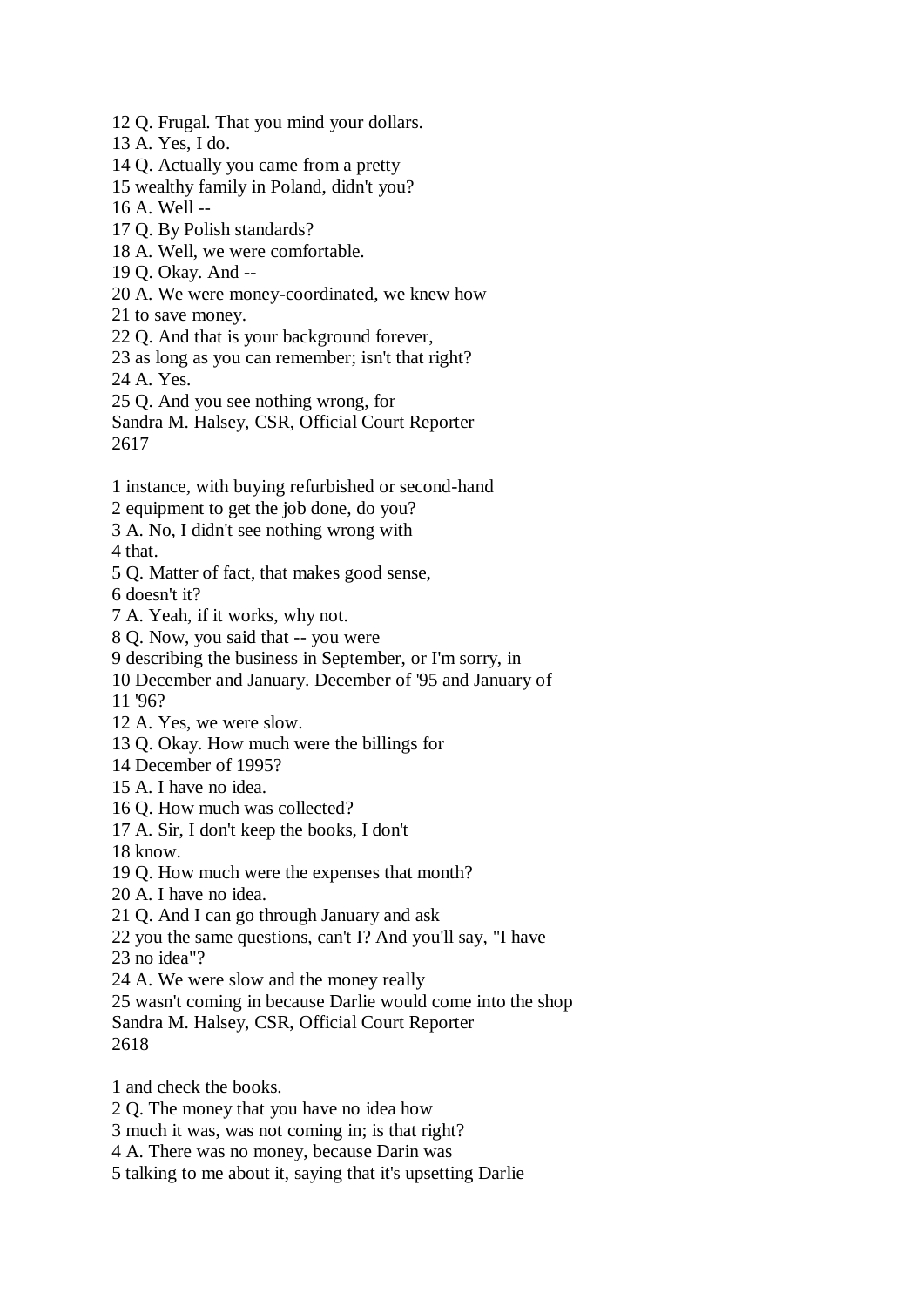6 really bad, because when he gives me my paycheck, he say, 7 "Well, you are the only who's getting paid now, because 8 I'm not. Because we don't have no money." 9 Q. How much were the deposits for 10 January, do you know? 11 A. I didn't keep track. We got some

12 work, don't take me wrong that we didn't have work at 13 all. We were having some work coming, some retests, a 14 few new jobs started coming in slowly, but not enough. 15 Q. And, you are not the kind of person

16 who would sit around on the job, are you?

17 A. When it was slow, and Darlie and Darin

18 would go shopping or something, I would play computer

19 games before and answer the phones, and if something

20 comes in, I will do the job.

21 Q. You wouldn't go home if you didn't

22 have anything to do?

23 A. When Darin said that they didn't have

24 no money, I told him that I could leave early so he

25 didn't have to pay me.

Sandra M. Halsey, CSR, Official Court Reporter 2619

1 Q. But he continued to pay you, didn't 2 he?

3 A. Well, he paid me what I -- the hours

- 4 that I was there.
- 5 Q. And that was how much an hour?

6 A. What I ended up making before I quit?

- 7 Q. In January in 1996?
- 8 A. I started making \$10 an hour.

9 Q. Now, I don't mean to belabor this, but

10 you do not know what the deposits were for January,

11 February, March, April, May and June for 1996, do you?

12

13 MR. TOBY L. SHOOK: Judge, I'll

14 object. It has been asked and answered several times.

15 THE COURT: I'll sustain it. I think

16 she has answered, Mr. Mosty. She said she did not know 17 that.

18 MR. RICHARD C. MOSTY: Well, the only

19 one I asked her to answer about was January.

20 THE WITNESS: Well, I know I made

21 deposits. But, sometimes it was just a thousand dollar

22 deposit. I remember maybe a few, sometimes it was just

23 \$700, I don't exactly remember, sir. I don't stay and

24 look at the books.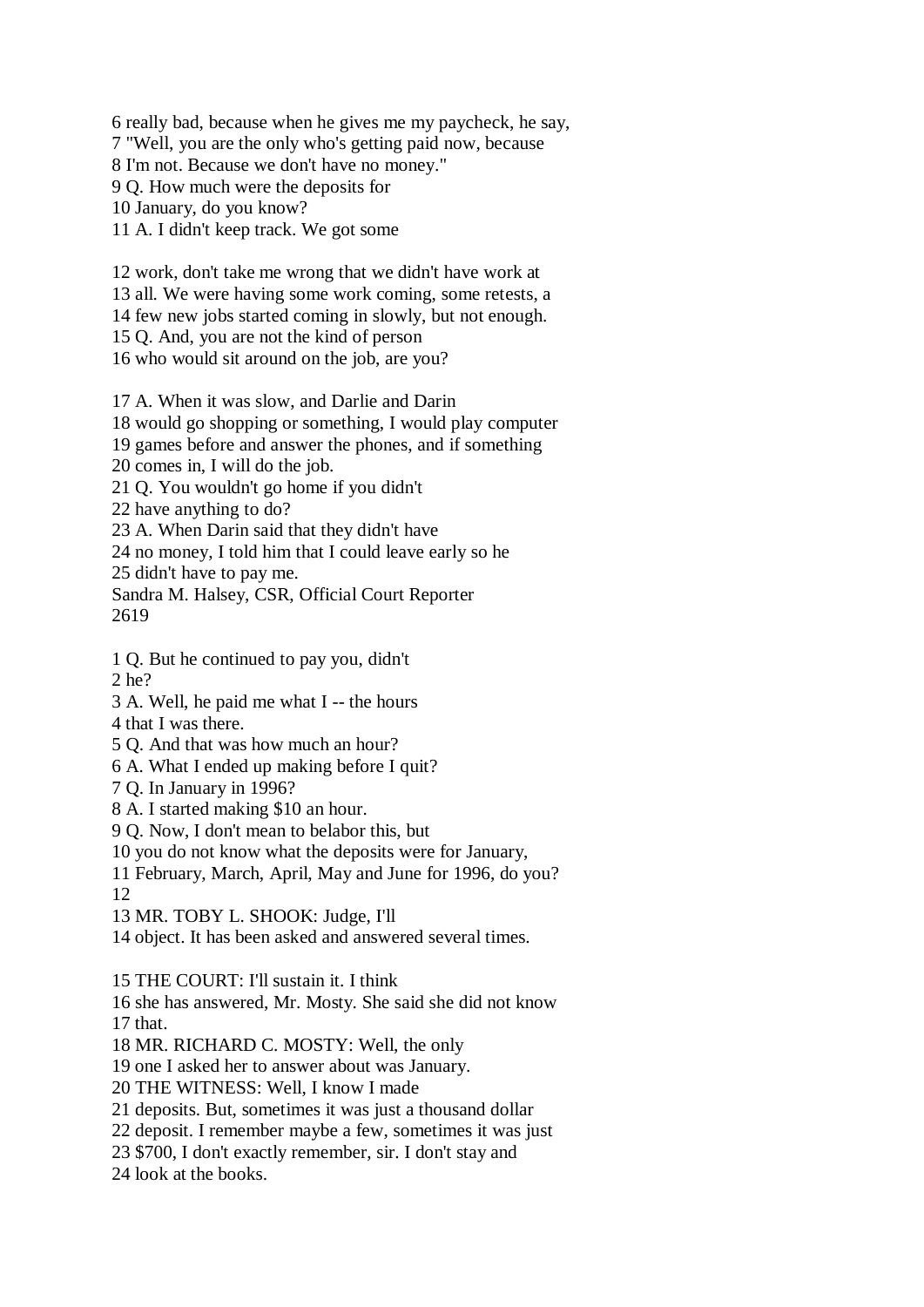25

Sandra M. Halsey, CSR, Official Court Reporter

2620

1 BY MR. RICHARD C. MOSTY: 2 Q. Maybe I'm the only one who has not 3 heard you answer this directly. But do you know how much 4 money was deposited in the first six months of 1996? 5 A. I don't keep the books. I don't know. 6 Q. And do you know what the expenses were 7 for the first six months of 1996? 8 A. All I know is that I was told there 9 was no money. 10 Q. That wasn't my question. Do you know 11 what the expenses were for 1996, the first 6 months? 12 A. I don't keep the books. I don't know. 13 Q. Thank you. 14 A. The only thing I know that I am 15 told -- 16 17 MR. RICHARD C. MOSTY: Excuse me, your 18 Honor. I think she answered the question. 19 THE COURT: I'll let her go ahead and 20 answer the question. Go ahead and answer it. 21 MR. RICHARD C. MOSTY: Excuse me, your 22 Honor. I'm going to object, it's non-responsive. She 23 answered the question and then she quit. 24 THE COURT: Are you satisfied with the 25 answer? Sandra M. Halsey, CSR, Official Court Reporter 2621 1 MR. RICHARD C. MOSTY: The, "I don't 2 know," answer? 3 THE COURT: Yes. 4 MR. RICHARD C. MOSTY: I think that 5 was the complete answer. 6 THE COURT: All right. That is fine. 7 Don't say anything until the next question. 8 9 BY MR. RICHARD C. MOSTY: 10 Q. Were you upset or -- I guess the 11 question maybe is: Did it bother you that Darlie was 12 taking more money out of the business than you were? 13 A. That is her business. 14 Q. That didn't bother you at all? 15 A. The only thing bothered me, that 16 Darin -- I asked Darin, I said, "How much more Darlie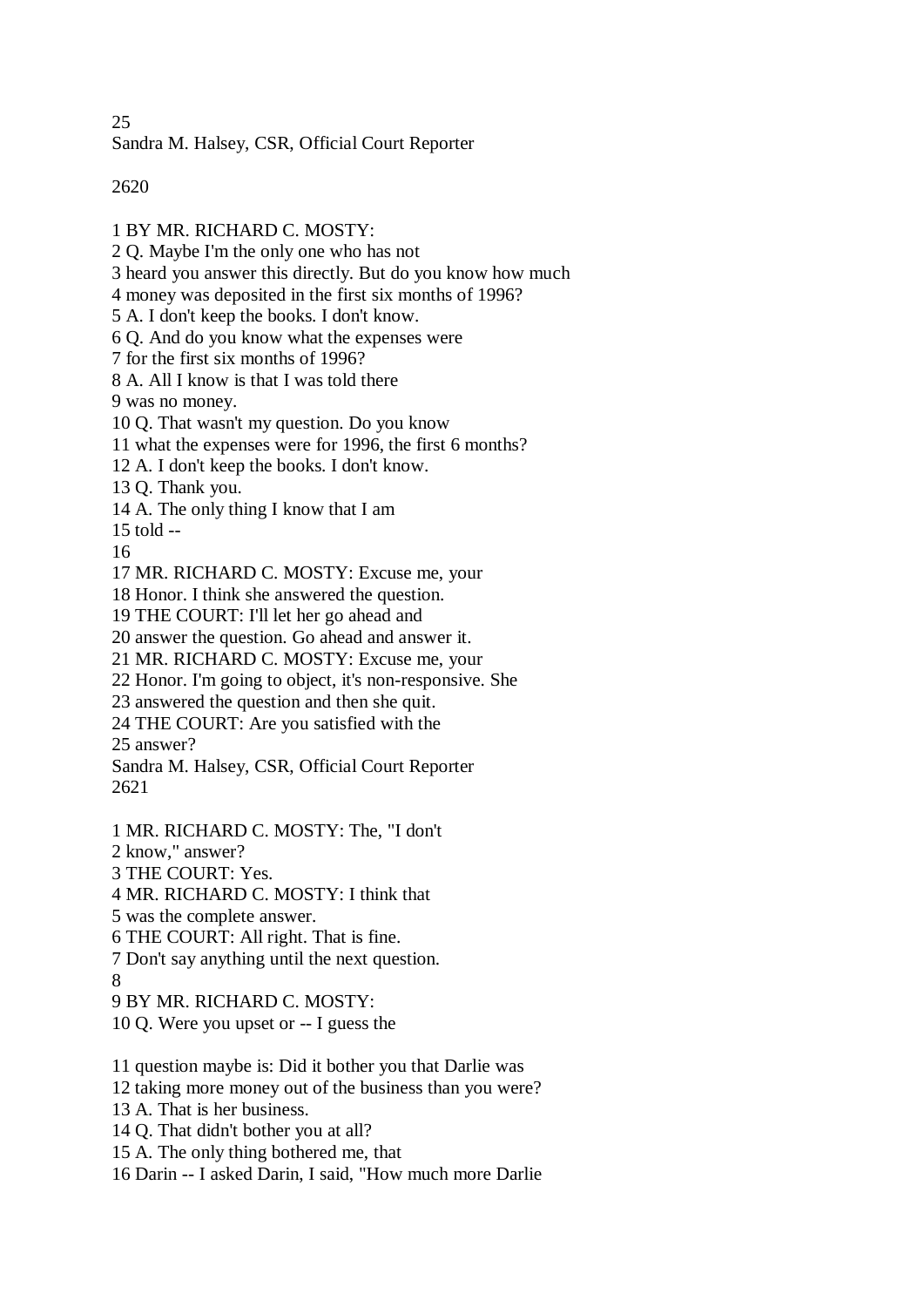17 needs at the house? I need things here." Because he is 18 charging people for netlist, where he is not performing a 19 netlist test. And that is cheating people. 20 Q. When did that conversation take place? 21 A. When all this happened, that started 22 from the beginning they were doing that. And I have 23 questioned that, and I've told them that we don't do 24 netlist. But they told me that the customer told them to 25 go ahead and do the golden test and just put down on the Sandra M. Halsey, CSR, Official Court Reporter 2622

1 paper netlist test. 2 And so, I said, "We don't do netlist 3 test. We never use that in our tester." And so then, 4 apparently he stopped. 5 But then, when he wasn't at work and I 6 had to deal with the customers I found out that we were

7 supposed to do clam shell test, netlist test.

8 And I said, "Sir, we don't do that."

9 And he says, "Well, we have it on paper."

10 And, I said, "Well, I will let you

11 talk to Darin when he comes." So that was never a

12 netlist test performed. So I told him, I said, "You 13 can't cheat the customers like that no more. You are 14 cheating them."

15 Q. Excuse me, Miss Jovell, you said this

16 was from the beginning?

17 A. Yes.

18 Q. That's talking about 1992, wasn't it?

19 A. Yes.

20 Q. So those things that you are just now

21 describing, that long conversation --

22 A. Until now.

23 Q. Was in 19 -- 24 A. Until the time that I quit. 25 Q. That started in 1992, didn't it? Sandra M. Halsey, CSR, Official Court Reporter 2623

1 A. Yes, it did. 2 Q. Okay. 3 A. That is the only thing that really 4 bothered me because you will charge for netlist test -- 5

6 MR. RICHARD C. MOSTY: Excuse me, your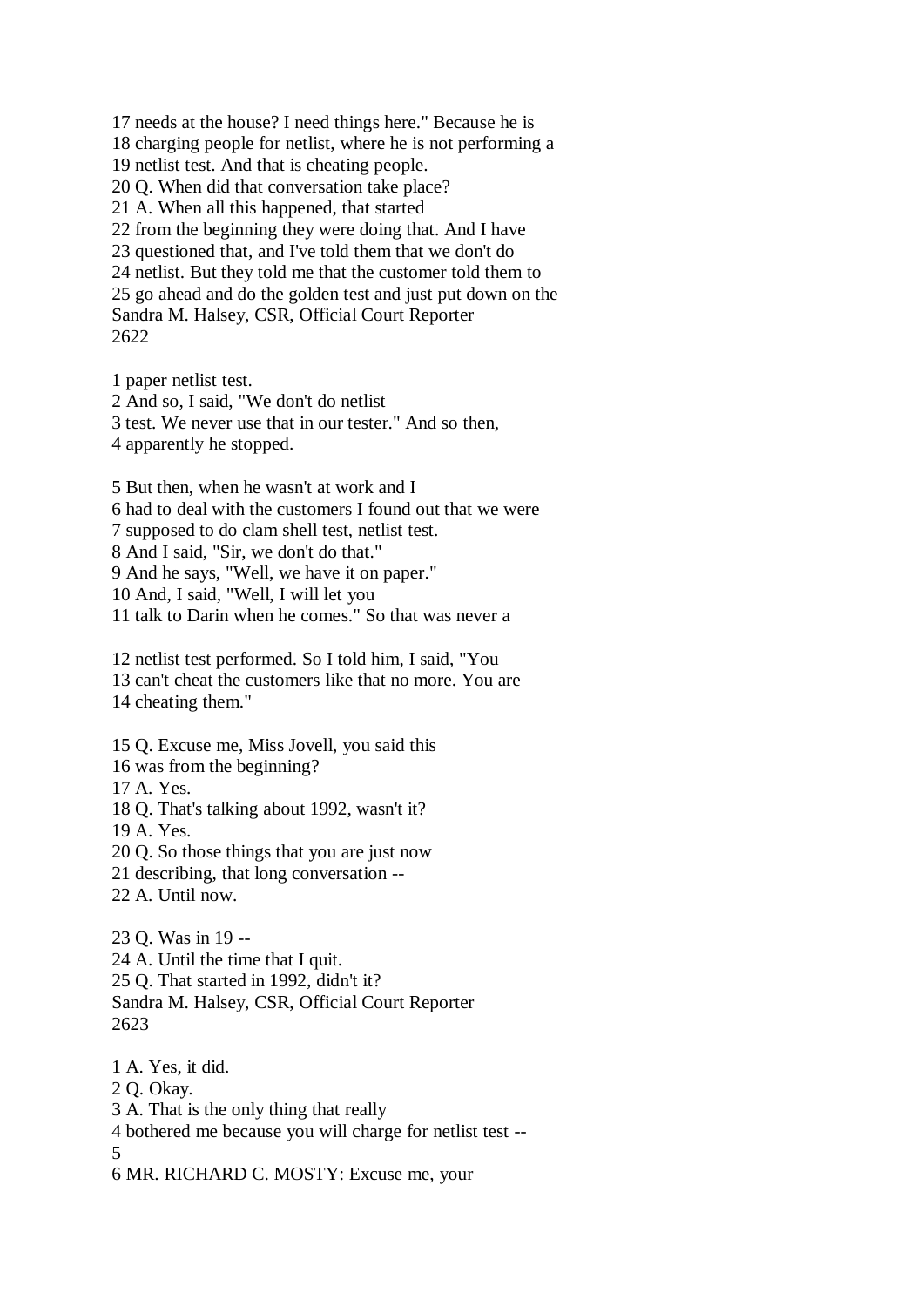7 Honor.

8 THE COURT: Ma'am. 9 THE WITNESS: Oh, I'm sorry. 10 THE COURT: That's all right. When 11 Mr. Mosty is through with his question and you have 12 answered it, just wait until the next question. 13 THE WITNESS: I was just trying to say 14 that is the only thing that bothered me. 15 THE COURT: All right. I thank you 16 very much. If you want to say it, say it with the 17 answer. 18 THE WITNESS: Okay. 19 THE COURT: Thank you. Don't stop and 20 then wait. All right. Go ahead. 21 THE WITNESS: Okay. 22 23 BY MR. RICHARD C. MOSTY: 24 Q. Let's talk about -- well, let's talk 25 about June 5th, 4th and 5th. You say you went by the Sandra M. Halsey, CSR, Official Court Reporter 2624 1 house that day? 2 A. Yes, sir, I did. 3 Q. Essentially to pick up your mother? 4 A. That was -- 5 Q. To take her and pick her up? 6 A. Darlie -- I remember I went there on 7 Wednesday, that was Wednesday, yes, that was Wednesday on 8 June 5th. Yes, it was.

9 Q. You didn't pick -- you didn't take

10 your mother both days?

11 A. No. Darlie took mother home on

12 Tuesday.

13 Q. Who took her over there on Tuesday?

14 A. I took her over there.

15 Q. You took your mother over Tuesday?

16 A. Yes.

17 Q. Darlie brought her home?

18 A. Yes.

19 Q. You took your mother over Wednesday?

20 A. Yes.

21 Q. And you picked her up?

22 A. Yes, I have.

23 Q. Now, Tuesday morning you didn't have

24 any conversations with Darlie?

25 A. No, sir. I waited for Darin outside.

Sandra M. Halsey, CSR, Official Court Reporter

2625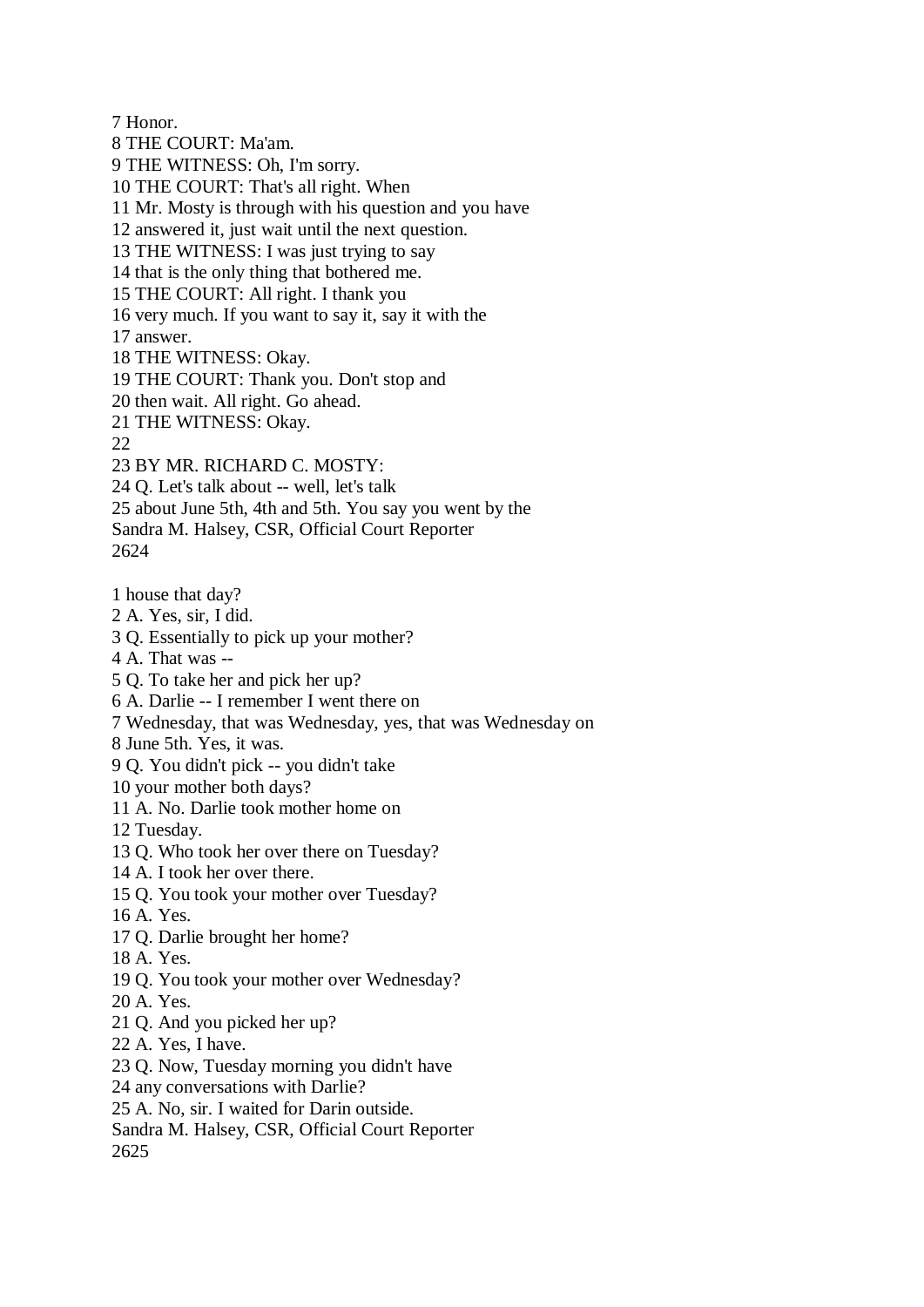1 Q. Okay. And on the second day, you 2 didn't have any conversations in the morning with anyone? 3 A. No, I haven't. I just dropped my 4 mother off. 5 Q. Okay. And that afternoon you went in 6 and had a conversation, that is when you say you drank a 7 beer? 8 A. Yes. 9 Q. And what was Darlie doing while that 10 was going on? 11 A. She was upset and she was pacing back 12 and forth. That -- when I came in, both my mother and 13 Darlie was upset. But when I walk in, I said, "Wow, 14 everything looks so nice." 15 And they say, "Yeah. We did a lot of 16 work. We done all of the laundry." 17 And there was laundry on the counter 18 that Darlie had to bring it upstairs yet. They were 19 clean. 20 Q. Now, and you say she was pacing? 21 A. Yes, she seemed like was walking back 22 and forth, but I don't exactly know what she was doing. 23 She was upset. 24 Q. Where were you? 25 A. I was in the kitchen. Sandra M. Halsey, CSR, Official Court Reporter 2626 1 Q. Standing? 2 A. Yes. 3 Q. What part of the kitchen? 4 A. By the island, you call it. 5 Q. Okay.

- 6 A. The big thing in the middle of the
- 7 kitchen.
- 8 Q. On the opposite side from the sink?
- 9 A. I was on both sides, really.
- 10 Q. Okay. And you were moving around?
- 11 A. A little bit, yes. I kind of tried to
- 12 follow Darlie. I am looking at her, I said, "What's
- 13 going on?" I said, both of them are upset but I'm not
- 14 going to ask.
- 15 Q. Where was your mother?
- 16 A. In the kitchen.
- 17 Q. In the kitchen? 18 A. Ready to go, yes.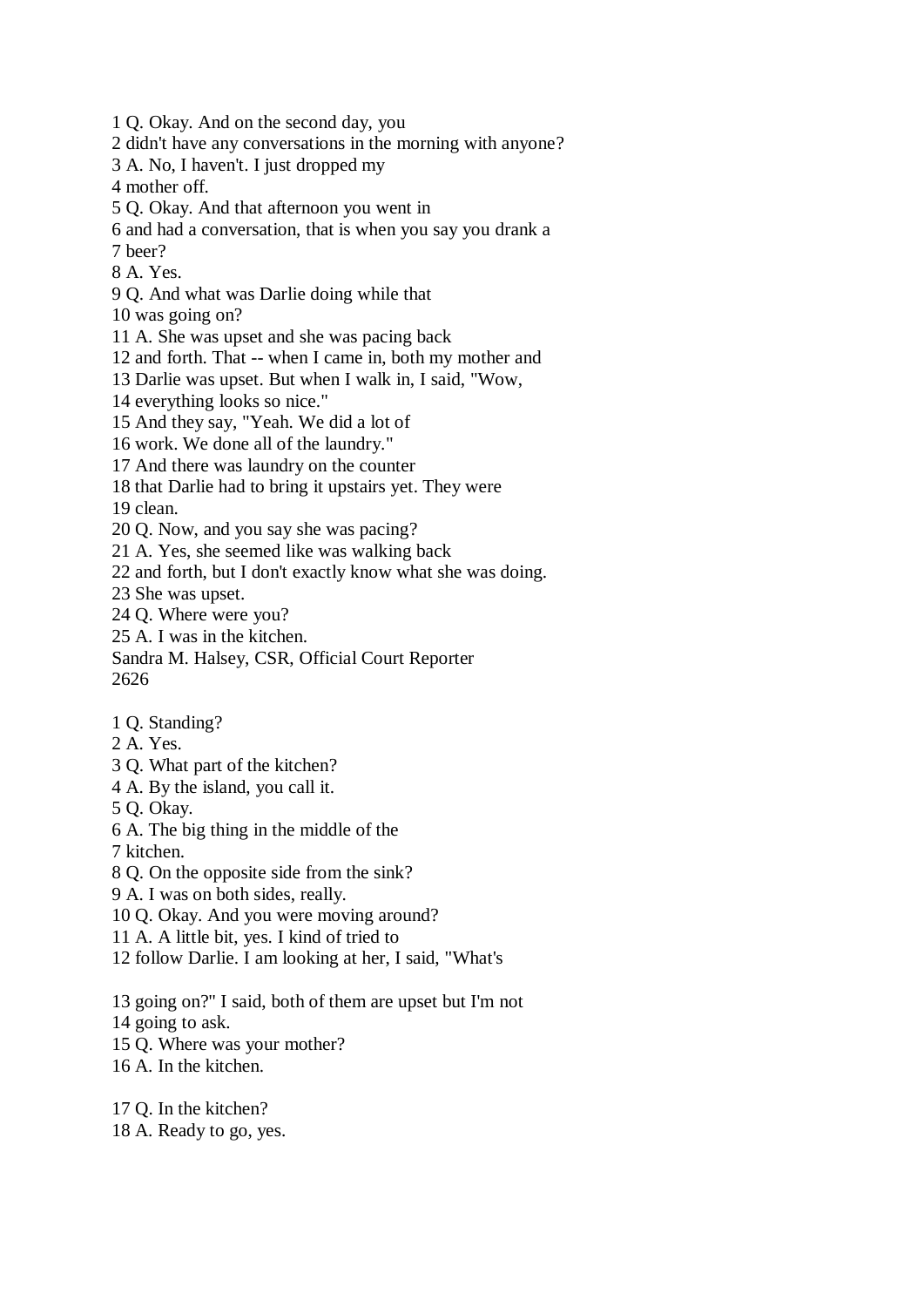- 19 Q. Where was Darlie doing this pacing?
- 20 A. Pardon me?
- 21 Q. Where was she doing this pacing?
- 22 A. She was going back from the kitchen
- 23 and to the family room and then she went on the other
- 24 way.
- 25 Q. In the what?
- Sandra M. Halsey, CSR, Official Court Reporter 2627
- 1 A. Well, she paced -- I see her going,
- 2 she is like carrying, maybe, something.
- 3 Q. She is like hearing maybe something?
- 4 A. Pardon me?
- 5 Q. Did you say she's like hearing
- 6 something?
- 7 A. Carrying something.
- 8 Q. Carrying?
- 9 A. Yeah, but I don't know what. She is
- 10 walking from the kitchen into the family room then she
- 11 went the other direction, kind of hallway through -- and
- 12 I am staring at the fireplace.
- 13 Q. And she was carrying things between
- 14 the rooms?
- 15 A. Well, she had something in her hand
- 16 but I didn't pay attention to what it was.
- 17 Q. You don't recall what it was?
- 18 A. No, sir.
- 19 Q. Well, when you pace back and forth in
- 20 an upset area, do you take things from room to room?
- 21 A. Well, not necessarily.
- 22 Q. But she could have been walking just
- 23 taking something from the kitchen to the family room?

24 A. I don't know. She just walked through

25 there and stuff and my mother was after me, "Come on, I Sandra M. Halsey, CSR, Official Court Reporter 2628

- 1 want to go home".
- 2 Q. But you don't recall what she had in
- 3 her hand?
- 4 A. No, sir.
- 5 Q. Did she go other places other than
- 6 from the family room to the kitchen, walk other places?
- 7 A. I don't know. I am looking at the
- 8 fireplace and I have my mama upset by me, and I said,
- 9 "What's going on?" I said, "Is Darlie upset?"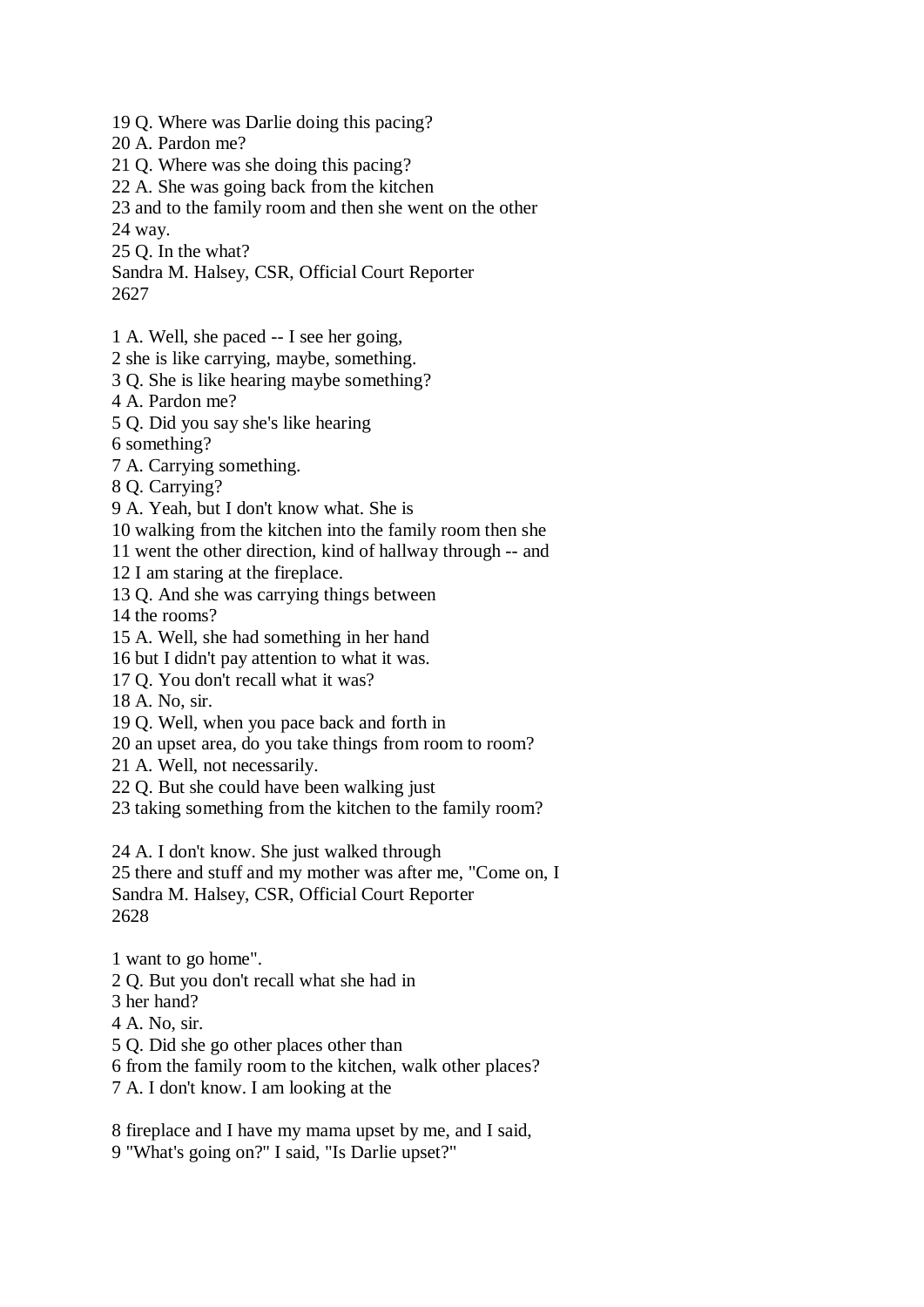10 Q. Okay. You are standing in the

- 11 kitchen?
- 12 A. Yes, sir.
- 13 Q. Looking at the fireplace?
- 14 A. Yes.
- 15 Q. And not really paying attention to
- 16 what Darlie is doing?
- 17 A. No, I am looking at her and I said,
- 18 something is going on. She is upset.
- 19 Q. So you looked at the fireplace?
- 20 A. And mama is standing by me and is
- 21 making me nervous saying, "Come on. Come on." And I
- 22 said, "No. I'm going to relax for a minute and then
- 23 we're going to go."
- 24 Q. Okay. But you were standing up?

25 A. Yes, I have.

Sandra M. Halsey, CSR, Official Court Reporter 2629

- 1 Q. And you were looking at the fireplace?
- 2 A. Yes, I love to look at fireplaces.
- 3 Q. Was there a fire in it?
- 4 A. No, sir.
- 5 Q. It was June, wasn't it?
- 6 A. Yes. I just look at the fireplace.

7 Q. You just like looking at it. Okay.

- 8 And Darlie was carrying things back and forth from the
- 9 kitchen to the family room?
- 10 A. She was walking back and forth. I'm

11 not really paying attention no more. I says, Okay. I'm

12 not going ask. But we did say something but I don't

13 quite recall what it was.

14 Q. What about other rooms? Did she go in

15 other rooms?

- 16 A. I don't know. She disappears for a
- 17 little bit.
- 18 Q. Walked in --
- 19 A. Then she comes back.
- 20 Q. Did she go upstairs?
- 21 A. I believe there was something on the
- 22 stove cooking.
- 23 Q. Yeah, she was cooking supper, wasn't

24 she?

- 25 A. Yes, she was.
- Sandra M. Halsey, CSR, Official Court Reporter 2630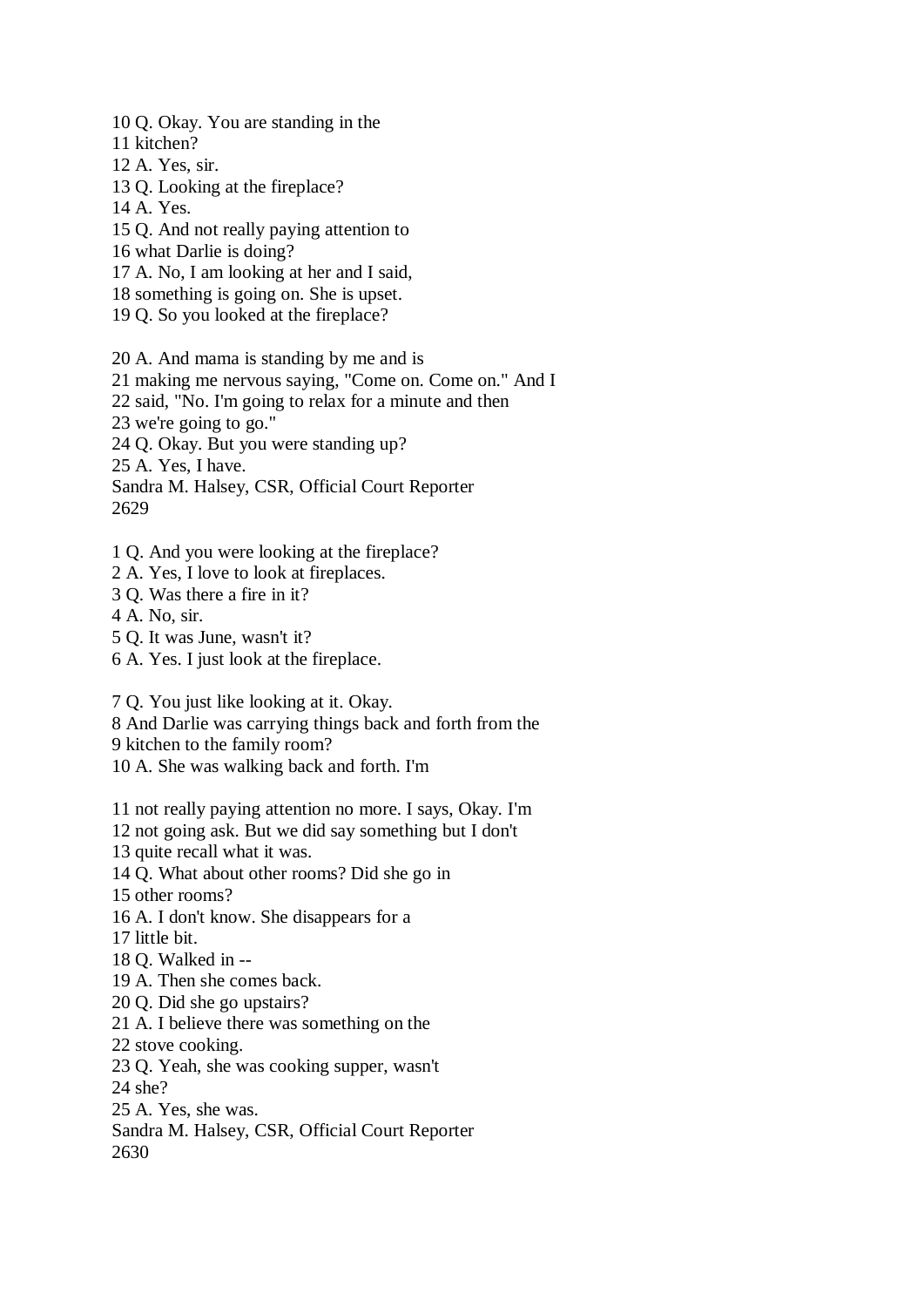1 Q. And so while you are saying she is

2 pacing, she is cooking supper, she is taking things to

3 the family room?

4 A. The pot is simmering. Something is

5 simmering in the pot.

6 Q. And doesn't she go over and check it?

7 A. No.

8 Q. She never --

9 A. No. I went over there and said, "Um,

10 smells good."

11 Q. You were checking the supper while

12 Darlie was pacing?

13 A. Nobody is checking it. It is

14 simmering, something is simmering in the pot, and I just

15 looked and said, it looked good.

16 Q. What was for supper?

17 A. Some kind of chicken soup type of

18 stew, type of deal she was making. It smelled really

19 good.

20 Q. And how long did this pacing go on?

21 A. Well, I didn't stick around too long

22 to know. I know she was upset, mama is upset, I said,

23 "Okay, it's time to go".

24 Q. A minute or two?

25 A. Well, she is walking back and forth.

Sandra M. Halsey, CSR, Official Court Reporter

2631

1 She never sits down really and have a conversation or

2 anything.

3 Q. You never sat down?

4 A. No.

5 Q. You stood up and drank your beer and

6 walked around, didn't you?

7 A. A little bit. I kind of looked, you

8 know, where she is going. She is going to the family

9 room and then she went the other way. And mama is at me

10 so I'm like, "Hold on. We're going to leave soon." We

11 left shortly after I finished the beer, we left.

12 Q. And you don't recall anything that you

13 and Darlie said in that time? Or did you say anything?

14 I'm sorry.

15 A. We maybe said something but I really

16 don't remember. I was just like, what's going on? Both

17 women are upset. I didn't know what was going on. Well,

18 I kind of knew that Darlie was upset because I talked to

19 Darin before he went to pick up -- to move the Jaguar.

20 Q. We're not going to go into what Darin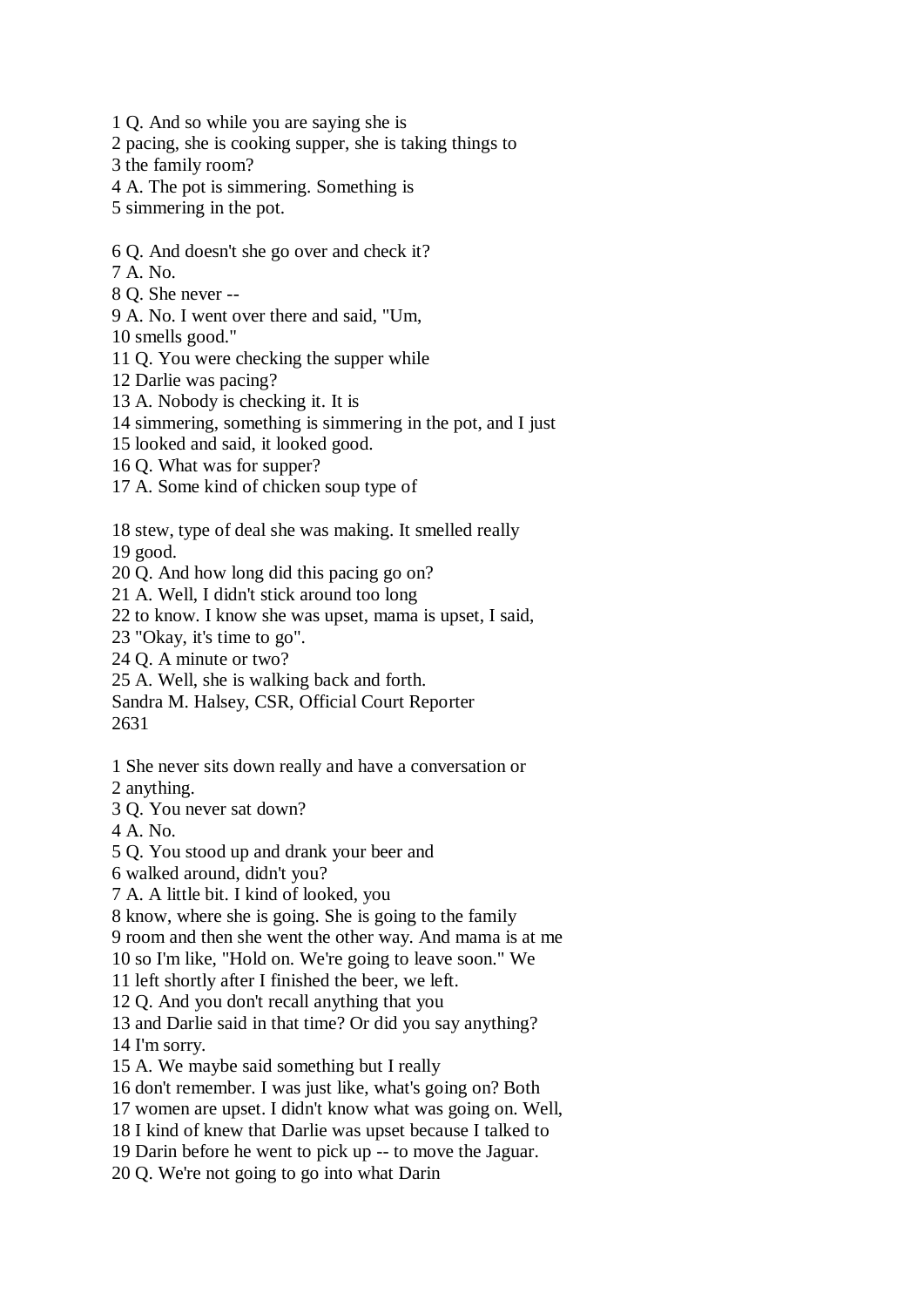21 said.

22 A. Okay.

23 Q. I'm just wanting you to describe what

24 you saw.

25 A. Okay.

Sandra M. Halsey, CSR, Official Court Reporter 2632

- 1 Q. Can you give me any estimate of how
- 2 long you were in the house that day?
- 3 A. We maybe left about quarter to 6.
- 4 Q. Okay. Well, what time did you get 5 there?
- 6 A. About quarter after.
- 7 Q. So you were there a half an hour, you

8 think?

9 A. Maybe not even that. I really don't

10 know.

11 Q. And during that entire time, Darlie

12 was pacing like this?

13 A. Yes. She looks upsets and she's

14 not -- she's going, then, you know, she left. I don't

15 see her, and mama is at me again.

16 Q. Okay. Now you went out the front

17 door?

18 A. Yes, I have.

19 Q. And when you got outside you saw a

20 black car?

- 21 A. No, I didn't see a black car.
- 22 Q. When did you see the black car?

23 A. It passed me by. I was driving.

24 Q. Which way were you heading?

25 A. I was going towards Linda Vista, south Sandra M. Halsey, CSR, Official Court Reporter 2633

1 on Linda Vista.

2 Q. Did you see that that car was stopped

3 when you first saw it?

4 A. No, sir.

5 Q. You didn't see it when it was first

6 stopped?

7 A. No, sir, I did not.

8 Q. Your mother told you she saw it

9 stopped, didn't she?

- 10 A. I don't remember.
- 11 Q. You don't recall that?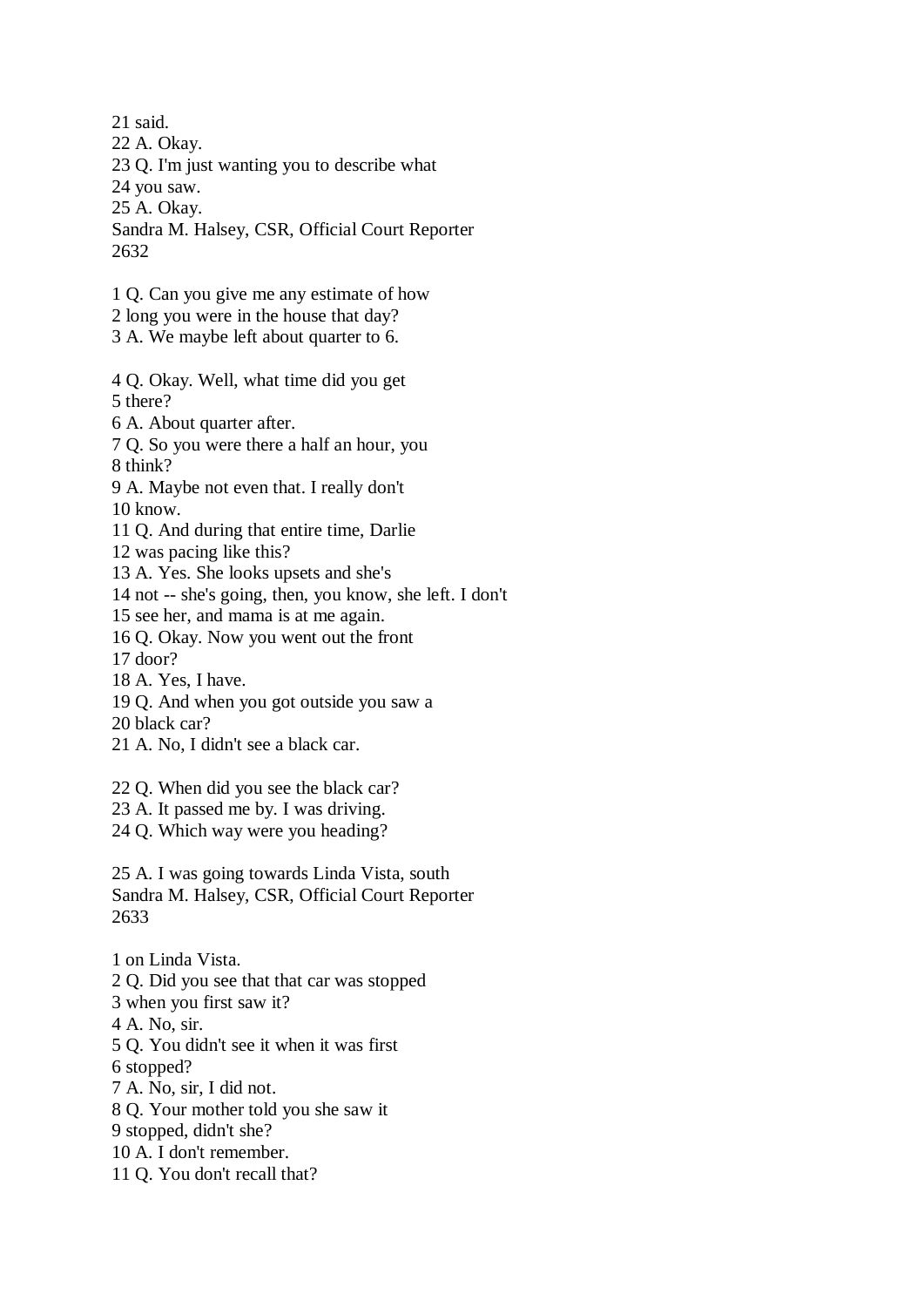12 A. I just saw that car driving by fast. 13 Q. You don't recall seeing a man get in 14 that car? 15 A. I didn't -- 16 Q. You don't recall a Hispanic male? 17 A. No. I didn't see the male. 18 Q. How many people were in the car? 19 A. I didn't see how many people was in 20 the car. 21 Q. You don't know? 22 A. No, I only saw back of the car. 23 Q. You thought that car was suspicious, 24 didn't you? 25 A. No. I told mother to, pardon my Sandra M. Halsey, CSR, Official Court Reporter 2634 1 language, "Quit freaking out, mama. There's a lot of 2 black people living in this neighborhood". 3 Q. A lot of what? 4 A. Black people. Because she said, "Who 5 is that black man?" When he passed us. 6 And I said, "What man?" 7 And she said, "That man in the black 8 car." 9 And, so I looked, and I only saw the 10 back of the car. I didn't see no man. 11 Q. And your mother told you that that was 12 the same car that she had seen the day before at the 13 Routiers? 14 A. I believe she -- I believe she saw -- 15 she -- we gave a statement to police. I don't really 16 remember how it was, but there was a man in the back 17 alley in a black car. 18 Q. A man in the black alley (sic)? 19 A. In a black car. 20 Q. In the back alley? 21 A. In the back alley when she was in the 22 garage. 23 Q. And that is your mother telling you 24 this? 25 A. Yes. Sandra M. Halsey, CSR, Official Court Reporter 2635 1 Q. That is the day before while she was 2 working? 3 A. That was on -- I don't really 4 remember, sir. 5 Q. Well, it was the earlier day she was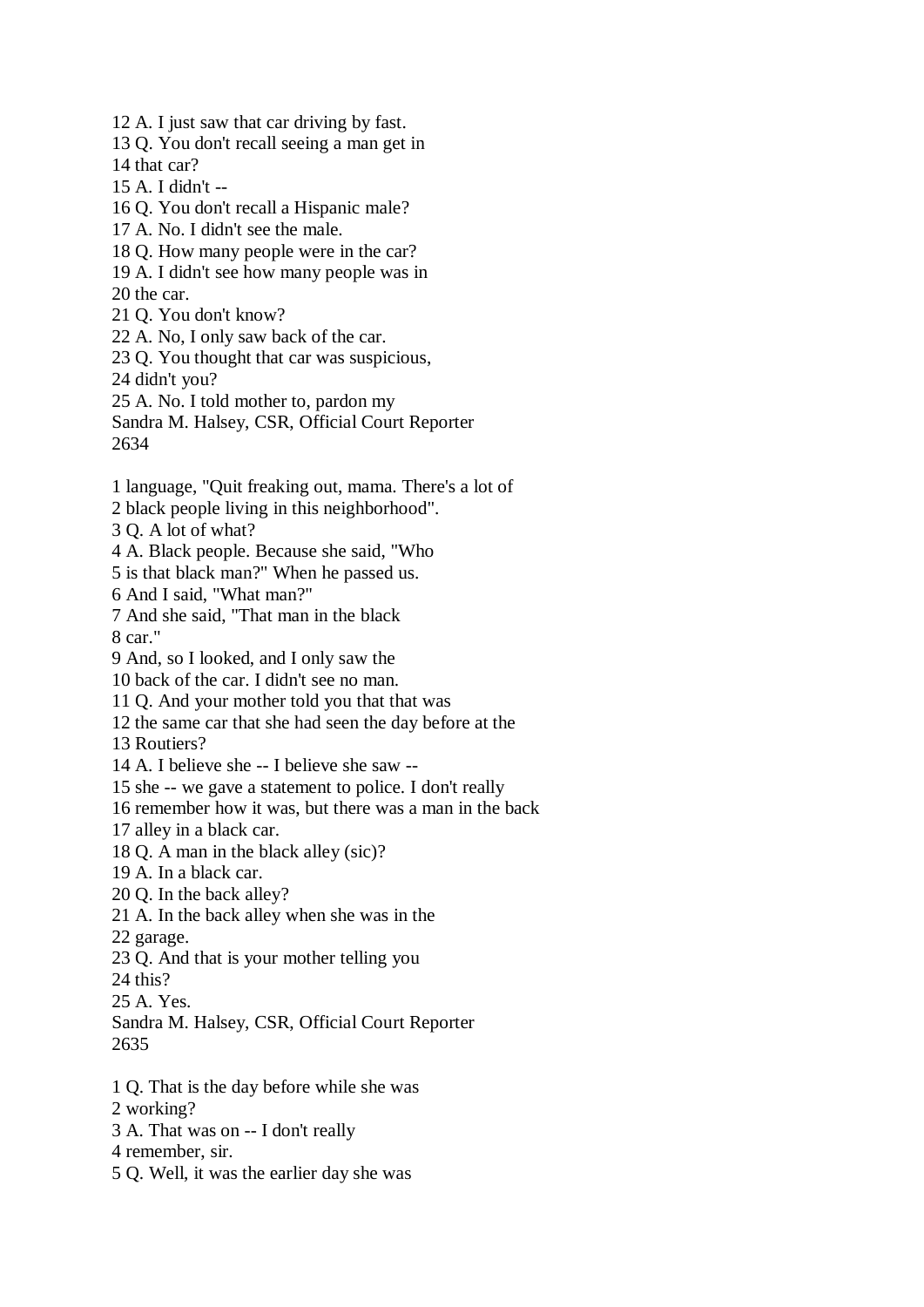6 working, whatever day that was?

7 A. Right. But she saw, yes, she did see

8 a black car in a back alley. And she, she -- when he

9 passed us by, really fast, or a black car passed us by,

10 she said she saw the black car in the back alley. When

11 she was in the garage, he was like sitting and like

12 waiting for somebody but he was looking into the garage.

13 Q. Like he was watching the house?

14 That's what your mother told you, wasn't it?

15 A. Something like that, yes.

16 Q. That it was somebody who was

17 suspicious in the back alley looking in the garage?

18 A. Well, what was -- the exact word is.

19 What was he -- I don't recall but something, not

20 suspicious. It was more of, "Who is that black man and

21 what is he doing in this neighborhood?"

22 She thought black people don't have

23 nice neighborhoods.

24 Q. Okay. So she had seen another black,

25 she seen --

Sandra M. Halsey, CSR, Official Court Reporter

2636

1 A. She seen a black car in the back

2 alley, and a man was sitting there like he was waiting

3 for somebody.

4 Q. And like he was looking in the garage?

5 A. And he was looking in the garage, yes.

6 Q. The Routier garage?

7 A. Yes.

8 Q. And that was the day before you and

9 your mother saw, or the day before, two days before you

10 and your mother saw this black car?

11 A. I only saw that one time when he

12 passed us by.

13 Q. That's right. But that is when your

14 mother said, "That is the same car that I saw earlier in

15 the alley"?

16 A. Yes, yes.

17 Q. That is what she told you?

18 A. Yes.

19 Q. Now, speaking of that -- and that is

20 what you told the police, isn't it?

21 A. Well, I only told them what I saw, and

22 I tried to help translate mama, what she saw.

23 Q. And she was there with you at this

24 time?

25 A. Yes, she was.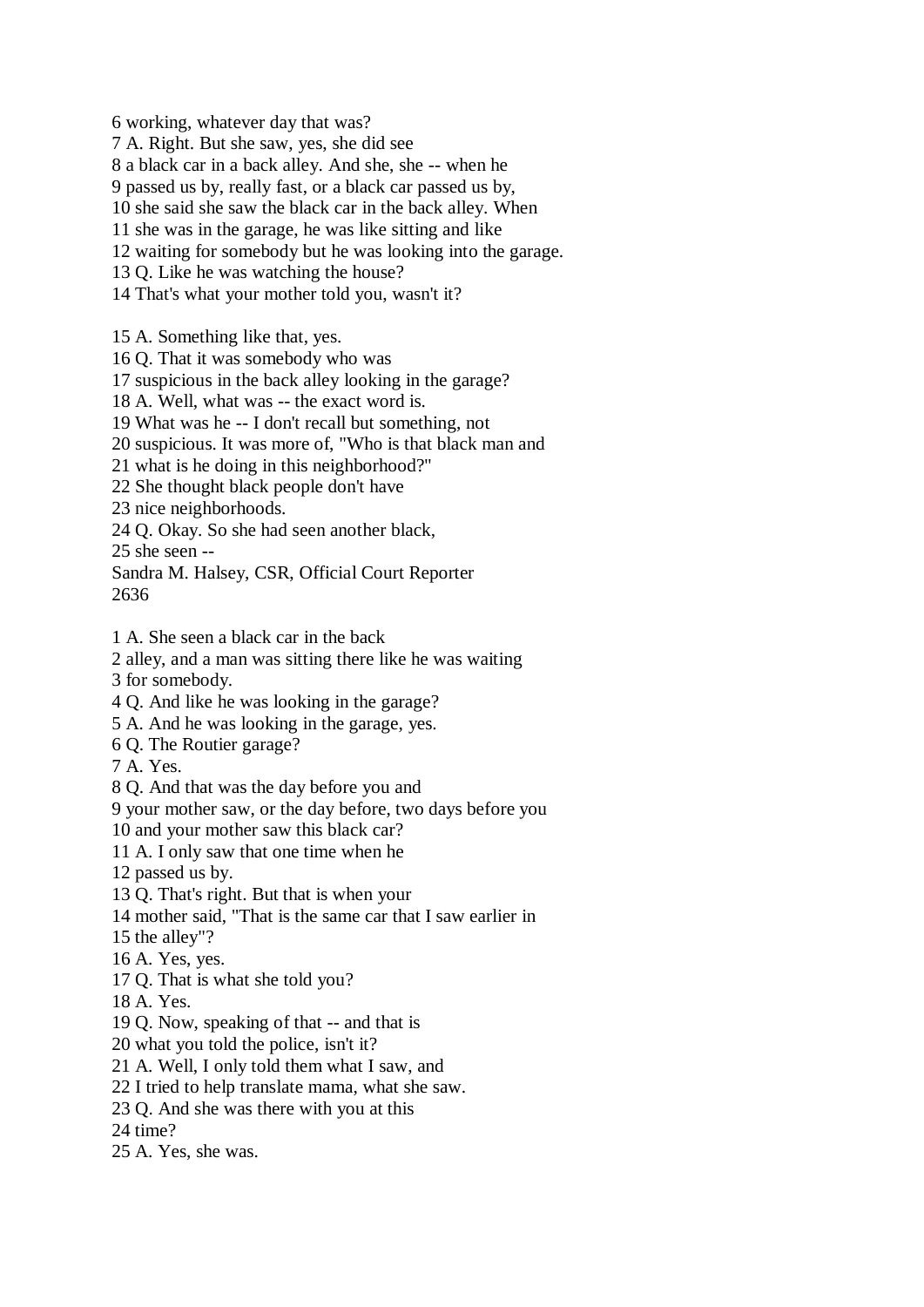Sandra M. Halsey, CSR, Official Court Reporter 2637

- 1 Q. And that is what she told the police?
- 2 A. Yes, she was.
- 3 Q. Okay. And you also told the police at
- 4 that same time that you were not aware of any problems
- 5 between Darin and Darlie, didn't you?
- 6 A. Well, I lied to the police, sir.
- 7 Q. That -- your statement is that when
- 8 you told the police that --
- 9 A. The police asked --
- 10 Q. Excuse me. Let me finish my question.
- 11 A. I'm sorry.
- 12 Q. Your statement is, that when you told
- 13 the police that you were not aware of any problems
- 14 between Darlie and Darin, that you were lying to the
- 15 police?
- 16 A. No, the police asked me if I saw any
- 17 violence in the house and I told them no.
- 18 Q. And the police officer, if he wrote
- 19 down that Barbara didn't know of any problems between
- 20 Darin and Darlie, that is wrong?

21 A. I -- yes, that was wrong. I didn't --

22 I was very -- I was very tired. I had not hardly slept.

23 I didn't want to go to the police station at first. I

24 called them and I told them, the police, that I could see

25 them later, because I just wanted to see Darlie and I

Sandra M. Halsey, CSR, Official Court Reporter

2638

1 wanted to get to the cemetery.

2 Q. Well, this is on --

3 A. And I just wanted to tell them about

4 that black car, and I didn't want to say to the police

5 that Darlie and Darin had problems.

6 Q. Well, you have already told us that

- 7 they had a good marriage?
- 8 A. Yeah, but they had problems, too.

9 Q. Well, have you seen a marriage yet

10 that doesn't have problems?

11 A. Yes, but lately, well -- it's been

12 constant kind of fighting.

13 Q. You had problems in your marriages,

14 haven't you?

15 A. Yes, sir, but I never had that kind of

16 constant fighting.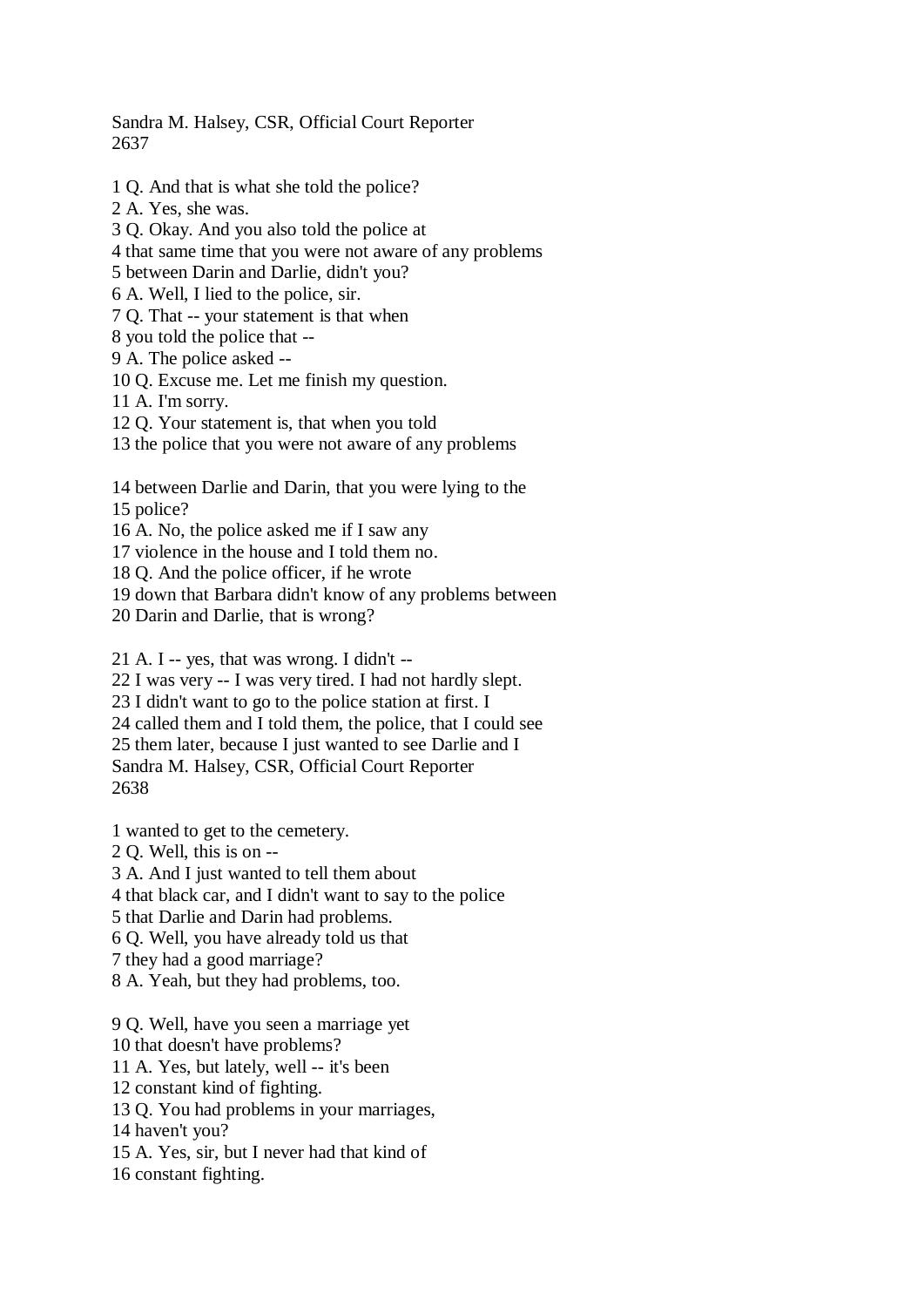17 Q. Well, how many divorces have you had?

- 18 A. Well, I had two, sir.
- 19 Q. Okay. And Darlie and Darin haven't
- 20 had one, have they?
- 21 A. No.
- 22 Q. Okay. Now, is it your statement that
- 23 you lied to the police officers on June 8th, when you
- 24 told them that Darin and Darlie did not have problems?
- 25 A. Yes, I have. I lied. I was too

Sandra M. Halsey, CSR, Official Court Reporter 2639

- 1 emotional to -- I didn't want -- I didn't feel at that
- 2 time, that it's any of their business about it. I just
- 3 wanted out of there. I just wanted to tell about that

4 black car, and I didn't want to say that Darlie and Darin 5 had problems.

6 Q. And over the last six or seven months,

7 that is what you said back then, and over the last six or

8 seven months you started telling this other story now?

9 A. What other story?

10 Q. The one you're telling us today.

11 A. I didn't want to go to the police

12 station. Okay? Dana, her sister, volunteered me to go 13 there.

14 Q. And that was because of the black car,

15 wasn't it?

16 A. Right, to tell about that black car.

17 Q. And you were suspicious of that black

18 car, weren't you?

- 19 A. I was not.
- 20 Q. You were not?

21 A. I just told them what mother saw and

22 what I saw pass me by.

23 Q. Your mother was suspicious of that

24 black car?

25 A. But when mother --

Sandra M. Halsey, CSR, Official Court Reporter 2640

## 1

2 MR. TOBY SHOOK: Judge, I'll object.

3 These questions have all been asked and answered.

- 4 THE COURT: I'll sustain the
- 5 objection. Let's move on. Wait for the next question.
- 6

7 BY MR. RICHARD C. MOSTY:

8 Q. Tell me the day, as best you can, of

9 when you had this conversation with Darlie about what you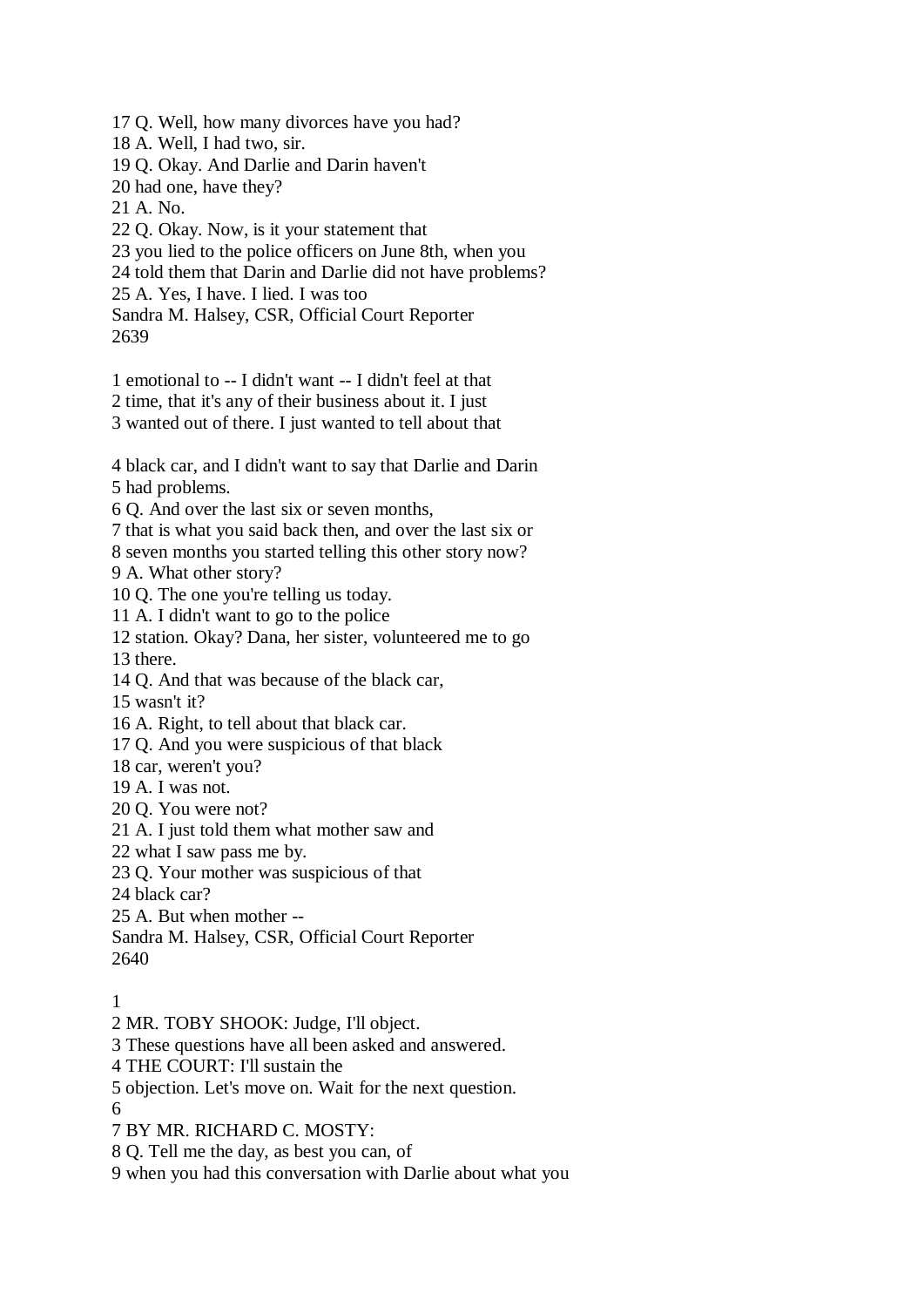10 described as her telling you about getting pills out.

11 When was that?

12 A. Pardon me?

13 Q. When was the conversation you had with

14 Darlie about the pills?

15 A. She came in and she came -- well, she

16 came into the shop, and she said that she is going to go

17 see Dr. Jenson. I don't exactly remember when she went

18 or anything, but she goes back, because she went on those

19 pills once, because she went to a different doctor.

20 Q. You are talking about the diet pills

21 now?

22 A. Yes.

23 Q. Excuse me. I'm talking about the

24 conversation that you said when she was going to take

25 some pills.

Sandra M. Halsey, CSR, Official Court Reporter 2641

1 A. Oh, that must have occurred when I was

2 on my vacation.

3 Q. You were on vacation?

4 A. Yes, because when I came back home

5 from vacation, that is when I found this out.

6 Q. When did you have the conversation with

7 Darlie?

8 A. I went to Darlie shortly after I

9 arrived. I was concerned after talking with my daughter

10 and then Darin telling me, I got upset. I don't exactly

11 remember which day, but we were slow at work again. I

12 stayed on my vacation longer because Darin told me not to

13 rush --

14

15 MR. RICHARD C. MOSTY: Excuse me, your

16 Honor. May we approach the bench?

17 THE COURT: You may.

18

19 (Whereupon, a short

20 Discussion was held

21 Off the record, after

22 Which time the

23 Proceedings were resumed 24 As follows:) 25 Sandra M. Halsey, CSR, Official Court Reporter 2642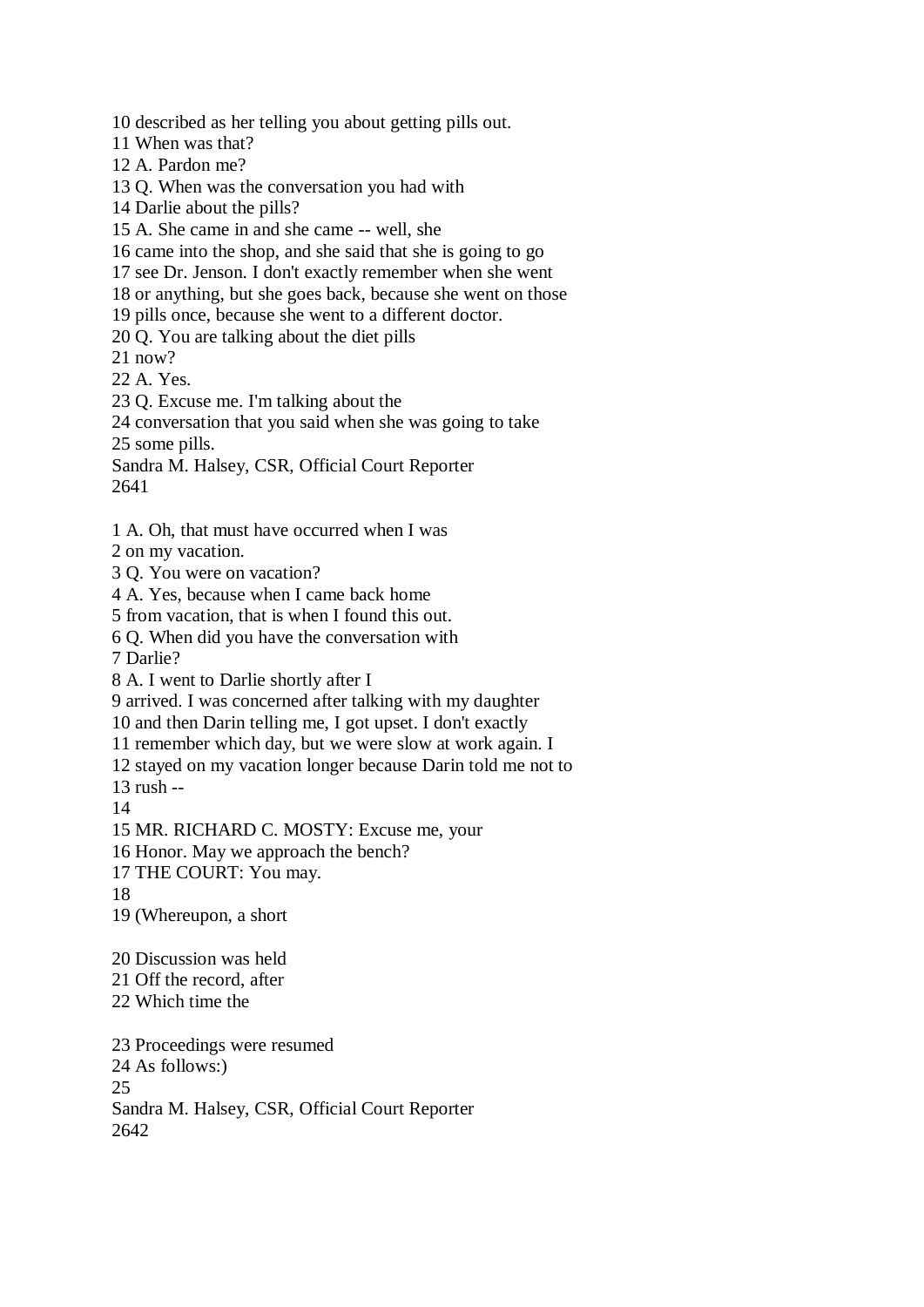1 THE COURT: Ma'am, whenever a question 2 is asked, if you could just answer it as briefly as

- 3 possible. Just precisely what they ask you. Okay? 4 THE WITNESS: Okay. 5 THE COURT: Thank you. If they want 6 to know anything else, they will ask you. Okay? 7 THE WITNESS: I'm doing something 8 wrong?
- 9 THE COURT: You are doing nothing

10 wrong. Just answer the question that is asked. Okay?

11 THE WITNESS: Okay. Thank you.

12 THE COURT: You're doing fine. Go

13 ahead.

14

15 BY MR. RICHARD C. MOSTY:

16 Q. Where did your conversation with

17 Darlie take place?

18 A. Sometime after I came back from my

- 19 vacation.
- 20 Q. Where, was the question.
- 21 A. About the pills? At her home.
- 22 Q. Where in her house?
- 23 A. In the kitchen.
- 24 Q. Who was there?

25 A. Only Darlie and I and the children.

Sandra M. Halsey, CSR, Official Court Reporter 2643

- 1 Damon was upstairs and the baby was on the floor.
- 2 Q. And what was Darlie doing?
- 3 A. We were -- at that time, we were
- 4 standing together by the island and talking.
- 5 Q. Well, what -- when you got there, what
- 6 was she doing?
- 7 A. She was in the kitchen.
- 8 Q. Doing what?
- 9 A. I don't remember.
- 10 Q. Okay. So you went in the kitchen?
- 11 A. Yeah, I went over there.
- 12 Q. Okay. Tell me the first thing you
- 13 said.
- 14 A. Well --
- 15 Q. What I want is to know how this
- 16 conversation developed and how you got around to talking
- 17 about this. So who initiated it and how did this
- 18 conversation get going?
- 19 A. I asked her how she was doing. And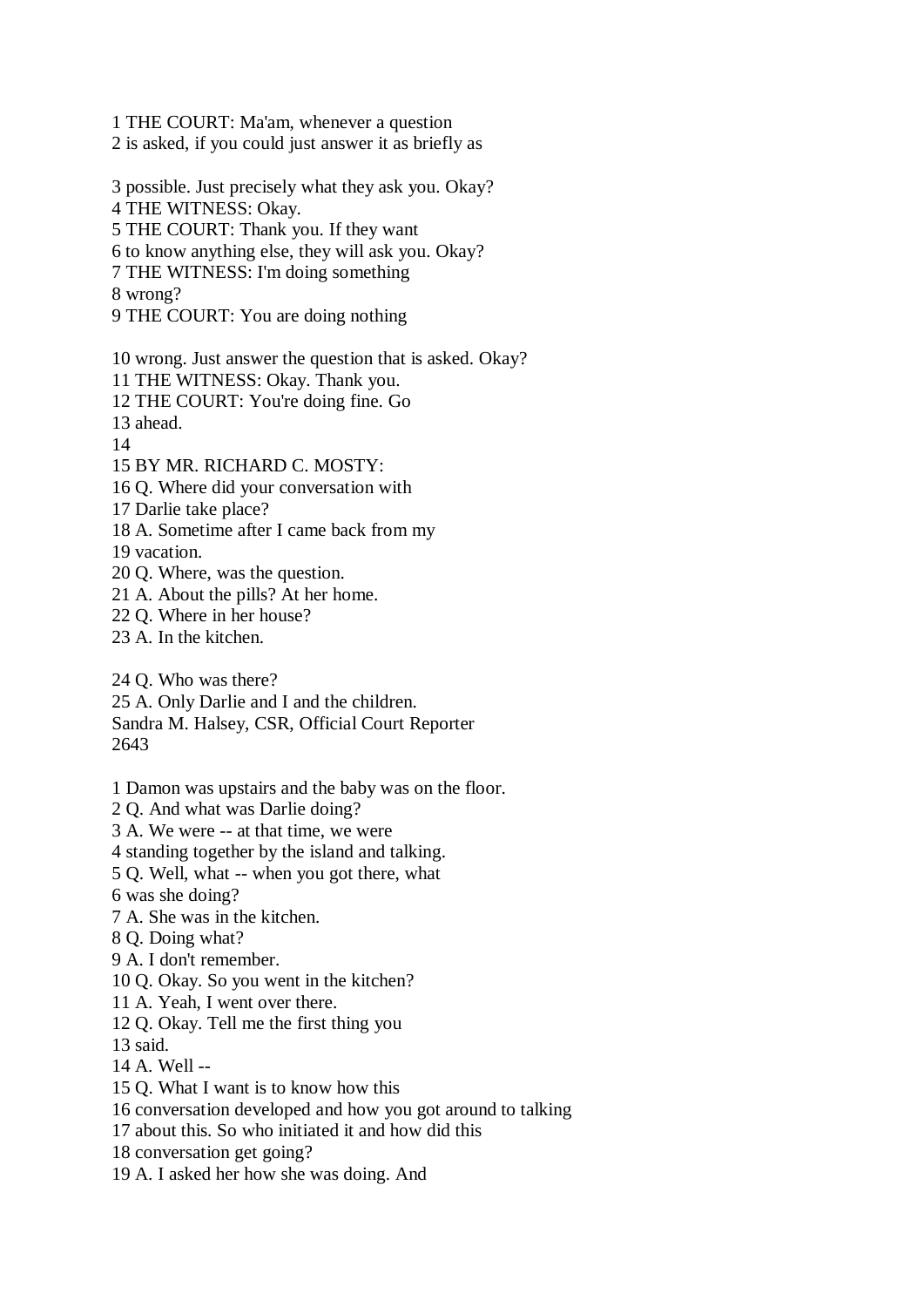20 she said fine. And I said, okay. And then she turned 21 around to me and she told me, "Have you heard what 22 happened?" 23 Q. Now, wait a minute. I want to make 24 sure that I'm understanding this exactly. 25 A. Okay. Sandra M. Halsey, CSR, Official Court Reporter 2644 1 Q. You say, "How are you doing?" 2 A. Yes. 3 Q. She says, "Fine." And then she starts 4 telling you about the pills? 5 A. No, sir. She told me, "Did you heard 6 what happened?" 7 And at the time I didn't tell Darlie 8 that I have heard from my daughter and Darin, because she 9 gets upset when -- somebody -- 10 Q. And then what did -- 11 12 MR. TOBY L. SHOOK: Judge, we will 13 object. She has not finished answering the question. 14 THE COURT: Yes. Finish your answer, 15 ma'am. 16 MR. RICHARD C. MOSTY: Well, excuse 17 me, your Honor, but I thought that's all -- 18 THE COURT: Well, she says she gets 19 upset. You were cutting her off in the middle of the 20 sentence. 21 MR. RICHARD C. MOSTY: Well, that gets 22 upset was not near the question I was asking. It was who 23 said what. 24 THE COURT: Thank you. She was giving 25 the answer. Finish your answer, ma'am. Sandra M. Halsey, CSR, Official Court Reporter 2645 1 THE WITNESS: Darlie told me that I 2 heard what happened and I lied to her telling her that I 3 didn't know what happened. And I said, "What?" 4 She said, "Well, Bashia, I was just 5 going to do it." 6 And I said, "Do what?" 7 And she said that she was going to 8 take her life. 9 10 BY MR. RICHARD C. MOSTY: 11 Q. Is that how she said it?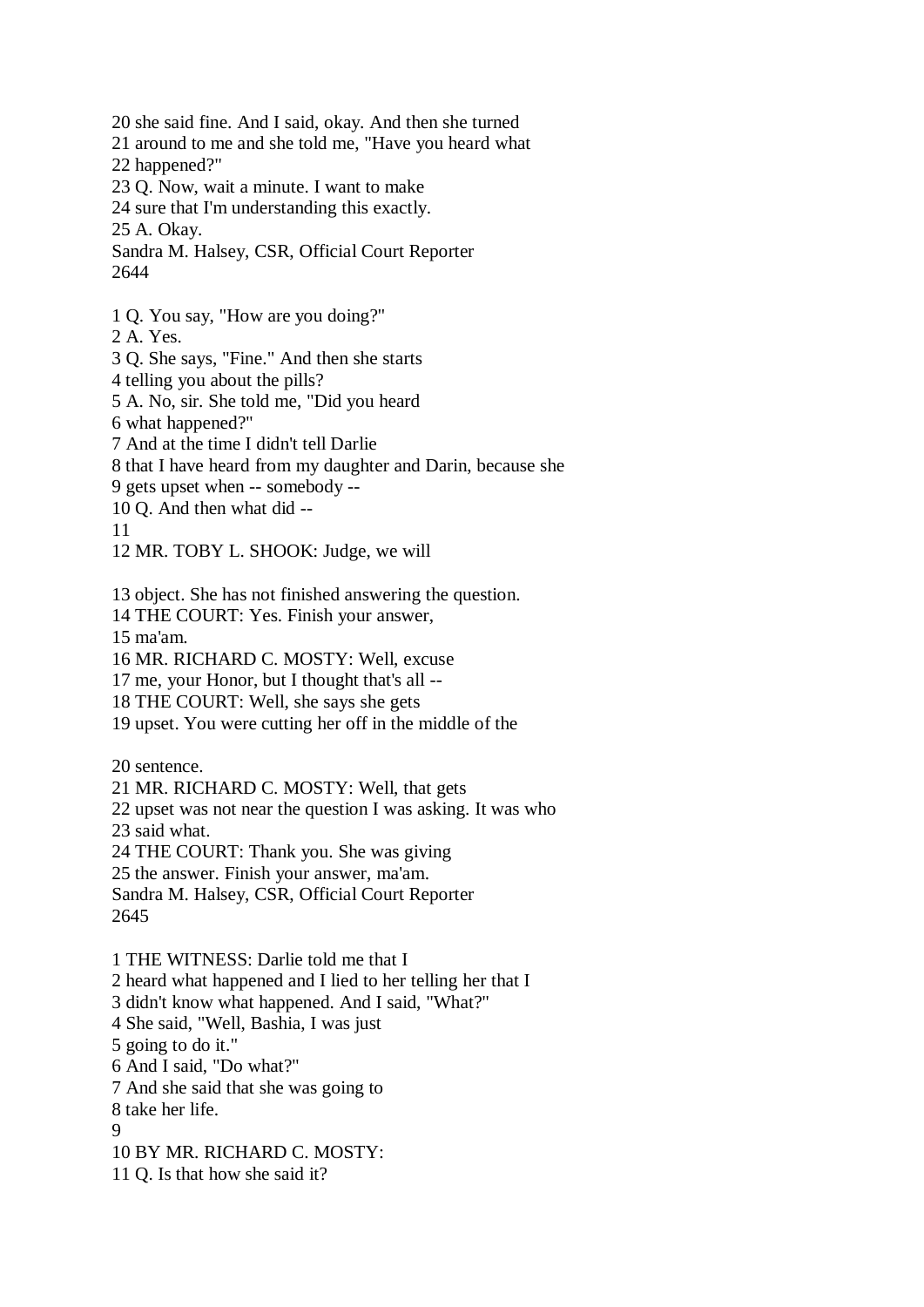12 A. I don't exactly -- I can't tell you 13 word for word. 14 Q. Best you can, what words did she -- 15 A. But to the best of my knowledge, that 16 she was going to take her life away, and she had already 17 taken pills out of wrappers, she had them upstairs. She 18 was upstairs. She was -- 19 Q. Excuse me, Miss Jovell, what I would 20 like for you to try to do, is say it as if she were 21 saying it. Like saying, "I was doing this." That is 22 what I'm asking you. What were the exact words, as best 23 you can tell me, in her own words? 24 A. I will try, but. 25 Q. And let's -- and maybe it's easier if Sandra M. Halsey, CSR, Official Court Reporter 2646 1 we go through it about who said something, who said 2 something next. We won't go through the whole thing at 3 once. We will go through it so that we can get it down 4 as it happened. All right? 5 A. All right. 6 Q. Now, she said something about, "I had 7 them out of the wrappers," or something. Tell me how she 8 said that, as best you recall. 9 A. She said that she was upstairs. She 10 was taking -- she had all the pills out of the wrappers 11 or out of the wrappers. 12 Q. All the pills out of the wrappers? 13 A. Yes. 14 Q. What kind of wrappers? 15 A. I have no idea. 16 Q. She didn't describe the wrappers to 17 you? 18 A. No, sir. 19 Q. Like she had opened a bag? 20 A. No, only wrappers. 21 Q. She didn't say anything about pill 22 bottles, did she? 23 A. No. 24 Q. She said wrappers? 25 A. Wrappers. Sandra M. Halsey, CSR, Official Court Reporter 2647 1 Q. Okay. Now, then, what did she say? 2 A. She said that she had all the pills

3 ready and she was writing a note. And that if Darin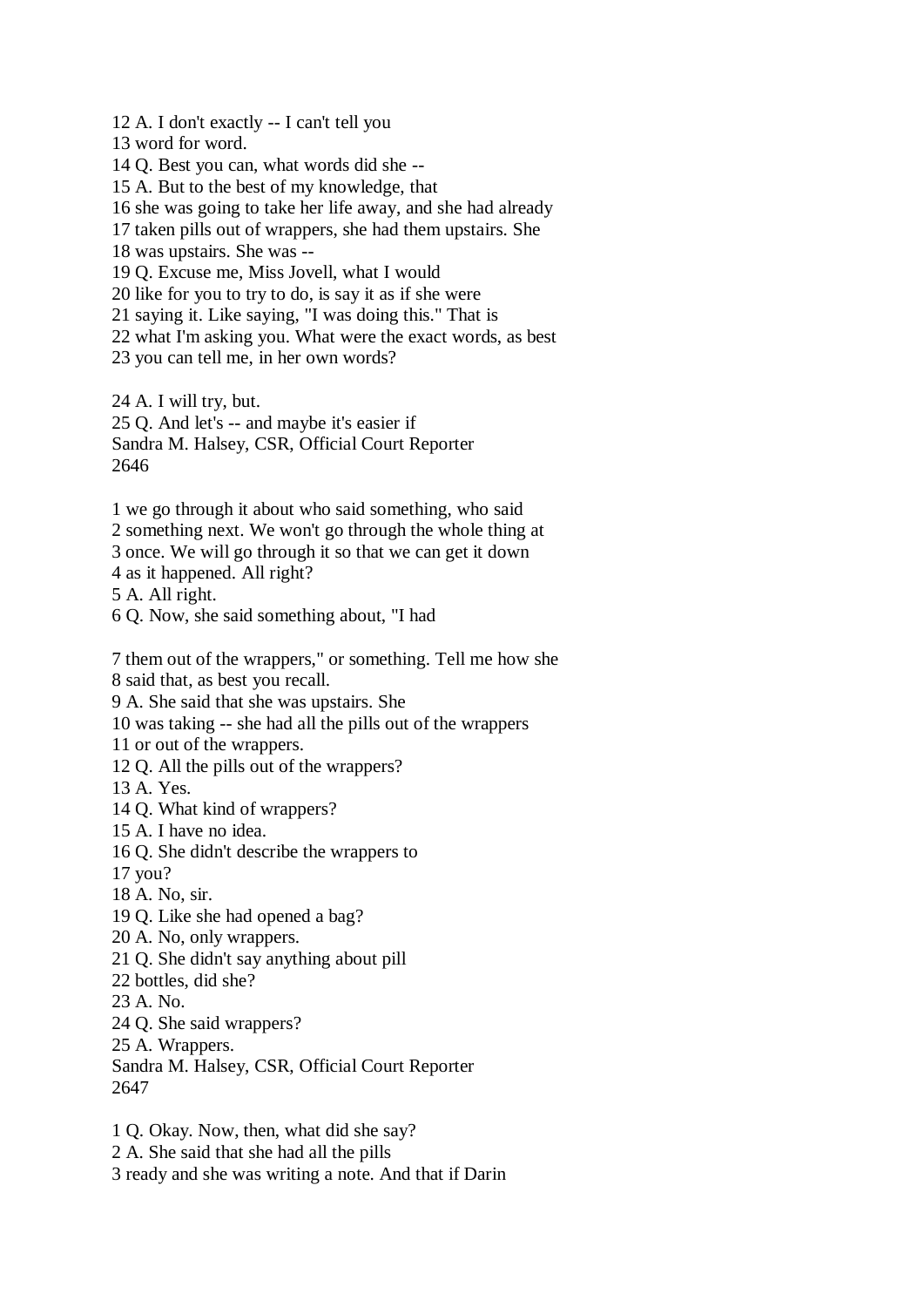4 wouldn't come in, she would have took the pills. But she 5 heard Darin come in, and she put the pills away, she

6 quickly, because he was coming up, threw the wrappers

7 underneath the bed.

8 Q. Did she tell you where she put the

9 pills?

10 A. No.

11 Q. Just put them away?

12 A. She hid them away.

13 Q. Okay. She didn't say whether or not

14 she put them in the wrappers or out of the wrappers?

15 A. No. She just said that she put them

16 away and she shoved the wrappers under the bed. And she

17 hid everything, and when Darin came in, Darin would not

18 have known until the dog started playing with the

19 wrappers and took them from under the bed.

20 Q. When did the dog come in?

21 A. Well, she told me about it. Domain,

22 the dog was playing around with those wrappers underneath

23 the bed and he took them out from under the bed.

24 Q. And this was right after Darin --

25 A. And that is when Darin saw the

Sandra M. Halsey, CSR, Official Court Reporter 2648

1 wrappers.

2 Q. Okay. Did Darin come in the room

3 actually?

4 A. She said he came in.

5 Q. Okay. So she threw the wrappers under

6 the table (sic)? Darin came in.

7 A. Under the bed.

8 Q. Under the bed. Darin came in and then

9 the dog came in?

10 A. The dog stays upstairs most of the

11 time.

12 Q. But the dog went under the bed and he

13 brought out the wrappers?

14 A. Yes.

15 Q. And so Darin caught her right then?

16 A. Darin saw the wrappers and that's when

17 I told Darlie, I said, "Darlie" -- well, go ahead with

18 your question.

19 Q. But all this, it was described to you

20 as all of this happening just right after another in

21 their bedroom?

22 A. That is what I was told.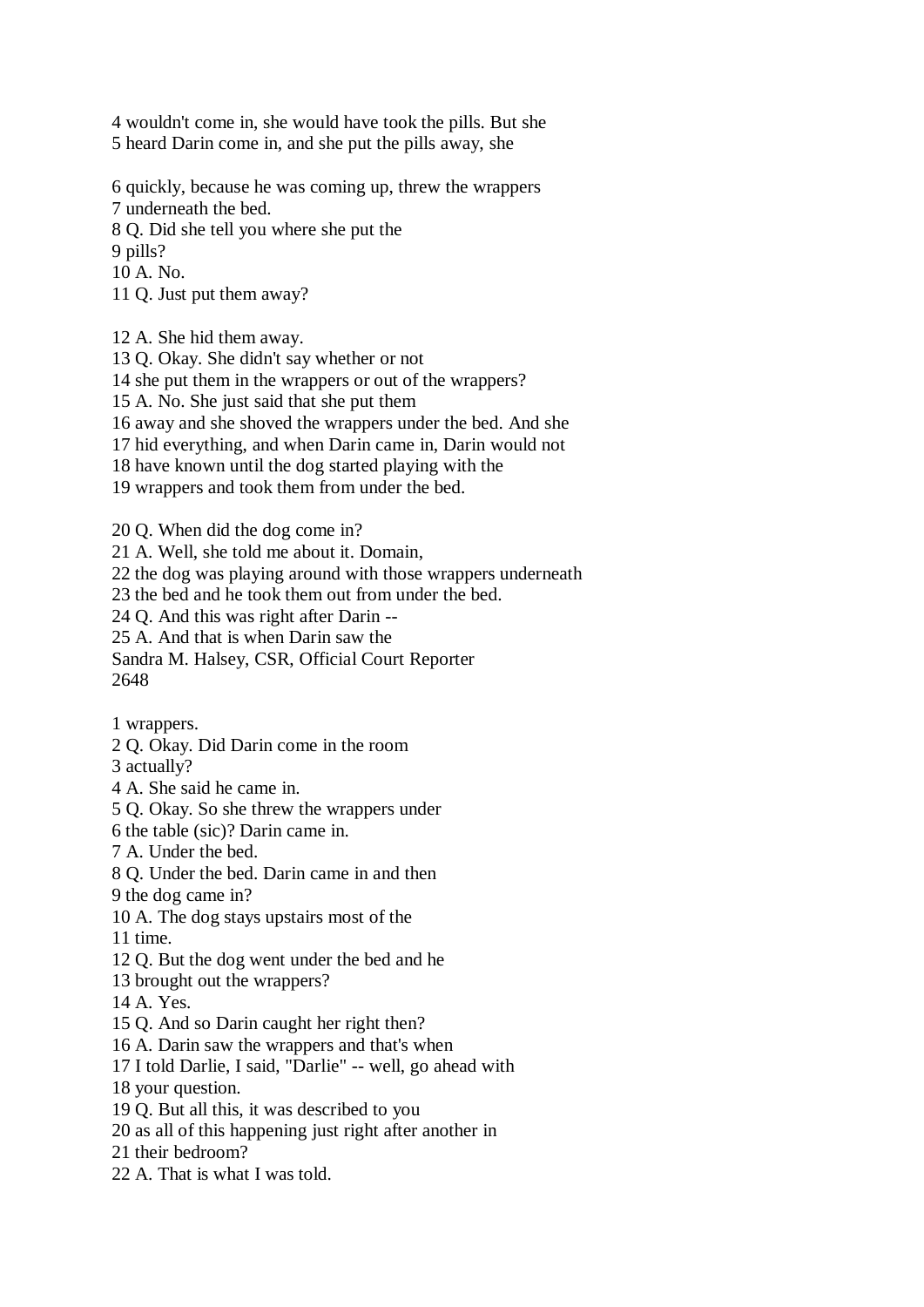23 Q. Now, let's talk about this film that

24 we saw?

25 A. Yes.

Sandra M. Halsey, CSR, Official Court Reporter 2649

- 1 Q. That was on --
- 2 A. June 14th.
- 3 Q. June 14th, which was Devon's birthday?
- 4 A. Devon's birthday, yes.
- 5 Q. And you say you were invited out 6 there?

- 7 A. Yes, I was.
- 8 Q. Do you know whose idea it was to bring
- 9 that silly string out? Silly -- whatever it's called,
- 10 out there?
- 11 A. Yes. Silly string.
- 12 Q. Silly string out there?
- 13 A. Yes, that was her sister's idea.
- 14 Q. That wasn't Darlie's idea, was it?
- 15 A. She discussed it with Darlie and she
- 16 said -- and that is what they were going to do.
- 17 Q. But the sister had brought that out,
- 18 hadn't she?
- 19 A. She told me about it, that that is
- 20 what they were going to plan.
- 21 Q. And were you there for the -- were you
- 22 there when the Baptist ministers were there?
- 23 A. What Baptist ministers?
- 24 Q. You don't know about that?
- 25 A. There was no Baptist ministers in that
- Sandra M. Halsey, CSR, Official Court Reporter 2650
- 1 cemetery.
- 2 Q. You don't know about the prayer
- 3 service that had been held right before that?
- 4 A. Yes, it had been mentioned by Mama
- 5 Darlie and the family that was going to leave. Yes, I
- 6 remember that. Yes, that was apparently, something that 7 Mama Darlie and the family that was going to leave, and 8 they went back to the cemetery. But I don't know 9 anything about ministers. 10 Q. You weren't there?
- 11 A. No.
- 12 Q. When the Baptist ministers led them in 13 prayer at the grave site? 14 A. No, sir, I was not.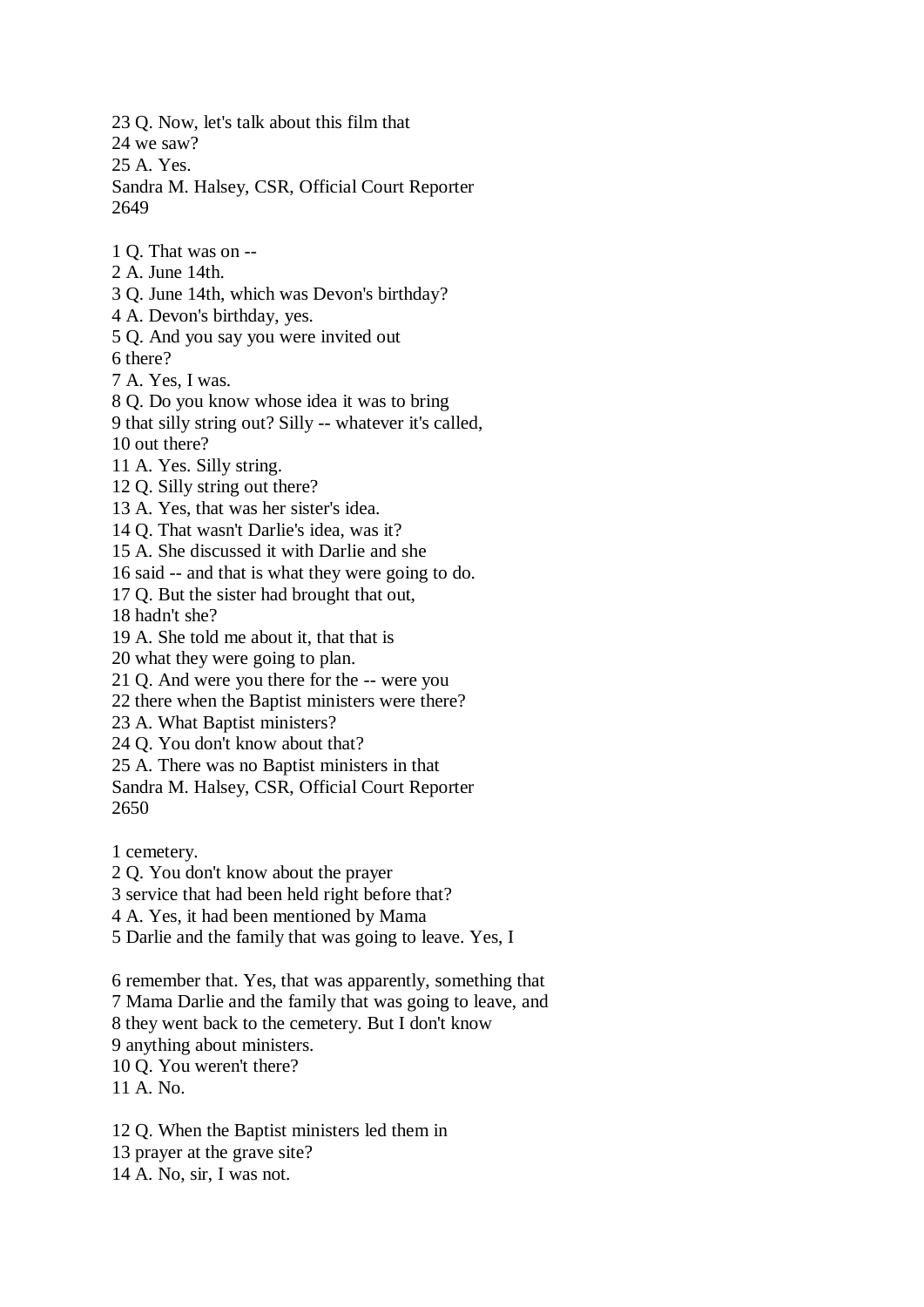15 Q. Do people in Poland have different

16 customs and different reactions to funerals than in

17 America?

18 A. Yes, sir.

19 Q. Very much so?

20 A. Well, not that much, that was

21 different.

22 Q. Well, I'm talking about just in

23 general. Do Polish people celebrate their customs of

24 funerals different than we do in America?

25 A. Well, we normally will go to the

Sandra M. Halsey, CSR, Official Court Reporter 2651

1 cemetery for the performance, there will be long prayers.

2 Q. You're Catholic aren't you?

3 A. A Roman Catholic, yes.

4 Q. And do you go, or do you know people

5 who go on birthdays to grave sites and talk to their

6 husband or wife, or whomever their loved one is?

7 A. Yes, yes.

8 Q. That is not uncommon, is it?

9 A. Maybe not. I personally haven't done

10 it. But we normally go really for the -- how do you say

11 in English, when we celebrate all of the dead people?

12 Q. Is that a wake?

13 A. No, no. I don't know how to say in

14 English.

15 Q. That's Irish, I believe.

16 A. No, sir. This is, it's once a year, a

17 big celebration that we go, and we all go to the cemetery

18 and we put out candles all over the graves, and we pray.

19 Q. All Souls Day?

20 A. Yeah, that type of celebration. It's

21 here too, but I forgot the name of it.

22 Q. Different religions do that

23 differently, don't they?

24 A. Well, I don't know about any other

25 religions.

Sandra M. Halsey, CSR, Official Court Reporter 2652

1 Q. Okay. And during that time out there

2 at the cemetery, there were times when you hugged various

3 people, weren't there?

4 A. What cemetery?

5 Q. The film we saw.

6 A. Oh, yeah.

7 Q. The birthday party.

8 A. Yes, yes.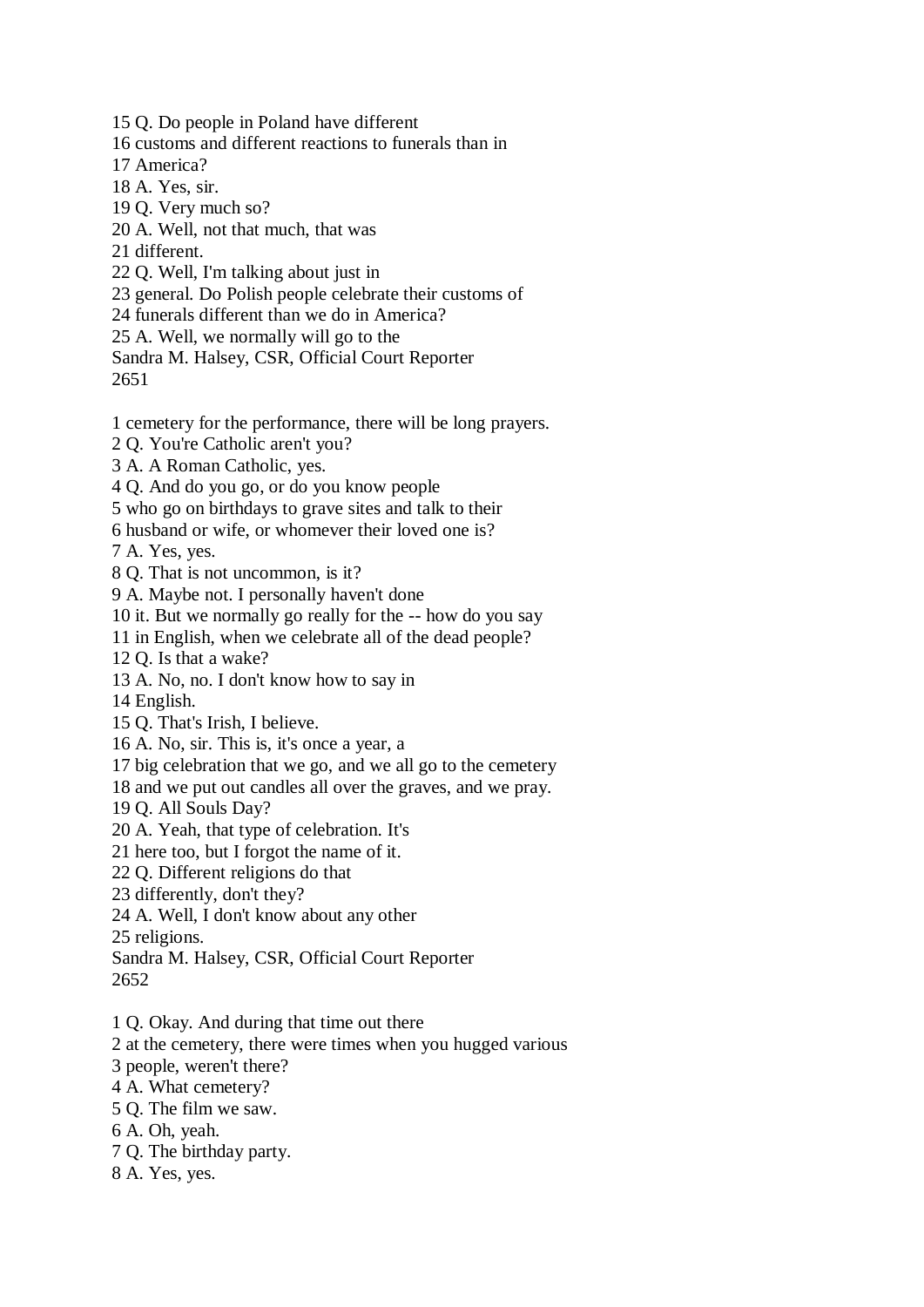9 Q. You hugged some people? 10 A. Yes. 11 Q. You cried some? 12 A. We tried not to cry, well, I tried not 13 to cry. 14 Q. Okay. And you laughed some? 15 A. We smiled some, not really, I didn't 16 really laugh. 17 Q. You didn't joke around? 18 A. I smiled a little bit and I don't, 19 well, I mean, what you saw really. 20 Q. You didn't joke around some, are you 21 sure about that? 22 A. Joke about what? 23 Q. Joke around about anything. 24 A. No, sir. 25 Q. You are certain? Sandra M. Halsey, CSR, Official Court Reporter 2653 1 A. If I did, I don't remember joking 2 about anything. 3 Q. Well, there were pictures of Darlie 4 there crying, weren't there? 5 A. I didn't see Darlie cry.

6 Q. You never saw Darlie cry at that whole

7 time at that birthday party?

8 A. I didn't.

9 Q. Did you see her wipe away a tear?

10 A. No.

11 Q. Never did?

12 A. No, sir.

13 Q. Did you see the film?

14 A. That moment on the film, her head was

15 down.

16 Q. She was faking wiping away a tear?

17 A. I didn't see a tear.

18 Q. Did you see her walk around with

19 pictures of her babies in her arms?

20 A. Yes, I have.

21 Q. She had those in her arms a lot,

22 didn't she?

23 A. No, only when the cameraman came.

24 Q. Oh, that is just when the cameraman 25 came is when she picked up those and put them there? Sandra M. Halsey, CSR, Official Court Reporter 2654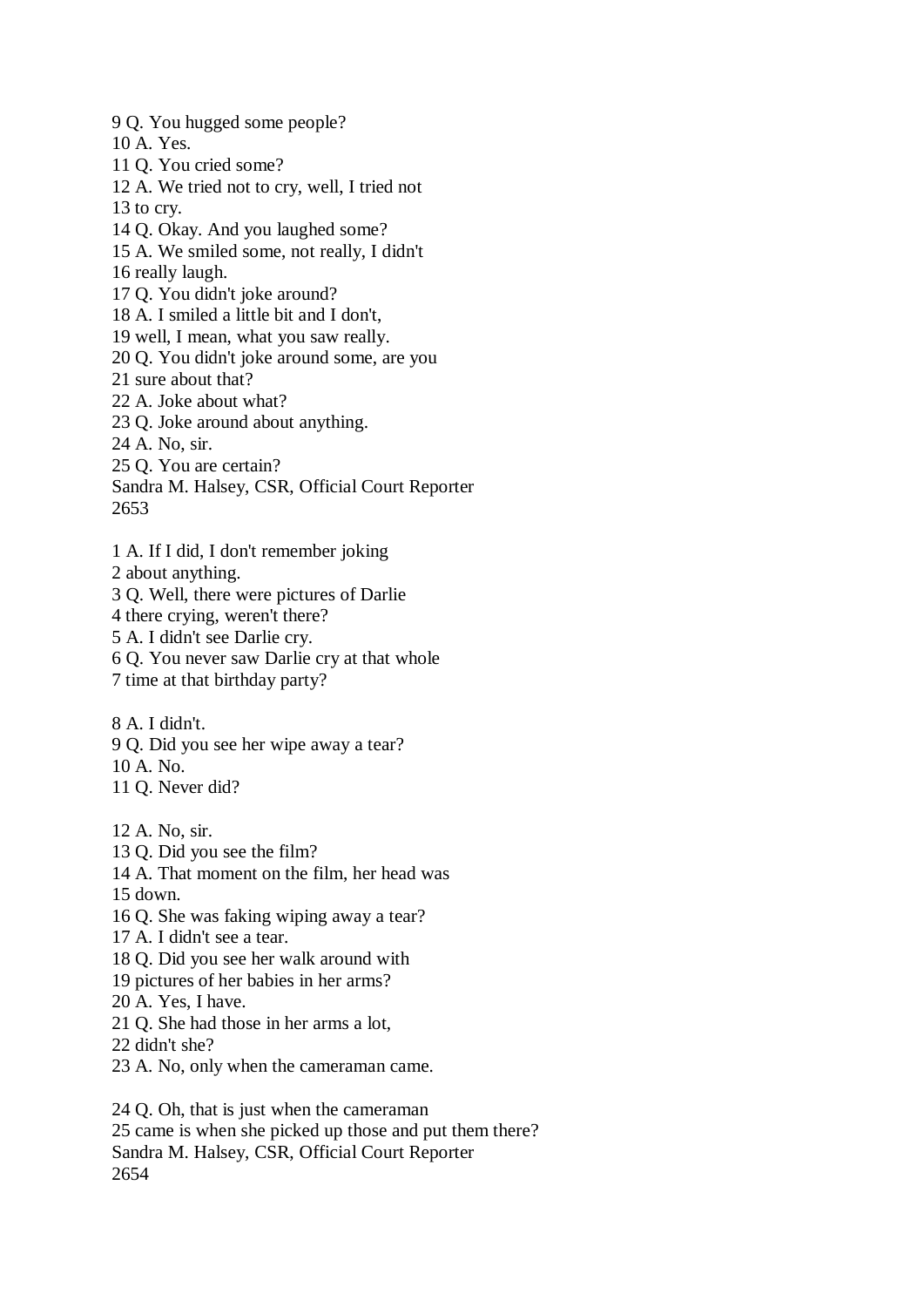1 A. Yes, sir.

2 Q. Okay. Do you remember them talking

3 about how thankful they were that Drake was still there?

4 A. Yes, she said that they were thankful.

5

6 MR. RICHARD C. MOSTY: Your Honor,

7 this is, maybe a time when we need to take up a matter.

8 THE COURT: All right. If the jury 9 will step outside, please. Take a 10 minute break now, 10 please. 11 THE COURT: All right. 12 13 (Whereupon, the jury

14 Was excused from the 15 Courtroom, and the

16 Proceedings were held 17 In the presence of the 18 Defendant, with her

19 Attorney, but outside 20 The presence of jury 21 As follows:)  $22$ 

23 THE COURT: May the record reflect 24 that all parties of the trial are present and these

25 proceedings are being held outside of the presence of the Sandra M. Halsey, CSR, Official Court Reporter 2655

1 jury. Mr. Mosty. 2 MR. RICHARD C. MOSTY: Your Honor, 3 what we're going to go into, and I can either go through 4 the whole thing or I can tell you in general, and then 5 we'll -- 6 THE COURT: Well, let's just

7 generalize it first, then we will go through it. 8 MR. RICHARD C. MOSTY: Okay. Mr. 9 Hagler suggested perhaps that I talk too loud and that 10 the jury might hear me, so if the Court can't hear me, 11 let me know. I'll try to talk a little bit lower.

12 THE COURT: That will be fine. 13 MR. RICHARD C. MOSTY: What we are 14 going to propose to go into at this time is, in a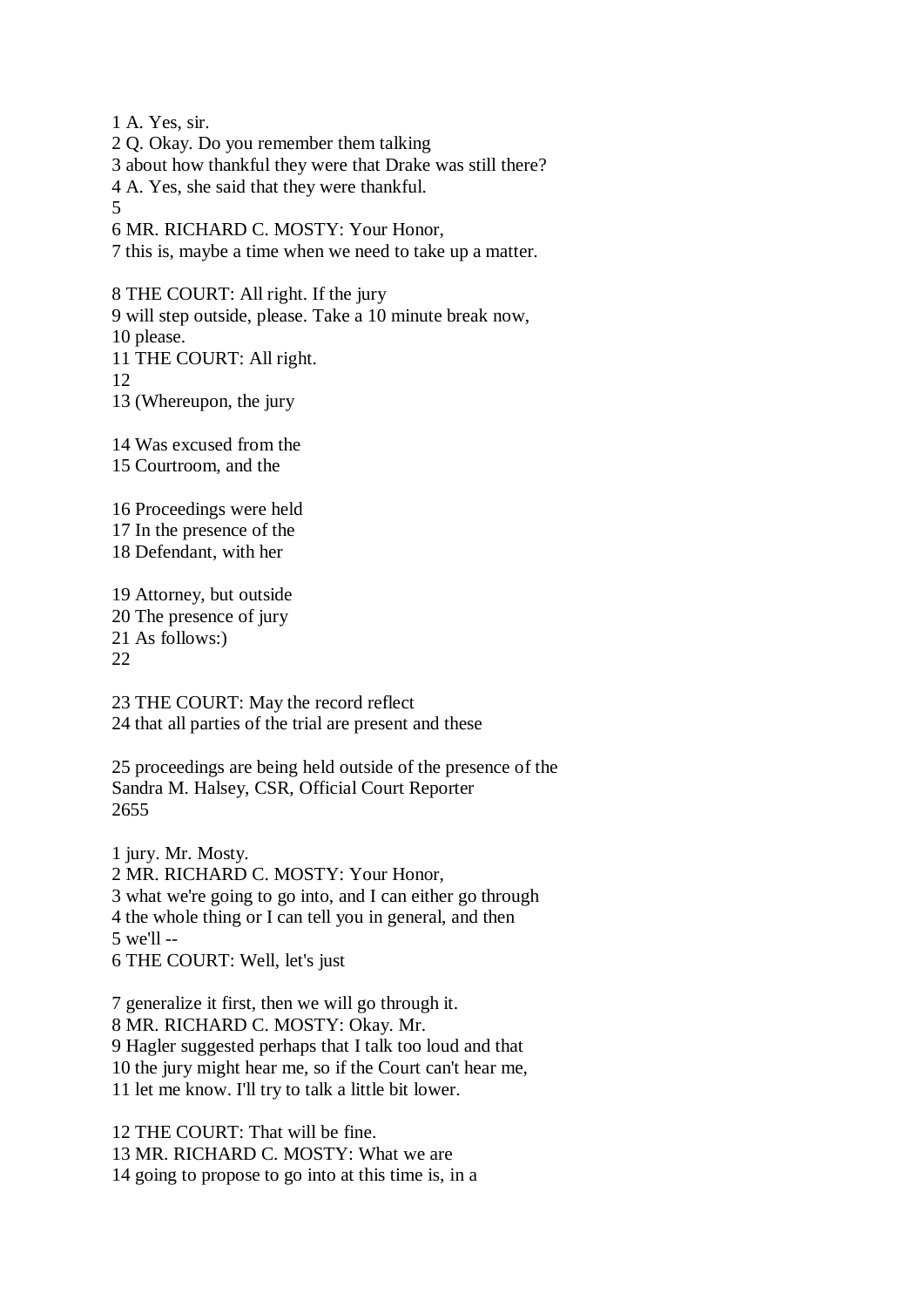15 nutshell, Miss Jovell's psychiatric history; various 16 commitments, various times that she has been in and out 17 of insane asylums, and, into some of her background, and 18 her experience with depression, and her own relationships 19 at which are all relevant about what she is talking 20 about. That she's counselled Mrs. Routier on 21 psychiatric, psychological matters and so forth, and so 22 we're going to go in to show that. 23 And so, a substantial part of this is 24 in the Baylor medical records, when she was in there. 25 And a lot of the background in there, of what her history Sandra M. Halsey, CSR, Official Court Reporter 2656

1 is, and describe what her history is that she described. 2 THE COURT: Perhaps she could 3 summarize it and if you need to ask more questions, you 4 might for the purpose of this hearing. 5 MR. TOBY SHOOK: Well, Judge, what 6 time frame are you talking about?

7 MR. RICHARD C. MOSTY: Well, I'm going

8 to -- we're going to pull it right on up to date, it's

9 going to go from '96 backwards, through, you know, she

10 is -- the first time she was ever committed or

11 hospitalized in an insane asylum was, she was -- or her

12 first bout with depression, she was 16.

13 The first time she was in the

14 hospital, was 22. She was 22 years old. She was in in

15 '89, you know, and we're going to bring up that whole

16 history of that, of her when she is sitting there

17 counselling Mrs. Routier. What her background is and

18 what her history is, is a fundamental part of that.

19 MR. TOBY L. SHOOK: Excuse me. Is '89

20 the last year you have there?

21 MR. RICHARD C. MOSTY: That is the

22 last hospitalization I have got, that I have got.

23 MR. TOBY L. SHOOK: Judge, obviously,

24 we would object then. There is no relevance to that, in

25 1989 about some stay in the hospital. It's completely

Sandra M. Halsey, CSR, Official Court Reporter 2657

1 irrelevant. It's only being tried to be introduced to 2 dirty this witness up, in irrelevant matters. 3 THE COURT: Overruled. I'll let them 4 do it. Go ahead. 5 MR. TOBY L. SHOOK: Well -- 6 THE COURT: But if we could sort of --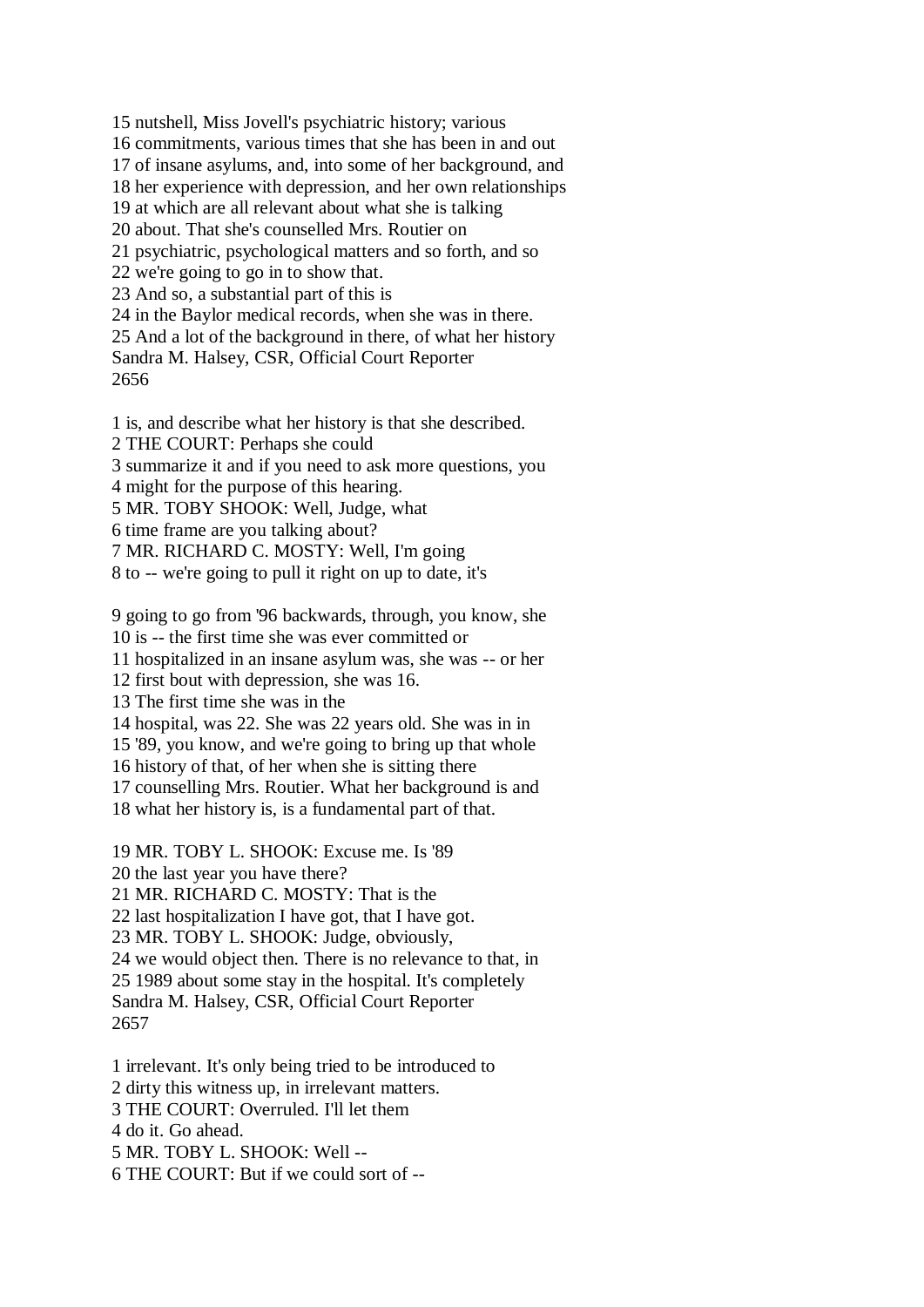7 can we just, could you ask a summation question and get

8 it, for the purpose of this hearing.

9 MR. DOUGLAS MULDER: Kind of tell us

10 about all of the times that you have been in an insane

11 asylum, or something like that?

12 MR. RICHARD C. MOSTY: Well, you know,

13 the medical records, as you might suspect, are replete

14 with things that she said. So I will try to move quickly

15 through it.

16 THE COURT: All right. Thank you.

17 MR. RICHARD C. MOSTY: That is it.

18 THE COURT: Go ahead.

19 MR. RICHARD C. MOSTY: You want me to

20 go through all this now?

21 THE COURT: Well, can I see them real

22 quickly?

23 MR. RICHARD C. MOSTY: Sure, these are

24 the Baylor records.

25 THE COURT: Okay.

Sandra M. Halsey, CSR, Official Court Reporter 2658

1 MR. RICHARD C. MOSTY: And we will 2 offer the whole record in, too. 3 THE COURT: Okay. 4 MR. RICHARD C. MOSTY: But then I want 5 to talk to her about some specifics. 6 THE COURT: Let's break, and let me 7 review these and then we will look at them.

8 MR. RICHARD C. MOSTY: All right.

9 THE COURT: If you will step down 10 please, ma'am. Thank you. 11 THE COURT: All right. 12 13 (Whereupon, a short 14 recess was taken, after 15 which time, the

16 proceedings were 17 resumed in open court, 18 in the presence and 19 hearing of the

20 Defendant, being 21 represented by her

22 Attorney, but outside of 23 the presence of the jury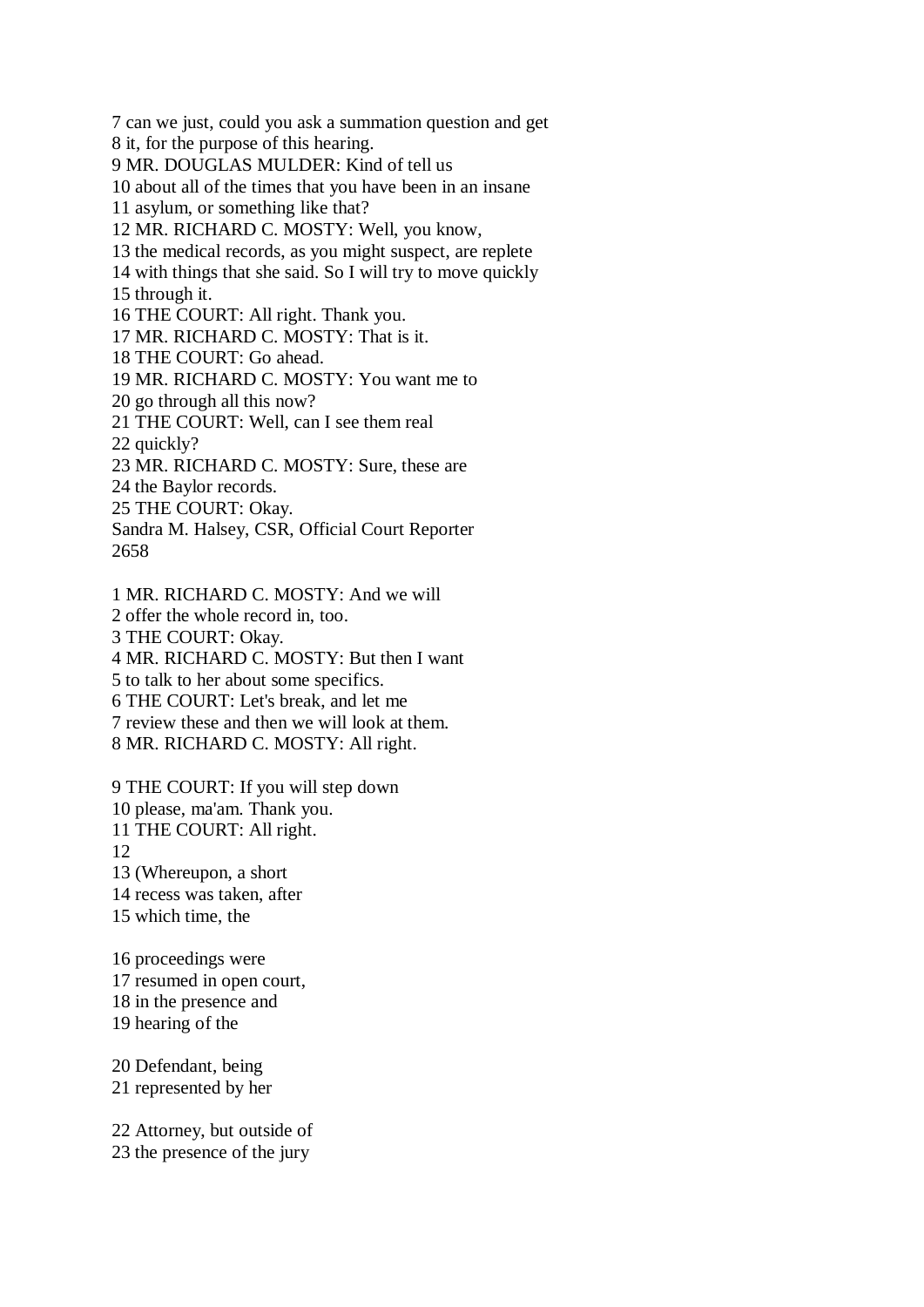24 as follows:) 25

Sandra M. Halsey, CSR, Official Court Reporter 2659

1 THE COURT: All right. Everyone

2 please have a seat.

3 All right. Let's continue. Let the

4 record reflect that these proceedings are being held

5 outside of the presence of the jury and that all parties

6 of the trial are present.

7 Mr. Mosty, if you will develop what

8 you wish to on the hearing outside of the presence of the

9 jury, please.

10

11 BY MR. RICHARD C. MOSTY:

12 Q. Miss Jovell, and I think you have

13 described this time that you gave Darlie the advice about

14 getting help, that was in May of 1996; is that right?

15 A. Yes.

16 Q. And you were counselling with her?

17 A. Pretty much. I told her to please get

18 help.

19 Q. And you were -- your opinion was that

20 she was suffering from depression?

21 A. Yes.

22 Q. That was your opinion?

23 A. Yes.

24 Q. And you thought she needed to go see a

25 doctor?

Sandra M. Halsey, CSR, Official Court Reporter 2660

- 1 A. Yes.
- 2 Q. Did you give her a name of a doctor?
- 3 A. No, I haven't, because she told me
- 4 that they are going to go to Lubbock and do that anyways.

5 Q. Okay. Who were you seeking

6 counselling with at that time, and who were you in

7 counselling with?

8 A. Nobody.

9 Q. Nobody? What about -- did you go to

10 an acupuncturist?

11 A. Oh, yes.

12 Q. Is that for psychological and

13 psychiatric?

14 A. No, sir, that was for my back.

15 Q. For your back?

16 A. Yes.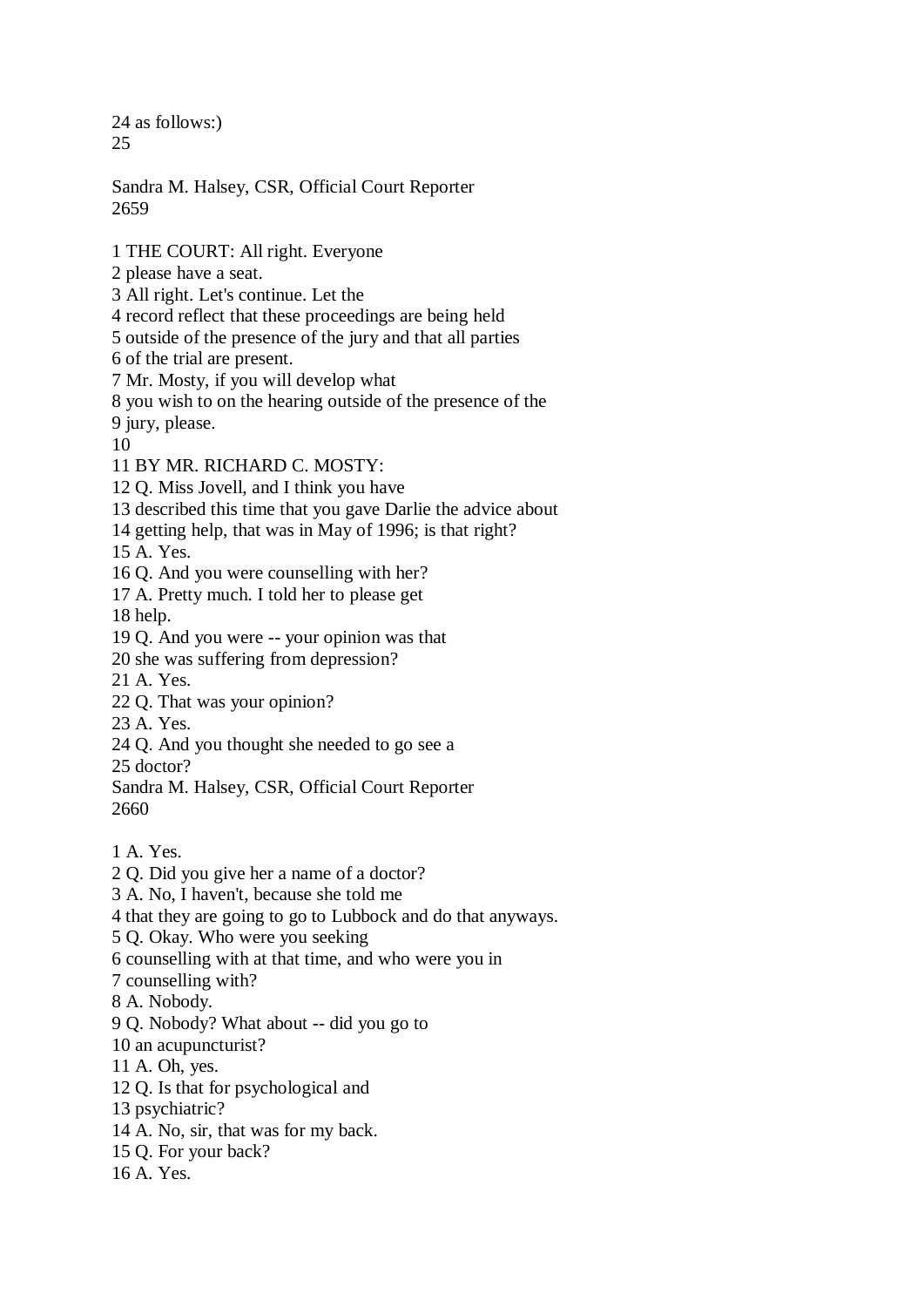18 time? 19 A. I only went to see for my back, that 20 doctor. 21 Q. When was it that -- well, let's go 22 back the other way. When have you after Baylor -- we 23 will go to Baylor in a minute. 24 A. Yes. 25 Q. But after Baylor, what psychologists, Sandra M. Halsey, CSR, Official Court Reporter 2661 1 counselors and psychiatrists have you seen? 2 A. I went back to my M.D. and I told him 3 what she have said to me, and I didn't agree with that at 4 the time. And I went back to my M.D. 5 Q. Okay. 6 A. They have been keeping with me. 7 Q. So actually, and I remember that 8 because even before you went into Baylor, you had been 9 with your M.D., your doctor? 10 A. Yes. 11 Q. And he had been giving you some pills 12 for depression, had he not? 13 A. Yes. 14 Q. And then you went to Baylor and then 15 you went back to that same doctor? 16 A. Yes. 17 Q. What is his name? 18 A. Dr. Niamatali. 19 Q. Actually, he is the one who has been 20 continuing to give you -- 21 22 THE COURT: Would you inquire as to 23 the first name of the doctor, please? 24 THE WITNESS: Habi Niamatali. 25 THE COURT: Habi? Sandra M. Halsey, CSR, Official Court Reporter 2662 1 THE WITNESS: It's an Indian name, I 2 think. 3 THE COURT: Can you spell it for us, 4 please, ma'am? 5 THE WITNESS: I don't know. I'm 6 sorry. He is in Garland. 7 THE COURT: All right. 8 9 BY MR. RICHARD C. MOSTY: 10 Q. All right. And, then, that is the

17 Q. What doctors were you seeing at that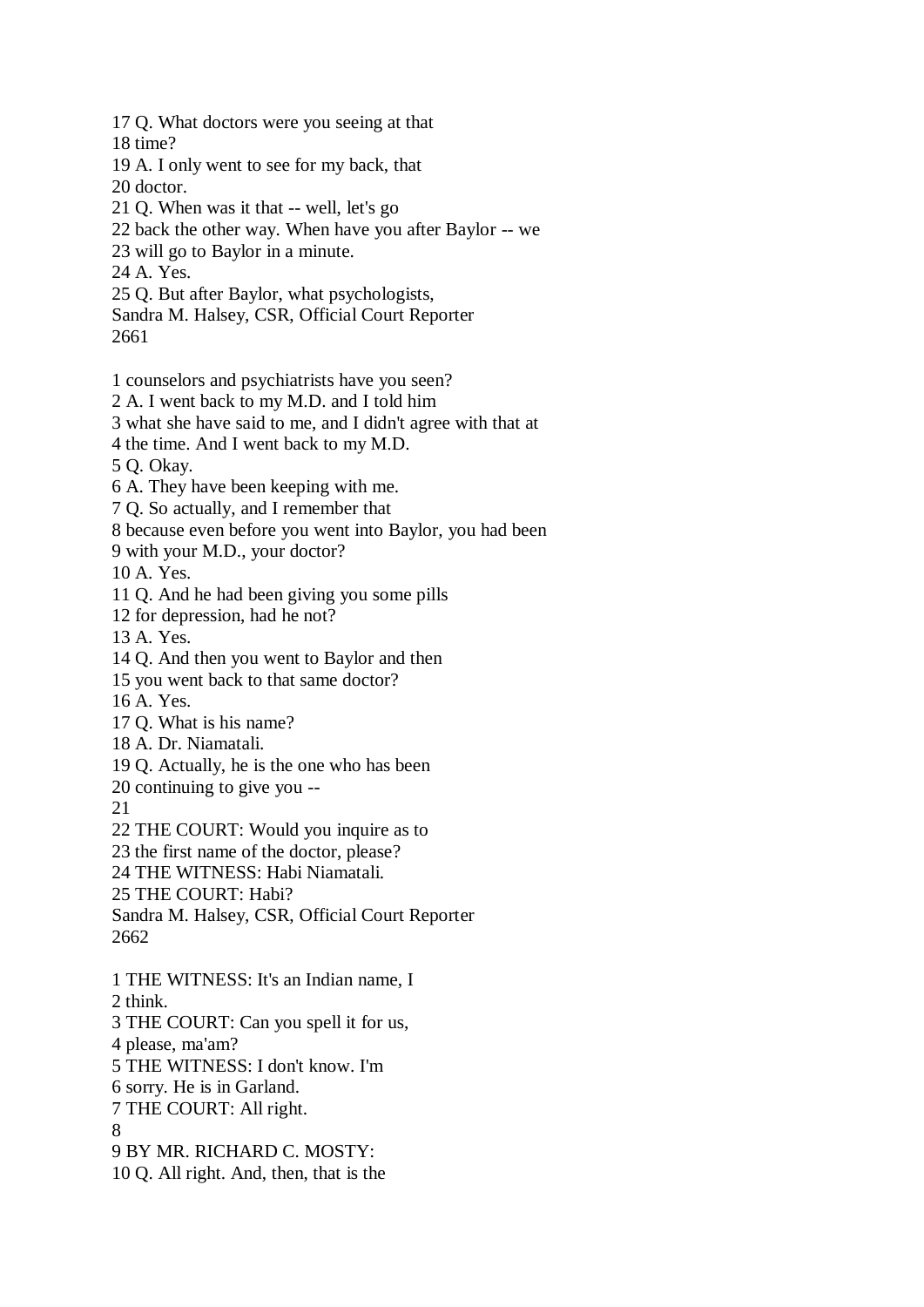11 doctor you went to before you went to Baylor?

12 A. Yes.

13 Q. And that is the doctor you went to

14 after you went to Baylor?

15 A. Yes.

16 Q. And that is the doctor that you have

17 continued to see?

18 A. No, I quit continue seeing that

19 doctor.

20 Q. When did you quit seeing him?

21 A. Because I didn't need no more help.

22 Q. When did you quit seeing him?

23 A. Shortly after -- no, maybe -- I maybe

24 saw him, I don't really recall, but I went there for, oh,

25 I don't know, really, four more visits to be on the safe

Sandra M. Halsey, CSR, Official Court Reporter

2663

1 side.

2 Q. Okay. And what medications have you

3 continued to take for depression?

4 A. I don't remember, sir.

5 Q. What are you taking now?

6 A. The name of it, no, sir, I don't.

7 Q. Are you taking anything now?

8 A. No, sir, I don't.

9 Q. Are you taking anything for it now?

10 A. No, sir, I don't. When this whole

11 thing started, I was very emotional, I went to my a

12 acupuncture doctor, and that helps me to relax.

13 Q. Okay. So you were upset and you were

14 emotional and you went to your acupuncturist to --

15 A. When the events took place, when all

16 this happened.

17 Q. So you went to your acupuncturist

18 because you were under stress and you were not feeling

19 well, mentally?

20 A. No, sir, I was grieving for the boys.

21 Q. That is a mental condition, isn't it?

22 A. I don't know what you can call it, but

23 I was --

24 Q. Whatever it is, it's an emotion, it's

25 something in your mind?

Sandra M. Halsey, CSR, Official Court Reporter

2664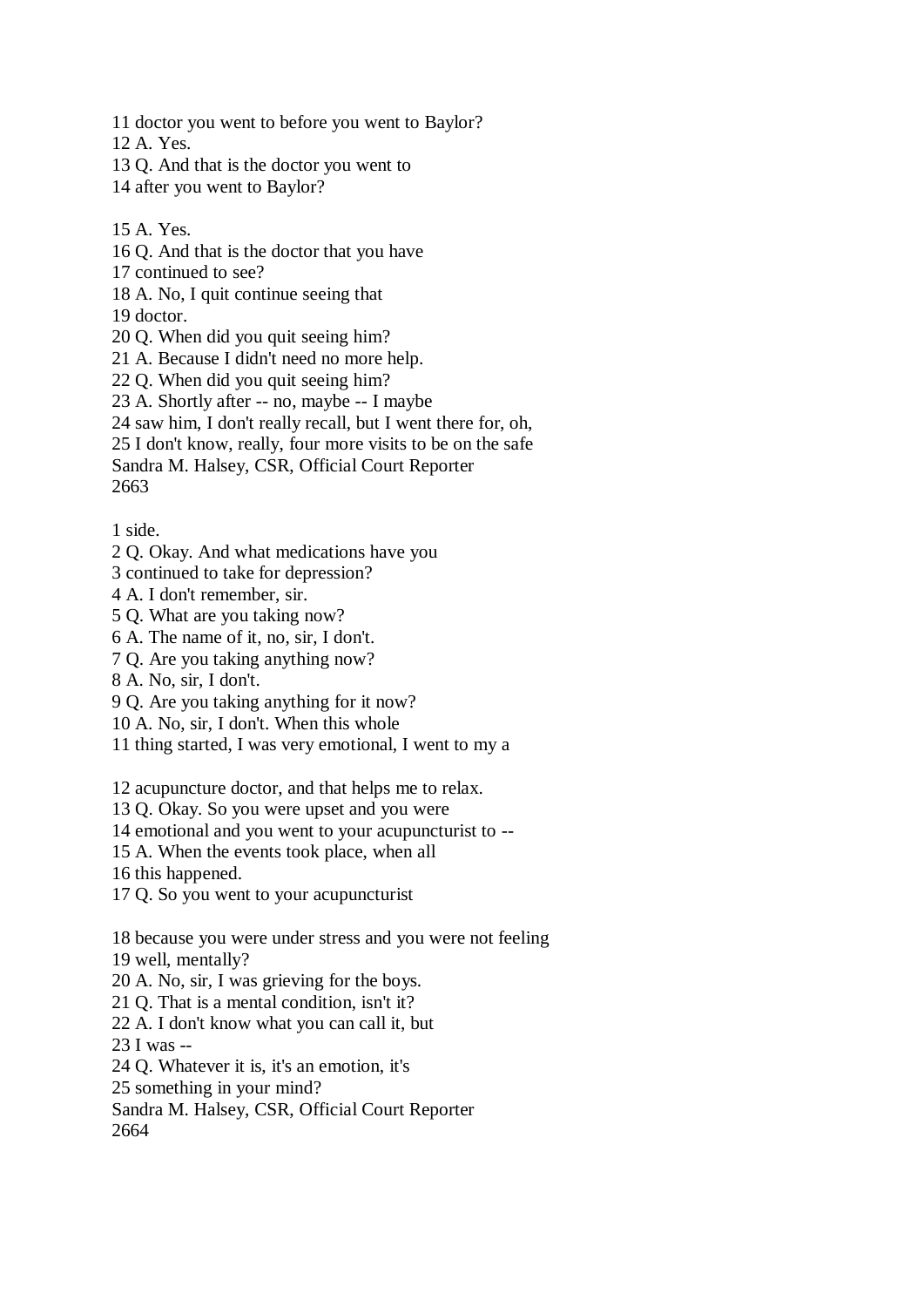- 1 A. Well, yes, it's an emotion, it's a
- 2 very painful emotion.
- 3 Q. You were treated by your acupuncturist 4 for that?
- 5 A. Yes, because it helps me to relax,
- 6 because I couldn't sleep and I cried a lot.
- 7 Q. That is to get over the emotional --
- 8 A. To help me to get sleep and not to be
- 9 so -- well, yes, I was very hurt.
- 10 Q. What have you done over the years for
- 11 depression, since Baylor?
- 12 A. I didn't have to, sir.
- 13 Q. Not a thing?
- 14 A. Not a thing.
- 15 Q. You have not taken any drugs at all?
- 16 A. Not a pill one.
- 17 Q. You have not had a depressed state
- 18 since then?
- 19 A. No. No, sir.
- 20 Q. In your counselling with Darlie
- 21 Routier, did you call on some of your background and your
- 22 experiences at Baylor?
- 23 A. Not at Baylor. I tried to tell her
- 24 that when I had my daughter, I had a post-partum
- 25 depression when my child was born. I had post-partum
- Sandra M. Halsey, CSR, Official Court Reporter
- 2665
- 1 depression and I tried to take my life away.
- 2 Q. Okay. And, all of that was part of,
- 3 when you were talking to Darlie, part of what you were
- 4 trying to do was to relate your life's experiences to
- 5 her, were you not?
- 6 A. Because I see the difference, more or
- 7 less, telling her after what happened to me after I had
- 8 baby.
- 9 Q. All right. So you were taking your
- 10 past, the one where you were hospitalized for post-partum
- 11 depression, that was not at Baylor, was it? That was at
- 12 a previous hospitalization?
- 13 A. Yes, when I had my daughter.
- 14 Q. So you took these two -- how many
- 15 times have you been hospitalized?
- 16 A. Twice.
- 17 Q. In some kind of psychiatric or
- 18 psychological hospital? Twice?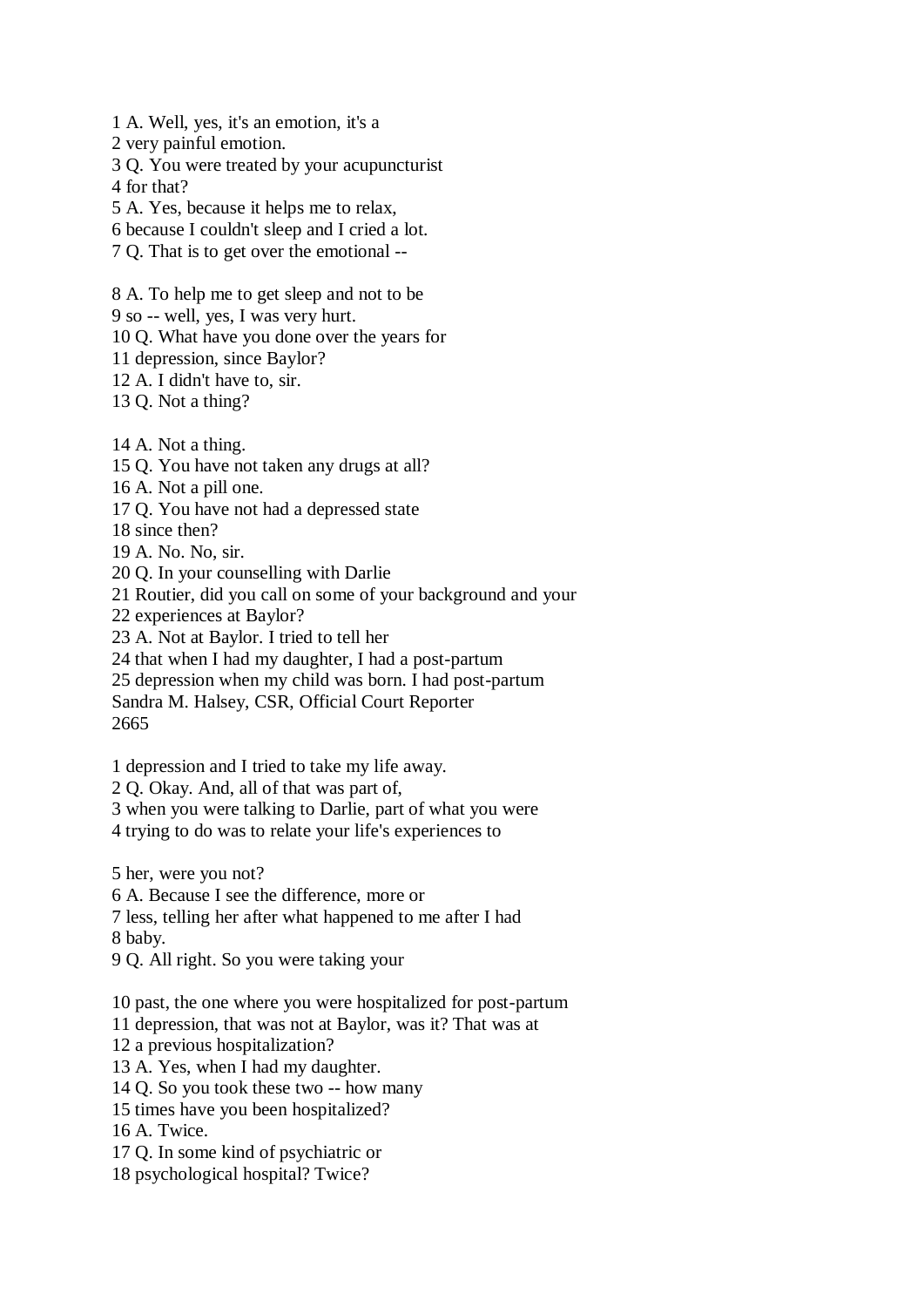19 A. Twice.

20 Q. And you took those life experiences

21 and they were part of why you wanted to discuss getting

22 help with Darlie, weren't they?

23 A. Pretty much so, seeing her behavior.

24 Q. Because you, in your background and in

25 your make up, you had that, and so you wanted to share

Sandra M. Halsey, CSR, Official Court Reporter

2666

1 that with Darlie?

2 A. Well, she had known that, I have told

3 her that before.

4 Q. But that was part of your

5 recommendation of visiting with her, about getting help

6 and suicide note?

7 A. No, I went there because I wanted to

8 make sure that Darin didn't lie to me about getting help

9 for Darlie.

10 Q. But my question is, that part of what

11 you were counselling her about --

12 A. I didn't counsel her.

13 Q. You didn't counsel her?

14 A. No. I just told her --

15 Q. Let me take that back. Your advice --

16

17 THE COURT: Let her answer the

18 question, please. Go ahead and answer the question.

19 THE WITNESS: It's not counselling. I

20 was very concerned about her, yes.

21

22 BY MR. RICHARD C. MOSTY:

23 Q. I'll take the word counselling back.

24 Your advice to her.

25 A. Yes.

Sandra M. Halsey, CSR, Official Court Reporter 2667

1 Q. Part of your advice was based upon

2 your own previous hospitalizations and your own previous

3 mental problems?

4 A. Pretty much so.

5 Q. And you were recommending that she

6 take the course you took?

7 A. Yes.

8 Q. Now, let's talk then about some of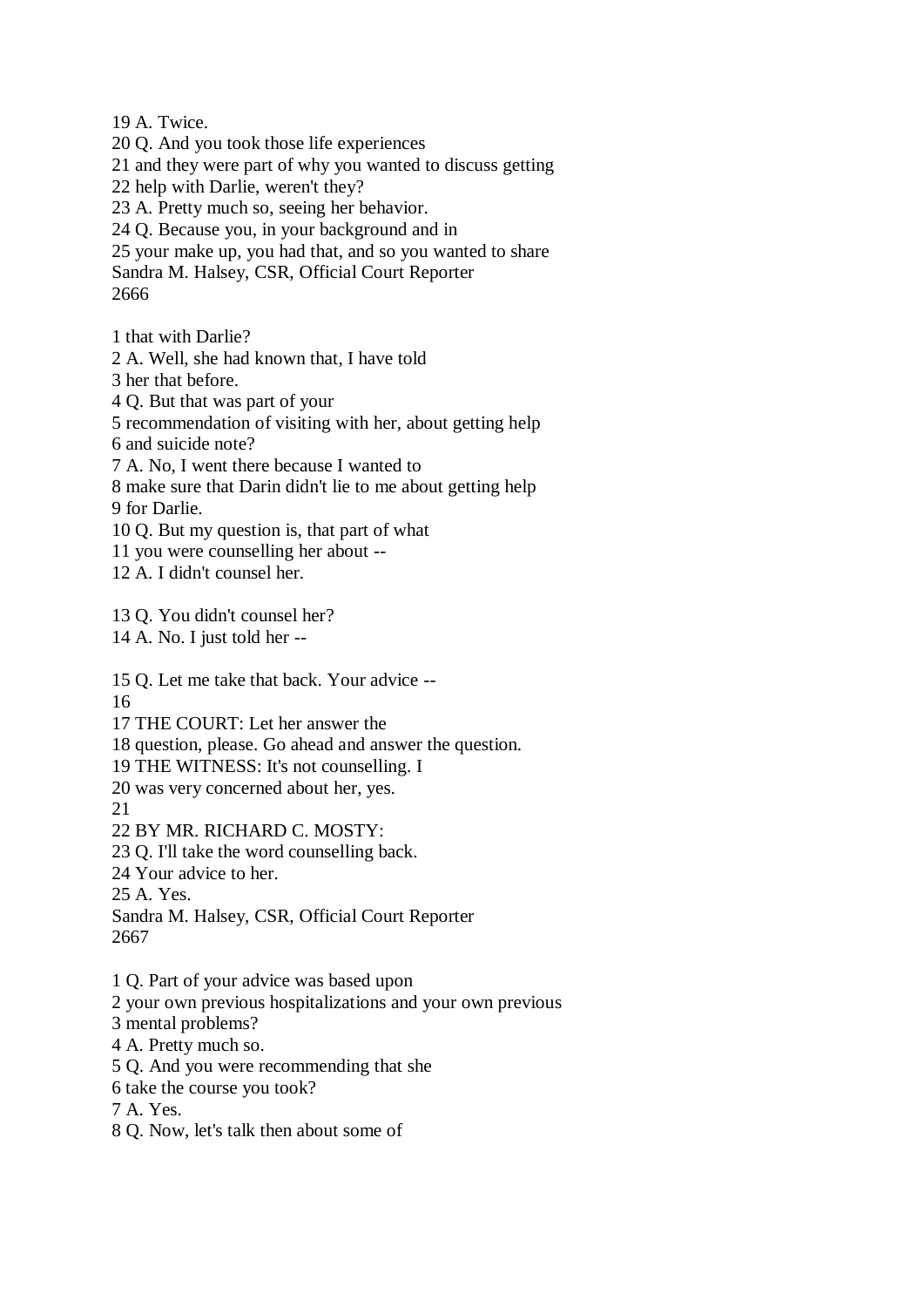9 your depression when you were admitted to Baylor. You 10 told them at that time that your depression was so bad 11 that you could not function?

12 A. Yes, sir. 13 Q. And that had -- that that was your 14 second time in the hospital? 15 A. Yes, sir. 16 Q. But your first episode with depression 17 was when you were 16? 18 A. I was 16, yes. 19 Q. And when you were 16, you were 20 dysfunctional for a year, weren't you? 21 A. No. 22 Q. Do you remember telling them at Baylor 23 that at the age of 16 you stayed home from school the 24 whole year? 25 A. No, that is when I had my accident, Sandra M. Halsey, CSR, Official Court Reporter 2668

1 she must have misunderstood me.

2 Q. Isolating and doing absolutely nothing

3 except sleeping all the time?

4 A. I slept quite a bit, I remember, yes.

5 That was the summertime and I prefer sleeping.

6 Q. So, this statement in the Baylor

7 medical records is wrong?

8 A. Well, I don't know how she put it down

9 on the paper. But I remember being in my 16, through the

10 summertime, I felt depressed. I more or less wanted to

11 stay home and just sleep and don't go nowhere.

12 Q. Okay. Do you agree with this

13 statement, that you told Baylor that your first episode

14 with depression was at the age of 16 when she stayed at

15 home from school the whole year, isolating and doing

16 absolutely nothing except sleeping all the time? Did you

17 tell Baylor that?

18

19 MR. TOBY SHOOK: Judge, could we get

20 to a specific time when this statement was supposed to

21 have been made and to who?

22 THE COURT: That's sustained. I would

23 like that. If you could get the dates and times.

24

25

Sandra M. Halsey, CSR, Official Court Reporter 2669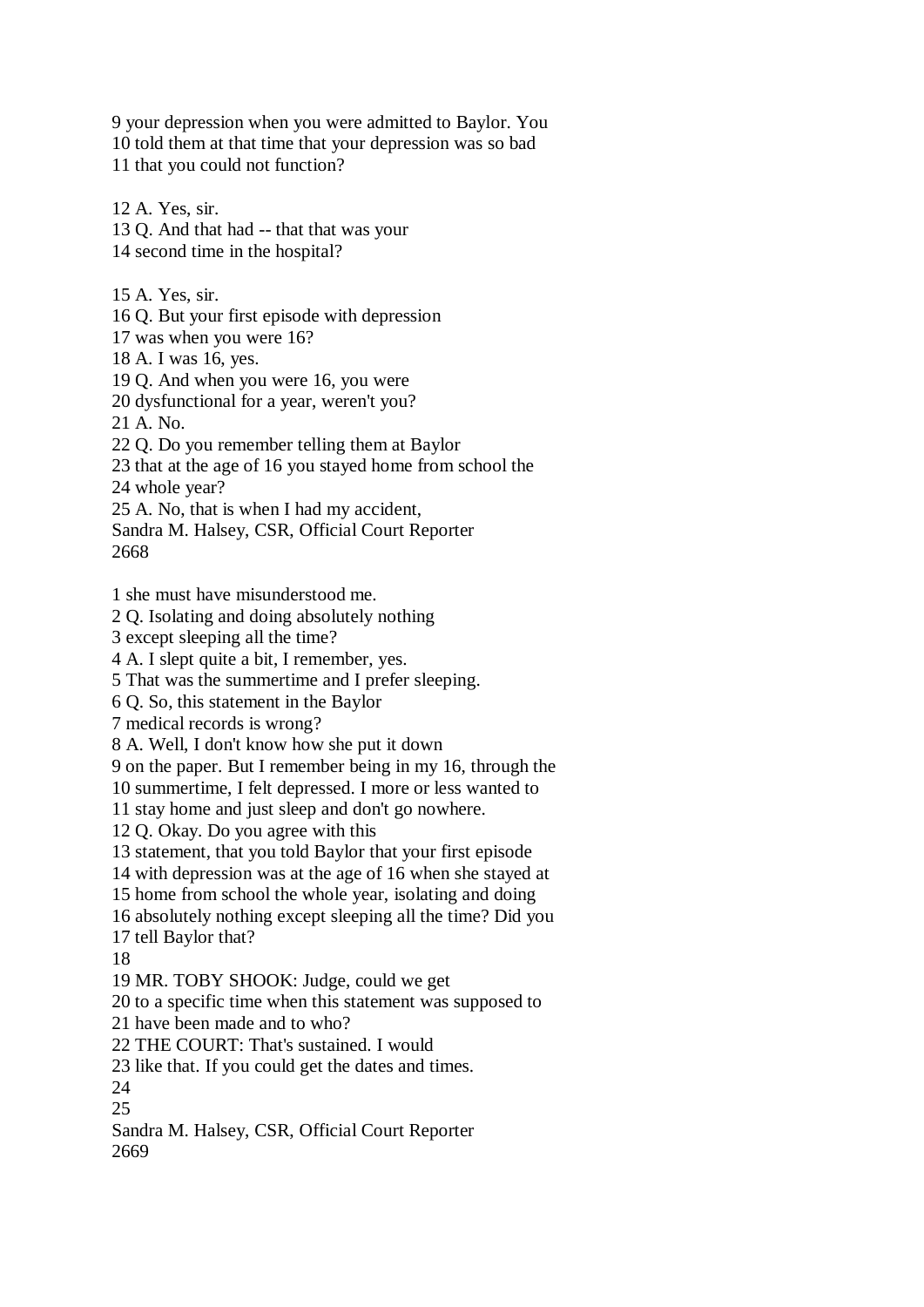1 BY MR. RICHARD C. MOSTY:

2 Q. Your date of admission to Baylor was

3 October 15th of 1989?

4 A. Somewhere -- yes.

5 Q. Okay. But this -- this incident that

6 you're describing was many, many years before?

7 A. No, the same incident.

8 Q. How old were you when you went to

9 Baylor in '89?

10 A. I don't know. 35, maybe.

11 Q. 35?

12 A. Maybe.

13 Q. So when you told Baylor about your

14 depression at age 16, you had been describing something

15 that happened 19 years before?

16 A. Well, I have told her that I could go

17 over with her and go ahead and tell her what happened to

18 me, but I already had that behind me. There was

19 something else that occurred at that time that I want to 20 go into.

21 Q. By that time, you said 19 years ago

22 you had that behind you, but now you are back at Baylor?

23 A. What have happened, well, yes, sir,

24 but there were some different reasons that I went back to 25 Baylor.

Sandra M. Halsey, CSR, Official Court Reporter 2670

1 Q. Well, at 16 it was depression when you

2 stayed home the whole year, was it not?

3 A. I didn't really stay the whole year, I

4 don't know why she put that down.

5 Q. Well, whatever it was, you were 16

6 years old?

7 A. That was summertime, and I felt

8 depressed, yes, and I didn't get out nowhere. I just

9 wanted to stay home and sleep.

10

11 THE COURT: The Court understands what

12 happened there. If we could move on to the next time

13 frame, please.

14

15 BY MR. RICHARD C. MOSTY:

16 Q. At 16, however, you were not

17 hospitalized, were you?

18 A. No, no, sir.

19 Q. And then the first time you were

20 hospitalized, you were 22?

21 A. When I had my daughter.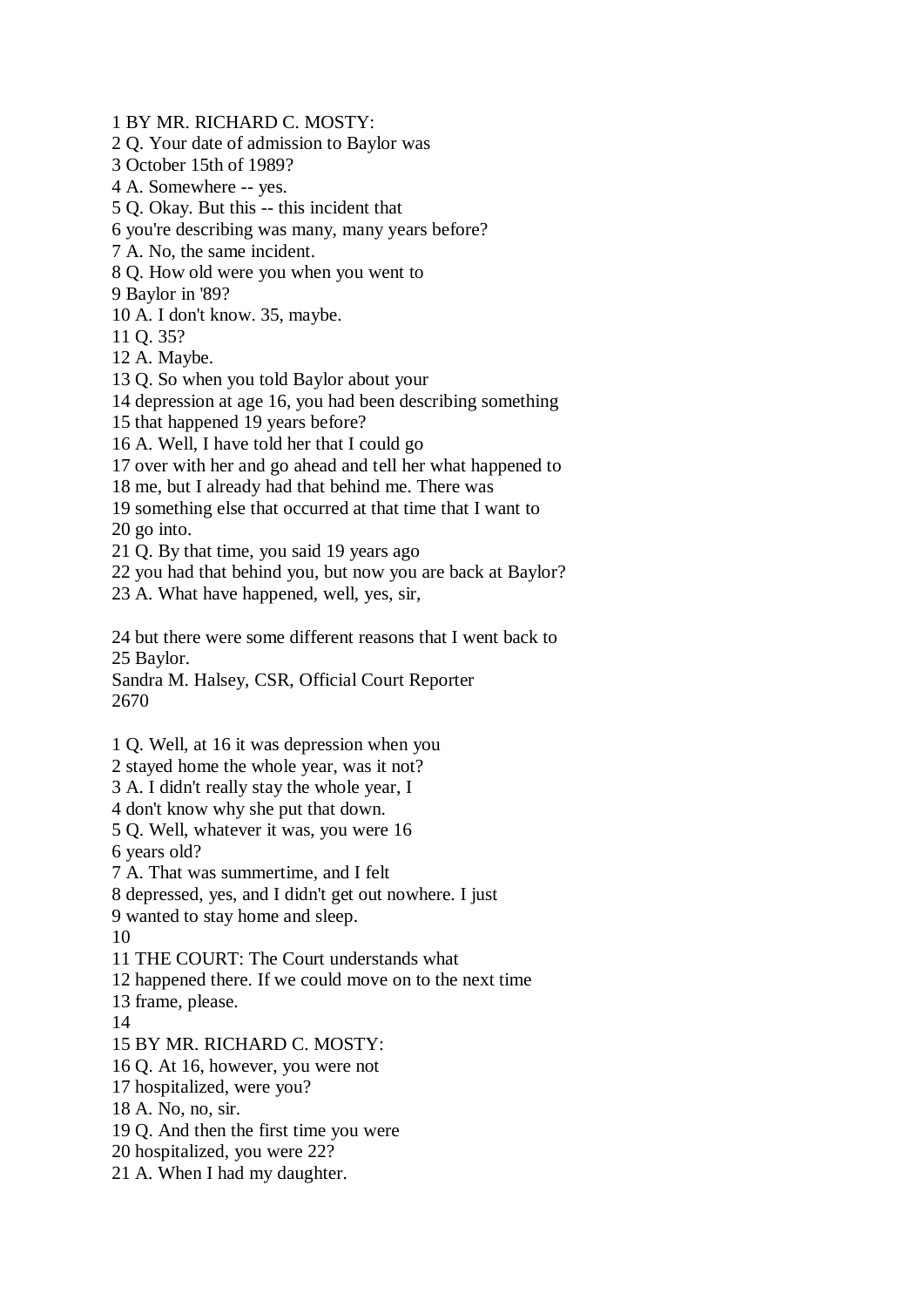22 Q. Okay. And that is not the daughter

23 that you have now?

24 A. Yes, I have daughter.

25

Sandra M. Halsey, CSR, Official Court Reporter 2671

1 MR. TOBY L. SHOOK: Judge, I'll object 2 to him asking for a history. If he is going to go for 3 statements made in the records, we will just ask that the 4 question be limited that way. He is going to ask her 5 from the records. 6 MR. RICHARD C. MOSTY: That's what I'm 7 trying to do. 8 THE COURT: Well, I think that is what 9 he is trying to do. The main thing, we understand that 10 apparently, there has been some treatment for depression. 11 If we could just go through the dates in chronological 12 order, please, for the purposes of this hearing. 13 14 BY MR. RICHARD C. MOSTY: 15 Q. So, then you were hospitalized at age 16 22, what year would that have been? 17 A. 1977. 18 Q. '77. Okay. You were hospitalized at 19 that time for about three weeks; is that right? 20 A. Yes. 21 Q. And, do you say, at that time was your 22 complaint that you had had symptoms of depression for the 23 previous nine months? 24 25 MR. TOBY L. SHOOK: Judge, again, I'll Sandra M. Halsey, CSR, Official Court Reporter 2672 1 object as to who the statement is made to and when it's 2 made. 3 MR. RICHARD C. MOSTY: All right. 4 I'll clarify that. 5 THE COURT: Okay. 6 7 BY MR. RICHARD C. MOSTY: 8 Q. The series of questions that I am 9 asking about now, are the history that you gave to 10 Baylor, in October of 1989. Correct? Do you understand? 11 12 MR. TOBY L. SHOOK: To who? 13 THE WITNESS: Dr. Lynn Markle. 14 THE COURT: Can you read -- 15 MR. RICHARD C. MOSTY: Dr. Rae Lynn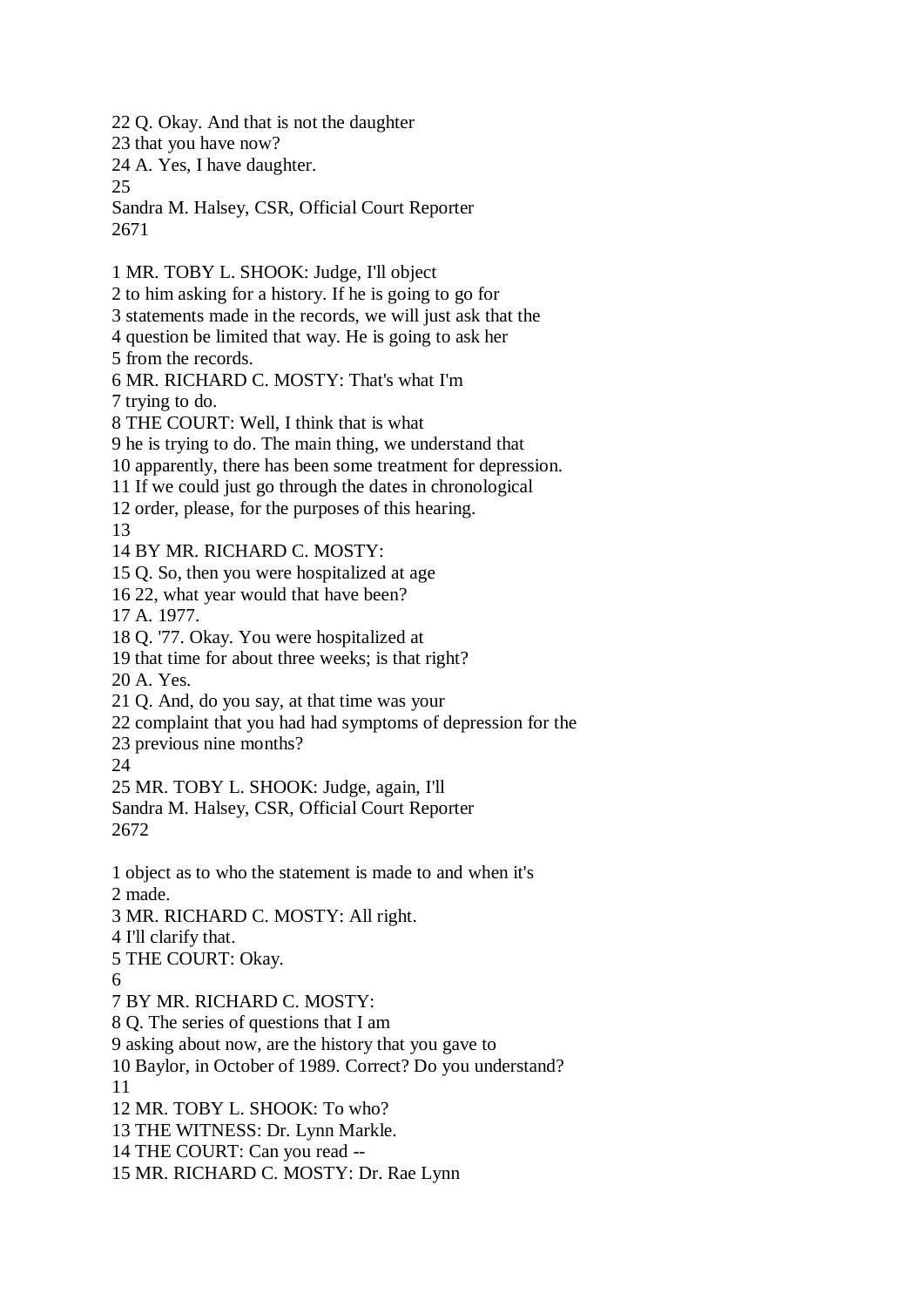16 Markle, M.D. --

17 THE COURT: Let's get all of that in

18 the record, and move on.

19 MR. RICHARD C. MOSTY: I'm trying.

20 THE COURT: Well, if you could do it.

21 The Court has already reviewed those records briefly. I

22 understand the doctor's name. If we could get the

23 doctor's name in the chronological order, please.

24

25

Sandra M. Halsey, CSR, Official Court Reporter 2673

## 1 BY MR. RICHARD C. MOSTY:

2 Q. The conversations that I am talking

3 about, until I tell you differently, are your history

4 that you gave to Dr. Markle in October of 1989. All

5 right?

6 A. Yes.

7 Q. Okay. At that time, you told -- we've

8 already been over the 16, and now we're talking about 22,

9 when you were 22 years old and you had been hospitalized.

10 Where was that hospitalization?

11 A. That was in Boston, Massachusetts.

12 Q. Do you remember the name of the

13 hospital?

14 A. No, sir.

15 Q. And, you told Dr. Markle that prior to

16 that hospitalization that you had been depressed for

17 about nine months. Do you remember?

18 A. No, sir.

19 Q. You don't recall that?

20 A. No, sir.

21 Q. Do you remember telling Dr. Markle at

22 that time, that you would take various antidepressants

23 from your M.D. and that once you got to feeling better,

24 you would stop taking them?

25 A. Yeah, I didn't need them no more.

Sandra M. Halsey, CSR, Official Court Reporter 2674

- 1 Q. Okay. So you would be on them --
- 2 A. No. I'm sorry. I told Dr. Lynn

3 Markle, I committed myself to Dr. Lynn Markle on

4 voluntarily.

5 I went there by myself because my

6 doctor told me that I better go and see, maybe if they

7 would give me different medication. So I went in on my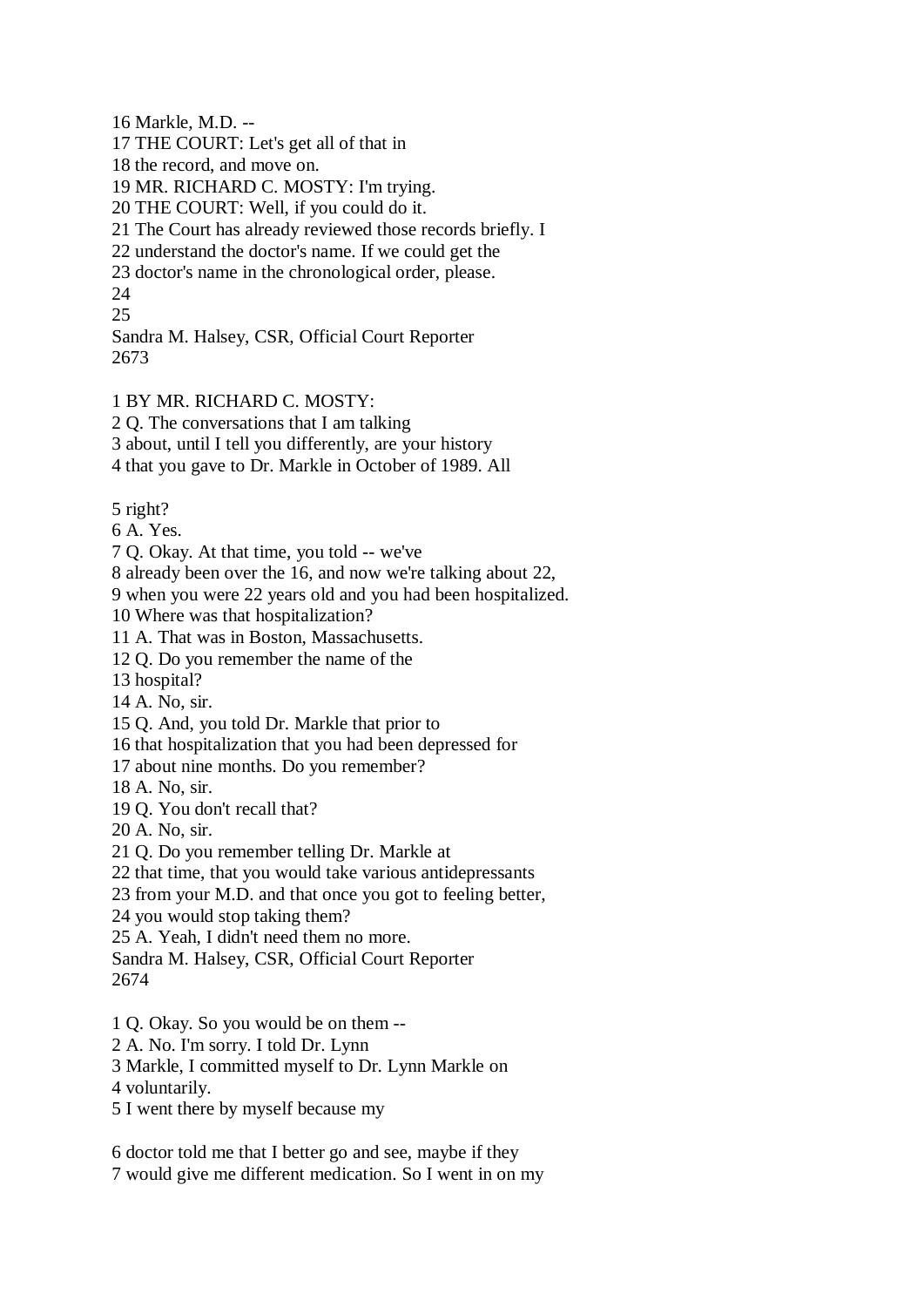8 own, to the hospital, telling them to help me. And, she 9 was supposed to just make sure, that a certain dosage of 10 medication was given to me, and she did. 11 Q. Okay. At this time in May of 1996, 12 when you had that conversation with Darlie and you were 13 talking to her, would you consider Darlie your best 14 friend at that time? 15 A. Yes, sir. 16 Q. Did you make the statement to the Dr. 17 Markle, as follows: "She describes increasing symptoms 18 of depression over the past nine months, stating that her 19 local medical doctor has been giving her medication, and 20 urging her to go to the hospital, as has her best 21 friend." 22 Did you make that statement to Dr. 23 Markle? 24 A. As what? 25 Q. That -- Sandra M. Halsey, CSR, Official Court Reporter 2675 1 A. Oh, no, no. My best friend, I had a 2 friend named Gail. 3 4 THE COURT: What is the time frame for 5 this? 6 MR. RICHARD C. MOSTY: October -- 7 well, this is -- she is describing this October of 1989, 8 to Dr. Markle. She is describing the hospitalization 9 that was earlier. 10 THE COURT: I'm aware of that. Now, 11 can we move on to other hospitalizations subsequent to 12 that, please, so we can get this in context. Are there 13 any subsequent to that? 14 MR. RICHARD C. MOSTY: Any subsequent 15 hospitalizations? I've got the two hospitalizations. 16 Now, I'm go over what she said at Baylor and what her 17 complaints were at Baylor. 18 THE COURT: In 1989? 19 MR. RICHARD C. MOSTY: In 1989. 20 THE COURT: All right. 21 22 BY MR. RICHARD C. MOSTY: 23 Q. Did you tell Dr. Markle at that time 24 in '89 that you had the inability to tolerate crowds or

25 be around people?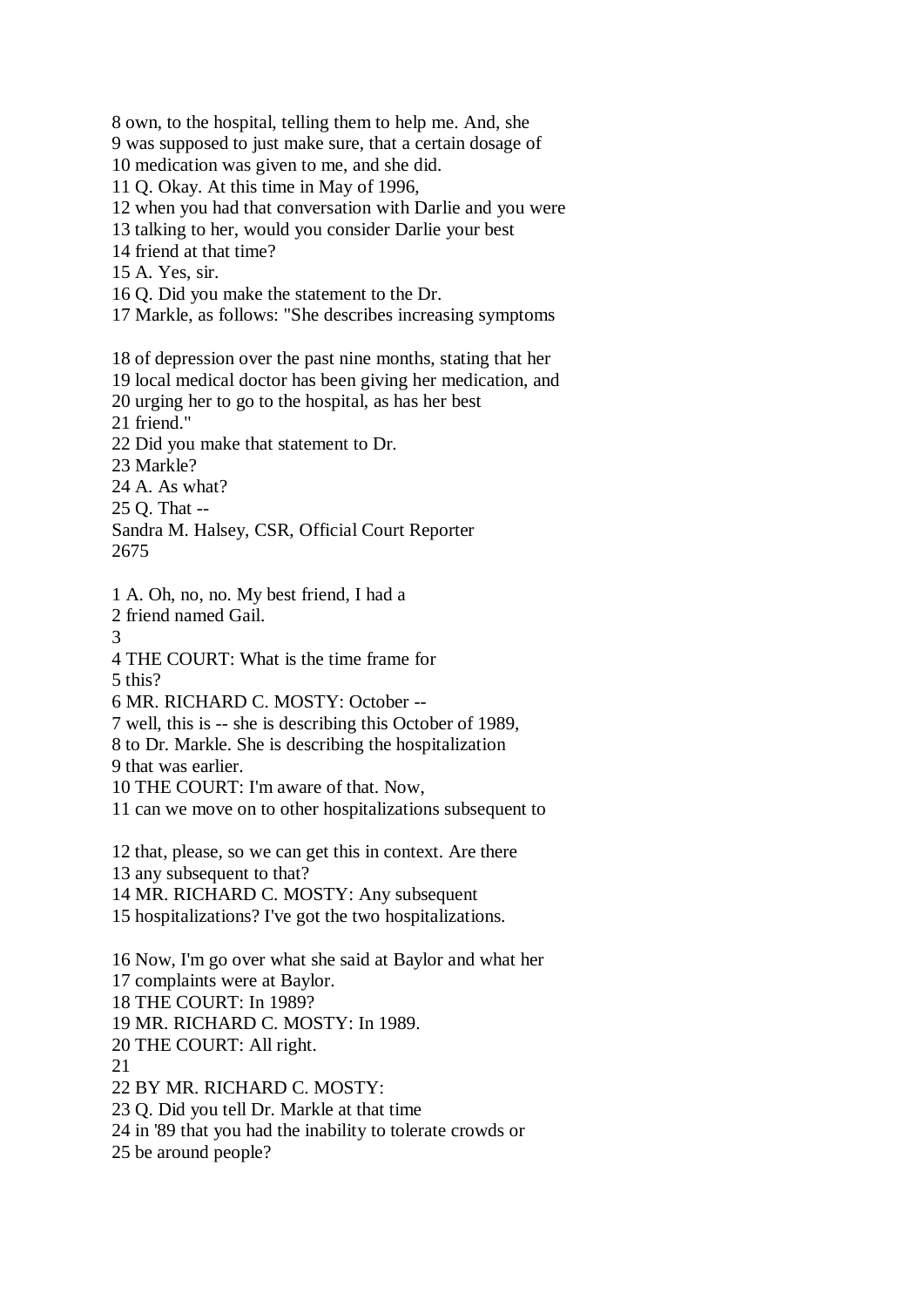Sandra M. Halsey, CSR, Official Court Reporter 2676

1 A. Yes. 2 Q. And that you would have to frequently 3 leave and become easily agitated? 4 A. Yes, sir. 5 Q. And did you describe that you became 6 violent if people tried to calm you down? 7 A. Yes, sir. Not people, close friends. 8 Q. And you described crying spells all 9 the time? 10 A. I would get angry, yes, very easily 11 and then depressed easily. 12 Q. Now these are things that you are 13 describing that are happening in 1989, correct? 14 A. Yes, sir. 15 Q. And in 1989, you were describing 16 feelings of hopelessness, feels empty, no energy? 17 A. Yes. 18 Q. Normal interests hold nothing for her? 19 A. Yes, sir. 20 Q. That you cannot stop eating and had 21 gained 40 pounds? 22 A. Yes, sir. 23 Q. That your personal hygiene was very 24 poor? 25 A. What is a hygiene? Sandra M. Halsey, CSR, Official Court Reporter 2677 1 Q. That you didn't take care of yourself, 2 and clean yourself, and brush your hair? 3 A. Well, like I say, I didn't care if I

4 put my hair up or not. But yes, I cleaned myself, sir. 5 Q. And you told Dr. Markle that if it 6 were not for your 12 year old daughter, that you would 7 just not bother to go on? 8 A. Yes, sir. 9 Q. And, you are expressing -- 10 11 THE COURT: Mr. Mosty, I understand, 12 we have had a voluntary commitment in 1989. What is 13 relevance of this to now? 14 MR. RICHARD C. MOSTY: The point of 15 this is a Bill of Exception, your Honor. 16 THE COURT: Well, I think the Court

17 understands satisfactorily what happened.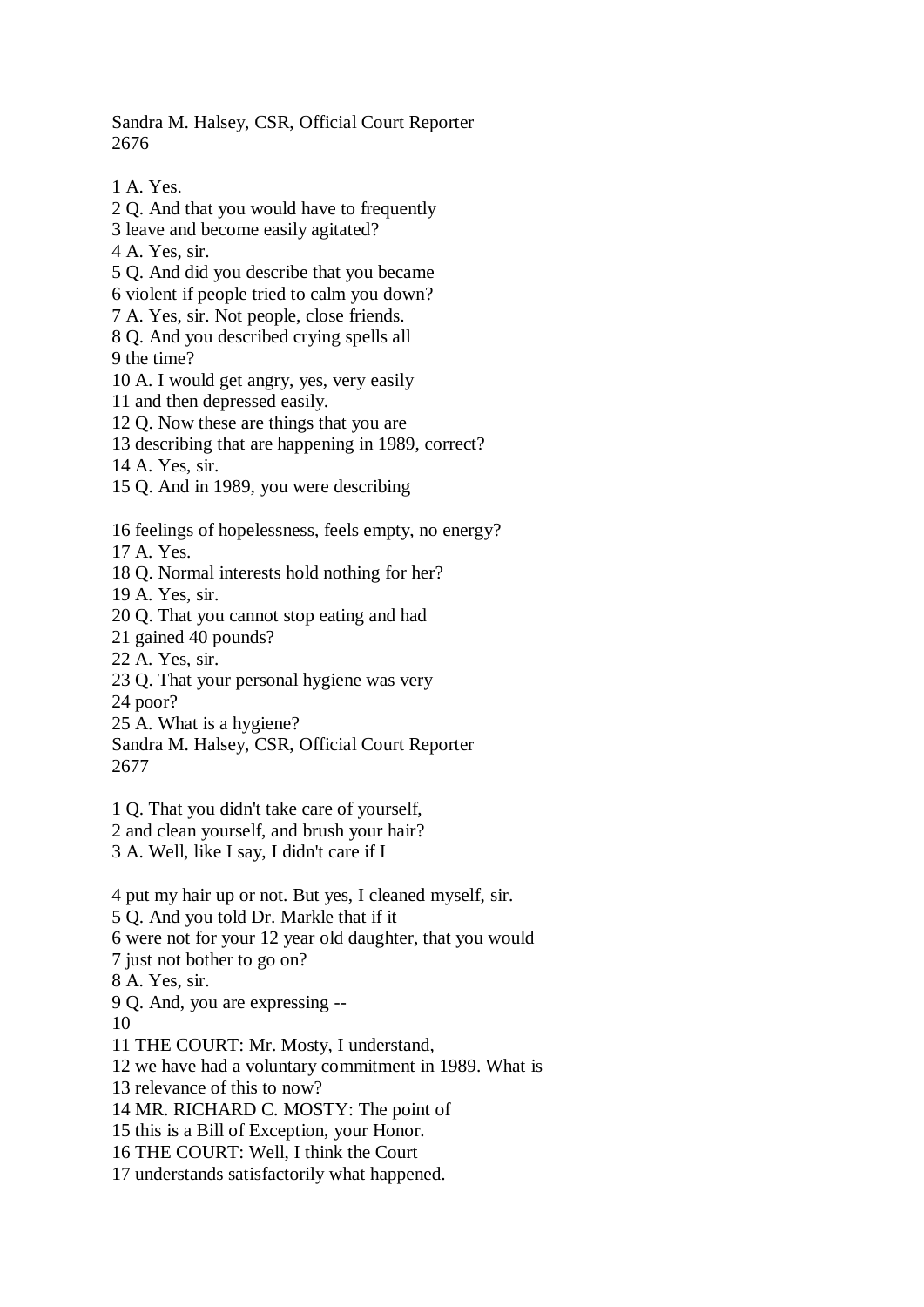18 MR. RICHARD C. MOSTY: Well, the

19 essential part of it is, that here is a lady who has a

20 history of depression, who is now becoming an

21 advisor/counsellor to quote her best friend. 22 And, you know, it goes to show about 23 these conversation about suicide and these conversations, 24 did they arise in the mind of Miss Jovell? Or did they 25 arise in the mind of Mrs. Routier? Sandra M. Halsey, CSR, Official Court Reporter 2678

1 Who initiated them? Who did them? 2 Who said them? Who brought them out? And this is a 3 lady, and I will go on later, who hears voices.

4 And, so, we are trying to develop,

5 where did these things begin?

6 THE WITNESS: I have told Darlie -- 7 THE COURT: Quiet, ma'am.

8 THE WITNESS: I'm sorry.

9 THE COURT: I understand that. I'll

10 let you do it. Be brief and to the point, please.

11

12 BY MR. RICHARD C. MOSTY:

13 Q. When did you quit hearing voices?

14 And, do you hear people calling your name now?

15 A. Pardon me?

16 Q. Do you hear voices still?

17 A. I don't hear voices.

18 Q. Never have?

19 A. No, I don't recall telling her that.

20 Q. Okay. Let me go on. I will try to

21 move along. Did you, at that time -- did you tell Dr.

22 Markle in 1989 that you think you hear -- that she thinks 23 she hears her name called a lot? 24 A. No. 25 Q. And you didn't say that that had been Sandra M. Halsey, CSR, Official Court Reporter 2679

1 going on for years?

2 A. No, sir.

3 Q. Do you recall that at that time in

4 1989 that you were, described yourself, and were

5 described as very controlling, very histrionic? 6 A. Controlling?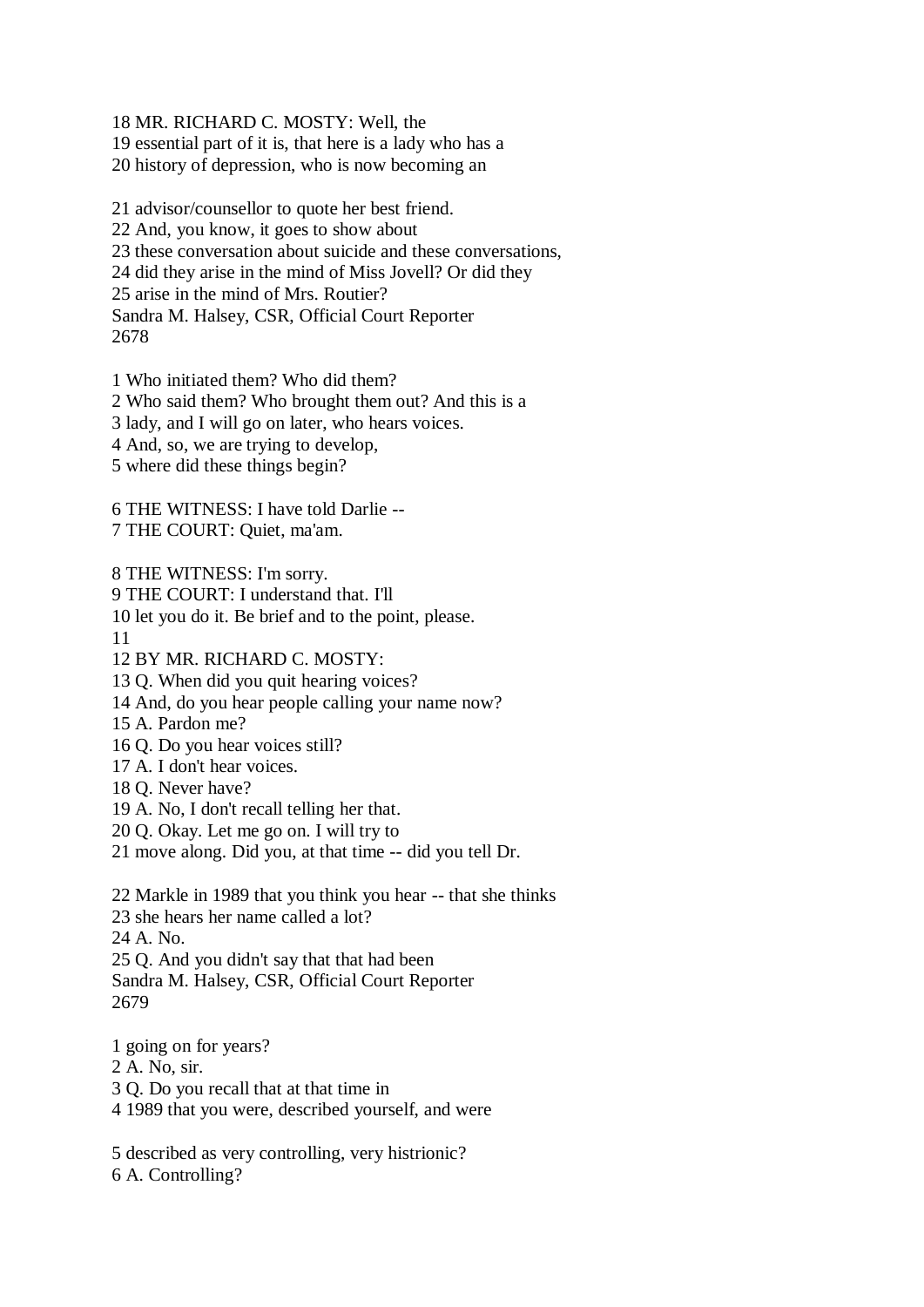7 Q. Do you remember that?

8 A. No, sir.

9 Q. Okay. Do you remember describing -- 10

11 MR. TOBY L. SHOOK: Judge, if I could

12 get a little bit of clarification. Are these quotes to a

13 doctor or is this a doctor's summary?

14 MR. RICHARD C. MOSTY: It's some of

15 each. Some are observations and some are --

16 MR. TOBY L. SHOOK: Because it sounds

17 like a summary. That's not proper impeachment, Judge.

18 MR. RICHARD C. MOSTY: This is not

19 impeachment. This is a Bill of Exception.

20 THE COURT: Let's continue. And I

21 want you to be brief. I understand that, and I have read

22 that. If you can just be brief and to the point, please.

23

24 BY MR. RICHARD C. MOSTY:

25 Q. Did you describe in 1989 to Dr. Markle

Sandra M. Halsey, CSR, Official Court Reporter 2680

1 that you felt like you had manic-depression illness?

2 A. That is what my -- Dr. Niamatali told

3 me that I -- that I could have that.

4 Q. Is manic-depression something you get

5 over?

6 A. Pretty much so, if nothing tragic

7 happens through your life, or you can control it pretty

8 nice by doing long walks. That is what helped me, brief,

9 long walks. Swimming a lot.

10 Q. Those are things you are doing right

11 now to control manic-depression?

12 A. Yes, we do walk six miles, well, when

13 I get frustrated, I go for long walk.

14 Q. So even now, when you see signs of

15 depression or manic-depression come along --

16 A. I can control it.

17 Q. You take action to control that

18 depression?

19 A. But I don't get depressed.

20 Q. Then why are you taking long walks?

21 A. I get frustrated sometimes, you work

22 hard.

23

24 THE COURT: Thank you. Next question.

25

Sandra M. Halsey, CSR, Official Court Reporter 2681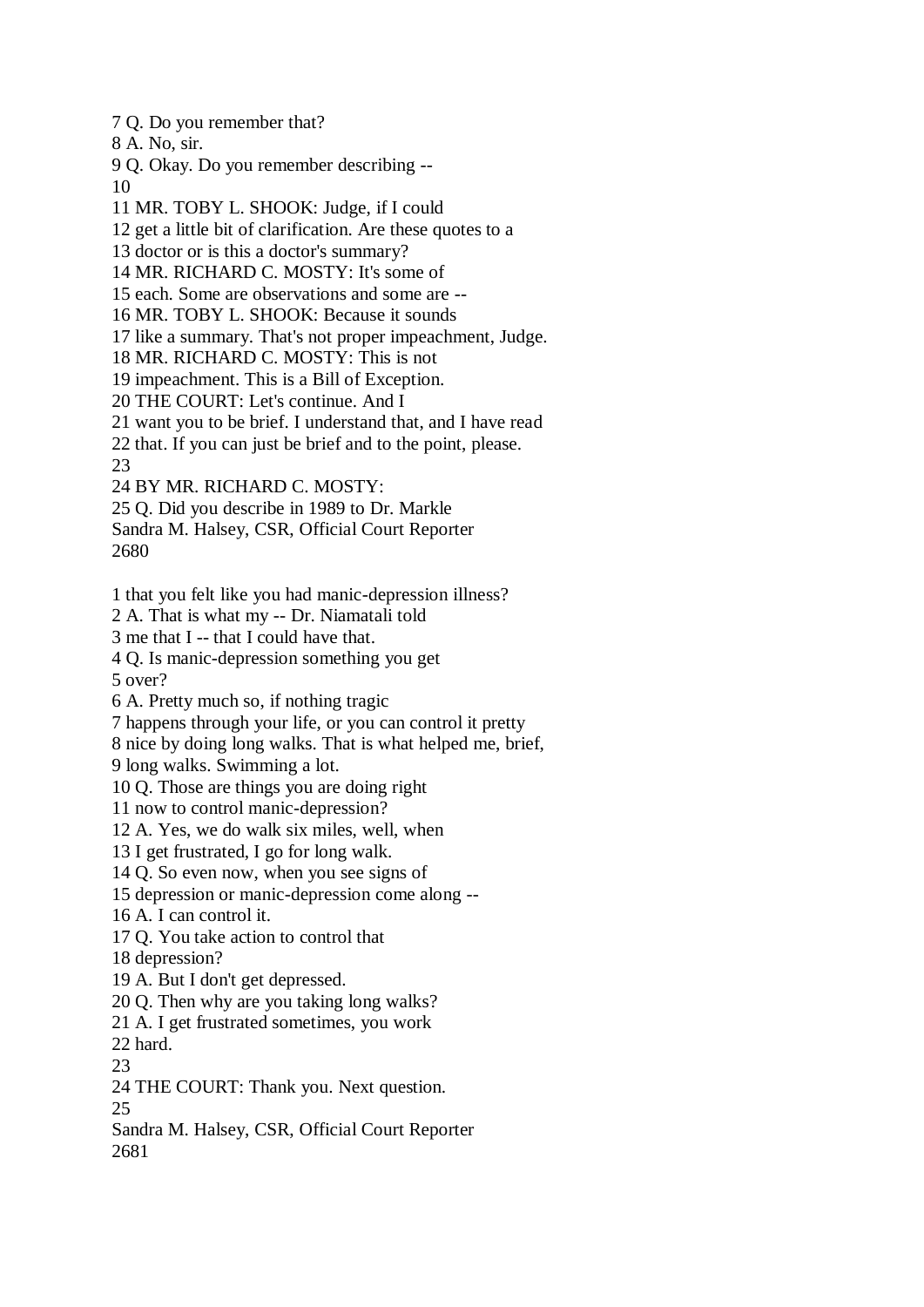1 BY MR. RICHARD C. MOSTY:

2 Q. Did Dr. Markle go over a discharge

3 summary with you?

4 A. Pardon me?

5 Q. Did Dr. Markle go over a discharge

6 summary with you, talk to you about your discharge from

7 Baylor in November of 1986?

8 A. I don't remember.

9 Q. Okay.

10 A. She put me on medication. She told me

11 to go.

12 Q. Do you remember telling Dr. Markle

13 that you described hallucinatory experiences, hearing her

14 (sic) name called a lot?

15 A. I don't remember saying that.

16 Q. Do you recall describing pains in your

17 head, sharp pains in your head?

18 A. Yes, I had that but that is because I

19 was beat up. I still have them sometimes.

20 Q. Still got that now?

21 A. Sometimes I get a sharp pain in my

22 temples.

23 Q. Do you remember your psychological

24 testing showed you to be infantile, histrionic, lacking

25 in inner core of perceptions of self and others, and

Sandra M. Halsey, CSR, Official Court Reporter 2682

1 strong feelings of help -- hopelessness and helplessness?

2 A. At that time yes, I was kind of --

3 yes, I was feeling -- I went for help.

4 Q. Do you remember describing your mother

5 as a psychic?

6 A. Psychic?

7 Q. A psychic.

8 A. No.

9 Q. Were you also hospitalized in 1979 for

10 a suicide attempt?

11 A. No.

12 Q. Where you O.D.'d on Tylenol and

13 Anacin, Massachusetts hospital?

14 A. That was that time after I had my

15 daughter.

16 Q. And you actually tried suicide?

17 A. Well, I believe I did.

18 Q. With pills?

19 A. Yes, sir.

20 Q. And that was part of the reason that

21 you wanted to give Darlie Routier advice and counselling,

22 wasn't it? Is that right?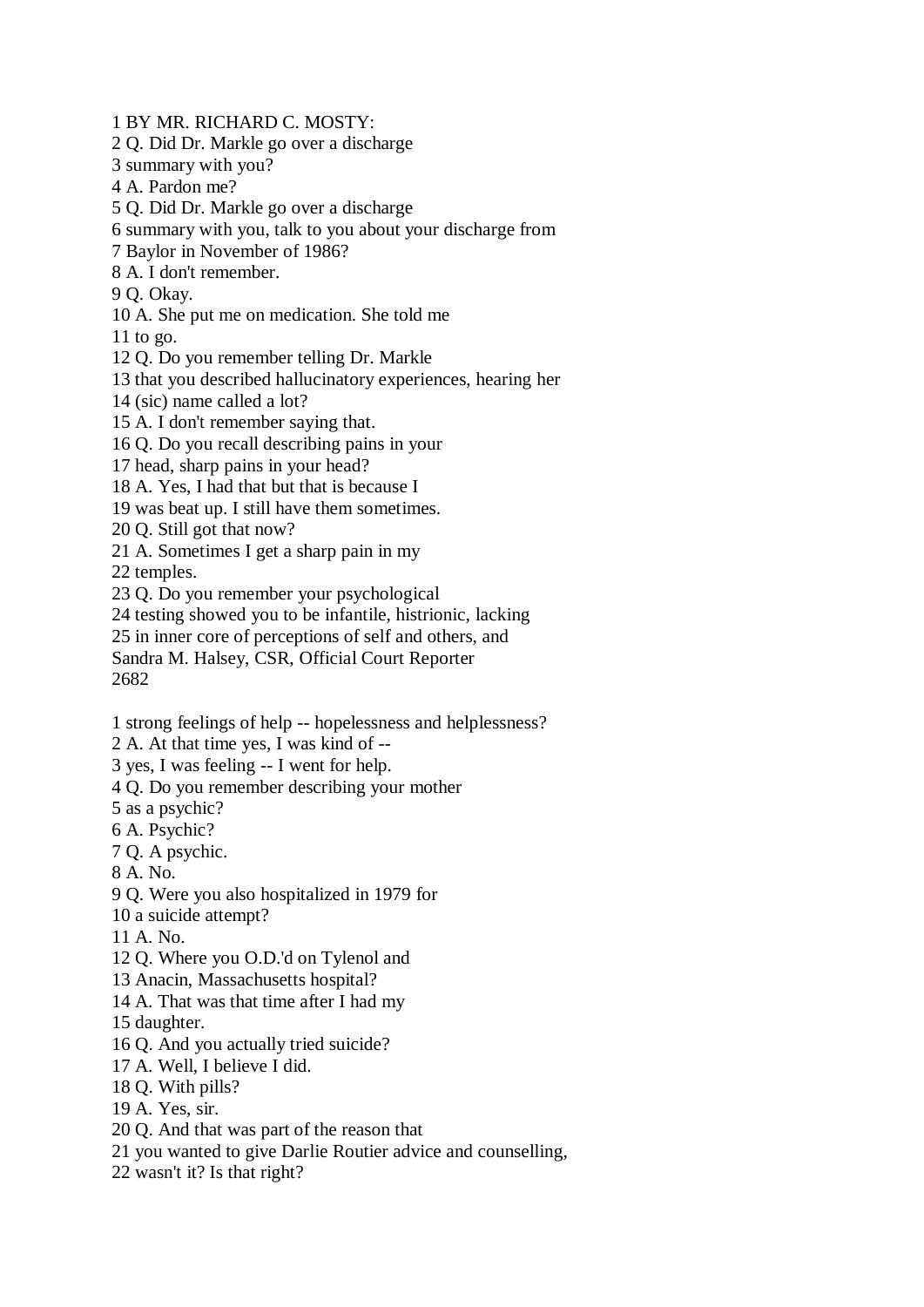23 A. Pardon me?

24 Q. That was one of the reasons you wanted

25 to give Darlie Routier advice because you had attempted Sandra M. Halsey, CSR, Official Court Reporter

2683

1 suicide after you had had a child?

2 A. That is what frightened me, her trying

3 to commit suicide and the way she was acting, she was

4 depressed and she was angry. She would come to the shop

5 really angry, throwing things at Darin.

6 I just wanted to help -- Darlie wasn't

7 herself.

8 Q. Okay. And your background from when

9 you were attempting suicide was part of what you were

10 trying to relate to her?

11 A. I see, I see -- yes.

12 Q. Do you remember admitting to blocking

13 out things in your memory?

14 A. No, sir.

15 Q. Do you remember describing your mother

16 as physically and verbally abusive to you?

17 A. No.

18 Q. And that --

19 A. I told her that an American way

20 though, that American people would think that there is

21 abuse, but we got good, hard spankings with belts.

22 Q. I'm talking about what you described

23 to Baylor.

24 A. No. That is the way she put it in the

25 paper. American way, that probably would be abuse

Sandra M. Halsey, CSR, Official Court Reporter 2684

1 because here when you take a belt to a child, or you hit

2 a child, it's abuse called. So I said, "In America, you

3 would consider that abuse."

4 Q. My question is simply this: Did you

5 described to the registered nurse on December 16th, 1989,

6 that you remembered your mother as physically and

7 verbally abusive?

8 A. Yeah, she'll call names, but she'll

9 use a belt. I mean she wasn't abusive like --

10 Q. What I'm asking you is: Did you tell

11 these things to Baylor?

12 A. No, I didn't tell exactly that, no,

13 sir.

14 Q. You did not say those words?

15 A. My mother is not -- wasn't abusive.

16 She, well, if American people look at abusive, in Poland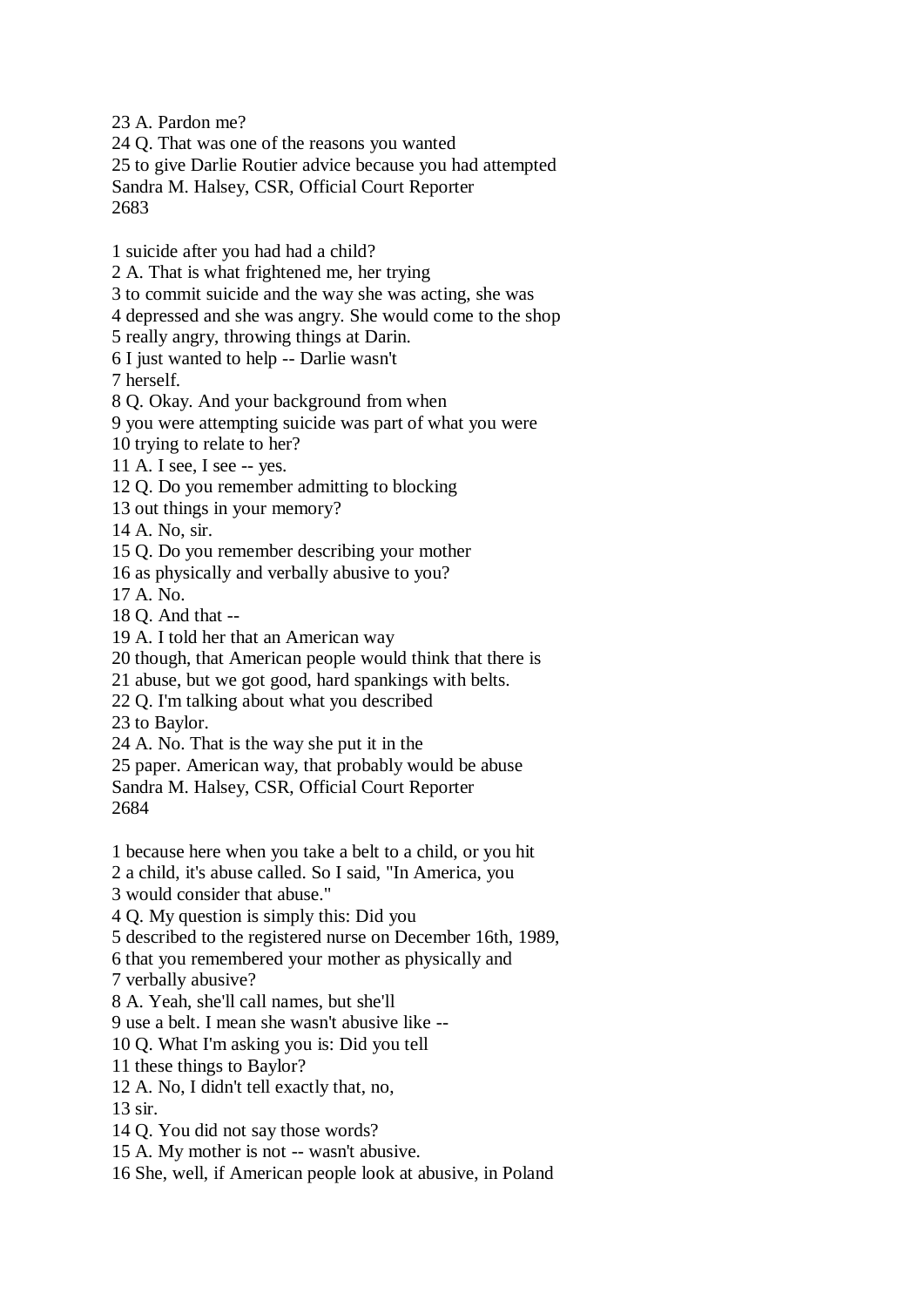17 that was a good, hard spanking with a belt.

- 18 Q. Do you remember telling that same
- 19 nurse that you were afraid of your father?
- 20 A. My father? No, sir.
- 21 Q. And describing, actually on two
- 22 occasions, describing your mother as both physically and
- 23 verbally abusive? On two separate occasions, in the same
- 24 interview.

25 A. That is the way they put down on the

Sandra M. Halsey, CSR, Official Court Reporter 2685

- 1 paper, but that is not what I told them.
- 2 Q. All right. Do you remember describing
- 3 that you had occasional feelings of needle pricks on both
- 4 sides of your head?
- 5 A. My temples.
- 6 Q. On the temples; three or four times a
- 7 day?
- 8 A. That is because I was beat up.
- 9 Q. And that those were going on for --
- 10 that that had been going on for years?
- 11 A. No, sir.
- 12 Q. You did not tell Baylor that?
- 13 A. No, sir.
- 14
- 15 THE COURT: Anything else?
- 16
- 17 BY MR. RICHARD C. MOSTY:
- 18 Q. Miss Jovell, do you remember being
- 19 interviewed by Carol Cloud?
- 20 A. Yes, I have.
- 21 Q. Within the last couple of weeks?
- 22 A. Yes, I have.
- 23 Q. Okay. You have hired a lawyer to
- 24 represent you in this case, haven't you?
- 25 A. Yes, I have.

Sandra M. Halsey, CSR, Official Court Reporter 2686

- 1 Q. And, that interview was conducted by
- 2 Carol Cloud, who works for Mr. Mulder. You understand
- 3 that, don't you?
- 4 A. Yes, sir.
- 5 Q. And, but, you had your lawyer present,
- 6 didn't you?
- 7 A. Yes.
- 8 Q. Do you remember describing to Mrs.
- 9 Cloud in that interview, several times, that the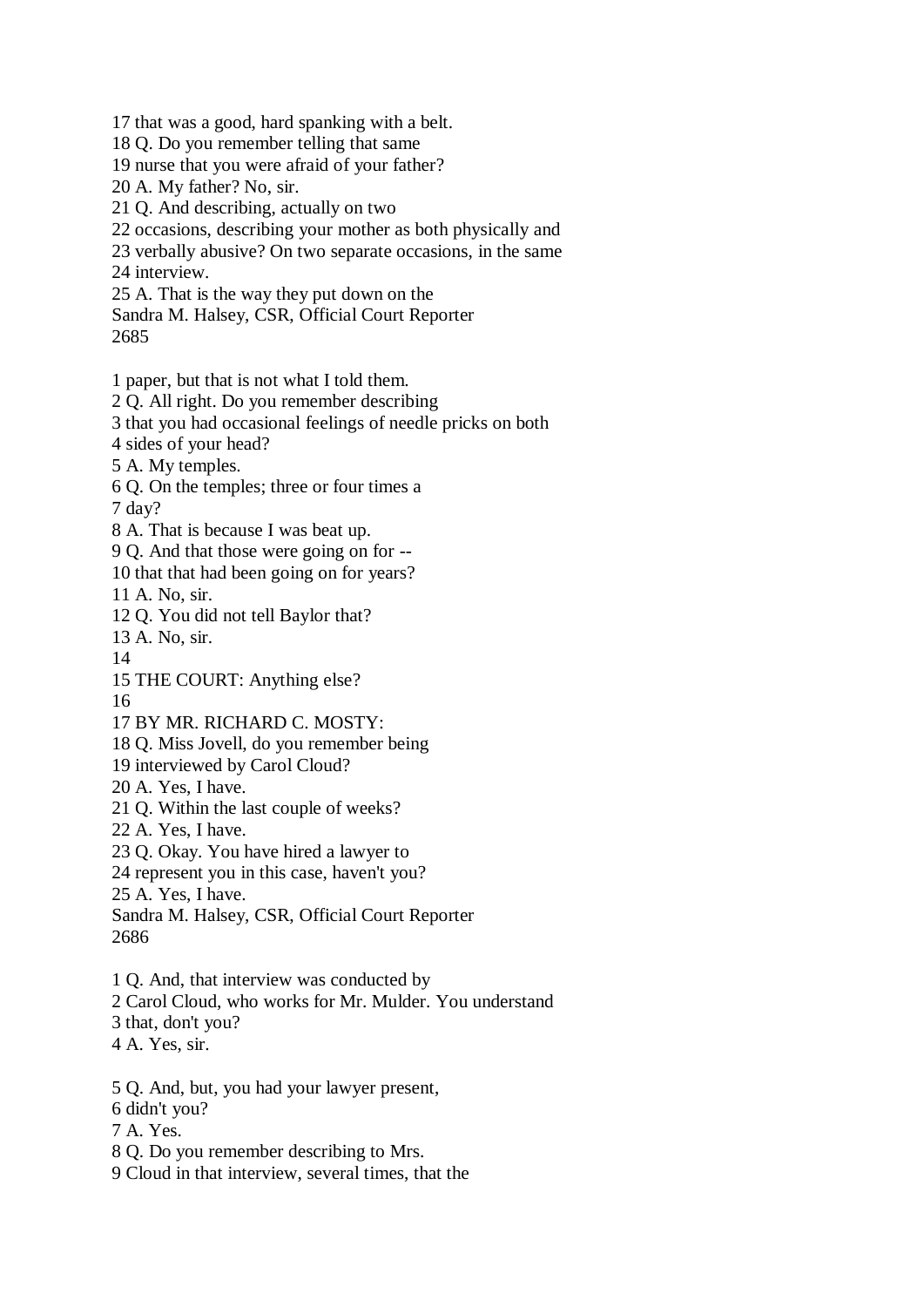10 statement, "I am afraid I'm losing my mind"?

11 A. Pardon me?

12 Q. Did you make that statement during

13 that interview, not once, but several times, that you

14 were afraid you were losing your mind, in those words?

15 A. No. I don't believe it.

16 Q. Well, of course, you were there?

17 A. Yes, and my lawyer was there, too.

18 Q. Did you say that? Did you say that to

19 Carol Cloud?

20 A. No, sir.

21 Q. Did you tell Mrs. Cloud at that time

22 that you did not believe that Darlie Routier was capable

23 of these murders?

24 A. I didn't say that.

25 Q. You did not say that either?

Sandra M. Halsey, CSR, Official Court Reporter

2687

1 A. I said I have questions.

2 Q. Did you discuss these mental problems

3 with the district attorney's office?

4 A. Yes, I have.

5 Q. And when was that?

6 A. From the beginning.

7 Q. From the beginning?

8 A. Yes.

9 Q. I guess you thought that was a matter

10 of on-going concern to you?

11 A. Well, I didn't want to be here. And I

12 told them that -- well, actually, it was started that

13 Darin called my daughter telling her that I am some

14 f---ed up lady, type of deal. That he is reading my

15 records right now.

16 And my daughter called me crying

17 saying, "Mom, Darin said that."

18 And so I contacted the D.A.'s office,

19 and I did tell them about it. That I committed myself

20 because I needed help. I had a hysterectomy, I --

21 shortly after, I was attacked and beat up really bad.

22 And, that is -- should I continue?

23 Q. Did I ask you what medications you are 24 presently on, or have been on in the last few months?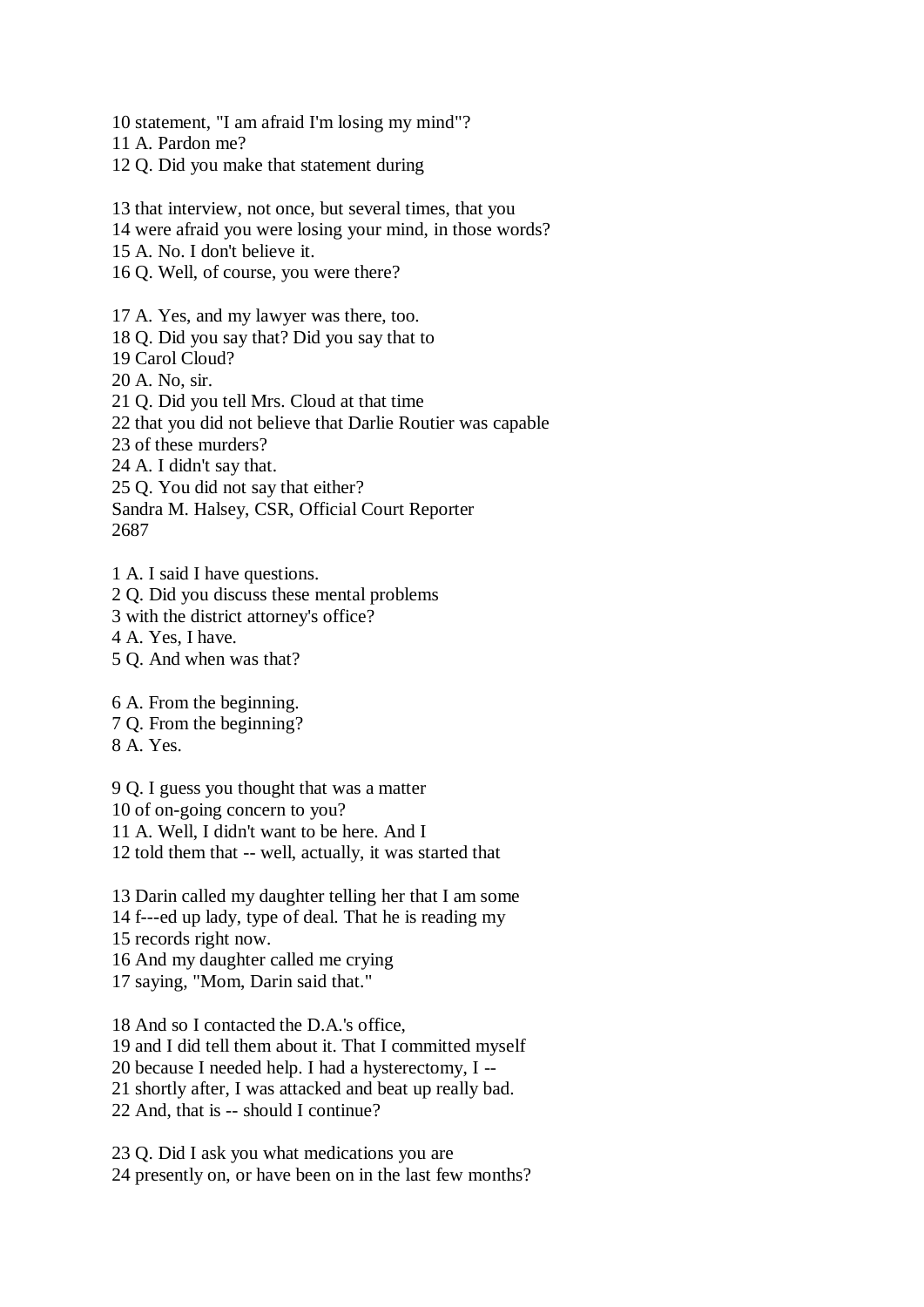25 A. None. Sandra M. Halsey, CSR, Official Court Reporter 2688

2 A. Natural herbs. I'm sorry. I do not 3 take medication, but I do take natural herbs since this 4 happened. I have been having a hard time sleeping. I 5 cry a lot and it's just -- for a type of stress. 6 Q. What natural herbs are those that you 7 are taking? 8 A. I don't have my purse with me. Dr. 9 Bunzo. It's all natural herbs. He only deals with 10 natural herbs and needles. 11 Q. Natural herbs and needles? 12 A. Well, he puts needles in your body. 13 Q. That is a different doctor than the 14 one you told me about a minute ago? 15 A. That's the Dr. Bunzo, the 16 acupuncturist doctor. 17 Q. So he gives you herbs and needles? 18 A. He only started doing this since this 19 happened. Sometimes I don't need them and sometimes I 20 do. Well, they really don't do anything, just kind of 21 relax you a little bit. 22 Q. Have you told people that you can fly 23 out of your body? 24 A. I used to dream a lot that I was 25 flying, yes.

Sandra M. Halsey, CSR, Official Court Reporter

2689

1 Q. None?

1 Q. Okay. Well, that is more recent?

2 A. No, sir. That was when I was 16, when

3 I slept a lot.

4 Q. Oh, you have not been telling -- you

5 have not told people more recently, within the last year

6 that you can fly out of your body?

7 A. No, sir.

8 Q. Or sometimes think you can?

9 A. I was dreaming that, that I was

10 flying, when I was 16. Yes, I remember that. I kind of

11 enjoyed it too.

12

13 MR. RICHARD C. MOSTY: In terms of an

14 offer of proof, your Honor, I think that's what it is.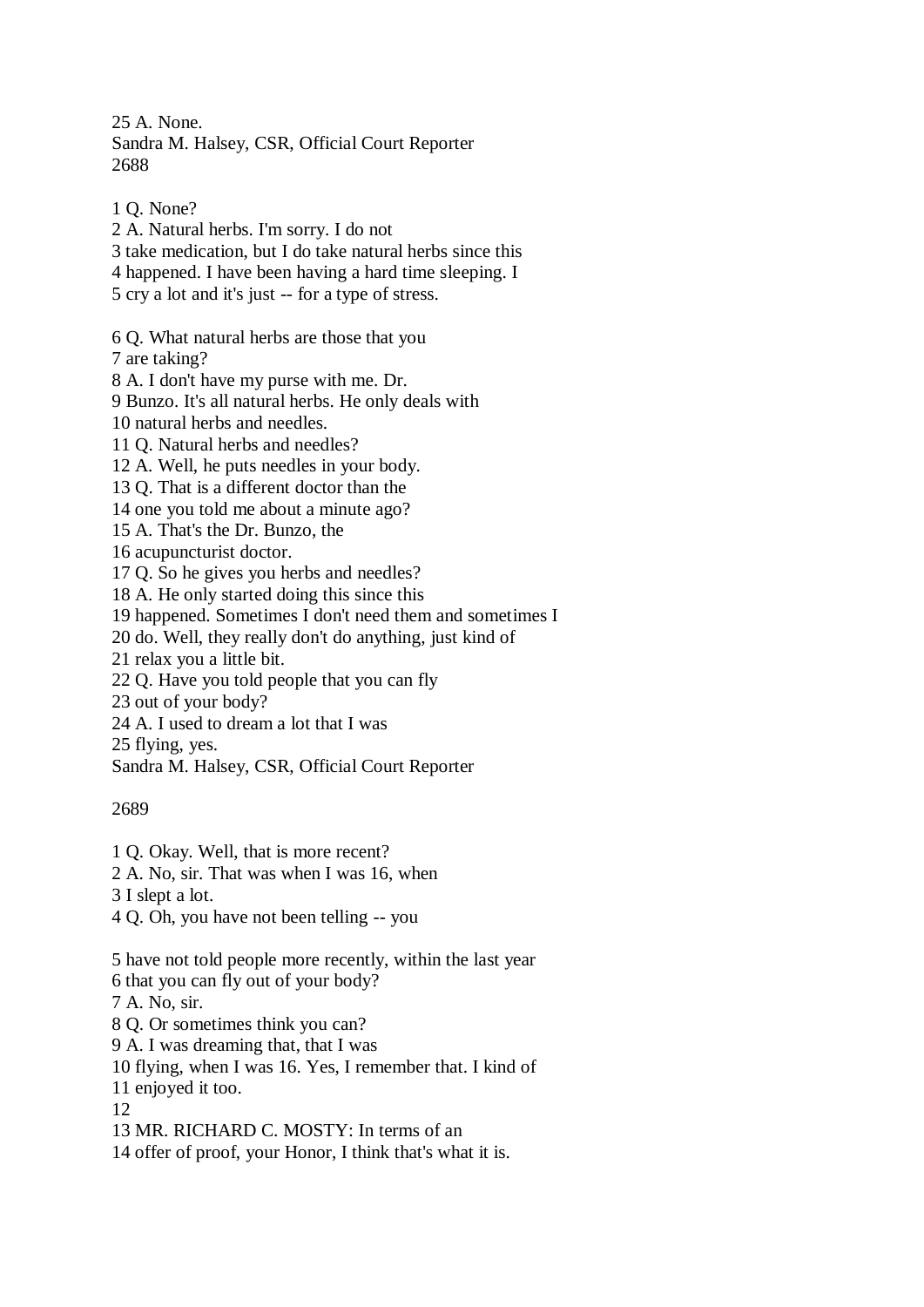15 And I would tell the Court this: That because this is an 16 offer of proof, I wouldn't cover a lot of this stuff but 17 I needed to do it for purposes of the record, to make 18 sure that my offer is complete. 19 THE COURT: I understand. 20 MR. RICHARD C. MOSTY: And as part of 21 that, we would also offer to back up the statements or 22 the statements in the history and the comments that I was 23 pointing out. 24 THE COURT: The Court will accept that 25 entire document. Sandra M. Halsey, CSR, Official Court Reporter 2690

1 2 (Whereupon, the following 3 mentioned item was 4 marked for 5 identification only

6 after which time the 7 proceedings were 8 resumed on the record 9 in open court, as 10 follows:) 11 12 MR. RICHARD C. MOSTY: The entire 13 amount of the Baylor records which will be Defendant's 14 No. 45.

15 THE COURT: For the purposes of this 16 hearing, and Bill of Exception, is there any objection? 17 18 (Whereupon, the above

19 mentioned item was 20 received in evidence 21 as Defense Exhibit

22 Number 45, for record 23 Purposes only, after 24 which time, the

25 proceedings were Sandra M. Halsey, CSR, Official Court Reporter 2691

1 resumed on the record, 2 in open court, 3 as follows:) 4 5 MR. RICHARD C. MOSTY: And then I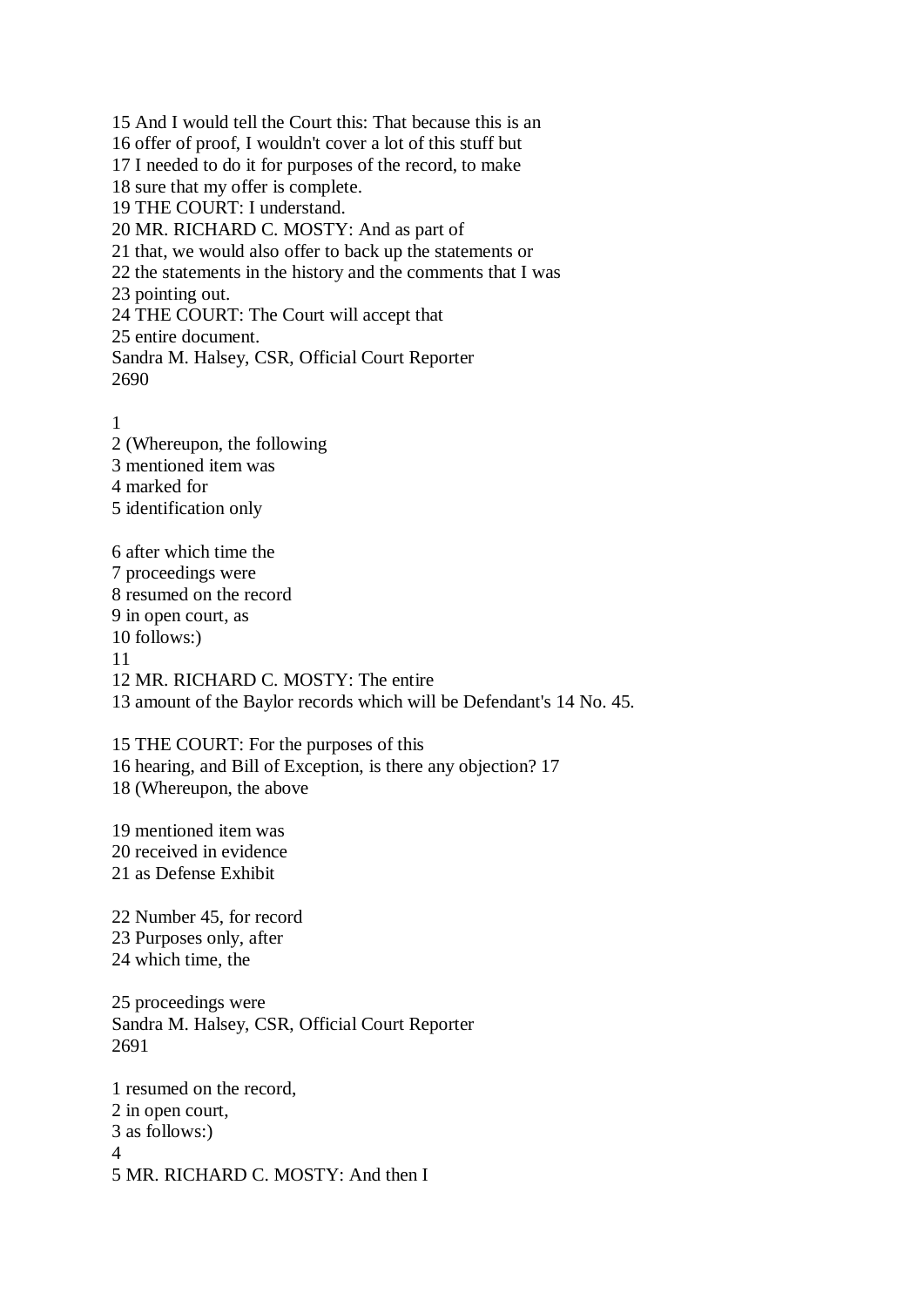6 think Mr. Hagler would like to be heard on the offer. 7 MR. TOBY L. SHOOK: Judge, we will

8 object to the Baylor records for any reason, on any part 9 of the hearing, because they have not been properly 10 authenticated.

11 THE COURT: Well, I think he is just

12 putting it on his Bill of Exception. Is that not so?

13 MR. RICHARD C. MOSTY: That part is 14 just to verify that for the record purposes. That that 15 is the document that I was referring to in her -- in 16 those questions. 17 Of course, we will, at the appropriate 18 time, we will call the custodian from Baylor down here to 19 back up those records. 20 THE COURT: All right. That exhibit 21 is admitted for record purposes only. 22 Yes, sir. 23 MR. JOHN HAGLER: Okay. Your Honor, 24 the State has offered into evidence, during the direct 25 testimony of this witness, testimony about this so-called Sandra M. Halsey, CSR, Official Court Reporter

2692

1 attempted suicide.

2 The purpose of this offer, and again,

3 we would offer it, and submit to the Court that all of

4 the testimony that presently has been offered is

5 admissible for the jury.

6 And specifically, your Honor, this

7 witness has testified that she has had numerous prior

8 psychiatric problems and has been committed on two

9 occasions. She's been treated, she's certainly versed

10 and knowledgeable on the area of depression, and other

11 forms of psychiatric disorders.

12 She has also testified before the

13 Court that she has advised and counselled with the

14 defendant regarding these certain difficulties and her

15 prior experiences.

16 Now, it is our -- the purpose of our

17 offer, your Honor, of this testimony, that this would

18 tend to show, the state of mind of the defendant, you

19 know, her actions and reactions to this advice and

20 counsel made by the -- made by this witness.

21 Short-handed, your Honor, what we're

22 saying is that the State has attempted to create the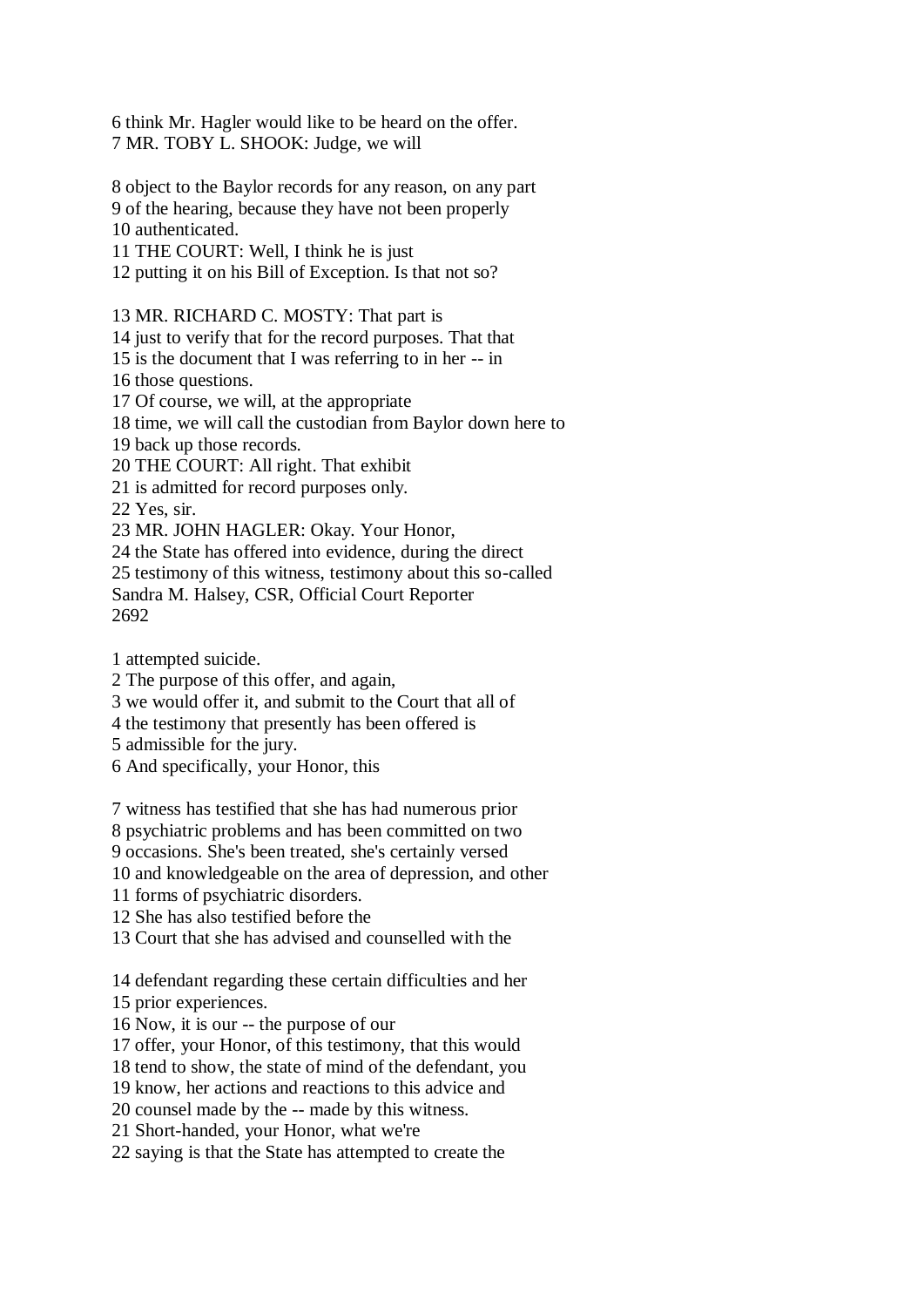23 impression in front of the jury, that this matter about 24 the so-called suicide, arose out -- was completely,

25 entirely independent of this witness, and solely came Sandra M. Halsey, CSR, Official Court Reporter 2693

1 from the mind of the defendant.

2 This testimony is certainly probative

3 and relevant to showing what the true source of this

4 so-called suicide, what have you.

5 Furthermore, the prior experiences of

6 this witness, parallel and almost virtually mirror what

7 the State's contention is, that the defendant, on her

8 own, her own independent impulse did, as far as the

9 suicide attempt.

10 Furthermore, admittedly some of these

11 things occurred within a number of years ago, your Honor.

12 But there is no remoteness rule as to the admissibility

13 of this type of evidence.

14 The fact of the matter is, that it

15 exists. She has independent recollection of these

16 events. And regardless of the fact that some of them may

17 have occurred anywhere from seven to eight years ago, the

18 fact is that she related these incidences to the

19 defendant.

20 And we would submit, created and

21 caused a state of mind of the defendant as to her actions

22 and reactions.

23 And as far as the remoteness thing, I

24 might also mention that as recently as this year, or I

25 should say within the last 12 months, she has received

Sandra M. Halsey, CSR, Official Court Reporter 2694

1 acupuncture treatments due to her emotional problems, and

2 certainly this would also be admissible before the jury

3 to show -- to allow the jury to determine the true source

4 and actions of the defendant.

5 MR. RICHARD C. MOSTY: Your Honor, may

6 I add one other thing?

7 THE COURT: You may.

8 MR. RICHARD C. MOSTY: Particularly

9 related to the relevance aspect of it, and at the risk of

10 getting called an amateur psychiatrist, this is what is

11 known as projection.

12 THE COURT: Okay.

13 MR. RICHARD C. MOSTY: And that is,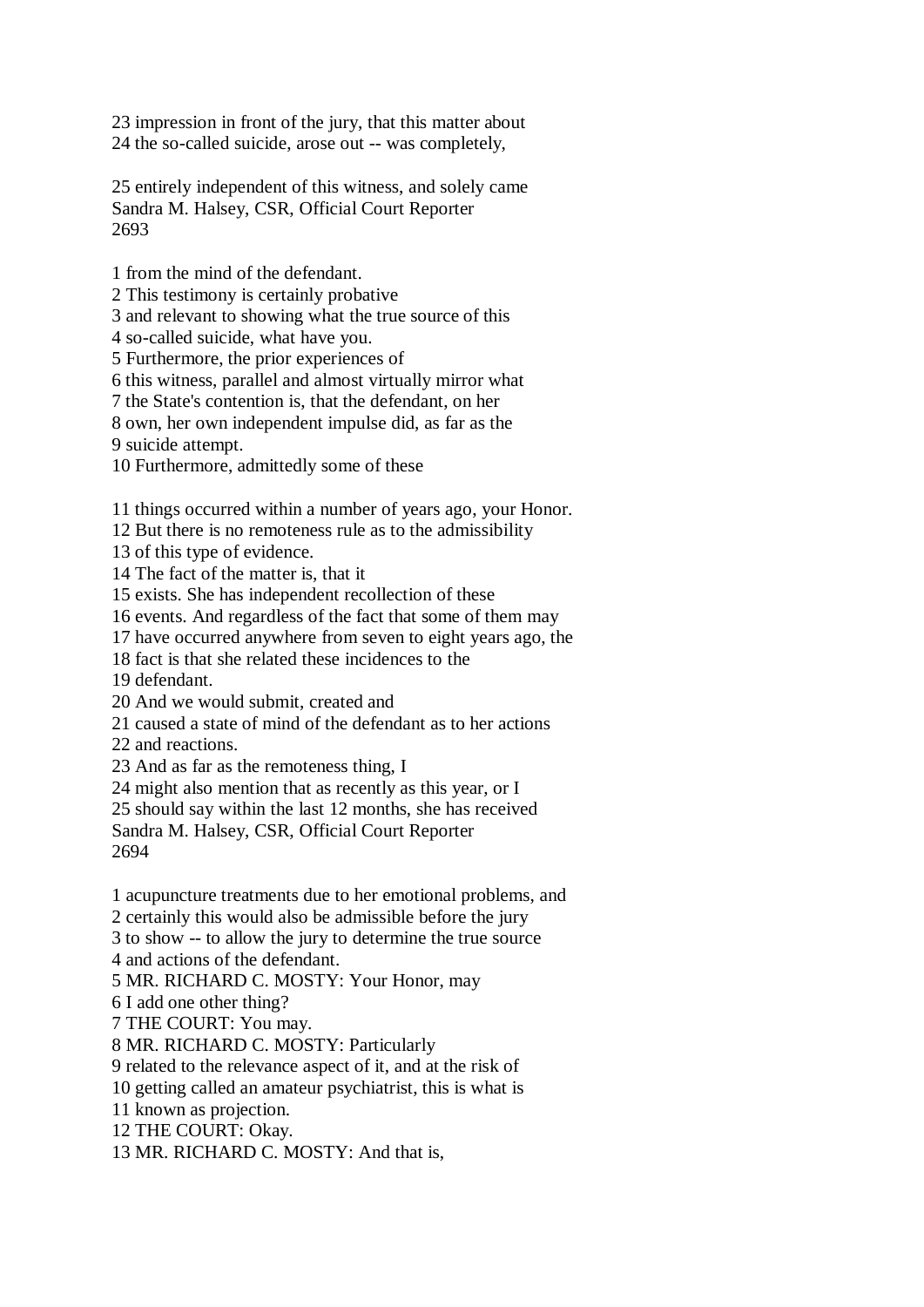14 she, in her mind, and we will go back to, how I -- whose

15 mind did this originate in.

16 She, in her mind, attempted suicide

17 after having had a baby. Actually, attempted it, didn't

18 think about. Actually attempted it, and was hospitalized 19 for it, and that life's experience projects into another, 20 and she sees it in another that doesn't exist. 21 So, she sees depression in Darlie 22 Routier, that is her projection of her life experiences, 23 not those life experiences that she is actually 24 observing. 25 THE COURT: Anything else? All right. Sandra M. Halsey, CSR, Official Court Reporter 2695

1 Well, the Court holds that the testimony elicited by Mr. 2 Mosty is not relevant to the witness's character for 3 truthfulness or untruthfulness, regarding her testimony 4 in this case, and will not be permitted before the jury. 5 And you have made your Bill of Exception and it will be 6 noted and it will be put in the record.

## 7 MR. RICHARD C. MOSTY: Your Honor, let

8 me make it clear, we're not offering that for purposes of 9 demonstrating her truthfulness or untruthfulness. We're 10 offering it to demonstrate her life experiences and how 11 they relate to her testimony to impeach her version that 12 these thoughts -- that what she described as a depressed 13 person, she was really describing herself. That is why 14 we are offering it, not for truthfulness or 15 untruthfulness. 16 THE COURT: Overruled for that reason, 17 too. Thank you. 18 MR. RICHARD C. MOSTY: And, may I also 19 be afforded the opportunity to put a real psychiatrist, 20 other than myself, in to describe that projection at the 21 appropriate time? 22 THE COURT: Mr. Mosty, you have leave 23 to call any witness you want to call. 24 MR. RICHARD C. MOSTY: All right. 25 Thank you. As part of this Bill of Exception?

Sandra M. Halsey, CSR, Official Court Reporter 2696

1 THE COURT: Yes, sir. A real

2 psychiatrist, you know, we're happy to hear it.

3 MR. RICHARD C. MOSTY: On this Bill,

4 we are still open on that subject?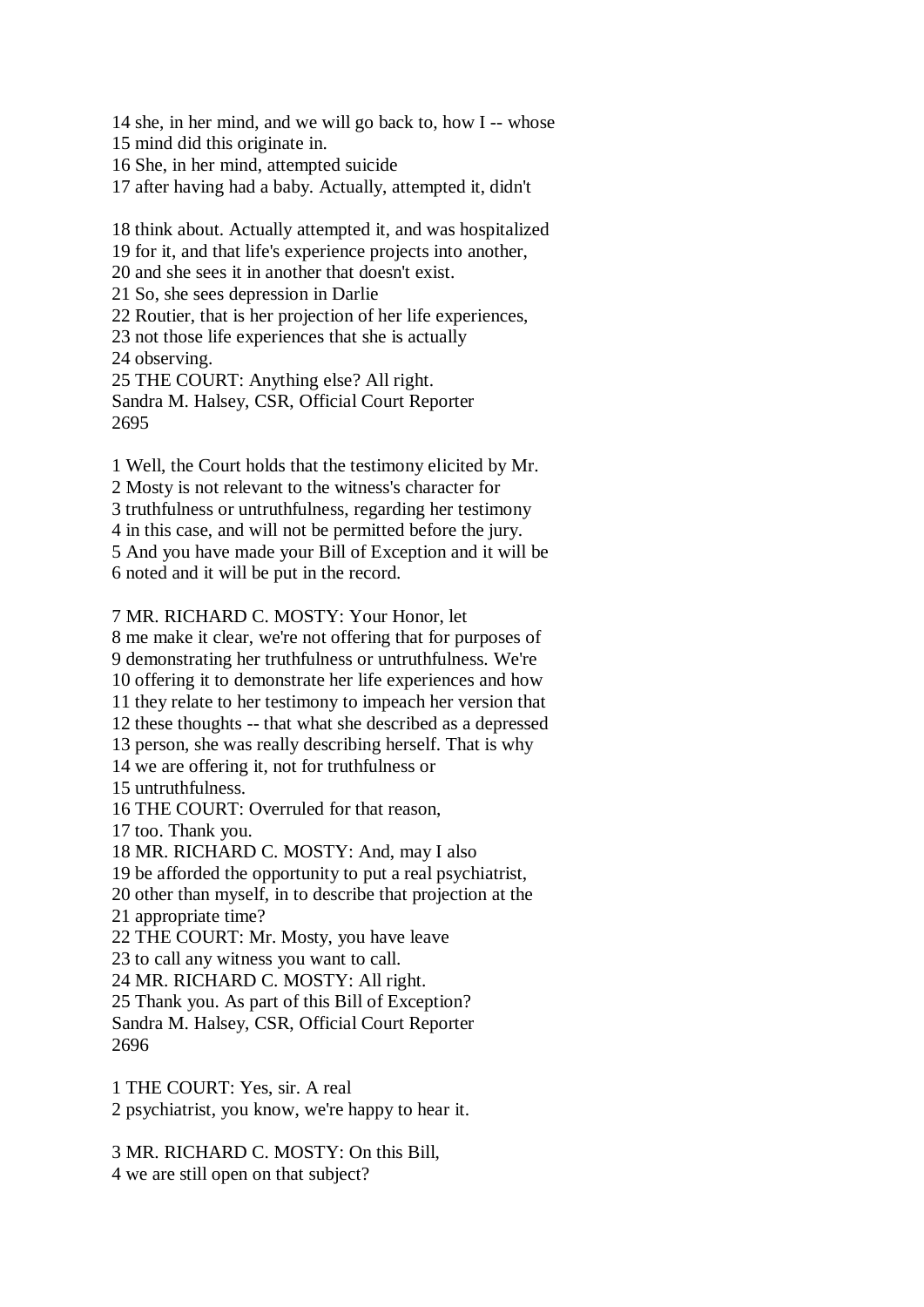5 THE COURT: We're still open.

6 MR. RICHARD C. MOSTY: Thank you.

7 MR. JOHN HAGLER: One final thing, 8 your Honor, your ruling applies also to all the reasons 9 that I stated the -- 10 THE COURT: Oh, yes, by all means. 11 All right. 12 In as much as the jury took a break, I 13 think we will take a quick 10 minute break, and then we 14 will continue on, as we say in Texas, with this witness. 15 16 (Whereupon, a short 17 recess was taken, after 18 which time, the 19 proceedings were 20 resumed in open court, 21 in the presence and 22 hearing of the 23 Defendant, being 24 represented by his 25 Attorney, and in Sandra M. Halsey, CSR, Official Court Reporter 2697 1 the presence of the jury 2 as follows:) 3 4 THE COURT: All right. Let's bring 5 the jury back.

6 MR. RICHARD C. MOSTY: Yes, sir.

7 THE COURT: Are both sides ready? 8 MR. TOBY L. SHOOK: Yes, sir. We are 9 ready to resume. 10 THE COURT: All right. Bring the jury 11 in, Mrs. Biggerstaff. 12 13 (Whereupon, the jury

14 was returned to the 15 courtroom, and the 16 proceedings were

17 resumed on the record, 18 in open court, in the 19 presence and hearing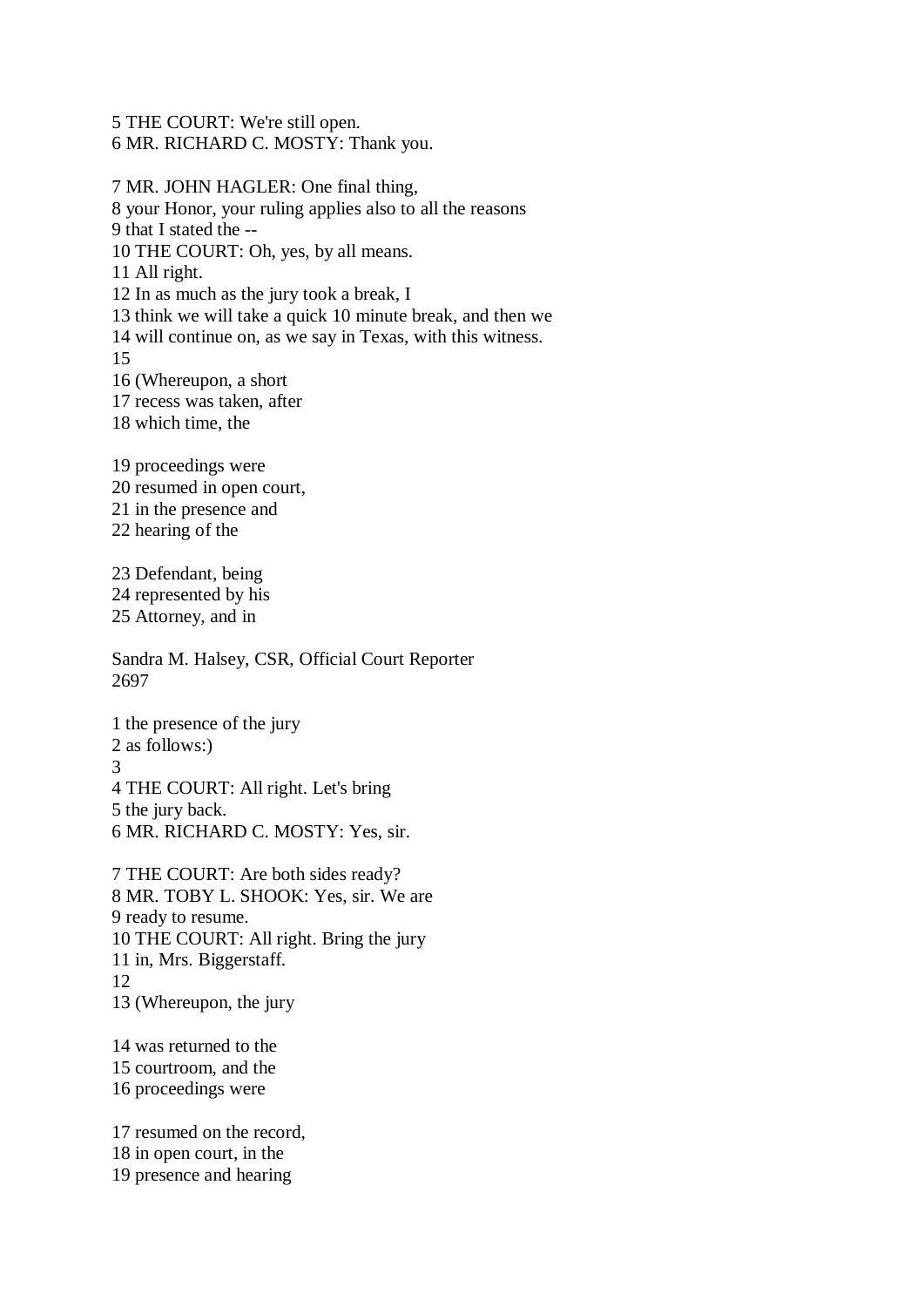20 of the defendant, 21 as follows:) 22 23 THE COURT: Let the record reflect

24 that all parties to the trial are present and the jury is 25 seated. Mr. Mosty? Sandra M. Halsey, CSR, Official Court Reporter 2698

1 MR. RICHARD C. MOSTY: I have no 2 further questions, your Honor. 3 THE COURT: You may step down, ma'am. 4 Thank you for coming. Watch your step, please. Your 5 next witness. 6 7 8 (Whereupon, the following 9 mentioned item was 10 marked for 11 identification only 12 after which time the 13 proceedings were 14 resumed on the record 15 in open court, as 16 follows:) 17 18 MR. GREG DAVIS: Your Honor, at this 19 time, the State will offer State's Exhibit No. 50 for all 20 purposes, and the documents that have been marked as 21 State's Exhibit 50-A, for record purposes only. 22 THE COURT: All right. Thank you. 23 MR. RICHARD C. MOSTY: A? 24 MR. GREG DAVIS: And, if I may briefly 25 publish it? Sandra M. Halsey, CSR, Official Court Reporter 2699 1 THE COURT: Gentlemen, just one 2 minute. All right. Those are State's Exhibits 50 and

3 50-A?

4 MR. GREG DAVIS: Yes, sir.

5 THE COURT: Both State's Exhibits are

6 admitted.

7

8 (Whereupon, the above